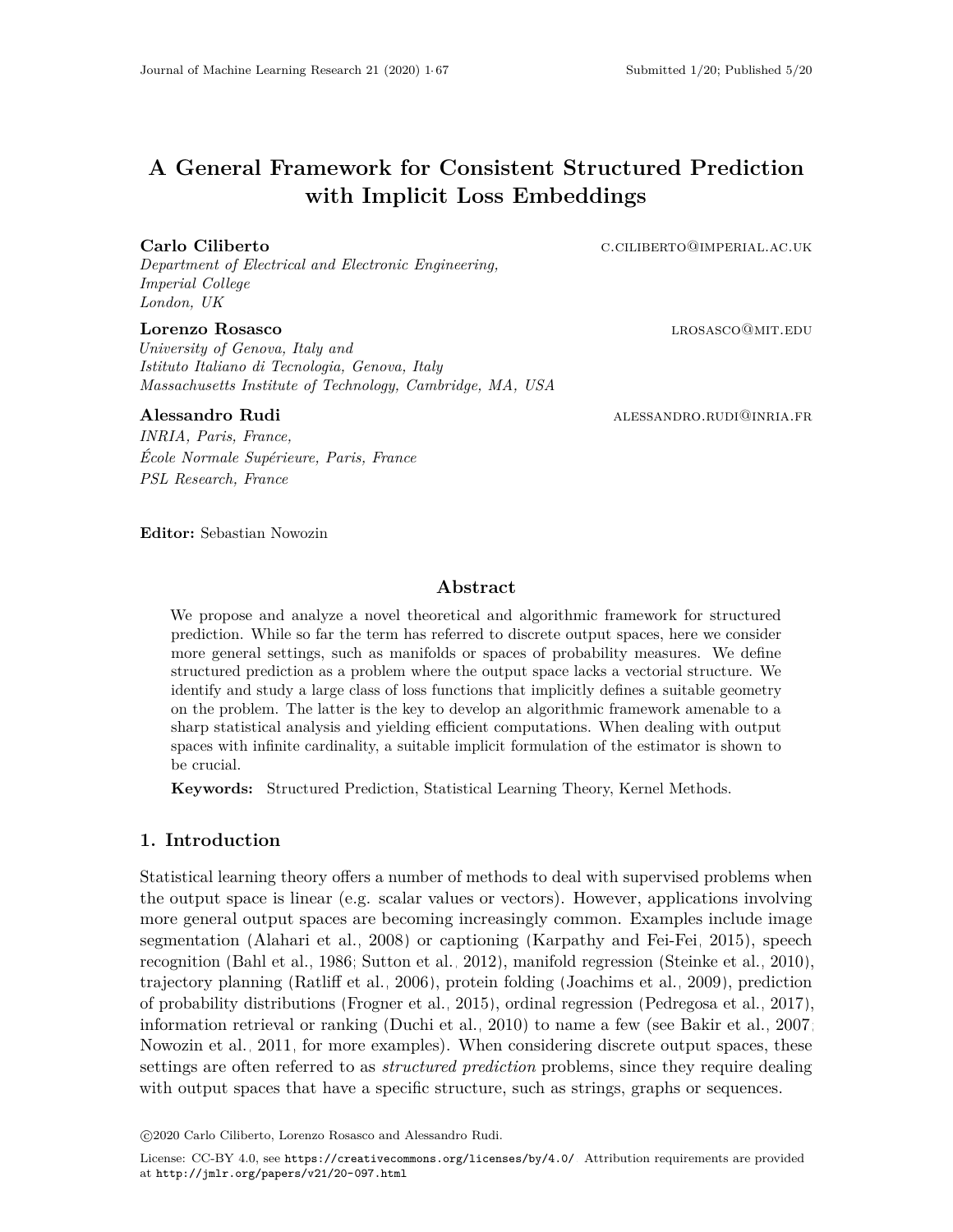Standard machine learning methods like empirical risk minimization are faced with both modeling and computational challenges in these settings. Therefore, in practice, either one of the following two main strategies are often considered. On the one hand, *surrogate methods* [\(Bartlett et al., 2006;](#page-29-3) [Mroueh et al., 2012\)](#page-32-0) that design *ad-hoc* algorithms and theory for different learning settings on a case-by-case basis. While this allows to prove strong theoretical guarantees, it makes it difficult to extend previous results to new settings. On the other hand methods such as SVM-struct [Tsochantaridis et al.](#page-34-2) [\(2005\)](#page-34-2) or Max-Margin Markov Networks [Taskar et al.](#page-34-3) [\(2004\)](#page-34-3), to which we refer here as *auxiliary function maximization* methods, have broad applicability [\(Lafferty et al., 2001;](#page-32-1) [Bakir et al., 2007;](#page-29-2) [Nowozin et al.,](#page-33-2) [2011\)](#page-33-2) but typically poor theoretical guarantees [\(Tewari and Bartlett, 2007\)](#page-34-4).

In this work, we propose a novel structured prediction framework combining the best of both worlds. Our approach extends structured prediction beyond discrete outputs, to include problems such as manifold regression. The lack of linear structure in the output space is the common feature of the different problems we consider. The key observation is that for a very wide range of problems, the associated loss function carries implicitly a natural corresponding geometry. More precisely it admits an *Implicit Loss Embedding (ILE)* into a linear (albeit possibly infinite dimensional) space. Exploiting such a geometry allows us to derive a consistent least squares algorithmic framework. The latter is related to the *Output Kernel Regression (OKR)* framework [\(Geurts et al., 2006,](#page-31-3) [2007;](#page-31-4) [Brouard et al., 2011;](#page-29-4) [Kadri et al., 2013;](#page-31-5) [Brouard et al., 2016\)](#page-30-1), which encompasses several methods, including *Kernel Dependency Estimation (KDE)* [\(Weston et al., 2002;](#page-35-0) [Cortes et al., 2005\)](#page-30-2). OKR approaches lift the output set into a latent Hilbert space via vector-valued kernel embeddings and coincide to learning with a specific loss function corresponding to the distance induced by a positive definite kernel. In this work we consider loss functions that admit a bi-linear representation on a latent Hilbert space, covering a wide range of loss functions used in practice, such as any loss on discrete spaces, divergences, geodesic distances on Riemannian manifolds or smooth functions in R *d* . Like KDE and OKR for the case of kernel losses, we derive an implicit formulation of the proposed estimator depending only on the loss function. This is crucial when considering structured prediction problems beyond the discrete case.

This paper is the extended version of [Ciliberto et al.](#page-30-3) [\(2016\)](#page-30-3), which has initiated a recent stream of works where this method has been equivalently referred to as either the *Structured Encoding Loss Function (SELF)* approach or the *Quadratic Surrogate* framework [\(Osokin](#page-33-3) [et al., 2017;](#page-33-3) [Ciliberto et al., 2017;](#page-30-4) [Korba et al., 2018;](#page-32-2) [Rudi et al., 2018;](#page-33-4) [Struminsky et al.,](#page-34-5) [2018;](#page-34-5) [Luise et al., 2018;](#page-32-3) [Nowak-Vila et al., 2018;](#page-33-5) [Djerrab et al., 2018;](#page-30-5) [Luise et al., 2019;](#page-32-4) [Blondel, 2019;](#page-29-5) [Ciliberto et al., 2019\)](#page-30-6). In this paper we refine the analysis in [Ciliberto et al.](#page-30-3) [\(2016\)](#page-30-3), providing novel insights and estimators for structured prediction. More precisely, the novel contributions of the current work are: (a) we propose a number of novel estimators for structure prediction [\(Sec. 3\)](#page-4-0). (b) We study the generalization properties of the proposed estimators, proving consistency and learning rates [\(Sec. 5\)](#page-18-0). (c) We show that the learning rates and computational costs of the proposed methods are adaptive to the regularity of the learning problem [\(Sec. 5.4\)](#page-21-0), potentially reducing the complexity of the learning process. (d) We provide a number of sufficient conditions to determine whether a loss admits an ILE, which are easy to verify in practice [\(Sec. 6\)](#page-24-0). We leverage the latter results to show that most loss functions used in machine learning applications satisfy the ILE definition and therefore that our framework is suited to a large number of settings and applications.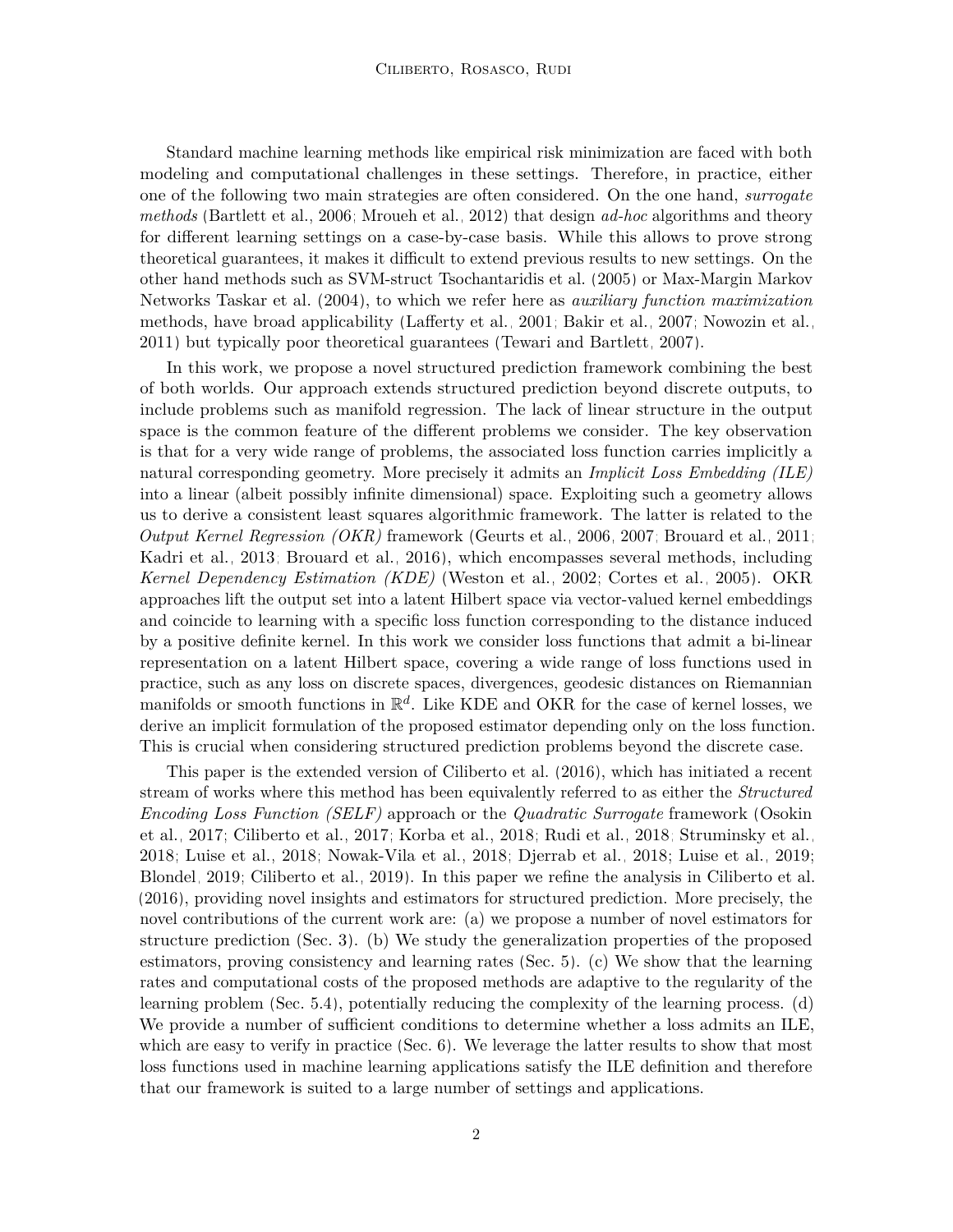The paper is organized as follows: [Sec. 2](#page-2-0) introduces structured prediction within the framework of statistical learning theory for supervised problems. In [Sec. 3](#page-4-0) we present the ILE framework and the novel estimators. In [Sec. 4](#page-13-0) we draw extensive connections with previous work. [Sec. 5](#page-18-0) is devoted to study the statistical and computational properties of the proposed estimators. [Sec. 6](#page-24-0) studies sufficient conditions for a loss function to satisfy the ILE definition. Finally, [Sec. 7](#page-28-0) concludes the work discussing relevant future directions.

#### <span id="page-2-0"></span>**2. Problem Setting and Background**

We denote by  $\mathcal{X}, \mathcal{Y}$  and  $\mathcal{Z}$  respectively the *input space*, *label space* and *output space* of a learning problem. We let  $\rho$  be a probability measure on  $\mathcal{X} \times \mathcal{Y}$  and  $\Delta : \mathcal{Z} \times \mathcal{Y} \to \mathbb{R}$  be a loss function measuring prediction errors between a label  $y \in \mathcal{Y}$  and an output  $z \in \mathcal{Z}$ . The distinction between  $\mathcal Y$  and  $\mathcal Z$  allows to consider applications where labels do not necessarily correspond to the desired outputs (e.g. ranking/information retrieval, see below).

**Supervised Learning**. In supervised learning problems, the goal is to estimate a function  $f^* : \mathcal{X} \to \mathcal{Z}$  minimizing the *expected risk* 

$$
\min_{f:\mathcal{X}\to\mathcal{Z}} \mathcal{E}(f), \quad \text{with} \quad \mathcal{E}(f) = \int \triangle(f(x), y) \, d\rho(x, y), \tag{1}
$$

over the set of measurable functions  $f: \mathcal{X} \to \mathcal{Z}$ . In practice, the distribution  $\rho$  is given but unknown and only *n* examples  $(x_i, y_i)_{i=1}^n$  independently distributed according to  $\rho$  are provided. Given a training set, a learning algorithm needs to find a good approximation  $f_n: \mathcal{X} \to \mathcal{Z}$  to  $f^*$  such that the corresponding excess risk  $\mathcal{E}(f_n)$  is close to  $\mathcal{E}(f^*)$  and tends to it as the number *n* of training points increases.

**Empirical Risk Minimization.** A standard learning approach is *Empirical Risk Minimization (ERM)* (see e.g. [Devroye et al., 2013\)](#page-30-7). This method consists in obtaining the estimator  $f_n : \mathcal{X} \to \mathcal{Z}$  as

<span id="page-2-2"></span><span id="page-2-1"></span>
$$
f_n = \underset{f \in \mathcal{H}}{\operatorname{argmin}} \frac{1}{n} \sum_{i=1}^n \Delta(f(x_i), y_i), \qquad (2)
$$

by minimizing the empirical version of the expected risk over a suitable space  $\mathcal H$  of functions  $f: \mathcal{X} \to \mathcal{Z}$ . The idea underlying ERM is to use the empirical risk as an approximation of the expected risk, so that the estimation of  $f^*$  via  $f_n$  should become increasingly accurate as the number of training samples grows.

From a statistical perspective, it is sufficient for the loss  $\triangle$  to satisfy very general conditions (e.g. Lipschitz, bounded, etc.) in order for the ERM strategy to enjoy strong statistical guarantees. In particular, a number of results are available proving universal consistency and learning rates (in terms of generalization or excess risk bounds) for the empirical risk estimator  $f_n$ , and a variety of hypotheses spaces  $\mathcal H$  (see for instance [Shalev-](#page-33-6)[Shwartz and Ben-David, 2014,](#page-33-6) and references therein).

From a computational perspective, a central question is whether the ERM problem can be solved efficiently. When the output space is linear, such as  $\mathcal{Z} = \mathbb{R}$ , and the loss  $\triangle$  is convex, ERM becomes an efficient strategy for a large family of hypotheses spaces. For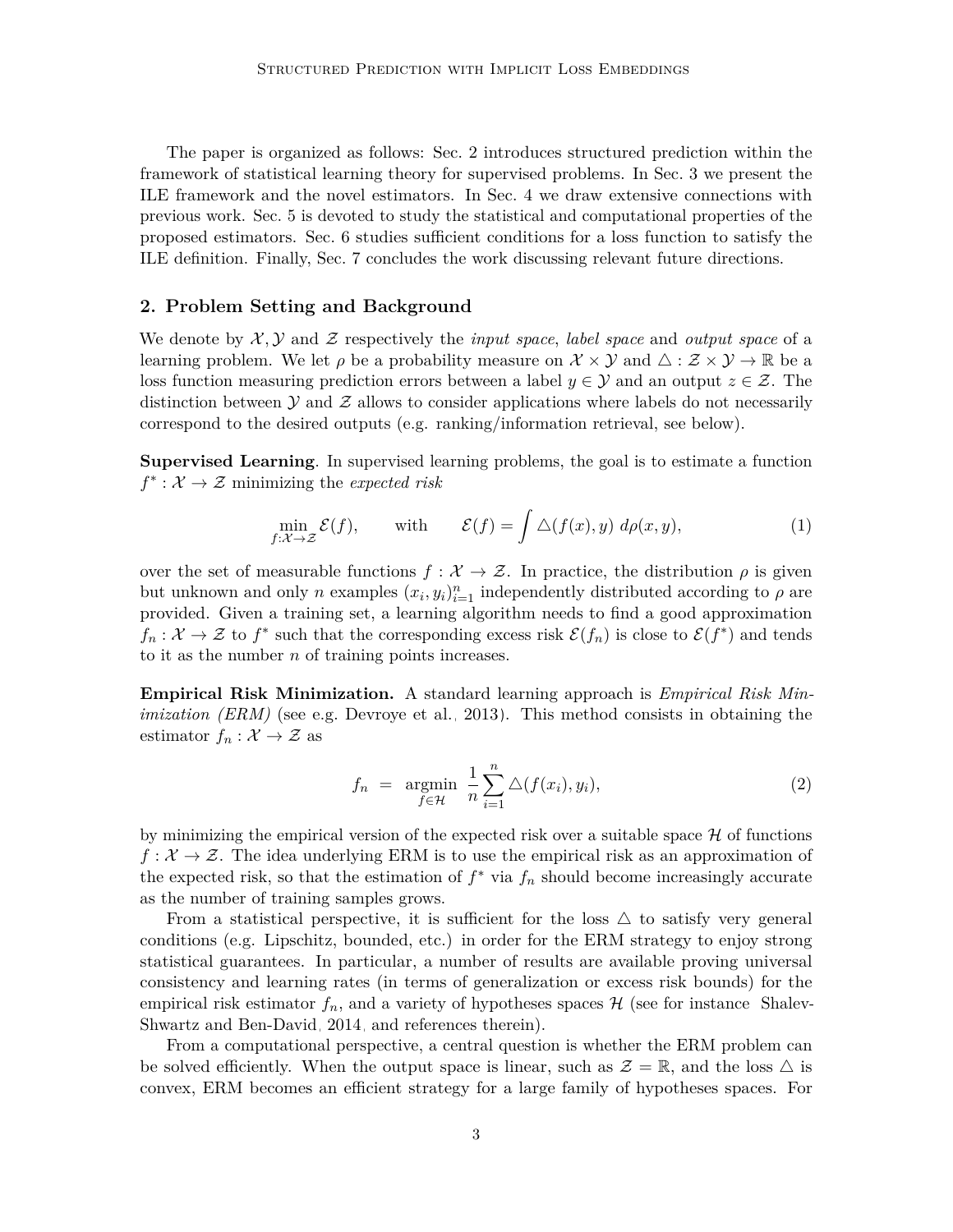instance, a standard approach is to consider linear parametrization of functions  $f: \mathcal{X} \to \mathbb{R}$ in a Hilbert space H of the form  $f(x) = \langle w, \phi(x) \rangle_{\mathcal{H}}$  with  $w \in \mathcal{H}$  and  $\phi : \mathcal{X} \to \mathcal{H}$  a feature map. Following this approach, the resulting ERM problem in [\(2\)](#page-2-1) can solved efficiently leveraging convex optimization techniques. This same strategy can be naturally extended to the general linear case  $\mathcal{Z} = \mathbb{R}^M$ .

**Structured Prediction and Limitations of ERM.** When the space  $\mathcal{Z}$  does not have a linear structure, applying ERM poses concrete challenges to both modeling and computations:

- **Modeling.** If the output space is non-linear, it is not clear how to design a suitable hypotheses space  $H$  of candidate estimators. In particular, linear parametrizations of the form  $f(x) = \langle w, \phi(x) \rangle$  introduced above are not possible. For instance, given  $f_1, f_2: \mathcal{X} \to \mathcal{Z}$ , it is not guaranteed that  $f_1 + f_2$  takes values in  $\mathcal{Z}$  as well.
- **Computations.** If the hypotheses space is non-linear or the loss is non-convex (e.g. integer-valued), solving ERM can be extremely challenging. Often, approaches based on the regularity of the loss function and the optimization domain, such as gradient methods, cannot be adopted. Hence, it is not clear how to obtain  $f_n$  in practice.

Next we describe a number of problems falling in the above setting.

# **2.1. Examples of Structured Prediction Problems**

Below we provide some examples of structured prediction problems according to our definition, that is problems where the output space lacks a linear structure. We refer to [\(Bakir et al.,](#page-29-2) [2007;](#page-29-2) [Nowozin et al., 2011\)](#page-33-2) for more examples.

- **Classification, Multi-class, Multi-labeling.** In these settings  $\mathcal{Z} = \mathcal{Y} = \{1, \ldots, T\}$ is a collection of classes that can be associated to inputs from  $\mathcal{X}$ .
- **Ranking, Ordinal Regression, Information Retrieval.** The goal is to predict an *ordered* list of documents [\(Bakir et al., 2007;](#page-29-2) [Pedregosa et al., 2017;](#page-33-1) [Duchi et al.,](#page-30-0) [2010\)](#page-30-0). For instance  $x \in \mathcal{X}$  can be a query in a search engine and  $\mathcal{Z}$  is the space of all permutations (ordering) over the documents in a database. The label space  $\mathcal{Y} \neq \mathcal{Z}$ typically contains a set of scalar scores representing the individual relevance of each document to the input query.
- **Sequence Prediction.** The goal is to predict sequences such as time series for financial applications or planning trajectories [\(Ratliff et al., 2006\)](#page-33-0). Loss functions such as the Dynamic Time Warping [\(Cuturi and Blondel, 2017\)](#page-30-8) can be used to measure the similarity between two sequences.
- **Predicting Probability Distributions / Histograms.** In these settings, the output  $Z$  corresponds to a space of probability distributions [\(Frogner et al., 2015;](#page-31-2) [Luise et al., 2018;](#page-32-3) [Mensch et al., 2019\)](#page-32-5). The loss  $\triangle$  is a metric comparing probabilities, such as the Kullback-Libler divergence or the Hellinger,  $\chi^2$  or Wasserstein distance.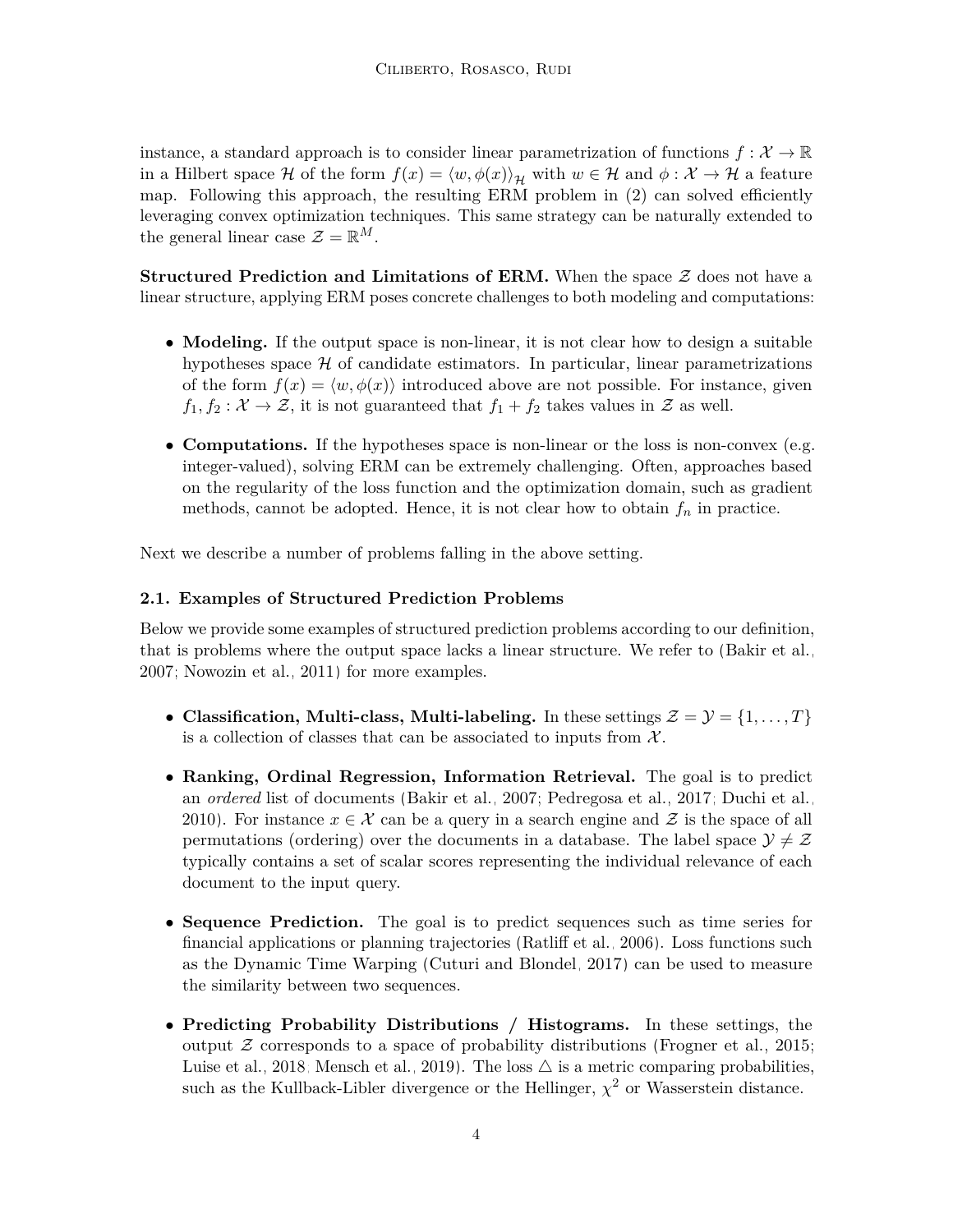• **Manifold Regression.** Problems where the outputs belong to a smooth Riemannian manifold  $\mathcal{Z}$  [\(Steinke et al., 2010;](#page-34-1) [Rudi et al., 2018\)](#page-33-4). A natural choice for the loss  $\triangle$  is the squared geodesic distance of the manifold. This setting generalizes the standard regression problem with least-squares loss and  $\mathcal{Z} = \mathbb{R}^M$ , to the manifold scenario.

# <span id="page-4-0"></span>**3. A General Framework for Structured Prediction**

In this section, we introduce and motivate our structured prediction framework. Our discussion starts from a useful characterization of  $f^* : \mathcal{X} \to \mathcal{Z}$  the *minimizer of the expected risk* in [\(1\).](#page-2-2) Assume that *ρ* can be factorized as  $\rho(x, y) = \rho(y|x)\rho_X(x)$  with  $\rho(\cdot|x)$  the conditional distribution over  $\mathcal Y$  given  $x \in \mathcal X$  and  $\rho_{\mathcal X}$  the marginal distribution of  $\rho$  over  $\mathcal X$ . It can be shown that

<span id="page-4-1"></span>
$$
f^*(x) = \underset{z \in \mathcal{Z}}{\operatorname{argmin}} \int_{\mathcal{Y}} \triangle(z, y) \, d\rho(y|x), \tag{3}
$$

that is, the value  $f^*$  at any given  $x \in \mathcal{X}$  corresponds to the minimizer, over the output set Z, of the conditional expectation  $\mathbb{E}_{y|x} \Delta(z, y)$ . Indeed, it is possible to show that if  $\Delta$ is measurable, then such a point-wise estimate defines a measurable function. This latter result requires some care and follows from Berge maximum theorem [\(Aliprantis and Border,](#page-29-6) [2006\)](#page-29-6) (see also Aumann's principle [\(Steinwart and Christmann, 2008\)](#page-34-6)). We refer the reader to [Appendix A](#page-37-0) for a detailed discussion.

In the following, we leverage this characterization of  $f^*$  to develop our approach to structured prediction. First, we consider the case where both output and label spaces are discrete and finite. As noted, this is relevant, since most previous work focused on this setting [\(Bakir et al., 2007\)](#page-29-2). Additionally, for our presentation, it allows a self-contained introduction of key ideas, deferring the technical details to the general discussion in [Sec. 3.2.](#page-7-0)

#### <span id="page-4-4"></span>**3.1. Motivating Analysis: Finite Output Spaces**

We begin by discussing how loss functions define a geometry on finite output spaces, and how it can be used to define an estimator. Then, we can consider linear estimators and show how for this class of estimators a useful implicit formulation can be derived.

**Geometry of Structured Loss Functions**. Let  $\mathcal{X} = \mathbb{R}^d$  and assume  $\mathcal{Z} = \mathcal{Y} = \{1, \ldots, T\}$ for  $T \in \mathbb{N}$ . In this setting, any loss function  $\Delta : \mathcal{Z} \times \mathcal{Y} \to \mathbb{R}$  can be characterized in terms of a matrix  $V \in \mathbb{R}^{T \times T}$  such that

<span id="page-4-3"></span>
$$
\Delta(z, y) = e_z^{\top} V e_y, \qquad \forall z \in \mathcal{Z}, y \in \mathcal{Y}, \qquad (4)
$$

where  $e_y \in \mathbb{R}^T$  denotes the *y*-th element of the canonical basis of  $\mathbb{R}^T$ , namely the vector with *y*-th entry equal to 1 and the rest equal to 0. Combining this observation with the characterization of  $f^*$  in [\(3\)](#page-4-1) and using linearity of the integral, we have

$$
f^*(x) = \underset{z \in \mathcal{Z}}{\operatorname{argmin}} \ e_z^{\top} V \ g^*(x), \qquad g^*(x) = \int_{\mathcal{Y}} e_y \ d\rho(y|x), \tag{5}
$$

for any  $x \in \mathcal{X}$ . In particular, note that the function  $g^* : \mathcal{X} \to \mathbb{R}^T$  is given by

<span id="page-4-2"></span>
$$
g^*(x) = ( \rho(1|x) , \dots, \rho(T|x) )^{\top} \in \mathbb{R}^T, \tag{6}
$$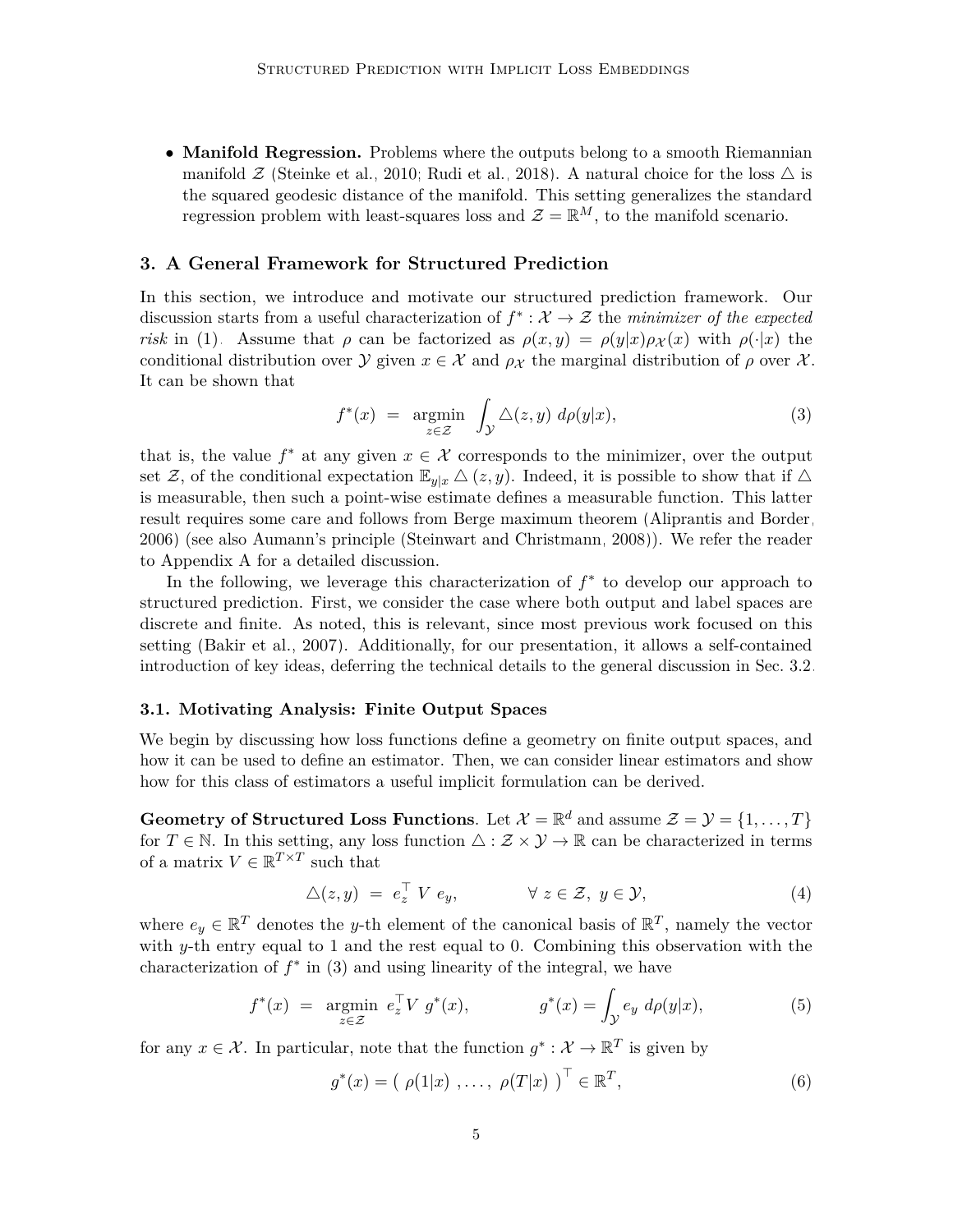the vector whose *y*-th entry is equal to the probability of observing *y*, given *x*. This observation is crucial, since it allows to identify *g* <sup>∗</sup> with the *regression function*, that is the minimizer of the expected least squares error (see [Thm. 3](#page-7-1) for a formal statement)

$$
g^* = \underset{g: \mathcal{X} \to \mathbb{R}^T}{\text{argmin}} \quad \int \|e_y - g(x)\|_{\mathbb{R}^T}^2 \ d\rho(x, y).
$$

The above discussion suggests the following approach. Given given *n* training points  $(x_i, y_i)_{i=1}^n$ , we could approximate  $g^*$  by a least squares estimate  $g_n$  minimizing

$$
g_n = \underset{g \in \mathcal{G}}{\text{argmin}} \ \frac{1}{n} \sum_{i=1}^n \|e_{y_i} - g(x_i)\|_{\mathbb{R}^T}^2
$$

over some function space G. Then we obtain the estimator  $f_n : \mathcal{X} \to \mathcal{Z}$  for any  $x \in \mathcal{X}$  as

<span id="page-5-0"></span>
$$
f_n(x) = \underset{z \in \mathcal{Z}}{\operatorname{argmin}} \ e_z^{\top} \ V \ g_n(x). \tag{7}
$$

The advantage of this strategy is that approximating  $g^*$  corresponds to a standard vectorvalued regression problem, since the output space is now  $\mathbb{R}^T$  and not the "structured"  $\mathcal{Z}$ . As we discuss next, for linearly parameterized estimators, we can develop a useful implicit formulation. We first add two remarks pointing out connections to related ideas.

**Remark 1 (Conditional mean embedding)** *By construction, g* ∗ (*x*) *defined in* [\(5\)](#page-4-2) *corresponds to the definition of* conditional mean embedding *of*  $\rho(\cdot|x)$  *in*  $\mathbb{R}^T$  *[\(Song et al., 2009;](#page-34-7) [Grünewälder et al., 2012;](#page-31-6) [Singh et al., 2019\)](#page-33-7). In [Sec. 4.4,](#page-17-0) this connection will provide relevant insights on the structured prediction estimator we propose and its statistical properties.*

**Example 1 (Classification)** For classification, the estimator  $f_n$  in [\(7\)](#page-5-0), recovers the least-*squares classifier in [\(Yao et al., 2007;](#page-35-1) [Mroueh et al., 2012\)](#page-32-0). To see this, let*  $\mathcal{Z} = \mathcal{Y} =$  $\{1, \ldots, T\}$  be a finite set of class labels and let  $\Delta$  be the 0-1 *(or mis-classification) loss, namely*  $\Delta(z, y) = 1$  *if*  $z \neq y$  *and* 0 *otherwise. It is easy to see that*  $\Delta$  *is of the form of* [\(4\)](#page-4-3) *with matrix*  $V = \mathbb{1}\mathbb{1}^T - I$ , where *I* is the  $T \times T$  identity matrix and  $\mathbb{1}$  is the *T*-dimensional *vector with all entries equal to* 1*. For any*  $y \in \mathcal{Y}$ *, the y-th entry of*  $g_n(x) \in \mathbb{R}^T$  *is interpreted* as the likelihood of observing a the class y given the input  $x \in \mathcal{X}$ . Therefore, the classifier  $c_n : \mathcal{X} \to \mathcal{Y}$  acts by predicting the index of  $g_n(x)$  with higher likelihood. Direct comparison *with our approach leads to*

$$
c_n(x) = \underset{t=1,...,T}{\text{argmax}} (g_n(x))_t, \qquad f_n(x) = \underset{t=1,...,T}{\text{argmin}} (Vg_n(x))_t. \qquad (8)
$$

*Since*  $V = \mathbb{1}\mathbb{1}^{\top} - I$ , *it is straightforward to see that the two methods coincide, namely*  $c_n(x) = f_n(x)$  *for all*  $x \in \mathcal{X}$ *.* 

We next describe a useful representation for linear estimators.

**Implicit formulation for linear estimators.** A possible approach to learn  $g_n$  is by linear ridge regression, namely

<span id="page-5-1"></span>
$$
g_n(x) = W_n \, x, \qquad W_n = \operatorname*{argmin}_{W \in \mathbb{R}^{T \times d}} \frac{1}{n} \sum_{i=1}^n \|e_{y_i} - Wx_i\|^2 + \lambda \|W\|_F^2, \qquad (9)
$$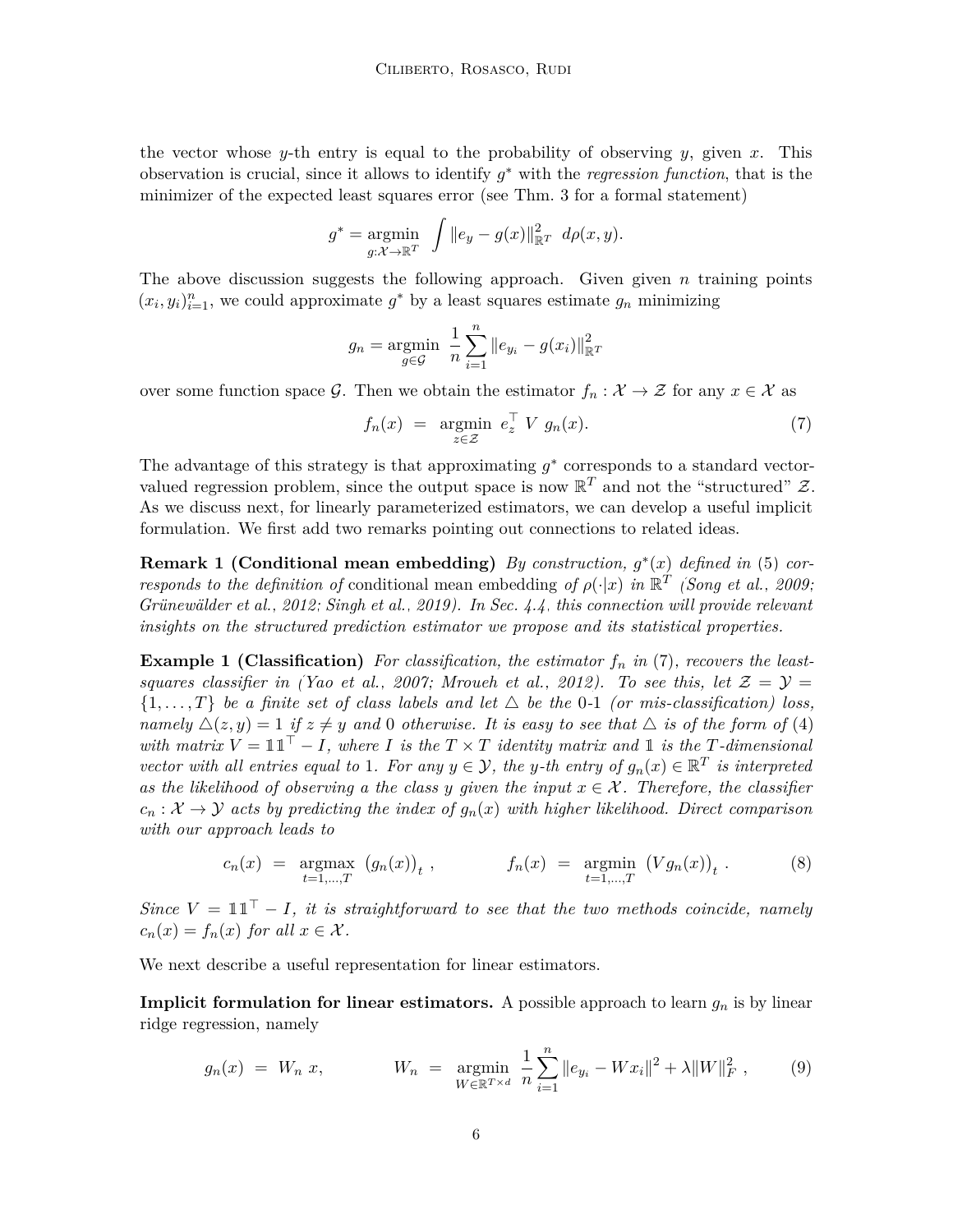where  $\lambda > 0$  is a hyperparmeter and  $\|\cdot\|_F^2$  denotes the squared Frobenius norm of a matrix (sum of the squared entries). The solution of [\(9\)](#page-5-1) can be obtained in closed form as

<span id="page-6-2"></span>
$$
W_n = Y^\top X \ (X^\top X + n\lambda I)^{-1} \tag{10}
$$

with  $I \in \mathbb{R}^{d \times d}$  the identity matrix and  $X \in \mathbb{R}^{n \times d}$  and  $Y \in \mathbb{R}^{n \times T}$  the matrices with *i*-th row corresponding to  $x_i$  and  $e_{y_i}$  respectively. Plugging this solution in [\(7\)](#page-5-0) leads to an explicit approach to obtain the estimator  $f_n$ . We next discuss a useful observation that will be key to extend our discussion to  $\mathcal Y$  and  $\mathcal Z$  that are neither finite nor discrete. Specifically, we will show that it is possible to obtain a characterization for  $f_n$  that is equivalent to [\(7\)](#page-5-0) but in which  $g_n$  *does not appear explicitly*. To see this, first notice that for any  $x \in \mathcal{X}$  we can leverage the closed-form solution for the estimator  $g_n$  to have

<span id="page-6-1"></span><span id="page-6-0"></span>
$$
g_n(x) = W_n x = Y^{\top} \alpha(x) = \sum_{i=1}^n \alpha_i(x) e_{y_i}, \qquad (11)
$$

where the weights  $\alpha : \mathcal{X} \to \mathbb{R}^n$  are such that

$$
\alpha(x) = (\alpha_1(x), \dots, \alpha_n(x))^{\top} = [X(X^{\top}X + n\lambda I)^{-1}] x \in \mathbb{R}^n.
$$
 (12)

We now plug this characterization of  $g_n$  in the definition of  $f_n$  in [\(7\).](#page-5-0) Thanks to the linearity of the sum and the matrix-vector product, we have

$$
f_n(x) = \underset{z \in \mathcal{Z}}{\operatorname{argmin}} \sum_{i=1}^n \alpha_i(x) e_z^{\top} V e_{y_i} = \underset{z \in \mathcal{Z}}{\operatorname{argmin}} \sum_{i=1}^n \alpha_i(x) \Delta(z, y_i), \qquad (13)
$$

where the last equality follows from the fact that the loss  $\triangle$  is identified by the matrix *V* according to [\(4\).](#page-4-3) Intuitively, for any  $i = 1, \ldots, n$ , we can interpret each  $\alpha_i(x)$  as a relevance score encouraging the candidate prediction  $z \in \mathcal{Z}$  to be "similar" to the observed training label  $y_i$ , *according to*  $\triangle(z, y_i)$ .

The key observation in  $(13)$  is that the estimator  $f_n$  can be characterized exclusively in terms of the weights  $\alpha$  and the observed labels  $y_i$ . This implies that we do not have to learn the vector-valued estimator  $g_n$  explicitly. In [Sec. 3.2](#page-7-0) we will leverage this observation to extend the same learning strategy to the case where  $\mathcal Y$  and  $\mathcal Z$  are not finite or discrete.

**Extension to generic**  $\mathcal{X}$ . We conclude this section by observing that the construction of  $f_n$  can be naturally extended to the case where  $\mathcal X$  is a generic set. In particular, consider  $k: \mathcal{X} \times \mathcal{X} \to \mathbb{R}$  a positive definite kernel [\(Aronszajn, 1950\)](#page-29-7). Then, according to standard practice from the kernel methods literature (see e.g. [Shawe-Taylor and Cristianini, 2004\)](#page-33-8) we can derive a "dual" formulation for the relevance scores  $\alpha$ . In particular, given the input  $(x_i)_{i=1}^n$  in training, [\(12\)](#page-6-1) can be equivalently rewritten as

<span id="page-6-3"></span>
$$
\alpha(x) = (\alpha_1(x), \dots, \alpha_n(x))^\top = (K + n\lambda I)^{-1} \mathbf{v}(x) \in \mathbb{R}^n, \tag{14}
$$

for any  $x \in \mathcal{X}$ , where  $K \in \mathbb{R}^{n \times n}$  is the empirical kernel matrix with entries  $K_{ij} = k(x_i, x_j)$ and  $\mathsf{v}(x) \in \mathbb{R}^n$  is the evaluation vector, with entries  $\mathsf{v}(x)_i = k(x, x_i)$ , for any  $i, j = 1, \ldots, n$ . In the following, we will denote  $\kappa^2 = \sup_{x \in \mathcal{X}} k(x, x)$ . We will always assume  $\kappa < +\infty$  (e.g. by using a normalized kernel or by requiring  $\mathcal X$  to be a compact set). It is easy to see that this strategy corresponds indeed to learn the estimator *g<sup>n</sup>* by solving the empirical risk minimization problem in [\(9\)](#page-5-1) over the reproducing kernel Hilbert space (RKHS) associated to *k* [\(Aronszajn, 1950\)](#page-29-7). We discuss this in more detail in the following.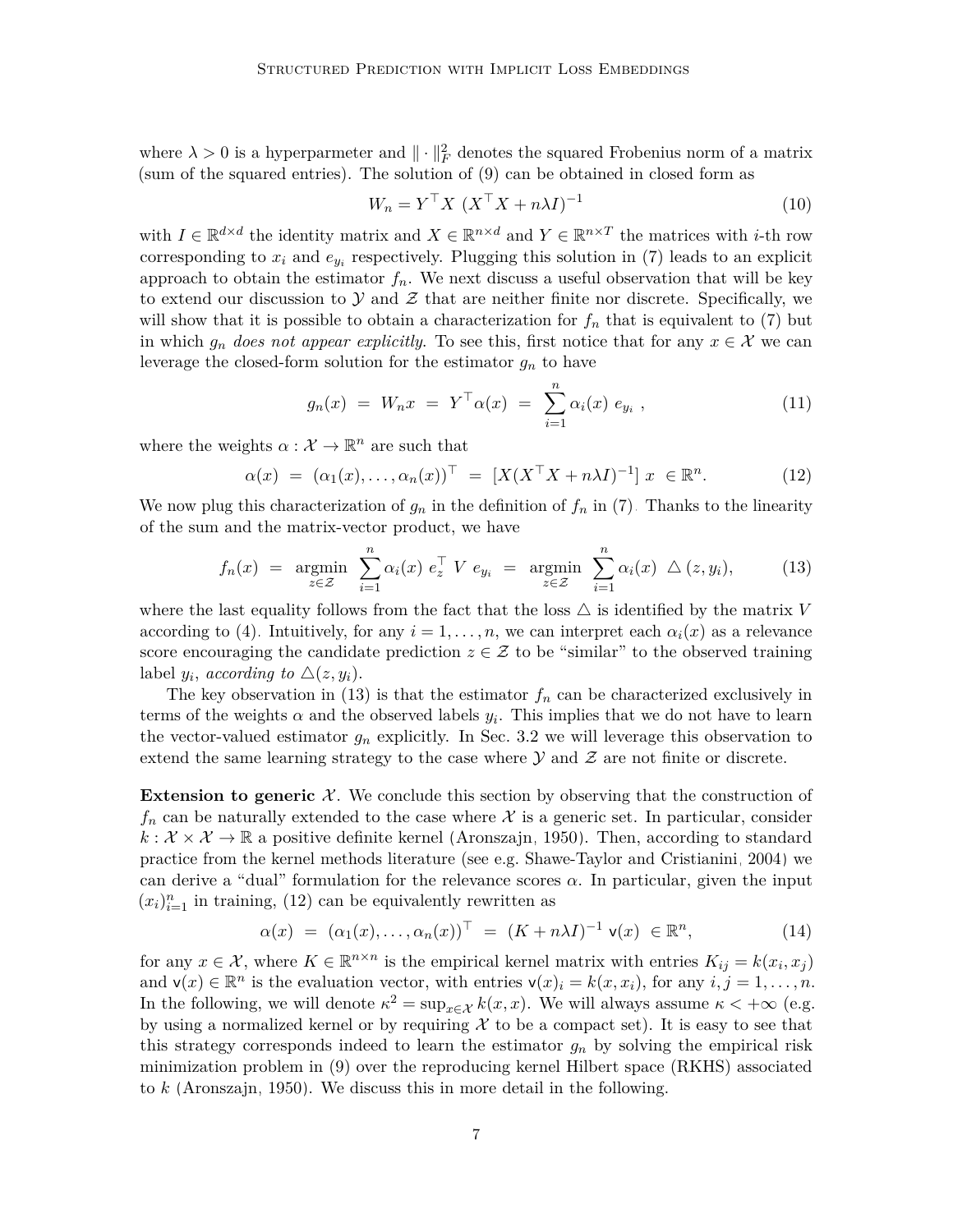#### <span id="page-7-0"></span>**3.2. General Structured Prediction: Beyond Finite Output Spaces**

In this section, we generalize the discussion of [Sec. 3.1](#page-4-4) to structured prediction problems where  $Y$  or  $Z$  are not necessarily finite (or discrete). Also in this case, we show how a relevant geometry can be defined by a corresponding loss function. Further we extend the analysis of linearly parameterized estimators, and show how in this general setting the implicit formulation becomes essential.

**Implicit Loss Embeddings.** The extension to non finite output spaces hinges on a key assumption on the loss that generalizes the observation of [\(4\).](#page-4-3) We refer to functions satisfying this condition as admitting an *Implicit Loss Embedding*.

**Definition 2 (ILE)** *A continuous map*  $\triangle$  :  $\mathcal{Z} \times \mathcal{Y} \rightarrow \mathbb{R}$  *is said to admit an* Implicit Loss Embedding (ILE) *if there exists a separable Hilbert space* H *and two measurable bounded maps*  $\psi : \mathcal{Z} \to \mathcal{H}$  *and*  $\varphi : \mathcal{Y} \to \mathcal{H}$ *, such that for any*  $z \in \mathcal{Z}$  *and*  $y \in \mathcal{Y}$  *we have* 

<span id="page-7-2"></span>
$$
\Delta(z, y) = \langle \psi(z) , \varphi(y) \rangle_{\mathcal{H}}, \tag{15}
$$

*and*  $\|\varphi(y)\|_{\mathcal{H}} \leq 1$ *. Additionally, we define*  $c_{\Delta} = \sup_{z \in \mathcal{Z}} \|\psi(z)\|_{\mathcal{H}}$ *.* 

The definition of ILE is similar to the characterization of positive definite kernels in terms of feature maps (and indeed it recovers such definition when  $\mathcal{Z} = \mathcal{Y}$  and  $\psi = \varphi$ ), but is significantly more general in that it allows also to consider functions that are not positive definite (for example, distances) or even not symmetric (such as divergences). It is clear that any loss function on finite sets  $\mathcal Z$  and  $\mathcal Y$  admits an ILE. For instance, in the setting of [Sec. 3.1](#page-4-4) it is sufficient to choose  $\mathcal{H} = \mathbb{R}^T$ , with maps  $\varphi(y) = e_y$  and  $\psi(z) = V^\top e_z$ , to recover the ILE definition. Note that the requirement  $\sup_{y\in\mathcal{Y}}\|\varphi(y)\|\leq 1$  is introduced to simplify the notation but does not limit the generality of the assumption (see [Thm. C.2](#page-56-0) in the Appendix for more details). We note that in [Ciliberto et al.](#page-30-3) [\(2016\)](#page-30-3), a variant of the ILE property was introduced (see Asm 1 in such paper). In this work we opted for [Thm. 2](#page-7-2) since it allows for a more clear notation in the following. However, in [Thm. C.1](#page-56-1) in the Appendix we provide more details on this point and show that the two notions are actually equivalent.

While the definition of ILE is abstract, it is satisfied by many loss functions often used in structured prediction applications and more generally in machine learning. In [Sec. 6](#page-24-0) we present a wide range of sufficient conditions to guarantee a function to admit an ILE, which are easier to interpret and verify in practice.

Under the assumption that  $\Delta$  admits an ILE, we can easily retrace the reasoning in [Sec. 3.1](#page-4-4) to derive the structured prediction estimator. In particular, we have the following result to which we refer to as *Fisher consistency*, a term borrowed from the literature of surrogate methods (see discussion in [Sec. 4.1\)](#page-13-1).

**Lemma 3 (Fisher Consistency)** Let Z be compact,  $\triangle$  :  $\mathcal{Z} \times \mathcal{Y} \rightarrow \mathbb{R}$  admit an ILE and *let*  $f^*: \mathcal{X} \to \mathcal{Z}$  *be the solution of* [\(1\)](#page-2-2)*. Then,* 

$$
f^*(x) = \underset{z \in \mathcal{Z}}{\operatorname{argmin}} \ \langle \ \psi(z) \ , \ g^*(x) \ \rangle_{\mathcal{H}} \,, \qquad g^*(x) = \int_{\mathcal{Y}} \varphi(y) \ d\rho(y|x) \tag{16}
$$

*almost surely with respect to*  $\rho_X$ . Moreover,  $g^* : \mathcal{X} \to \mathcal{H}$  *is the minimizer of* 

<span id="page-7-4"></span><span id="page-7-3"></span><span id="page-7-1"></span>
$$
\mathcal{R}(g) = \int_{\mathcal{Y}\times\mathcal{X}} \|\varphi(y) - g(x)\|_{\mathcal{H}}^2 \ d\rho(x, y). \tag{17}
$$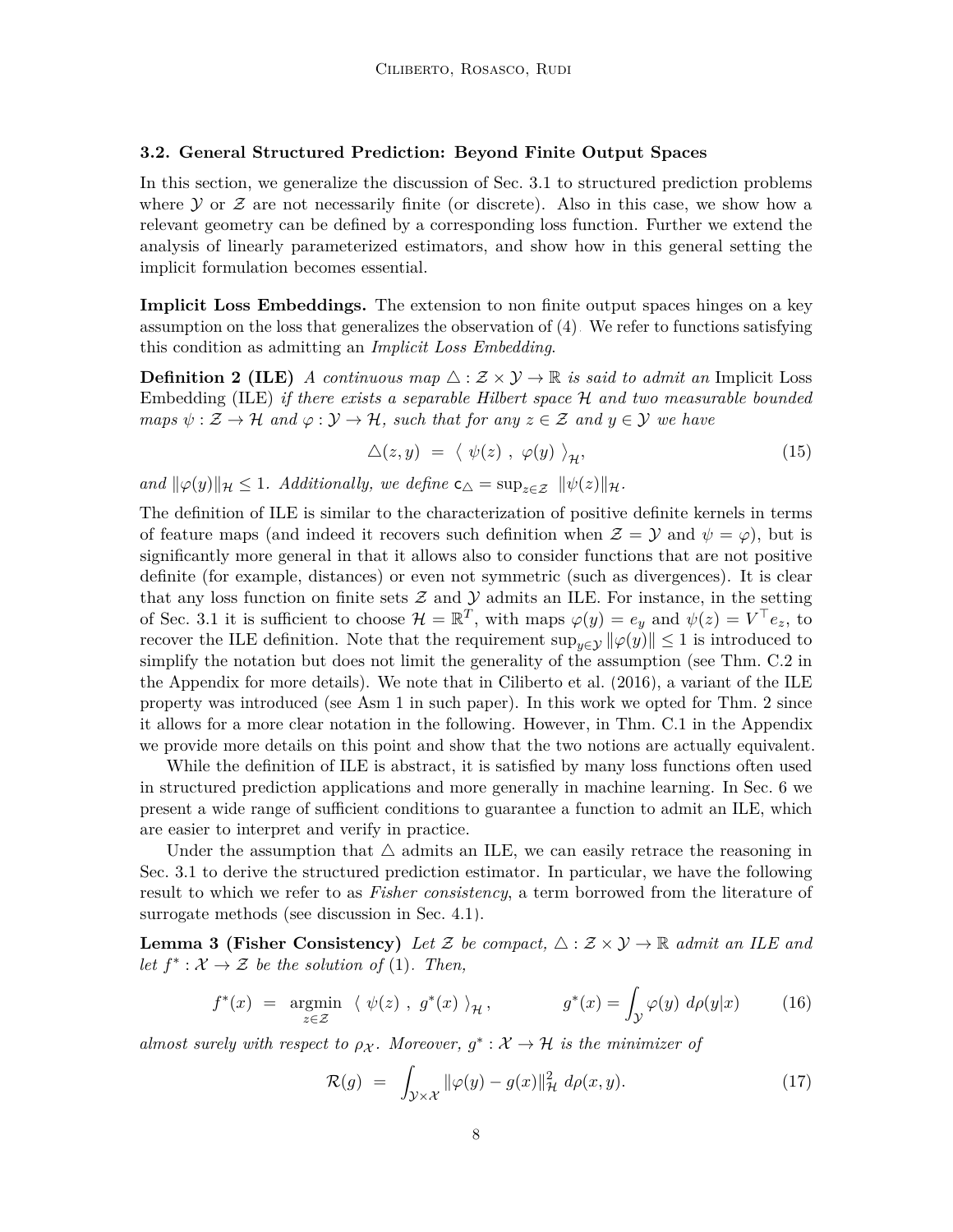The result above provides a characterization of  $f^*$  in terms of the conditional expectation of  $\varphi(y)$  with respect to  $x \in \mathcal{X}$ . It generalizes [\(5\)](#page-4-2) to the case where Y and Z are not finite. Analogously to [\(3\),](#page-4-1) the proof of [Thm. 3](#page-7-1) is reported in [Appendix A](#page-37-0) and leverages Berge's Maximum theorem. In particular, the compactness of  $\mathcal Z$  is a technical requirement to guarantee  $f^*(x)$  to be well-defined. Analogously to the derivation in [Sec. 3.1,](#page-4-4) the result of [Thm. 3](#page-7-1) motivates us to design a structured prediction estimator by first learning a *g<sup>n</sup>* to approximate  $g^*$  via least squares over a space  $\mathcal G$  of functions  $g: \mathcal X \to \mathcal H$ 

$$
g_n = \underset{g \in \mathcal{G}}{\text{argmin}} \ \frac{1}{n} \sum_{i=1}^n \|\varphi(y_i) - g(x_i)\|_{\mathcal{H}}^2,
$$

and then plug  $g_n$  in [\(16\)](#page-7-3) to obtain an approximation  $f_n$  of  $f^*$  characterized by

$$
f_n(x) = \underset{z \in \mathcal{Z}}{\operatorname{argmin}} \ \langle \ \psi(z) \ , \ g_n(x) \ \rangle_{\mathcal{H}},
$$

for all  $x \in \mathcal{X}$ . Learning  $g_n$  corresponds to solving a vector-valued regression problem on a (possibly) infinite dimensional output space  $H$  [\(Caponnetto and De Vito, 2007\)](#page-30-9). We next discuss in detail the case of linearly parameterized estimators.

**Linearly parameterized estimators and implicit formulation.** For simplicity, instead of directly minimizing the emprical square loss over  $H$ , we consider again the ridge regression estimator  $g_n: \mathcal{X} \to \mathcal{H}$  defined as the minimizer of the regularized empirical risk

<span id="page-8-0"></span>
$$
g_n = \underset{g \in \mathcal{G}}{\text{argmin}} \ \frac{1}{n} \sum_{i=1}^n \|\varphi(y_i) - g(x_i)\|_{\mathcal{H}}^2 + \lambda \|g\|_{\mathcal{G}}^2, \tag{18}
$$

over a normed space G of vector-valued functions from X to H. A viable choice for G is, given a kernel  $k : \mathcal{X} \times \mathcal{X} \to \mathbb{R}$  with associated *reproducing kernel Hilbert space (RKHS)*  $\mathcal{F}$ , to consider  $\mathcal{G} = \mathcal{H} \otimes \mathcal{F}$ , which corresponds to the RKHS of vector-valued functions (see [\(Micchelli](#page-32-6) [and Pontil, 2004;](#page-32-6) [Alvarez et al., 2012\)](#page-29-8)) with operator-valued kernel  $\Gamma(x, x') = k(x, x')I_H$ and  $I_H : \mathcal{H} \to \mathcal{H}$  the identity operator on  $\mathcal{H}$ . This approach is a direct generalization of the strategy introduced in the finite setting. Indeed, we have already observed that, when  $\mathcal{Y} = \mathcal{Z}$ is a finite set, we can choose  $\mathcal{H} = \mathbb{R}^T$  to satisfy the ILE definition. Moreover, for the linear kernel  $k(x, x') = \langle x, x' \rangle$  on  $\mathcal{X} = \mathbb{R}^d$ , the associated RKHS F is isometric to  $\mathbb{R}^d$ . Therefore, we have  $\mathcal{H} \otimes \mathcal{F} \cong \mathbb{R}^T \otimes \mathbb{R}^d \cong \mathbb{R}^{T \times d}$ . Consequently, any  $g_n \in \mathcal{H} \otimes \mathcal{F}$  can be parametrized by a matrix  $W_n \in \mathbb{R}^{T \times d}$  and the ERM problem in [\(18\)](#page-8-0) becomes equivalent to the one in [\(9\).](#page-5-1)

The solution of the ridge regression problem can be obtained in closed form. In particular, it is easy to prove that analogously to [\(11\)](#page-6-2) in the finite setting, for any  $x \in \mathcal{X}$  we have

<span id="page-8-1"></span>
$$
g_n(x) = \sum_{i=1}^n \alpha_i(x) \varphi(y_i), \qquad (19)
$$

with the weights  $\alpha(x) = (K + \lambda nI)^{-1}$   $\mathsf{v}(x)$  as in [\(14\).](#page-6-3) By replacing  $g_n$  to  $g^*$  in [Thm. 3](#page-7-1) we recover the estimator  $f_n$  of [\(20\),](#page-9-0) as desired. As we will discuss in more detail in [Sec. 4.2,](#page-14-0) this strategy is related to the *Kernel Dependency Estimator (KDE)* [\(Weston et al., 2002\)](#page-35-0) and *Input Output Kernel Regression (IOKR)* [Brouard et al.](#page-29-4) [\(2011,](#page-29-4) [2016\)](#page-30-1) for the case of loss functions corresponding to distances induced by a reproducing kernel.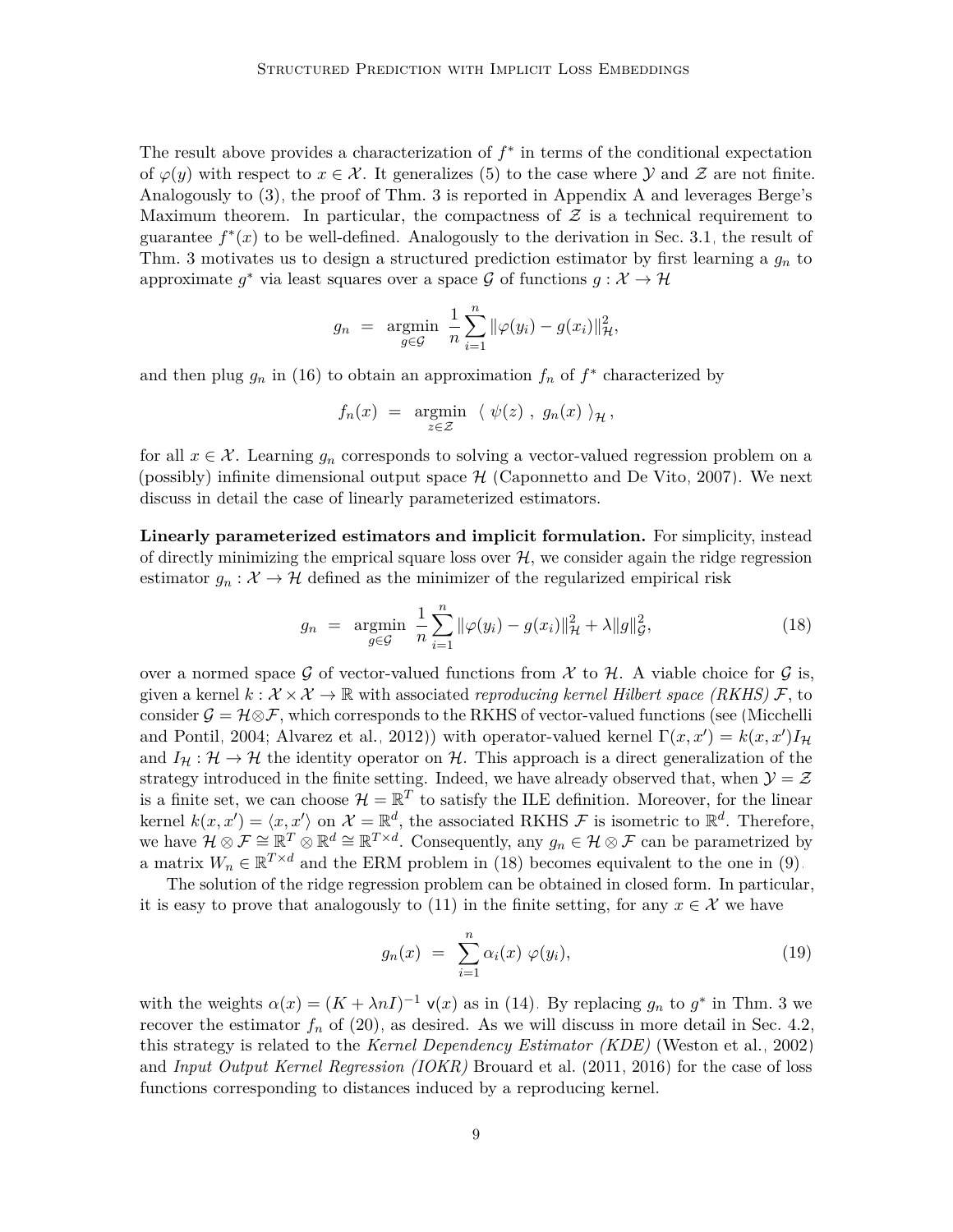The above reasoning can be applied to *any* function *g<sup>n</sup>* expressed as a linear combination of (embedded) output points  $\varphi(y_i)$ . The following result summarizes this property, which allows to consider a family of novel estimators  $f_n$  paramterized by the weighting function  $\alpha$ .

<span id="page-9-1"></span>**Lemma 4** *Let*  $\triangle$  :  $\mathcal{Z} \times \mathcal{Y} \to \mathbb{R}$  *admit an ILE*,  $(y_i)_{i=1}^n$  *a set of points in*  $\mathcal{Y}$  *and*  $\alpha : \mathcal{X} \to \mathbb{R}^n$ *a* weighting function. Let  $g_n : \mathcal{X} \to \mathcal{H}$  be such that  $g_n(x) = \sum_{i=1}^n \alpha_i(x) \varphi(y_i)$  for any  $x \in \mathcal{X}$ . *Then, the function*  $f_n: \mathcal{X} \to \mathcal{Z}$  *such that*  $\forall x \in \mathcal{X}$ 

<span id="page-9-0"></span>
$$
f_n(x) = \underset{z \in \mathcal{Z}}{\operatorname{argmin}} \ \langle \ \psi(z) \ , \ g_n(x) \ \rangle_{\mathcal{H}} = \underset{z \in \mathcal{Z}}{\operatorname{argmin}} \ \sum_{i=1}^n \alpha_i(x) \ \triangle (z, y_i). \tag{20}
$$

From the observation above, we see that the reasoning in [Sec. 3.1](#page-4-4) can indeed be generalized to the setting where Z and Y are not finite and  $\triangle$  admits an ILE. For any  $x \in \mathcal{X}$ , the weights  $\alpha(x)$  are learned from training data according to [\(14\)](#page-6-3) and only the loss function appears in the form of the estimator. We expand on this in the following remark.

**Remark 5 ("Loss Trick")** *In practice, learning and evaluating f<sup>n</sup> does not require explicit knowledge of the space* H *or the embeddings*  $\psi$  *and*  $\varphi$  *(see* [\(20\)](#page-9-0)*), which are implicitly encoded within the definition of ILE and are only required for theoretical purposes (derivation and characterization of generalization properties of*  $f_n$  *as discussed in [Sec. 5\)](#page-18-0). This effect was originally referred to as "loss trick" [\(Ciliberto et al., 2016\)](#page-30-3) in analogy to the "kernel trick" on the output space, originally introduced in [Geurts et al.](#page-31-3) [\(2006\)](#page-31-3); [Brouard et al.](#page-29-4) [\(2011,](#page-29-4) [2016\)](#page-30-1) for Output Kernel Regression.*

#### <span id="page-9-3"></span>**3.3. Additional ILE-induced Algorithms and Estimators**

In this section we discuss alternative approaches to learn the weighting functions  $\alpha: \mathcal{X} \to \mathbb{R}^n$ defining the estimator  $f_n$ . These strategies are derived by replacing kernel ridge-regression with a different approximation of  $g^*$  that still satisfies the hypotheses of [Thm. 4,](#page-9-1) namely can be written as the linear combination of training outputs. As already observed in the literature of standard regression settings (see e.g. [Rosasco et al., 2005,](#page-33-9) and references therein), these alternative approaches can offer significant computational advantages over kernel ridge regression while guaranteeing the same generalization performance from the statistical standpoint.

**"Exact" Kernel methods.** A wide family of algorithms that can be used to estimate *g* ∗ are based on *spectral filtering* regularization strategies [\(Rosasco et al., 2005;](#page-33-9) [Bauer et al.,](#page-29-9) [2007\)](#page-29-9). In particular we consider:

•  $L^2$ -Boosting (L2B). By considering  $g_n$  the *t*-th iterate of gradient descent of the (non-regularized) empirical risk minimization problem in [\(18\),](#page-8-0) we have

<span id="page-9-2"></span>
$$
\alpha(x) = C_t \mathbf{v}(x) \qquad \text{with} \qquad C_t = (I - \nu/n \ K) \ C_{t-1} + \nu/n \ I, \qquad (21)
$$

with  $C_t \in \mathbb{R}^{n \times n}$  defined recursively starting from any  $C_0 \in \mathbb{R}^{n \times n}$  and  $\nu/n$  the gradient descent step size with  $\nu > 0$ . We recall that  $\mathsf{v}(x) \in \mathbb{R}^n$  denotes the evaluation vector in *x*, with entries  $\mathbf{v}(x)_i = k(x, x_i)$  for any  $i = 1, \ldots, n$ . The number of steps  $t \in \mathbb{N}$  acts as regularization parameter. Accelerated and stochastic versions can be considered. In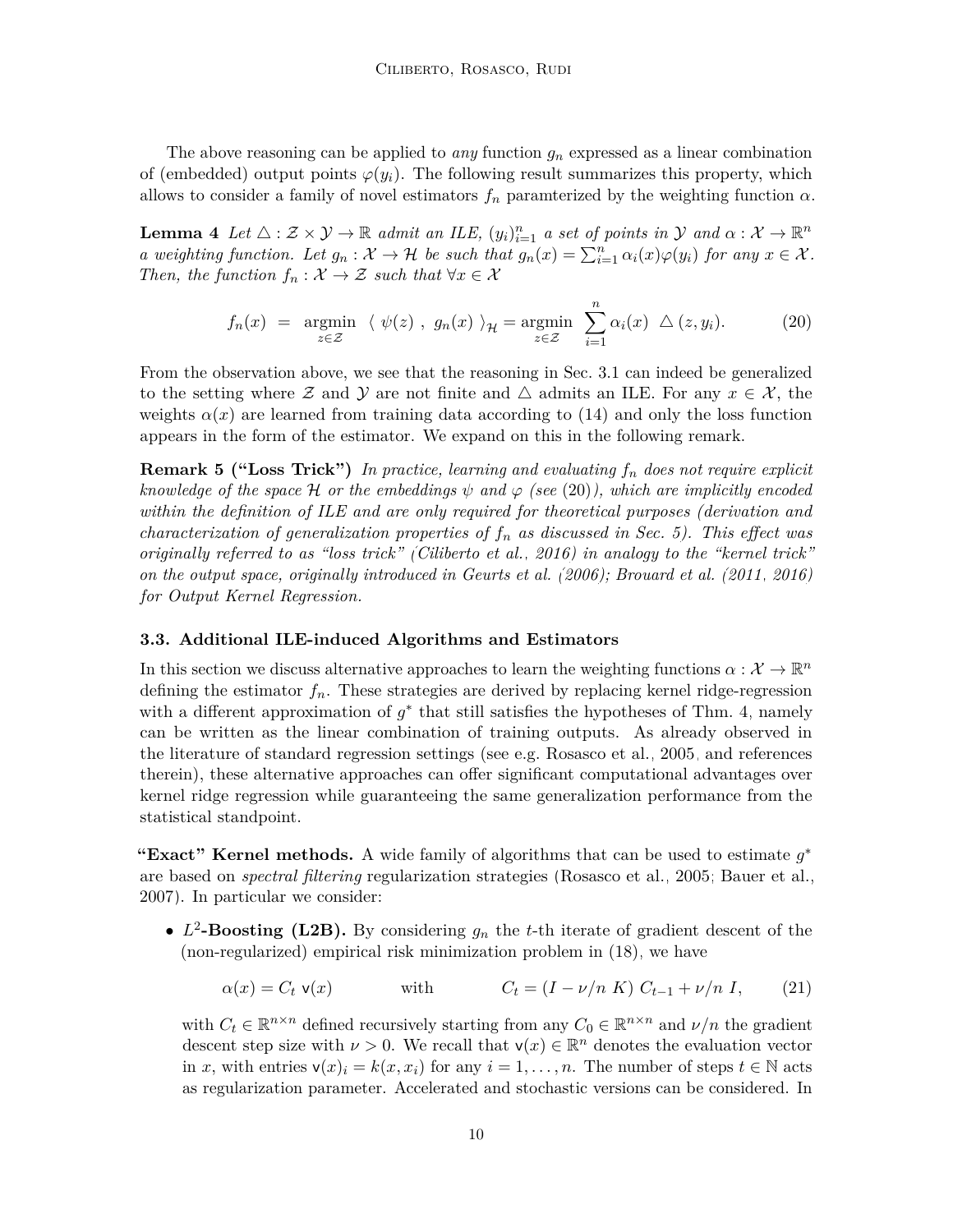the case of loss functions induced by a normalized kernel (e.g. KDE and OKR, see also [Sec. 4.2\)](#page-14-0), this estimator corresponds to the one introduced in [Geurts et al.](#page-31-4) [\(2007\)](#page-31-4).

• **Principal Component Regression (PCR).** Take *g<sup>n</sup>* to be the estimator obtained by filtering out the eigenvalues of the kernel matrix *K* below a threshold  $\lambda > 0$  and inverting the eigenvalues that are above. We have

<span id="page-10-1"></span>
$$
\alpha(x) = U \Sigma_{\lambda}^{\dagger} U^{\top} \mathsf{v}(x),\tag{22}
$$

where  $K = U \Sigma U^{\top}$  is the singular value decomposition of  $K$  and  $\Sigma_{\lambda}^{\dagger}$  $\frac{1}{\lambda}$  is the pseudoinverse of the matrix corresponding to  $\Sigma$  with all eigenvalues smaller than  $\lambda$  set to 0.

**Random Projections.** Methods leveraging random projections achieve optimal generalization performance while being significantly more efficient computationally.

• **Random Features (RF).** Let  $(\Omega, \pi)$  be a probability space and  $\zeta : \mathcal{X} \times \Omega \to \mathbb{R}$  be a map such that  $k(x, x') = \int_{\Omega} \zeta(x, \omega) \zeta(x', \omega) d\pi(\omega)$  [\(Rahimi and Recht, 2008\)](#page-33-10)<sup>[1](#page-10-0)</sup>. Let  $M \in \mathbb{N}$  and  $\omega_1, \ldots, \omega_M$  be independently sampled from  $\pi$ . Denote by  $\hat{\mathsf{v}}_M : \mathcal{X} \to \mathbb{R}^M$ , the map

$$
\hat{\mathsf{v}}_M(x) = \frac{1}{\sqrt{M}} (\zeta(x,\omega_1), \dots, \zeta(x,\omega_M)). \tag{23}
$$

By definition  $\hat{v}_M(x)^\top \hat{v}_M(x')$  is a discretization of the integral defining  $k(x, x')$ . The scores  $\alpha$  are learned according to this new feature map

$$
\alpha(x) = W \hat{\mathbf{v}}_M(x), \qquad W = Q_M (Q_M^{\top} Q_M + n\lambda I)^{-1}, \qquad (24)
$$

with  $Q_M \in \mathbb{R}^{n \times M}$ ,  $Q_M = (\hat{\mathsf{v}}_M(x_1), \dots, \hat{\mathsf{v}}_M(x_n))^{\top}$ . This approach is significantly faster than ridge-regression when  $M \ll n$ .

• **Nystrom Approximation (NY).** Sample  $M \leq n$  points  $\tilde{x}_1, \ldots, \tilde{x}_M$  from the input dataset. Denote  $K_{MM} \in \mathbb{R}^{M \times M}$  be the matrix with  $(K_{MM})_{i,j} = k(\tilde{x}_i, \tilde{x}_j)$  and  $K_{\tilde{x}_i} = \tilde{x}_i^{\max M}$  $K_{nM} \in \mathbb{R}^{n \times M}$  the matrix with elements  $(K_{nM})_{ij} = k(x_i, \tilde{x}_j)$  (see [Smola and Schölkopf,](#page-33-11) [2000\)](#page-33-11). The scores  $\alpha$  are defined as

$$
\alpha(x) = W \tilde{\mathsf{v}}_M(x), \qquad W = K_{nM} \left( K_{nM}^\top K_{nM} + n \lambda K_{MM} \right)^\dagger, \qquad (25)
$$

with  $\tilde{\mathsf{v}}_M(x) = (k(\tilde{x}_1, x), \ldots, k(\tilde{x}_M, x)) \in \mathbb{R}^M$ , for any  $x \in \mathcal{X}$ . These operations are significantly faster than solving ridge-regression when  $M \ll n$ .

**Nadaraya-Watson (NW).** *g<sup>n</sup>* can be obtained via the Nadardaya-Watson (NW) strategy [\(Nadaraya, 1964\)](#page-33-12). In this case we have

$$
\alpha(x) = \frac{1}{\mathbb{1}^\top \mathsf{v}(x)} \mathsf{v}(x),\tag{26}
$$

<span id="page-10-0"></span><sup>1.</sup> E.g. for the Gaussian kernel and  $\mathcal{X} = \mathbb{R}^d$ ,  $d \in \mathbb{N}$ , we have  $\Omega = \mathbb{R}^d \times [0,1]$ , and for  $(w, b) =: \omega \in$  $\Omega$ ,  $\pi((w, b)) = \mathcal{N}(w)U(b)$ , with  $\mathcal{N}(\cdot)$  standard normal distribution  $U(\cdot)$  uniform distribution, and  $\zeta(x,(w,b)) = \cos(w^{\top}x + b)$  (see [Rahimi and Recht, 2008,](#page-33-10) for more details).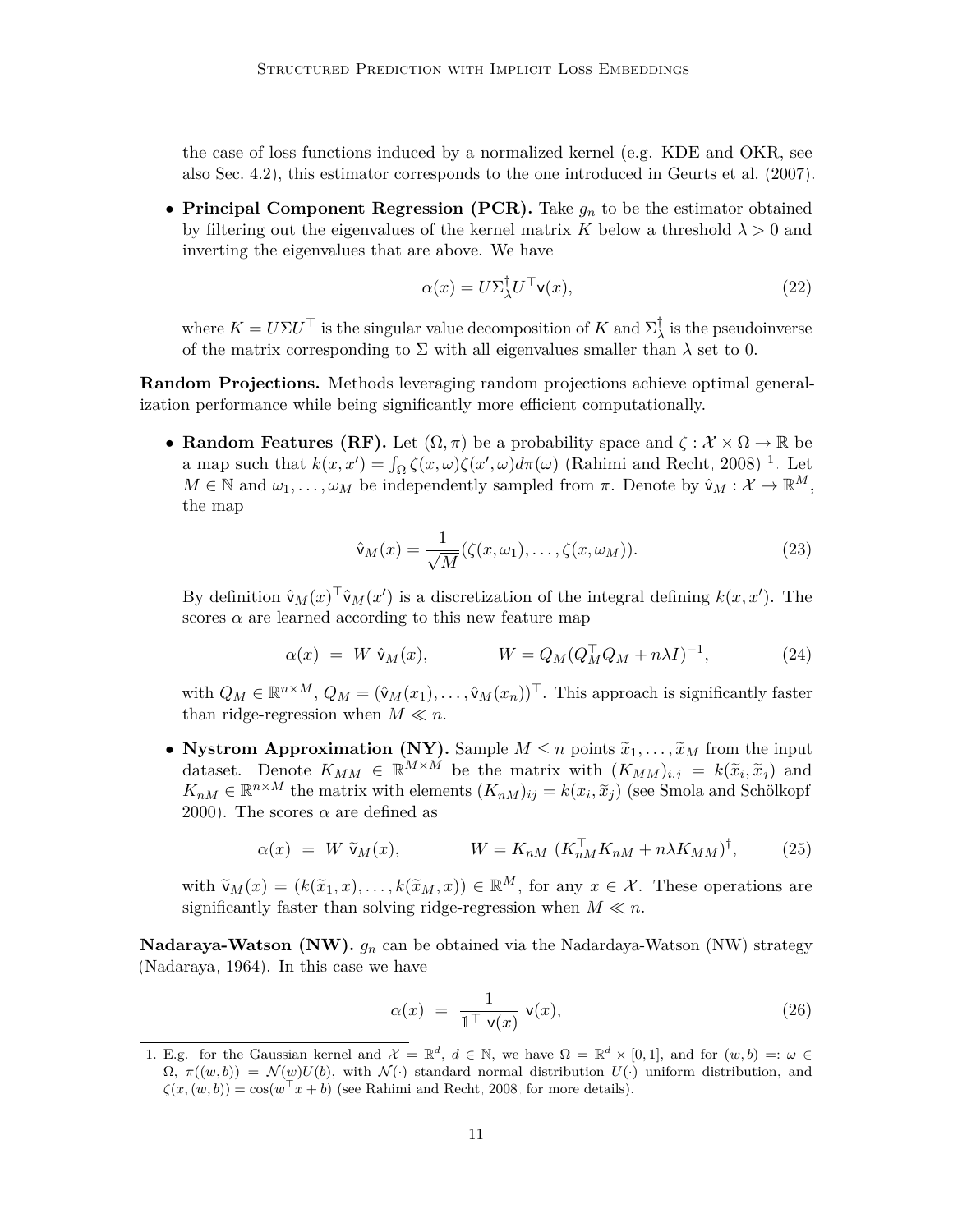resulting in the estimator

$$
f_n(x) = \underset{z \in \mathcal{Z}}{\text{argmin}} \sum_{i=1}^n \frac{k(x, x_i)}{\sum_{j=1}^n k(x_j, x_i)} \triangle (z, y_i)
$$
 (27)

Computation of the NW estimator does not involve the kernel matrix *K*. This can be beneficial in large-scale scenarios where the kernel matrix can be large. However, the NW estimator is often less adaptive than ridge-regression to the smoothness properties of the learning problem [\(Györfi et al., 2006\)](#page-31-7). As a consequence, the learning rates of NW are usually slower than kernel ridge regression in non-worst-case settings.

**Nearest Neighbors (NN).** Given a measure of similarity on the input set (e.g. a kernel), for any test point  $x \in \mathcal{X}$ , the Nearest Neighbor (NN) estimator [\(Friedman et al., 2001\)](#page-31-8) corresponds to the average, on the space  $H$  of output training points  $\varphi(y_i)$  whose corresponding inputs *x<sup>i</sup>* are among the first q most similar (or closest) to *x*. This corresponds to return the *binary* scores  $\alpha(x) \in \{0, 1\}^n$ 

$$
\alpha(x)_i = \begin{cases} 1 & \text{if } x_i \text{ is a q-nearest-neighbor} \\ 0 & \text{otherwise} \end{cases}
$$
 (28)

NN does not rely on a training phase (except for a possible pre-processing such as kd-trees to allow for a faster search of neighbors at test time). Interestingly, at test time, the cost of the optimization over  $\mathcal Z$  in [\(20\)](#page-9-0) depends also on the number q of neighbors selected, which is a hyperparamter of the estimator.

So far we have introduced a novel family of estimators for structured prediction and discussed how they can be derived from the notion of Implicit Loss Embedding. We are left with two critical questions that will be addressed in the following: on one hand we need to characterize how the approximation of *g<sup>n</sup>* can lead to good estimations of *f* ∗ . A second, more concrete question is whether the ILE definition is sufficiently flexible to encompass relevant structured prediction problems or, in other words, which functions admit an ILE. We will address the first question in [Sec. 5](#page-18-0) and the second one in [Sec. 6.](#page-24-0) Before doing so, in [Sec. 4](#page-13-0) we draw some connections with previous work. These observations will prove useful to better situate our framework within the literature on structured prediction. We conclude this section with a comment on evaluating the ILE in practice.

#### **3.4. Evaluating the ILE Estimator**

According to [\(20\),](#page-9-0) evaluating  $f_n$  on a test point  $x \in \mathcal{X}$  consists in solving an optimization problem over the output space  $\mathcal{Z}$ . This design of the test phase is standard in structured prediction settings and in particular for auxiliary function maximization methods (see [Sec. 4.3\)](#page-16-0), where a corresponding optimization protocol is derived on a case-by-case basis depending on the loss and the space  $\mathcal{Z}$ , (see [Nowozin et al., 2011,](#page-33-2) and references therein). The objective functional in our setting can be interpreted as estimating the weighted *barycenter* (or Frechet mean) of the training output points with respect to the "distance" induced by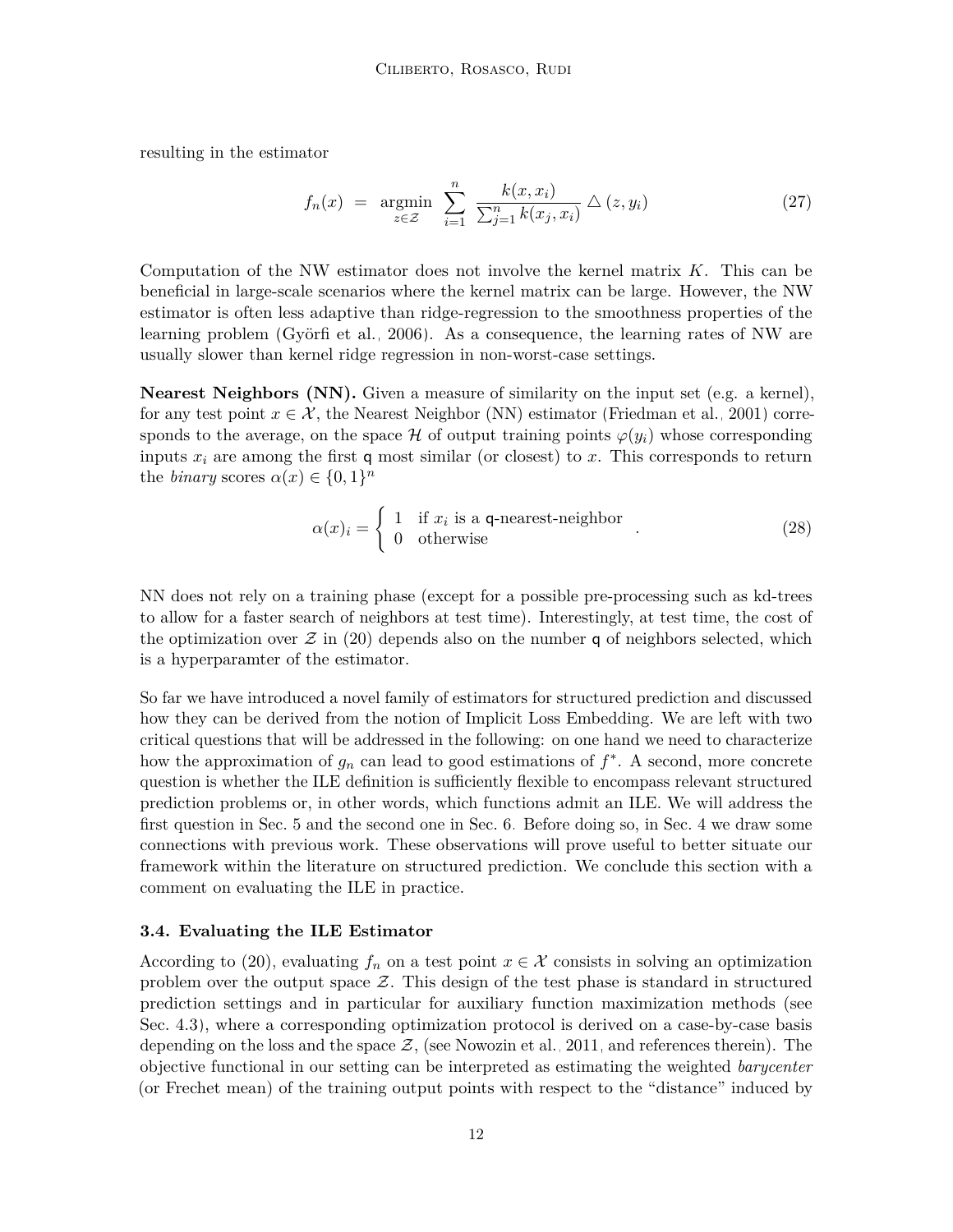the loss  $\triangle$ . This perspective can be particularly advantageous when efficient methods for barycenter computation are available for the given loss.

**Example 2 (Distributional Regression with Optimal Transport)** *[Luise et al.](#page-32-3) [\(2018\)](#page-32-3) addressed the problem of learning to predict probability distributions with respect to optimal transport-based loss. Here* Z *corresponds to the set of probability distributions over a discrete set and*  $\triangle$  *is the* Sinkhorn *loss [\(Cuturi, 2013\)](#page-30-10)*. The Sinkhorn loss is an entropic regularization *of the well-known Wasserstein distance, which enjoyes better computational properties and for which it was shown that the ILE property applies [\(Luise et al., 2018\)](#page-32-3). Efficient methods exists to compute the barycenter with respect to the Sinkhorn loss [\(Cuturi and Doucet, 2014;](#page-30-11) [Benamou et al., 2015\)](#page-29-10) that can be readily applied to solve* [\(20\)](#page-9-0) *in practice.*

When  $\mathcal Z$  is locally diffeomorphic to a linear space, the objective functional in our setting allows also to suggest a general stochastic meta-algorithm. In particular, [\(20\)](#page-9-0) can interpreted as the problem of minimizing an expectation

<span id="page-12-0"></span>
$$
f_n(x) = \underset{z \in \mathcal{Z}}{\operatorname{argmin}} \ \mathbb{E}_{i \sim \alpha(x)} \ h_i(z, x) \qquad \text{with} \qquad h_i(z, x) = \frac{\operatorname{sign}(\alpha_i(x))}{\mathsf{a}(x)} \ \triangle \ (z, y_i) \tag{29}
$$

where  $i \in \{1, \ldots, n\}$  is a random variable sampled according to the relevance weights  $\alpha_i(x)$ and  $\mathsf{a}(x) = \sum_{i=1}^{n} \alpha_i(x)$ . Thus, when  $\Delta$  is (sub)differentiable in the first variable, problems of the form of [\(29\)](#page-12-0) can be directly addressed addressed by stochastic gradient methods (SGM).

**Example 3 (Manifold Regression)** *If* Z *is a Riemannian manifold, the optimization problem in* [\(29\)](#page-12-0) *can be addressed by methods such as stochastic Riemannian descent [\(Sra](#page-34-8) [and Hosseini, 2016\)](#page-34-8). This strategy was adopted in [\(Rudi et al., 2018\)](#page-33-4) for the case of* Z *the space of positive semidefinite matrices, the discrete probability simplex and the manifold of orientations of a* 2*D vector. More recently [Marconi et al.](#page-32-7) [\(2020\)](#page-32-7) proposed a taxonomy generalization approach for relational data representation, which hinges on solving a manifold structured prediction problem over the hyperbolic space* Z*. In all the above settings, the loss*  $\triangle$  was chosen to be the squared geodesic distance on  $\mathcal{Z}$ .

We conclude this section with a remark on the computational complexity in the discrete setting. In particular we comment on the comparison between the inference problem in [\(20\)](#page-9-0) related to the overall supervised problem of structured prediction.

**Remark 6 (On the Complexity of Inference)** *In general, given the scores*  $\alpha_i(x)$ *, solving the inference problem to obtain*  $f_n(x)$  *requires solving a possibly hard optimization problem. However, in most settings, this approach can be more favorable than ERM. Indeed, consider for simplicity the case where both* X and Z are finite spaces with cardinality |X| and  $|\mathcal{Z}|$ *respectively. ERM would require solving an optimization problem on the space of all functions from*  $\mathcal X$  *to*  $\mathcal Z$ *, which has cardinality*  $|\mathcal Z|^{|\mathcal X|}$ *. On the other hand, the ILE approach acts by first learning the scores*  $\alpha_i(x)$ *, which is done efficiently by solving a linear system and then finding the best output f*(*x*) *over the space* Z*. This amounts to solving an optimization over a space of cardinality*  $|\mathcal{Z}|$ *, which is significantly smaller than*  $|\mathcal{Z}|^{|\mathcal{X}|}$ *.*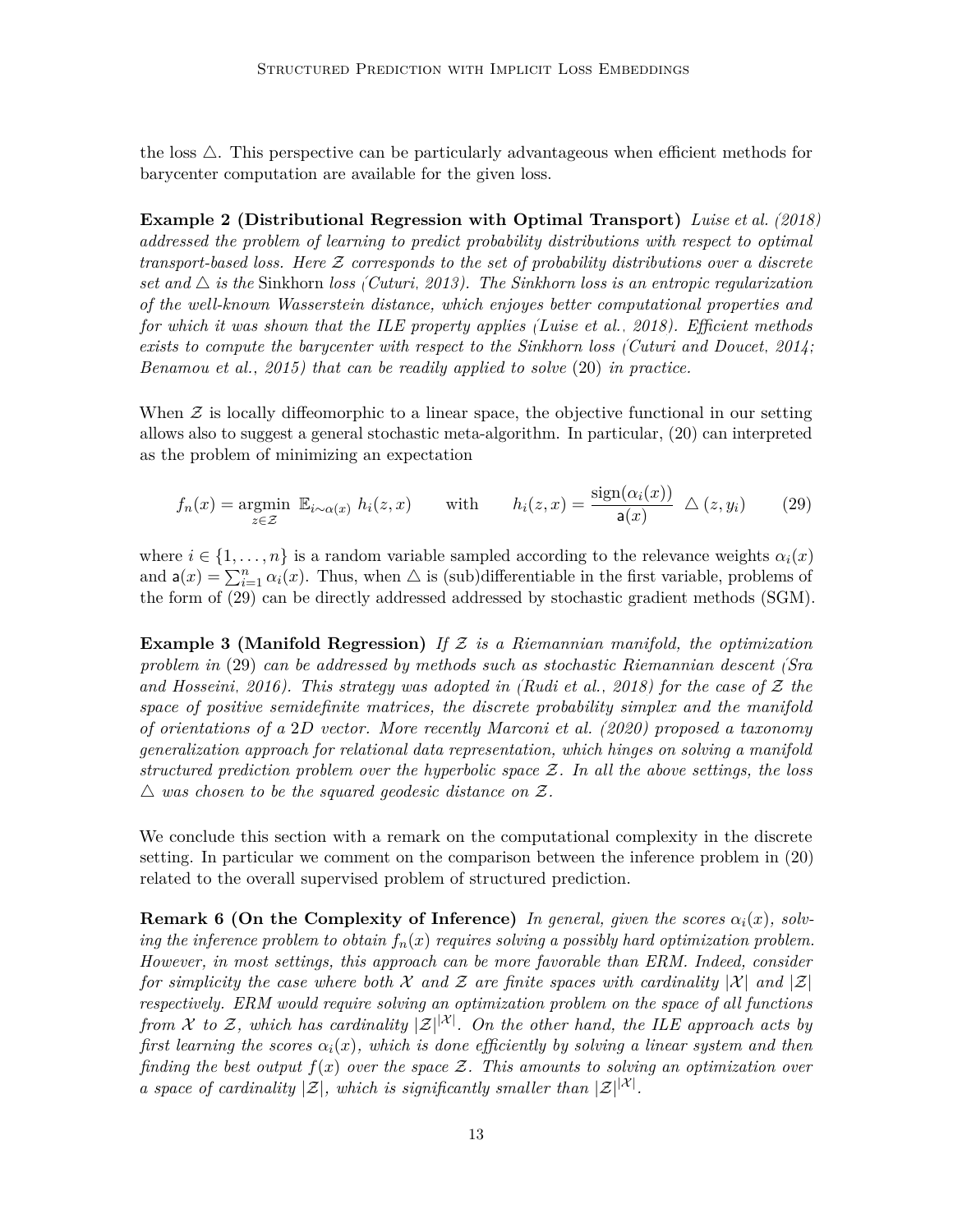#### <span id="page-13-0"></span>**4. Connections with Previous Work**

In this section we highlight some relevant connections between our framework and previous literature. As mentioned in [Sec. 2](#page-2-0) we show that, although starting from a different perspective, our method can be interpreted as a synthesis of the two main structured prediction strategies considered in the literature, namely *surrogate frameworks* and *auxiliary function maximization methods*. In this sense, our approach represents the best of both worlds, since it is theoretically sound (as we will show in [Sec. 5\)](#page-18-0) but it is also applicable to a large family of learning problems. We also draw a connection with the *conditional mean embeddings* literature, which will offer relevant insights on the theoretical analysis of [Sec. 5.](#page-18-0)

#### <span id="page-13-1"></span>**4.1. Surrogate Frameworks**

Surrogate approaches are designed to address specific structured prediction problems such as classification [\(Bartlett et al., 2006;](#page-29-3) [Mroueh et al., 2012\)](#page-32-0), multi-labeling [\(Gao and Zhou,](#page-31-9) [2013\)](#page-31-9), ranking [\(Duchi et al., 2010\)](#page-30-0) or quantile regression [\(Steinwart et al., 2011\)](#page-34-9) to name a few. The core idea underlying these methods is to deal with the structure of the problem by: 1) finding an embedding (or *encoding*) of the output variables into a linear space where, 2) a *surrogate* learning problem can be solved efficiently and finally, 3) map back the surrogate solution by means of a suitable *decoding*.

More formally, given a training dataset  $(x_i, y_i)_{i=1}^n$ , a surrogate approach consists in the following three steps:

- 1. **Encoding.** Choose a coding  $c: \mathcal{Y} \to \mathcal{H}$  into a surrogate space  $\mathcal{H}$ . Map  $(x_i, y_i)_{i=1}^n$  to the surrogate dataset  $(x_i, \mathsf{c}(y_i))_{i=1}^n$ .
- 2. **Learning.** Define a surrogate loss  $\mathcal{L}: \mathcal{H} \times \mathcal{H} \to \mathbb{R}$ . Learn  $g_n: \mathcal{X} \to \mathcal{H}$  minimizing  $\mathcal{L}$  on  $(x_i, \mathsf{c}(y_i))_{i=1}^n$ .
- 3. **Decoding.** Choose a decoding  $d : \mathcal{H} \to \mathcal{Z}$  and define  $f_n = d \circ g_n : \mathcal{X} \to \mathcal{Y}$ .

A prototypical example of this strategy is represented by binary classification.

**Example 4 (Binary Classification)** *In binary classification the goal is to learn a binaryvalued function*  $f: \mathcal{X} \to \mathcal{Z} = \{-1, 1\}$ *. The prototypical approach to address this problem is to consider*  $c: \mathcal{Y} = \{-1,1\} \to \mathcal{H} = \mathbb{R}$  *the identity map and then learn*  $g_n: \mathcal{X} \to \mathbb{R}$  by *minimizing a suitable loss*  $\mathcal{L} : \mathbb{R} \times \mathbb{R} \to \mathbb{R}$  *(e.g. least-squares, hinge, logistic, etc.). The final classifier is then obtained as*  $f_n(x) = \text{sign}(g_n(x))$ *, with decoding*  $d = \text{sign} : \mathbb{R} \to \{-1, 1\}$ *.* 

Surrogate frameworks critically hinge on identifying a suitable candidate for the loss function  $\mathcal{L}: \mathcal{H} \times \mathcal{H} \to \mathbb{R}$ . Indeed, while on one hand  $\mathcal{L}$  should allow to compute the estimator  $g_n: \mathcal{X} \to \mathcal{H}$  efficiently, on the other hand the surrogate learning process induced by  $\mathcal{L}$ needs to be related to the original structured prediction problem. The requirement for efficiency is typically satisfied by choosing  $\mathcal L$  to be a convex loss (e.g. least-squares, hinge or logistic in binary classification, see [Example 4\)](#page-13-2). The connection with structured prediction is investigated by studying the ideal learning problem induced by the *surrogate risk*

<span id="page-13-2"></span>
$$
\mathcal{R}(g) = \int \mathcal{L}(g(x), \mathsf{c}(y)) \, d\rho(x, y), \tag{30}
$$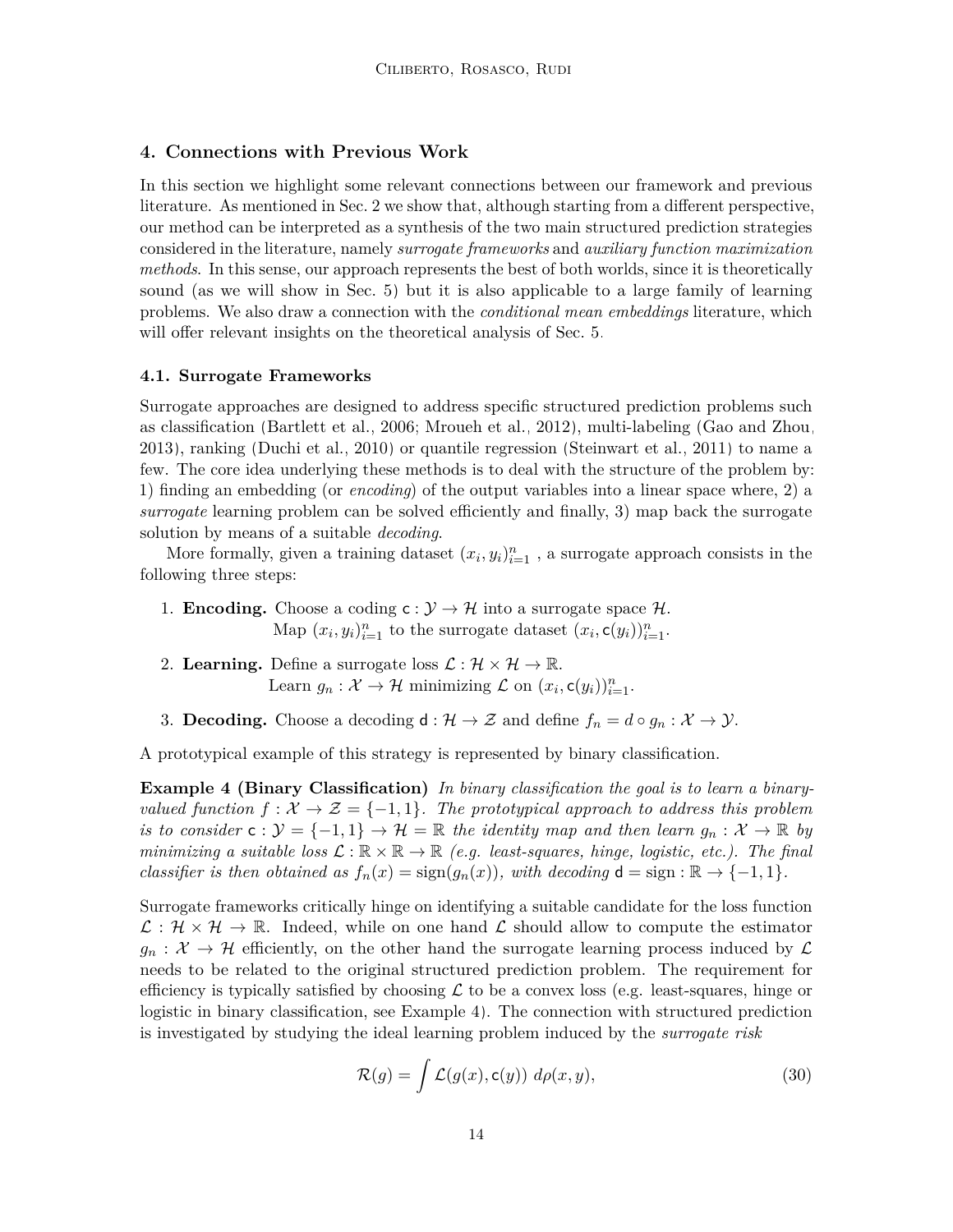with  $g: \mathcal{X} \to \mathcal{H}$ . Intuitively, for a "good" surrogate framework, the global minimizer  $g^*: \mathcal{X} \to \mathcal{H}$  of the risk R should allow to recover the original solution  $f^*: \mathcal{X} \to \mathcal{Z}$  by means of the decoding, for instance  $f^* = \mathsf{d} \circ g^*$ . Moreover, ideally, as the number *n* of training points increases and the estimator  $g_n$  provides a better approximation to  $g^*$ , we would like the predictor  $f_n$  to converge to  $f^*$  as well.

Formalizing the observations above, the following two conditions are typically required by Surrogate Frameworks:

- Fisher Consistency.  $\mathcal{E}(f^*) = \mathcal{E}(\mathsf{d} \circ g^*),$
- **Comparison Inequality.**  $\mathcal{E}(\mathsf{d} \circ g) \mathcal{E}(f^*) \leq \gamma(\mathcal{R}(g) \mathcal{R}(g^*))$  for any  $g : \mathcal{X} \to \mathcal{H}$ , with  $\gamma : \mathbb{R}_+ \to \mathbb{R}_+$  continuous, non-decreasing and such that  $\gamma(0) = 0$ .

The Fisher consistency establishes the validity of the surrogate framework in terms of the original problem. It guarantees that we can always recover the ideal *f* ∗ from the surrogate solution  $g^*$ . The comparison inequality allows to automatically extend any result characterizing the learning rates of the surrogate estimator to obtain explicit excess risk bounds for the structured prediction one (possibly accelerated or slowed down by a factor depending on the function *γ*). We refer to [Mroueh et al.](#page-32-0) [\(2012\)](#page-32-0) and references therein for concrete examples of this strategy in a variety of structured prediction settings.

**Surrogate Frameworks and ILE.** While surrogate methods are typically designed on a case-by-case basis for each learning problem, the structured prediction framework proposed in this work can be interpreted as a general form of surrogate approach. In particular, it is natural to choose the encoding map as the ILE feature map on the label space  $\mathcal{Y}$ , namely  $c = \varphi$ . Moreover, we have observed how any ILE loss function is directly associated to a suitable surrogate output space  $\mathcal{H}$  via the ILE definition itself. In particular, in [Thm. 3](#page-7-1) we have shown how the corresponding structured prediction problem is naturally associated to the surrogate risk R with surrogate loss  $\mathcal{L}(\eta_1, \eta_2) = ||\eta_1 - \eta_2||^2_{\mathcal{H}}$  the square loss on H. It follows that we can choose as decoding the map  $d : \mathcal{H} \to \mathcal{Z}$  such that

$$
\mathsf{d}(\eta) = \underset{z \in \mathcal{Z}}{\operatorname{argmin}} \ \langle \ \psi(z) \ , \ \eta \ \rangle_{\mathcal{H}} \tag{31}
$$

for any  $\eta \in \mathcal{H}$ . Indeed, with the notation of [Sec. 3,](#page-4-0) we have  $f_n = \mathsf{d} \circ g_n$  according to [\(20\)](#page-9-0) that recovers our structured prediction estimators. Note in particular that [Thm. 3](#page-7-1) shows that our framework is Fisher consistent, by proving that indeed  $f^* = \mathsf{d} \circ g^*$  as required.

The connection with surrogate methods will be completed by our theoretical analysis of [Sec. 5.](#page-18-0) Indeed, analogously to surrogate approaches, our proof strategy hinges on proving a comparison inequality, which allows to study the generalization properties on the surrogate problem to control the excess risk of the structured prediction estimator. In particular, in [Thm. 7](#page-18-1) we provide a comparison inequality for our framework with *γ* corresponding to the square root function.

#### <span id="page-14-0"></span>**4.2. Output Kernel Regression**

Output Kernel Regression (OKR) [\(Geurts et al., 2006,](#page-31-3) [2007;](#page-31-4) [Brouard et al., 2011;](#page-29-4) [Kadri](#page-31-5) [et al., 2013;](#page-31-5) [Brouard et al., 2016\)](#page-30-1) is a general framework to address supervised learning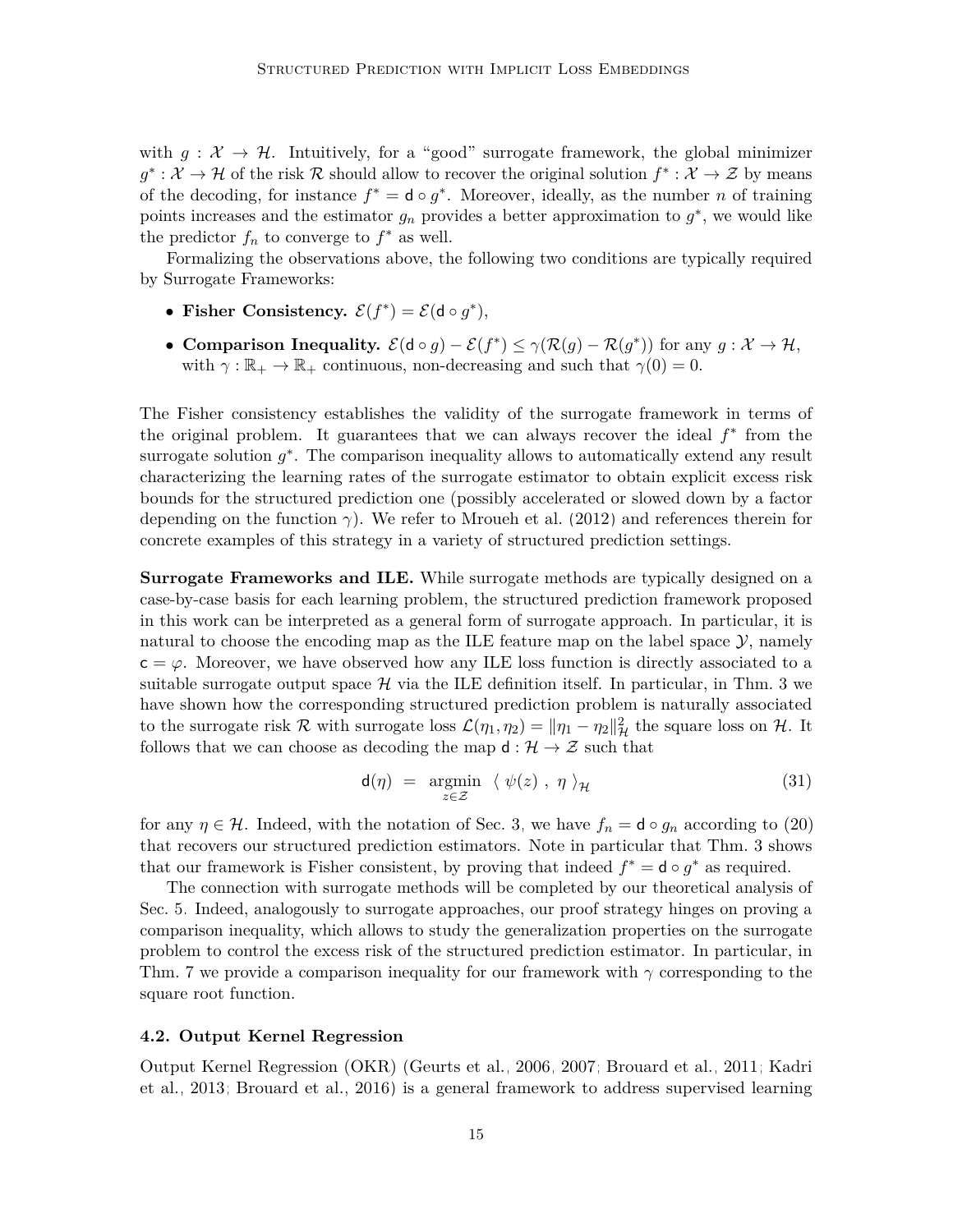problems where the loss function corresponds to the canonical Euclidean distance induced by a reproducing kernel on the output space. OKR recovers the method originally proposed in Kernel Dependency Estimation (KDE) [\(Weston et al., 2002;](#page-35-0) [Cortes et al., 2005\)](#page-30-2) as a special case. In these settings we need to assume  $\mathcal{Y} = \mathcal{Z}$ . Consider  $h : \mathcal{Y} \times \mathcal{Y} \to \mathbb{R}$  a reproducing kernel on the output space. Let  $\mathcal{H}$  be the RKHS associated to  $h$ , with feature map  $\varphi : \mathcal{Y} \to \mathcal{H}$ , namely  $h(y, y') = \langle \varphi(y), \varphi(y') \rangle_{\mathcal{H}}$  for any  $y, y' \in \mathcal{Y}$ . OKR methods address the problem of learning a function  $f : \mathcal{X} \to \mathcal{Y}$  by minimizing the least-squares loss on  $\mathcal{H}$ ,

$$
\Delta(f(x), y) = \|\varphi(f(x)) - \varphi(y)\|_{\mathcal{H}}^2,\tag{32}
$$

for  $x \in \mathcal{X}$  and  $y \in \mathcal{Y}$ . Given a dataset  $(x_i, y_i)_{i=1}^n$ , learning  $f_n$  directly might be challenging because of the structure of  $\mathcal Y$ . Alternatively, it might be possible to leverage the linear structure of H to learn a function  $g_n : \mathcal{X} \to \mathcal{H}$ . Whenever a test point  $x \in \mathcal{X}$  is provided, the prediction  $f_n(x)$  is then obtained by finding the  $y \in \mathcal{Y}$  for which  $\varphi(y)$  is closest to  $g_n(x)$ according to the canonical distance on  $H$ . This phase, akin to the decoding of surrogate methods, is referred to as the *preimage problem*. When  $g_n(x) = \sum_{i=1}^n \alpha_i(x) \varphi(y_i)$ , given the score functions  $\alpha$ , this problem can be cast as the optimization

$$
f_n(x) = \underset{y \in \mathcal{Y}}{\operatorname{argmin}} \ \|\varphi(y) - g_n(x)\|_{\mathcal{H}}^2 = \underset{y \in \mathcal{Y}}{\operatorname{argmin}} \ h(y, y) - 2 \sum_{i=1}^n \alpha_i(x) h(y, y_i). \tag{33}
$$

Indeed, thanks to the reproducing property of the kernel *h* we have for every  $y, y' \in \mathcal{Y}$ 

$$
\|\varphi(y) - \varphi(y')\|_{\mathcal{H}}^2 = h(y, y) - 2h(y, y') + h(y', y'). \tag{34}
$$

Recently, OKR settings with other loss functions have been considered (hinge [\(Brouard](#page-30-1) [et al., 2016\)](#page-30-1) or e.g. Huber,  $\epsilon$ -insensitive [\(Laforgue et al., 2019\)](#page-32-8)).

**Output Kernel Regression and ILE.** There is a clear connection between OKR (and KDE) approaches and the ILE framework considered in this work. Indeed, as we show in [Sec. 6](#page-24-0) [\(Thm. 13\)](#page-25-0), the loss function considered by OKR satisfies the ILE definition. Moreover, if the output kernel h is such that  $h(y, y) = \eta$  for any  $y \in \mathcal{Y}$ , with  $\eta > 0$  a constant, then the ILE estimator in [\(20\)](#page-9-0) corresponds exactly to OKR (assuming same scores  $\alpha$ ). The latter observation implies that the theoretical analysis reported in [Sec. 5](#page-18-0) applies also to OKR and KDE. Therefore, a further byproduct of our work is the theoretical analysis of these strategies, which to our knowledge is a novel contribution on its own.

We conclude this section by highlighting two critical differences between our framework and the methods above:

- KDE was designed to address structured prediction problems by substituting the original structured loss with the least-squares induced by a kernel on the output. There is no guarantee in general that the KDE estimator is in any way solving the structured prediction. In this sense KDE could be interpreted as a form of surrogate method for which the surrogate problem does not satisfy neither Fisher consistency nor Comparison Inequality.
- If the condition  $h(y, y) = \eta$  does not hold, the OKR (or KDE) and ILE estimators *do not coincide*. This means that there is no guarantee that the former approaches will enjoy the same generalization properties of ILE methods studied in [Sec. 5](#page-18-0) below.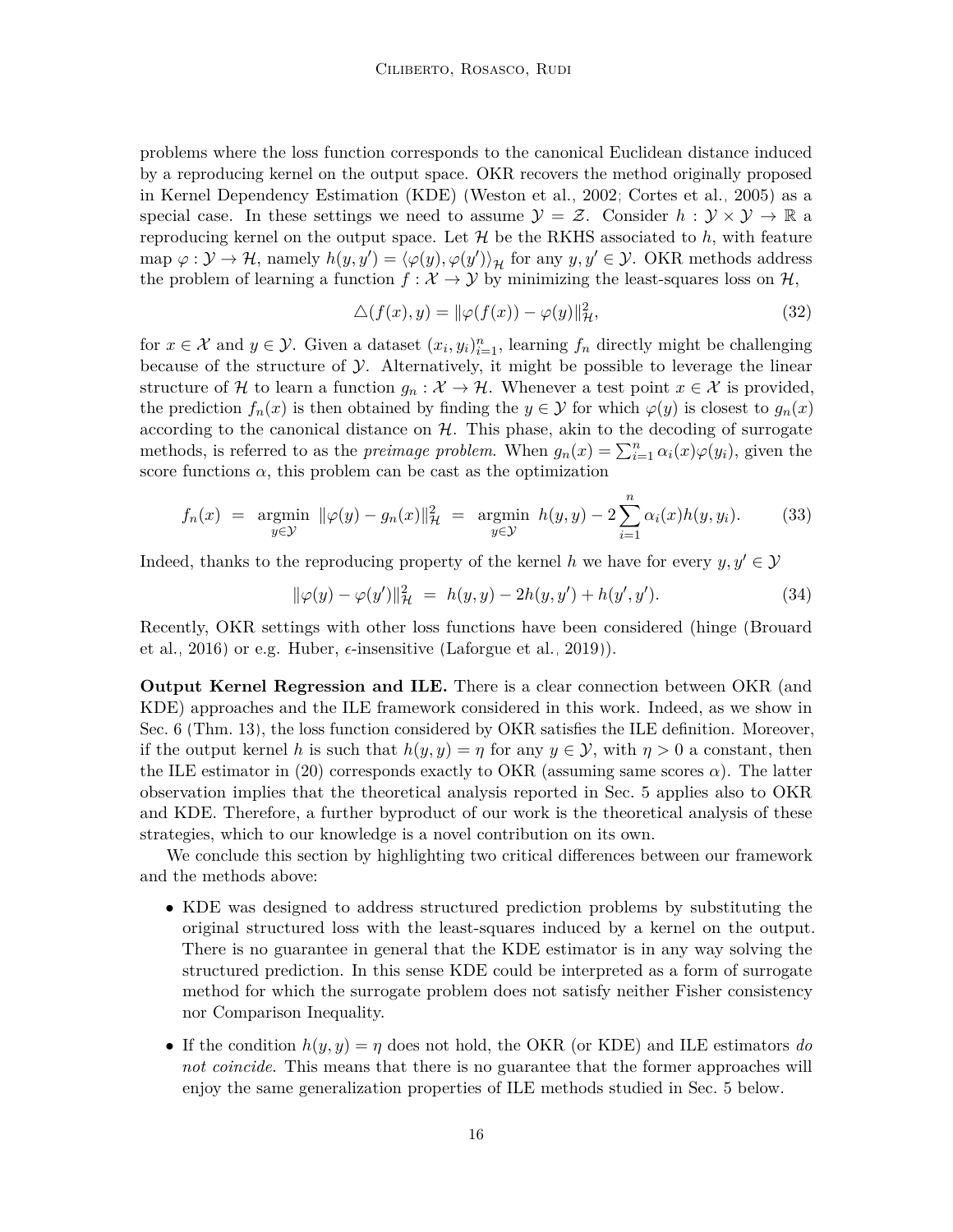#### <span id="page-16-0"></span>**4.3. Auxiliary Function Maximization Methods**

In contrast to surrogate approaches, *auxiliary function maximization* methods [\(Bakir et al.,](#page-29-2) [2007\)](#page-29-2) have been designed to address a wide range of structured prediction problems within a single, general framework. Given a training dataset  $(x_i, y_i)_{i=1}^n$ , these methods learn a *score* function  $F_n : \mathcal{Z} \times \mathcal{X} \to \mathbb{R}$  that measures the likelihood of observing a given input-output pair  $(z, x)$ . In these settings, the structured prediction estimator  $f_n : \mathcal{Z} \to \mathcal{X}$  is defined in terms of an optimization problem, namely as the function selecting the "most likely" output according to the score function  $F_n$ . This amounts to solving the maximization problem

$$
f_n(x) = \underset{z \in \mathcal{Z}}{\operatorname{argmax}} \ F_n(z, x), \tag{35}
$$

for any input  $x \in \mathcal{X}$  provided at test time.

Auxiliary function maximization methods are identified by the approach used to learn the score function *Fn*. A general strategy, adopted for instance by *Structured Support Vector Machines (SVMStruct)* [\(Tsochantaridis et al., 2005\)](#page-34-2) is to consider a model of the form

<span id="page-16-1"></span>
$$
F_n(z, x) = \langle \Phi(z, x) , \mathbf{w}_n \rangle_{\mathcal{G}}
$$
\n(36)

for  $x \in \mathcal{X}$  and  $z \in \mathcal{Z}$ , where G is a suitable feature space and  $\Phi : \mathcal{Z} \times \mathcal{X} \to \mathcal{G}$  a joint feature map on the input-output set. The function  $F_n$  is therefore parametrized by the vector  $\mathbf{w}_n \in \mathcal{G}$ , which is learned during the training phase. For instance,  $\mathbf{w}_n$  can be learned by minimizing an upper bound of the empirical risk by extending the strategy used in binary classification settings for the standard SVM approach [\(Tsochantaridis et al., 2005;](#page-34-2) [Cortes](#page-30-12) [et al., 2016\)](#page-30-12).

Other approaches follow more adherently the interpretation of  $F_n$  as measuring the likelihood of input-output pairs and thus consider models of the form

$$
F_n(z,x) = p(z|x) = \frac{e^{-\langle \Phi(z,x), \mathbf{w}_n \rangle}}{\sum_{z' \in \mathcal{Z}} e^{-\langle \Phi(z',x), \mathbf{w}_n \rangle}},\tag{37}
$$

where  $F_n(\cdot, x)$  is a probability distribution over Z. These methods consider a similar parametrization of the target function to SVMStruct approaches. However, they differ from the latter methods in that during training the aim to approximate the underlying input-output distribution. This model is often adopted by structured prediction approaches based on *Conditional Random Fields (CRF)* [\(Vishwanathan et al., 2006;](#page-34-10) [Morency et al.,](#page-32-9) [2007\)](#page-32-9). For an in-depth introduction on auxiliary function maximization methods we refer the reader to [Nowozin et al.](#page-33-2) [\(2011\)](#page-33-2) and references therein.

We care to point out that, in general, although the approaches above consider models that can be applied to arbitrary output spaces  $Z$ , these algorithms typically *require*  $Z$  to be *finite*. In this sense, a fundamental advantage of the ILE framework considered in this work is to go beyond the finite setting.

**Auxiliary function maximization and ILE.** The structured prediction framework discussed in this work has a natural interpretation as an auxiliary function maximization approach. To see this, consider

$$
F_n(z, x) = -\sum_{i=1}^n \alpha_i(x) \triangle (z, y_i)
$$
 (38)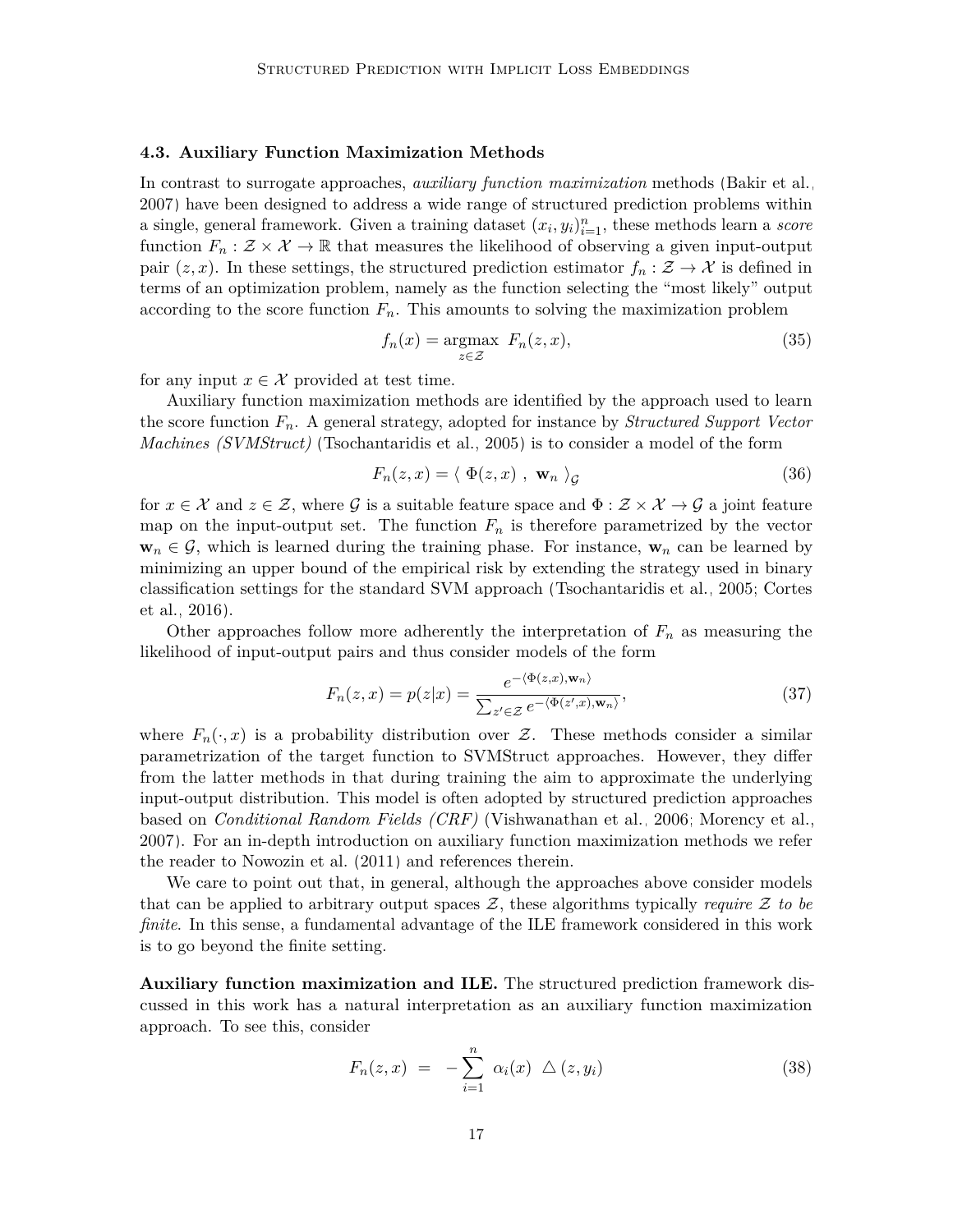for  $x \in \mathcal{X}$  and  $z \in \mathcal{Z}$ . If  $\triangle$  admits an ILE, our method corresponds to parametrizing  $F_n$ as in [\(36\)](#page-16-1) above, with  $\mathcal{G} = \mathcal{H} \otimes \mathcal{F}$  and  $\Phi(z, x) = \psi(z) \otimes \phi(x)$ , where  $\mathcal{F}$  is a RKHS on the input set X with associated kernel  $\phi : \mathcal{X} \times \mathcal{X} \to \mathbb{R}$  and the map  $\phi(x) = k(x, \cdot) \in \mathcal{F}$  can be interpreted as a feature map from  $\mathcal X$  to  $\mathcal F$ . By leveraging the properties of the tensor product operation, we have

$$
F_n(x, z) = \langle \Phi(x, z) , \mathbf{w}_n \rangle_{\mathcal{G}} = \langle \psi(z) , W_n \phi(x) \rangle_{\mathcal{H}} = \langle \psi(z) , g_n(x) \rangle_{\mathcal{H}}, \qquad (39)
$$

where we have defined  $g_n : \mathcal{X} \to \mathcal{H}$  as the function such that  $g_n(x) = W_n \phi(x)$  for any  $x \in \mathcal{X}$ and  $W_n : \mathcal{F} \to \mathcal{H}$  is the operator corresponding to  $\mathbf{w}_n$  given by the canonical isomorphism between  $\mathcal{H} \otimes \mathcal{F}$  and the space  $\text{HS}(\mathcal{F}, \mathcal{H})$  of Hilbert-Schmidt operators from  $\mathcal{F}$  to  $\mathcal{H}$ .

In [Sec. 3](#page-4-0) we have discussed a number of algorithms to learn  $W_n$  (or, equivalently  $\mathbf{w}_n$ ), whose theoretical properties have then been studied in [Sec. 5.](#page-18-0) This connection opens two relevant questions for future investigation: 1) study approaches to learn the parameters  $W_n$ that do not necessarily converge to the conditional mean (but for which it is still possible to prove the consistency of the resulting structured prediction); 2) While the ILE assumption seem to require a "separable" representation of the form  $\Phi(x, z) = \psi(z) \otimes \phi(x)$ , it would be interesting to consider joint input-output feature maps, which could prove beneficial in settings where structural relations between input and outputs could be leveraged. A potential promising approach to address this question would be to borrow ideas from the literature on vector-valued and multi-task learning with RKHS for vector-valued functions (see for instance [Alvarez et al., 2012,](#page-29-8) and references therein).

#### <span id="page-17-0"></span>**4.4. Conditional Mean Embeddings**

In this section we highlight the relation between our structured prediction framework and *conditional mean embeddings* [\(Song et al., 2009\)](#page-34-7). This connection is particularly useful to understand the role played by the surrogate function  $g^*$  within the analysis of [Sec. 5.](#page-18-0)

Let  $\mathcal H$  be a RKHS of functions from  $\mathcal Y$  to  $\mathbb R$  with associated positive definite kernel  $h: \mathcal{Y} \times \mathcal{Y} \to \mathbb{R}$ . We recall that the conditional mean embedding in H of  $\rho(\cdot|x)$  given  $x \in \mathcal{X}$ is defined as

$$
\mu_{y|x} = \int_{\mathcal{Y}} h(y, \cdot) \, d\rho(y|x). \tag{40}
$$

A key aspect of conditional mean embeddings is that, thanks to the reproducing property of the RKHS, for any  $f \in \mathcal{H}$  we have

$$
\left\langle f, \mu_{y|x} \right\rangle_{\mathcal{H}} = \mathbb{E}_{y|x} f(y). \tag{41}
$$

This allows to evaluate the conditional expectation with respect to  $\rho(\cdot|x)$  of any function  $f \in \mathcal{H}$  by directly performing an inner product with  $\mu_{v|x}$ .

It was observed in [Sriperumbudur et al.](#page-34-11) [\(2011\)](#page-34-11) that for a wide family of RKHS, called *characteristic*, the kernel mean embedding operator is injective. In other words, two distributions have same embedding in  $\mathcal H$  if and only if they coincide. This implies that kernel mean embeddings, and in particular conditional mean embeddings, encode rich information about the associated distribution within a single vector in  $H$ .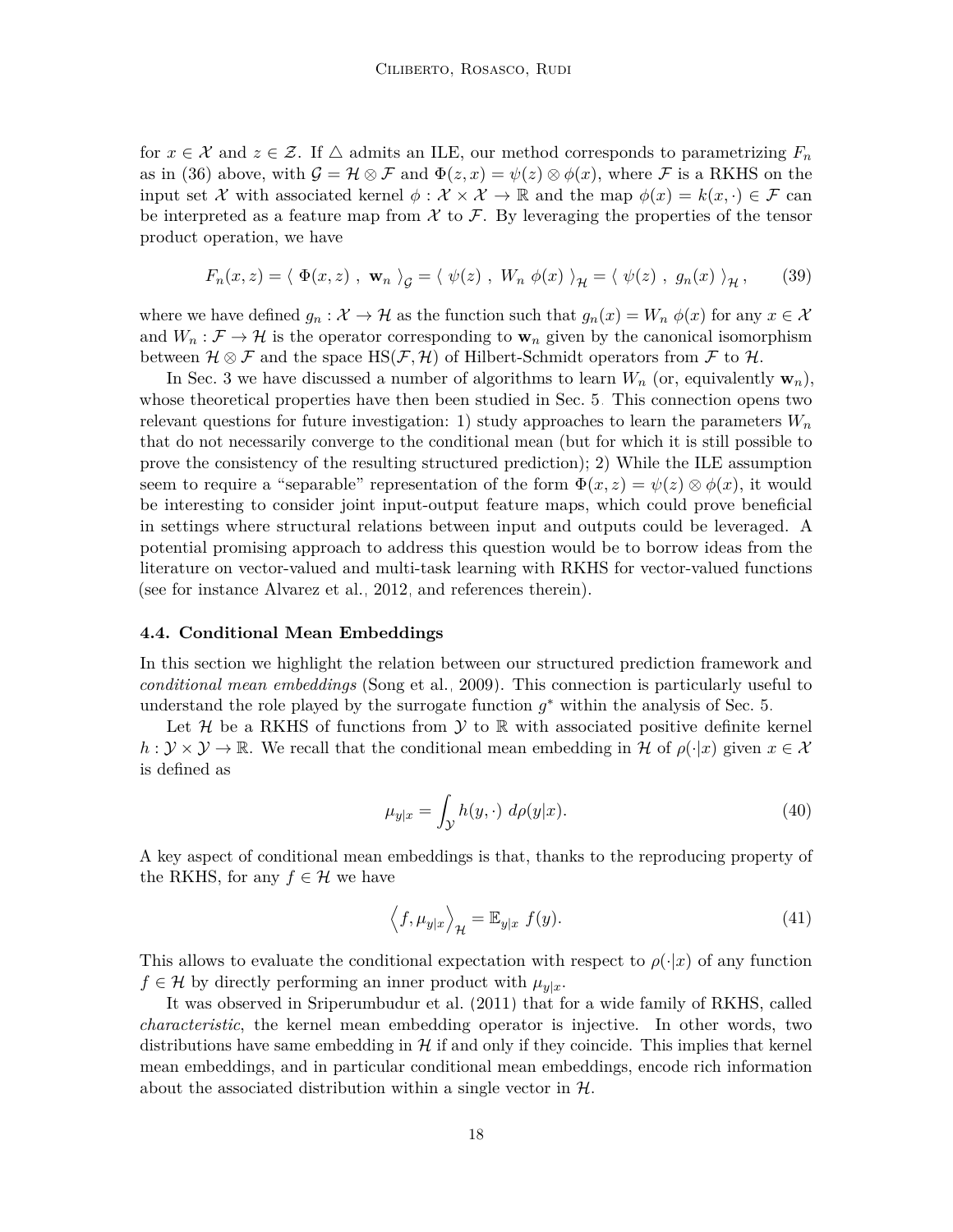**Conditional Mean Embeddings and ILE.** Let  $\triangle$  :  $\mathcal{Z} \times \mathcal{Y} \rightarrow \mathbb{R}$  admit an ILE. Under the same notation of [Thm. 2,](#page-7-2) assume the corresponding surrogate space  $\mathcal{H}$  to be a RKHS and that  $\varphi : \mathcal{Y} \to \mathcal{H}$  is an associated feature map, namely such that  $h(y, y') = \langle \varphi(y), \varphi(y') \rangle_{\mathcal{H}}$ is the reproducing kernel associated to  $H$ . Then, according to the characterization of  $g^*$ in [\(16\),](#page-7-3) for any  $x \in \mathcal{X}$  we have that  $g^*(x) = \mu_{y|x}$  corresponds to the conditional mean embedding of  $\rho(\cdot|x)$  [Song et al.](#page-34-7) [\(2009\)](#page-34-7). Moreover, by denoting  $\psi(z) = \Delta(z, \cdot)$  and leveraging the reproducing property of the mean embedding, we have

$$
\langle \psi(z) , g^*(x) \rangle_{\mathcal{H}} = \langle \Delta(z, \cdot) , \mu_{y|x} \rangle_{\mathcal{H}} = \mathbb{E}_{y|x} \Delta(z, y). \tag{42}
$$

Interestingly, this observation recovers directly the Fisher consistency result of [Thm. 3](#page-7-1) *when* H *is an RKHS*. Indeed, we have observed in [\(3\)](#page-4-1) that the solution  $f^*$  of the structured prediction expected risk corresponds to the minimizer of the conditional expectation  $\mathbb{E}_{y|x} \Delta(z, y)$ . The equation above implies that this is equivalent to have  $f^*(\cdot) = \operatorname{argmin}_{z \in \mathcal{Z}} \langle \psi(z), g^*(\cdot) \rangle$ .

In [Sec. 5.3](#page-20-0) we will see that in order to prove learning rates for the structured prediction estimator we will need to impose assumptions on  $g^*$ . These could be interpreted as requiring the learning problem to satisfy regularity conditions. Indeed, the connection above between the ILE definition and conditional mean embeddings shows that  $g^*$  is implicitly encoding key properties of the data generating distribution  $\rho$  and, consequently, of the structured prediction problem itself. For more details on the topic, we refer the interested reader to [\(Muandet et al., 2017\)](#page-32-10) for an in-depth introduction on kernel mean embeddings and to [\(Song](#page-34-7) [et al., 2009;](#page-34-7) [Grünewälder et al., 2012;](#page-31-6) [Singh et al., 2019\)](#page-33-7) for the special case of conditional mean embeddings.

#### <span id="page-18-0"></span>**5. Theoretical Analysis**

This section is devoted to characterize the statistical properties of the structured prediction estimators introduced in this work. In particular we will prove that under standard hypotheses from the statistical learning literature our approach is universally consistent and enjoys optimal learning rates.

#### **5.1. Comparison Inequality**

The key result of our analysis, discussed in this section, is to show how the approximation of  $g^*$  via an estimator  $g_n$  (such as those discussed in [Sec. 3\)](#page-4-0) allows to characterize the behavior of the corresponding estimator  $f_n = \mathsf{d} \circ g_n$  with respect to the ideal solution  $f^*$ . The following result provides such characterization to any function  $g: \mathcal{X} \to \mathcal{H}$ .

<span id="page-18-1"></span>**Theorem 7 (Comparison Inequality)** Let Z be a compact set and  $\triangle$  :  $\mathcal{Z} \times \mathcal{Y} \rightarrow \mathbb{R}$ *admit an ILE. Let*  $f^*$ ,  $g^*$  *and the risk*  $\mathcal{R}(\cdot)$  *be defined as in [Thm. 3.](#page-7-1)* Let  $g: \mathcal{X} \to \mathcal{H}$  be *measurable and let*  $f : \mathcal{X} \to \mathcal{Z}$  *be such that* 

<span id="page-18-2"></span>
$$
f(x) = \underset{z \in \mathcal{Z}}{\operatorname{argmin}} \ \langle \ \psi(z) \ , \ g(x) \ \rangle_{\mathcal{H}} \,, \tag{43}
$$

*for any*  $x \in \mathcal{X}$ *. Then,* 

$$
\mathcal{E}(f) - \mathcal{E}(f^*) \leq 2 \mathsf{c}_{\triangle} \sqrt{\mathcal{R}(g) - \mathcal{R}(g^*)} \tag{44}
$$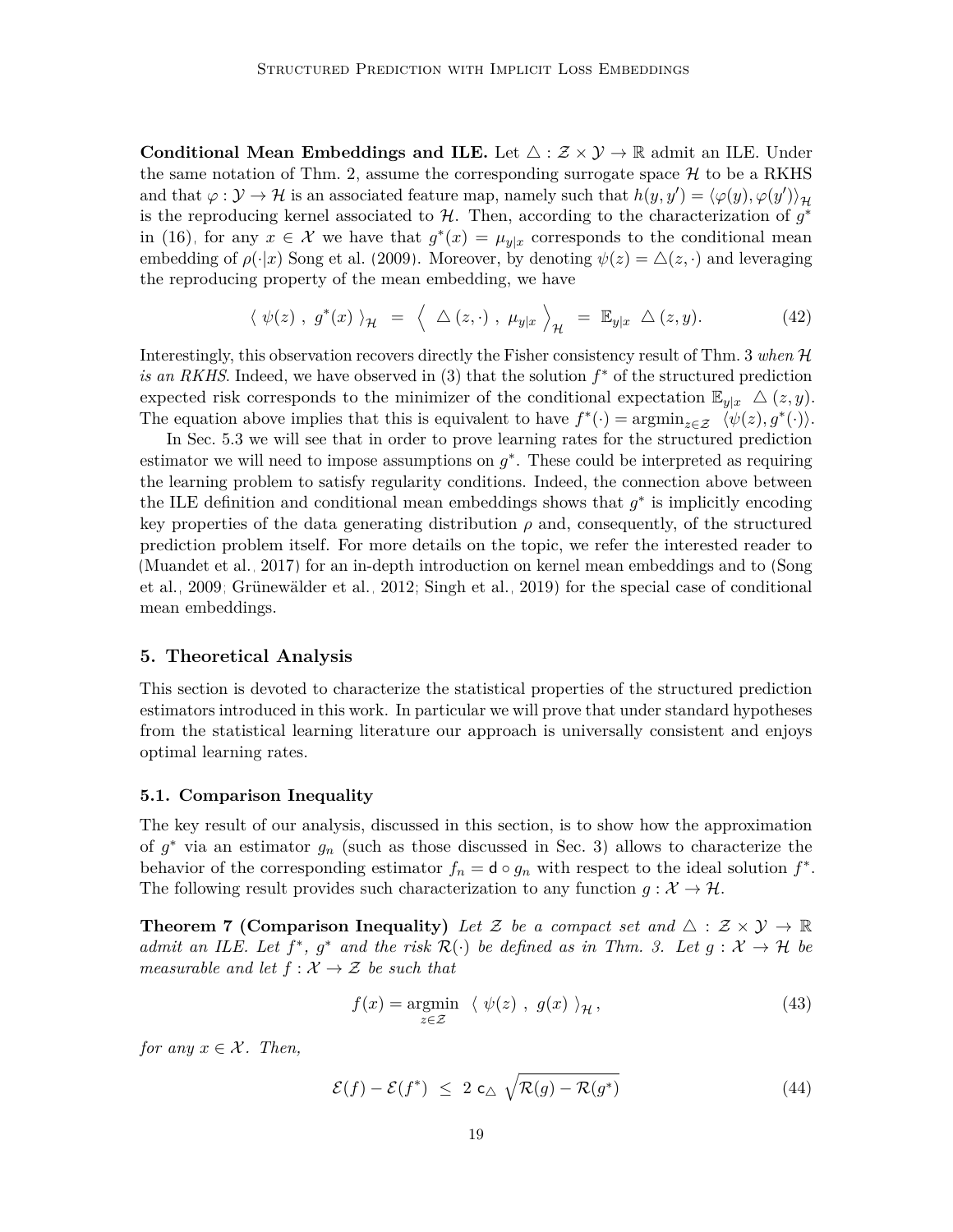The result in [Thm. 7](#page-18-1) states that we can control the structured prediction excess risk in terms of the least-squares risk  $R$  in approximating  $g^*$ . The theorem holds for any function  $g: \mathcal{X} \to \mathcal{H}$  that is measurable, a technical requirement satisfied in particular by every regression estimator *g<sup>n</sup>* introduced in [Sec. 3.](#page-4-0)

[Thm. 7](#page-18-1) shifts the problem of studying the generalization properties of *f<sup>n</sup>* to that of characterizing the learning rates of the vector-valued estimator  $g_n$ , for which more wellestablished tools from statistical learning theory can be leveraged. Throughout this work we will refer to [\(44\)](#page-18-2) as the *comparison inequality* of our structured prediction framework. This notation is borrowed from the literature on surrogate methods, as discussed in more detail in [Sec. 4.1.](#page-13-1) An result analogous to [Thm. 7](#page-18-1) was shown originally in [Ciliberto et al.](#page-30-3) [\(2016\)](#page-30-3) for functions satisfying a similar property to ILE. For completeness, in [Appendix A](#page-37-0) we prove it for ILE functions.

#### **5.2. Universal Consistency**

The comparison inequality in [Thm. 7](#page-18-1) is instrumental to study the generalization properties of the estimator considered in this work. In particular, the results reported in the rest of this section are obtained by characterizing the statistical properties of the estimator *g<sup>n</sup>* and then extending them to  $f_n$  by means of the inequality in [\(44\).](#page-18-2)

We start from the result proving the universal consistency of  $f_n$ . This is a fundamental requirement for a valid learning algorithm, stating that  $\mathcal{E}(f_n)$  converges to the minimum possible risk  $\mathcal{E}(f^*)$  as the number *n* of training points grows to infinity. A key assumption in this setting will be that the kernel  $k : \mathcal{X} \times \mathcal{X} \to \mathbb{R}$  on the input space, introduced to learn the coefficients  $\alpha_i$  characterizing the solution  $f_n$  in [\(20\),](#page-9-0) is *universal*. This is a standard assumption in statistical learning theory [\(Steinwart and Christmann, 2008,](#page-34-6) see e.g.) and corresponds to requiring the RKHS  $\mathcal F$  associated to  $k$  to be dense in the space of continuous function on X. Typical examples of universal kernels on  $\mathcal{X} \subseteq \mathbb{R}^d$  are the Gaussian  $k(x, x') = e^{-\|x - x'\|^2/\sigma^2}$  or the Laplacian  $k(x, x') = e^{-\|x - x'\|/\sigma}$  kernels.

**Theorem 8 (Universal Consistency)** *Let* Z *be a compact set and*  $\triangle$  :  $\mathcal{Z} \times \mathcal{Y} \rightarrow \mathbb{R}$  *admit an ILE. Let*  $k : \mathcal{X} \times \mathcal{X} \to \mathbb{R}$  *be a bounded universal reproducing kernel. For any*  $n \in \mathbb{N}$  and *any distribution*  $\rho$  *on*  $\mathcal{X} \times \mathcal{Y}$  *let*  $f_n : \mathcal{X} \to \mathcal{Z}$  *be the estimator in* [\(20\)](#page-9-0) *trained on*  $(x_i, y_i)_{i=1}^n$ *points independently sampled from ρ and with weights α defined as:*

- *(a)* (Ridge Regression) *in* [\(14\)](#page-6-3) *with*  $\lambda_n = n^{-1/2}$ , *or*
- *(b)* (L2-Boosting) *in* [\(21\)](#page-9-2) *with step-size*  $\nu < 1/\kappa^2$  *and*  $t_n = n^{1/2}$ , *or*
- *(c)* (PCR) *in* [\(22\)](#page-10-1) *with*  $\lambda_n = n^{-1/2}$ .

*Then,*

<span id="page-19-1"></span><span id="page-19-0"></span>
$$
\lim_{n \to +\infty} \mathcal{E}(f_n) = \mathcal{E}(f^*) \qquad with \ probability \quad 1 \tag{45}
$$

The proof of [Thm. 8](#page-19-0) is reported in [Appendix B.](#page-42-0) The main technical step is to show that the estimator  $g_n$  is universally consistent. Then universal consistency of  $f_n$ n follows by combining the latter result with the comparison inequality of [Thm. 7.](#page-18-1) We point out that since  $g_n$  is a vector-valued least-squares estimator, the corresponding result in the case where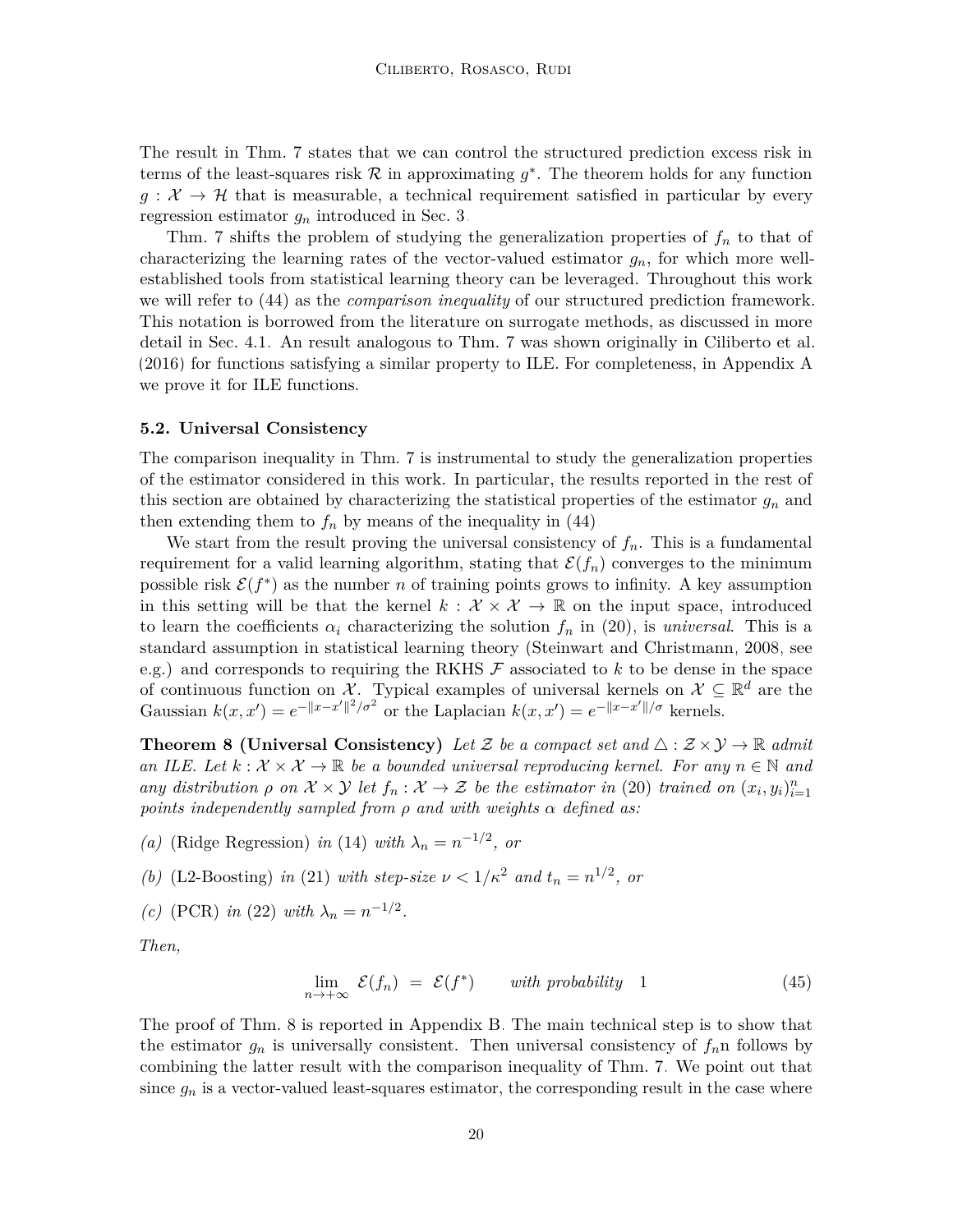$\mathcal H$  is a finite space has been extensively studied in previous work (see e.g. [\(Caponnetto and](#page-30-9) [De Vito, 2007\)](#page-30-9)). However, to prove [Thm. 8](#page-19-0) in the general setting, we extended the work in [\(Caponnetto and De Vito, 2007\)](#page-30-9) to the case where  $H$  is infinite dimensional, which was considered an open question [\(Grünewälder et al., 2012\)](#page-31-6).

#### <span id="page-20-0"></span>**5.3. Finite Sample Bounds**

In order to prove finite sample bounds for structured prediction we need to impose regularity assumptions on the learning problem. This is a standard approach in learning theory (related to the *No-Free-Lunch Theorem* [\(Devroye et al., 2013\)](#page-30-7)). In particular, we will require the target function  $g^*$  to belong to  $\mathcal{H} \otimes \mathcal{F}$ . This is a standard assumption in learning theory in the context of ridge regression [\(Caponnetto and De Vito, 2007;](#page-30-9) [Steinwart and Christmann,](#page-34-6) [2008\)](#page-34-6). In [Sec. 4.4](#page-17-0) we observed that *g* ∗ is strongly related to the concept of *conditional mean embedding* of the distribution  $\rho(\cdot|x)$  [\(Song et al., 2009\)](#page-34-7). Therefore, by imposing it to belong to  $\mathcal{H} \otimes \mathcal{F}$  or imposing additional regularity requirements, implicitly corresponds to controlling the regularity of the data generating distribution *ρ*.

Below we report the learning rates of the algorithms considered in this work.

<span id="page-20-1"></span>**Theorem 9 (Learning Rates)** Let Z be a compact set and  $\triangle$  :  $\mathcal{Z} \times \mathcal{Y} \to \mathbb{R}$  admit an ILE *with associated Hilbert space*  $H$ *. Let*  $k : \mathcal{X} \times \mathcal{X} \rightarrow \mathbb{R}$  *be a continuous reproducing kernel on* X with associated RKHS F such that  $\kappa^2 := \sup_{x \in \mathcal{X}} k(x, x) < +\infty$ . Let  $\rho$  be a distribution *on*  $\mathcal{X} \times \mathcal{Y}$  *and let the corresponding*  $g^*$  *defined in* [\(16\)](#page-7-3) *be such that*  $g^* \in \mathcal{H} \otimes \mathcal{F}$ *. Let*  $\delta \in (0,1]$ *and n*<sup>0</sup> *sufficiently large such that*  $n_0^{-1/2} \ge \frac{9\kappa^2}{n_0}$  $\frac{\partial \kappa^2}{\partial n_0}$  log  $\frac{n_0}{\delta}$ . Then, for any  $n \in \mathbb{N}$ , the following *estimators*  $f_n: \mathcal{X} \to \mathcal{Z}$  *trained on n points independently sampled from*  $\rho$  *are such that, with probability at least*  $1 - \delta$ 

<span id="page-20-2"></span>
$$
\mathcal{E}(f_n) - \mathcal{E}(f^*) \leq c_\triangle \text{ m q } \log(4/\delta) n^{-1/4}, \tag{46}
$$

*with*

$$
\mathsf{m} = 16 \Big( \kappa \big( 1 + \kappa \, \| g^* \| \big) + \kappa \sqrt{1 + \| g^* \|^2} + \| g^* \| \Big), \tag{47}
$$

*and* q *defined as follows. This holds for estimators f<sup>n</sup> of the form* [\(20\)](#page-9-0) *with corresponding weights α defined as:*

- *(a)* (Ridge Regression) *in* [\(14\)](#page-6-3) *with*  $\lambda_n = n^{-1/2}$ *. With constant*  $q \leq 3$ *.*
- *(b)* (L2-Boosting) *in* [\(21\)](#page-9-2) *with*  $\nu < 1/\kappa^2$  *and*  $t_n = n^{1/2}$ *. With constant*  $\mathsf{q} \leq 2 + 2\gamma + e^{\gamma 1}/\gamma$ *.*
- *(c)* (Principal Component Regression) *in* [\(22\)](#page-10-1) *with*  $\lambda_n = n^{-1/2}$ *. With constant*  $q \leq 5$ *.*

<span id="page-20-3"></span>[Thm. 9](#page-20-1) is obtained as a specialization of [Thm. 11](#page-22-0) below. This result represents a direct extension of the learning rates known for binary classification (see e.g. [\(Yao et al., 2007\)](#page-35-1)) to all structured prediction problems with ILE  $\triangle$ . This shows that up to constants, structured prediction problems are in general as challenging as classification, from the statistical perspective. See the next result for more details.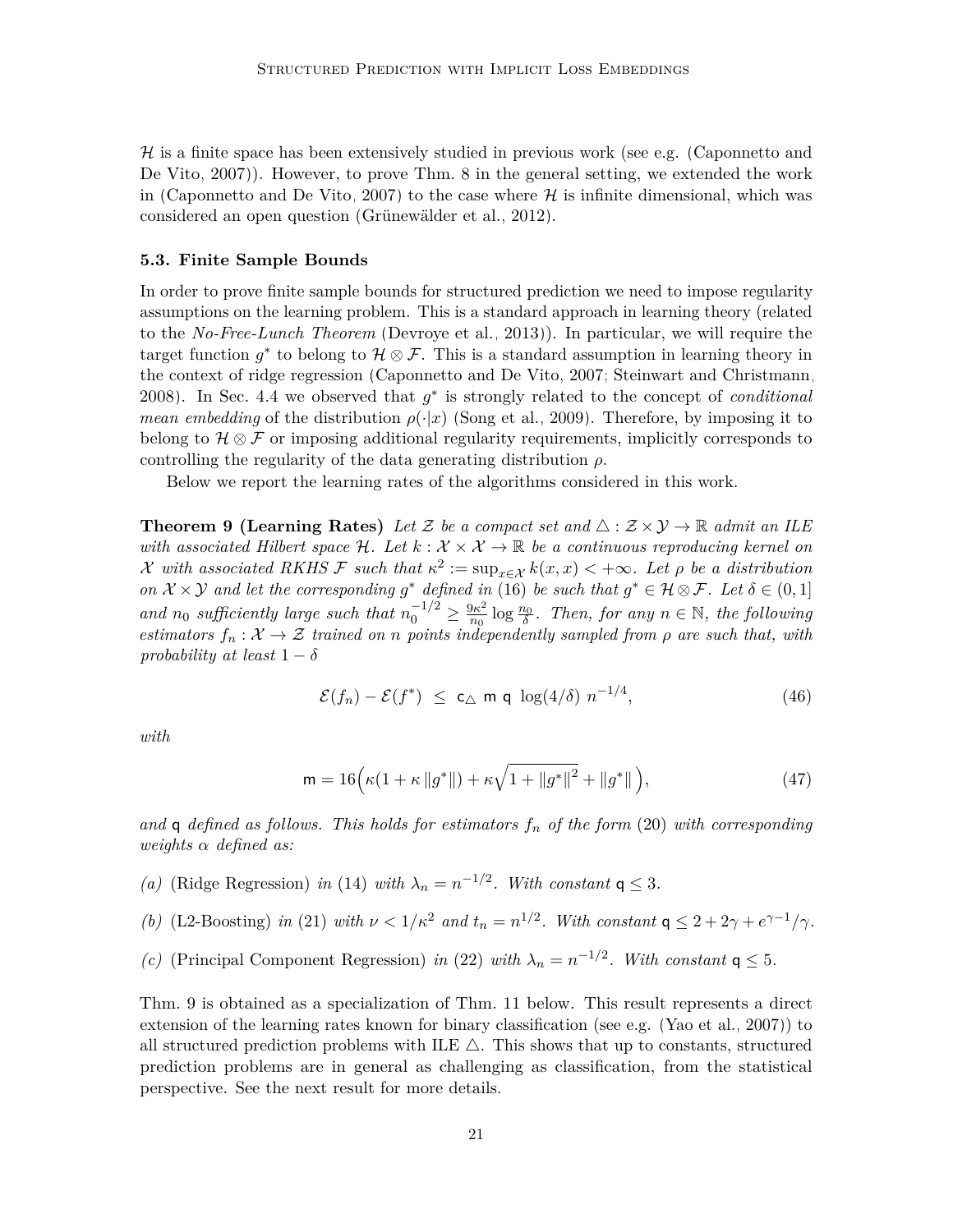| Algorithm | Train time                          | Train memory Eval. time Eval. memory |           |      |
|-----------|-------------------------------------|--------------------------------------|-----------|------|
|           | ILE + RR $O(n^3 + n^2 c_X)$         | $O(n^2)$                             | $O(nc_X)$ | O(n) |
|           | ILE + L2B $O(n^2\sqrt{n}+n^2c_X)$   | $O(n^2)$                             | $O(nc_X)$ | O(n) |
|           | ILE + PCR $O(n^2\sqrt{n} + n^2c_X)$ | $O(n^2)$                             | $O(nc_X)$ | O(n) |

<span id="page-21-1"></span>Table 1: Computational complexity for training and evaluation of  $f_n$  in [\(20\)](#page-9-0) with weights trained respectively according to  $(14)$   $(RR)$ ,  $(21)$   $(L2B)$ ,  $(22)$   $(PCR)$ . Hyperparameters chosen according to [Thm. 9](#page-20-1) to achieve the corresponding learning rate. The term *c<sup>X</sup>* denotes cost of evaluating the kernel function.

**Remark 10 (Adaptive ILE constants)** We comment on the constants  $c_{\Delta}$  and m in the *bound above (the constant* q *depends exclusively on the chosen algorithm). Note that the ILE characterization of a function*  $\Delta$  *is not unique in terms of the space* H *and feature maps ϕ, ψ. Moreover, as observed in [Sec. 3,](#page-4-0) computing the estimator f<sup>n</sup> does not require explicit knowledge of such objects and therefore Thm.* 9 *holds for any*  $(\mathcal{H}, \varphi, \psi)$  *such that*  $\triangle$  *admits* an ILE and  $g^* \in \mathcal{H} \otimes \mathcal{F}$ . As a consequence, the bound in [\(46\)](#page-20-2) *implicitly applies for the infimum value of*  $c_{\wedge}$ m *over the set of such triplets.* 

*Explicitly estimating this constant is in general an open problem. When* Z *and* Y *have finite cardinality, [Nowak-Vila et al.](#page-33-5) [\(2018\)](#page-33-5) showed that for a large family of widely used loss functions, such constant is at most polylogarithmic in the cardinality of the sets.*

The result in [Thm. 9](#page-20-1) provides the suitable hyperparameters for different ILE estimators to achieve same statistical performance. Interestingly, depending on the method, this leads to different computational costs, as reported in [Table 1.](#page-21-1)

### <span id="page-21-0"></span>**5.4. Refined Sample Bounds**

Now we refine the analysis above considering additional regularity conditions for the learning problem. In particular we will introduce two standard assumptions in the context of nonparametric regression / conditional mean estimation [\(Caponnetto and De Vito, 2007\)](#page-30-9). Let F be the reproducing kernel Hilbert space associated to the kernel k on the input space  $\mathcal{X},$ and  $C : \mathcal{F} \to \mathcal{F}$  be the linear operator defined as

$$
\langle f, Cg \rangle_{\mathcal{F}} = \int f(x)g(x)d\rho_{\mathcal{X}}(x), \qquad \forall f, g \in \mathcal{F}.
$$
 (48)

See the notation paragraph in the appendices and [Appendix B](#page-42-0) for more details on the existence and properties of  $\mathcal{F}, k, C$ . Now we can introduce the first condition.

**Assumption 1 (Source condition)** *There exists*  $r \geq 0$  *and*  $h \in \mathcal{H} \otimes \mathcal{F}$  *for which* 

<span id="page-21-2"></span>
$$
g^* = (C^r \otimes I) \; h. \tag{49}
$$

*The norm of*  $||h||_{\mathcal{H} \otimes \mathcal{F}}$  *will be denoted by*  $R := ||h||_{\mathcal{H} \otimes \mathcal{F}}$ *.*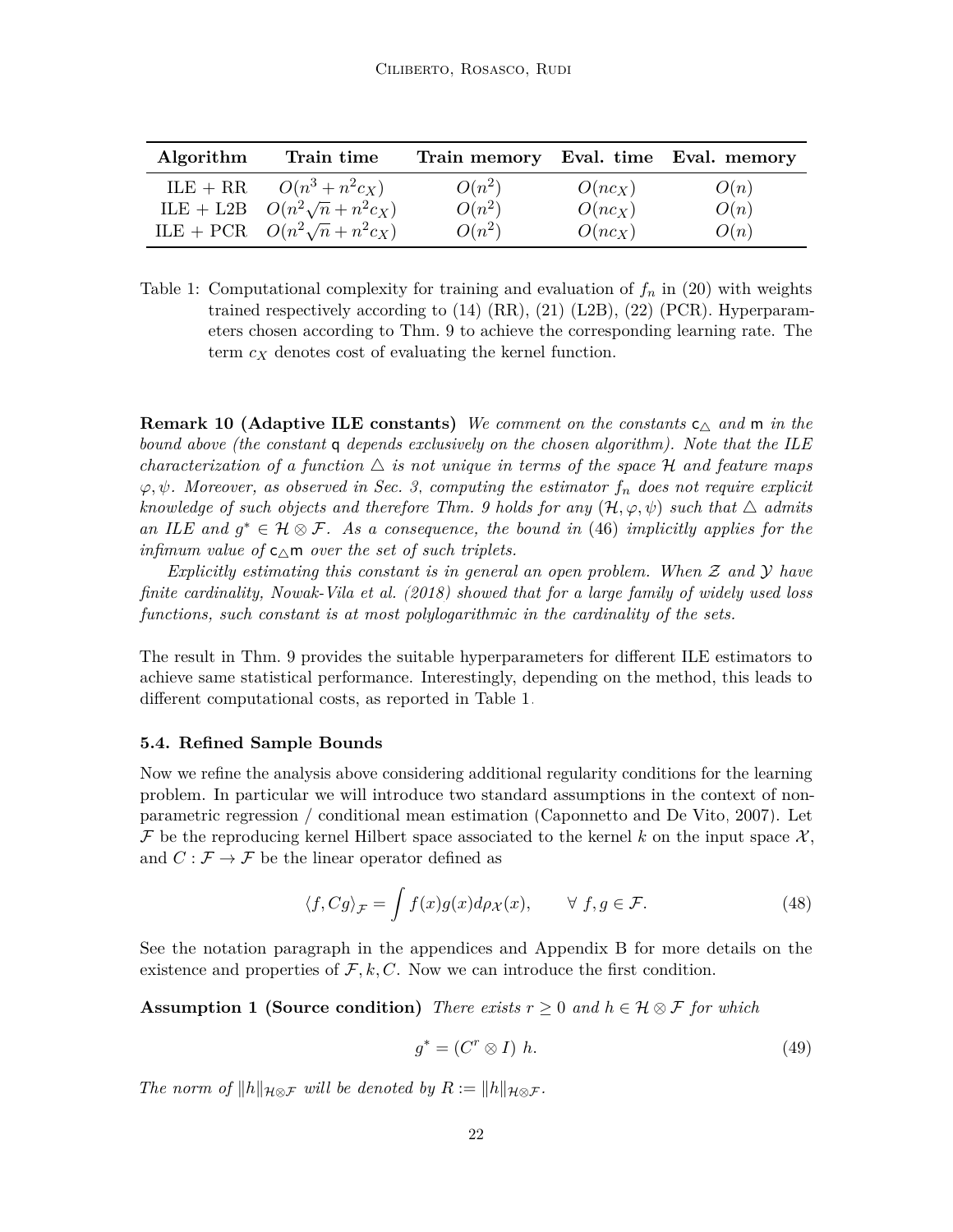The condition above measures the regularity of  $g^*$  in terms of the eigenspectrum of *C*. Note that the assumption is always verified for  $r = 0$  (in that case  $h = g^*$  and  $R = ||g^*||_{\mathcal{H} \otimes \mathcal{F}}$ ). Moreover, since  $\mathcal F$  is separable and  $C$  is trace class [\(Caponnetto and De Vito, 2007\)](#page-30-9), then *C* can be characterized in terms of a non-increasing sequence  $(\sigma_i)_{i\in\mathbb{N}}$  of eigenvalues with associated eigenvectors  $(u_j)_{j \in \mathbb{N}}$ . For simplicity, let  $\mathcal{H} = \mathbb{R}$ . We have  $g^* = \sum_j \beta_j u_j$ , with  $\beta_j = \langle g^*, u_j \rangle_{\mathcal{F}}$ . Then, [Assumption 1](#page-21-2) is equivalent to require that  $\sum_j \beta_j^2 / \sigma_j^{2r} \leq R$ . Hence, the source condition corresponds to require  $g^*$  to have rapidly decaying coefficients, when expressed in terms of the basis of  $C$ . More generally, when  $H$  is a separable Hilbert space, we have  $g^* = \sum_j \beta_j \otimes u_j$ , with  $\beta_j \in \mathcal{H}$  defined as  $\beta_j = (u_j \otimes I)g^*$ . Then, [Assumption 1](#page-21-2) is equivalent to require that  $\sum_{j} ||\beta_j||^2 / \sigma_j^{2r} \leq R$ .

The second assumption is expressed with respect to the so called *effective dimension*, defined as

$$
d_{\text{eff}}(\lambda) = \text{Tr}(C(C + \lambda I)^{-1}), \qquad \forall \lambda > 0,
$$
\n(50)

and characterizes the interaction between the measure  $\rho_{\mathcal{X}}$  and the kernel k on X.

#### **Assumption 2 (Capacity condition)** *There exists*  $\gamma \in [0, 1]$  *and*  $Q > 0$  *for which*

<span id="page-22-2"></span><span id="page-22-1"></span>
$$
d_{\text{eff}}(\lambda) \le Q\lambda^{-\gamma}, \qquad \forall \ \lambda > 0. \tag{51}
$$

The condition above is always satisfied with  $\gamma = 1$  when the kernel is bounded. Indeed let  $\kappa^2 := \sup_x k(x, x)$ , then  $d_{\text{eff}}(\lambda) \leq \kappa^2/\lambda$ . Moreover when the eigenvalues of *C* decay as  $\sigma_j(C) \leq Aj^{-\beta}$ , for  $A > 0$ ,  $\beta > 1$  and  $j \in \mathbb{N}$ , then the assumption above is satisfied with  $Q = A$  and  $\gamma = 1/\beta$  [\(Caponnetto and De Vito, 2007;](#page-30-9) [Rudi et al., 2015;](#page-33-13) [Blanchard](#page-29-11) [and Krämer, 2016\)](#page-29-11). In particular note that: (i) since *C* is trace class, the sequence of eigenvalues is summable therefore  $\beta > 1$ ; (ii) the eigenvalue decay is characterized by the choice of the kernel and the marginal probability distribution  $\rho_{\chi}$ . For example, when  $\mathcal{X} = [-B, B]^d$ ,  $d \in \mathbb{N}$  for  $B > 0$ ,  $k : \mathcal{X} \times \mathcal{X} \to \mathbb{R}$  is a Sobolev-kernel of smoothness  $s > d/2$ and  $\rho_X$  is a density bounded from above and away from zero (i.e. there exists  $A \ge a > 0$ such that  $a \leq \rho_X(x) \leq A$  for  $x \in X$ ), then there exists Q depending on B, s, d for which  $\sigma_j(C) \le Qj^{-2s/d}$  and so  $d_{\text{eff}}(\lambda) \le Q\lambda^{-d/(2s)}$  (see [Wendland, 2004\)](#page-35-2). We can now state the refined version of [Thm. 9.](#page-20-1)

<span id="page-22-0"></span>**Theorem 11 (Refined Learning Rates)** *Under the same notation and assumptions of Thm.* 9 and under the additional [Assumptions 1](#page-21-2) and [2,](#page-22-1) let  $\delta \in (0,1]$  and  $n_0$  sufficiently large *such that*  $n_0^{-1/(1+2r+\gamma)} \geq \frac{9\kappa^2}{n_0}$  $\frac{\partial \kappa^2}{\partial n_0}$  log  $\frac{n_0}{\delta}$ . For any  $n \geq n_0$ , the following estimators  $f_n : \mathcal{X} \to \mathcal{Z}$ *trained on n points independently sampled from*  $\rho$  *are such that, with probability at least*  $1-\delta$ 

$$
\mathcal{E}(f_n) - \mathcal{E}(f^*) \leq c_\triangle \text{ m q } \log(4/\delta) n^{-\frac{r+1/2}{2r+\gamma+1}}, \tag{52}
$$

*with*

$$
\mathsf{m} = 16\Big(\kappa(1+\kappa R) + \kappa\sqrt{Q+R^2} + R\Big),\tag{53}
$$

*and* q *defined as follows. This holds for estimators f<sup>n</sup> of the form* [\(20\)](#page-9-0) *with corresponding weights α defined as:*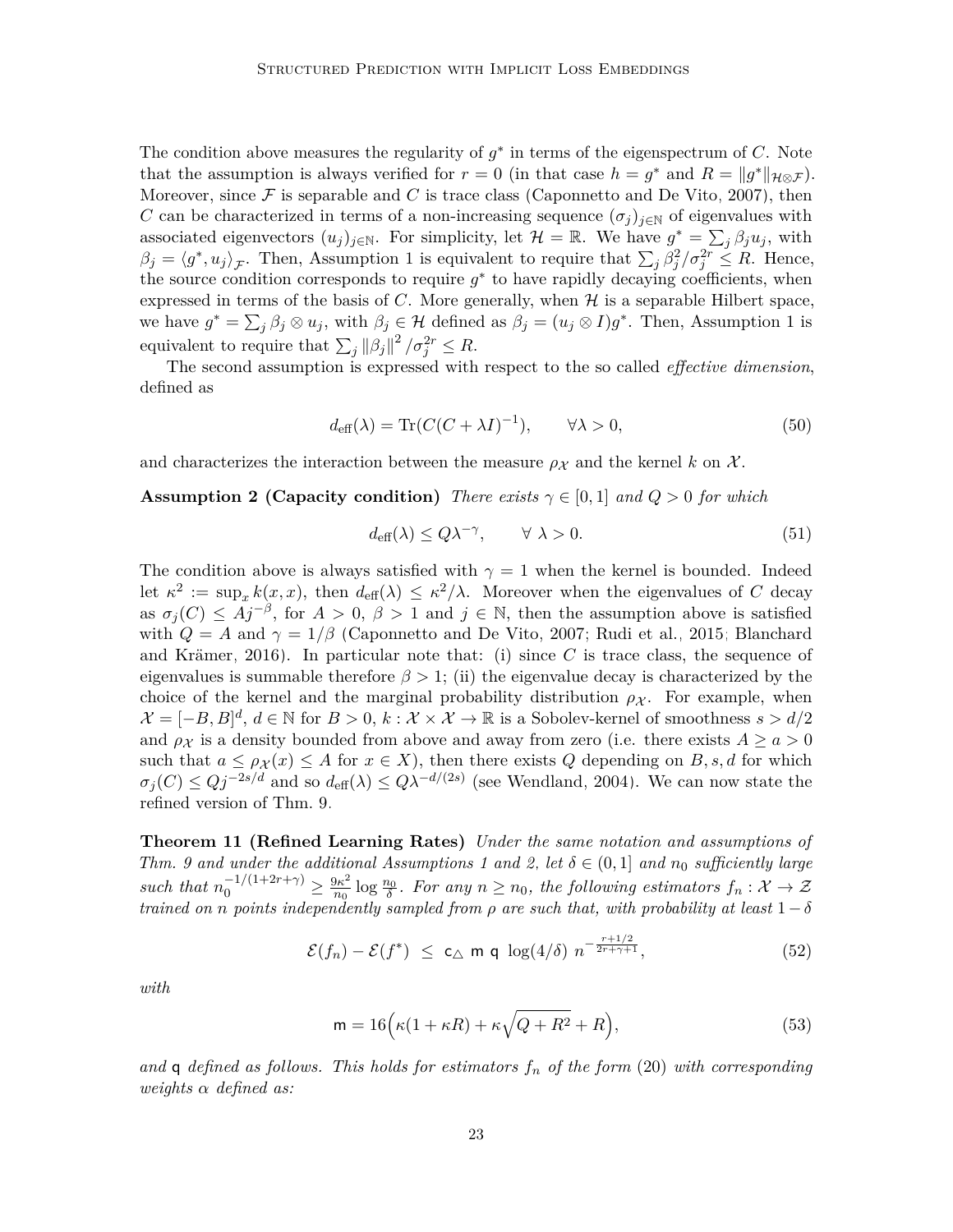| Algorithm  | Train time                                             | Train memory Eval. time Eval. memory |           |      |
|------------|--------------------------------------------------------|--------------------------------------|-----------|------|
| $ILE + RR$ | $O(n^3 + n^2 c_X)$                                     | $O(n^2)$                             | $O(nc_X)$ | O(n) |
|            | ILE + L2B $O(n^{2+\frac{1}{2r+\gamma+1}}+n^2c_X)$      | $O(n^2)$                             | $O(nc_X)$ | O(n) |
|            | ILE + PCR $O(n^{2+\frac{\gamma}{2r+\gamma+1}}+n^2c_X)$ | $O(n^2)$                             | $O(nc_X)$ | O(n) |

<span id="page-23-0"></span>Table 2: Computational complexity for training and evaluation of  $f_n$  in [\(20\)](#page-9-0) with weights trained respectively according to  $(14)$  (RR),  $(21)$  (L2B),  $(22)$  (PCR). Hyperparameters chosen according to [Thm. 11](#page-22-0) to achieve the corresponding learning rate. The term *c<sup>X</sup>* denotes cost of evaluating the kernel function.

*(a)* (Ridge Regression) *in* [\(14\)](#page-6-3) *with*  $\lambda_n = n^{-\frac{1}{2r + \gamma + 1}}$ *. With*  $q \leq 3$ *.* 

*(b)* (L2-Boosting) *in* [\(21\)](#page-9-2) *with*  $\nu < 1/\kappa^2$  *and*  $t_n = n^{\frac{1}{2r+\gamma+1}}$ *. With*  $\mathsf{q} \leq 2 + 2\nu + e^{\nu-1}/\nu$ *.* 

*(c)* (Principal Component Regression) *in* [\(22\)](#page-10-1) *with*  $\lambda_n = n^{-\frac{1}{2r + \gamma + 1}}$ *. With*  $\mathsf{q} \leq 5$ *.* 

The theorem above shows that the proposed estimator for structured prediction in [\(20\)](#page-9-0) has learning rates that are adaptive to the source and capacity condition, when the coefficients are computed according to the algorithms considered in the theorem. Similarly to [\(45\)](#page-19-1) and [Thm. 9,](#page-20-1) the result is obtained by studying the generalization properties of  $g_n$  and combining such analysis with the comparison inequality. As already pointed out in the commentary of [\(45\),](#page-19-1) our results in this section generalize those of [\(Caponnetto and De Vito,](#page-30-9) [2007\)](#page-30-9) to the case of infinite dimensional output spaces  $H$ . Interestingly, the result in [Thm. 11](#page-22-0) refine [Thm. 9.](#page-20-1) In particular, in the worst case  $r = 0, \gamma = 1$  we recover the learning rate  $O(n^{-1/4})$  in [Thm. 9,](#page-20-1) while for stronger regularity assumptions (namely  $r >> 1$  or  $\gamma \approx 0$ ) the proposed algorithms attain a significantly faster rate close to  $O(n^{-1/2})$ .

When  $\mathcal Y$  and  $\mathcal Z$  have finite cardinality and the data distribution satisfies additional regularity hypotheses, such as the Tsybakov condition (see [Tsybakov et al., 2004;](#page-34-12) [Yao et al.,](#page-35-1) [2007\)](#page-35-1), it is possible to achieve rates of up to  $O(n^{-1})$ , as shown in [\(Nowak-Vila et al., 2018\)](#page-33-5). A relevant question is whether an analogous notion of the Tsybakov condition could be identified in the case where  $\mathcal Y$  and  $\mathcal Z$  are not finite. Note that the  $O(n^{-1})$  rate is optimal in the case of binary classification [\(Bartlett et al., 2006;](#page-29-3) [Tsybakov et al., 2004\)](#page-34-12). This implies that such rate is optimal also for the larger family of structured prediction problems satisfying the ILE assumption. In this sense, a natural question is whether it may be possible to perform a more refined analysis by studying specific structured prediction problems individually.

To conclude, note that the algorithms considered in this work are not only adaptive from the statistical viewpoint but also from a computational perspective. In particular, [Table 2](#page-23-0) reports the computational costs of running the algorithms described in this work for the choice of hyperparameters reported by [Thm. 11](#page-22-0) depending on the [Assumptions 1](#page-21-2) and [2.](#page-22-1)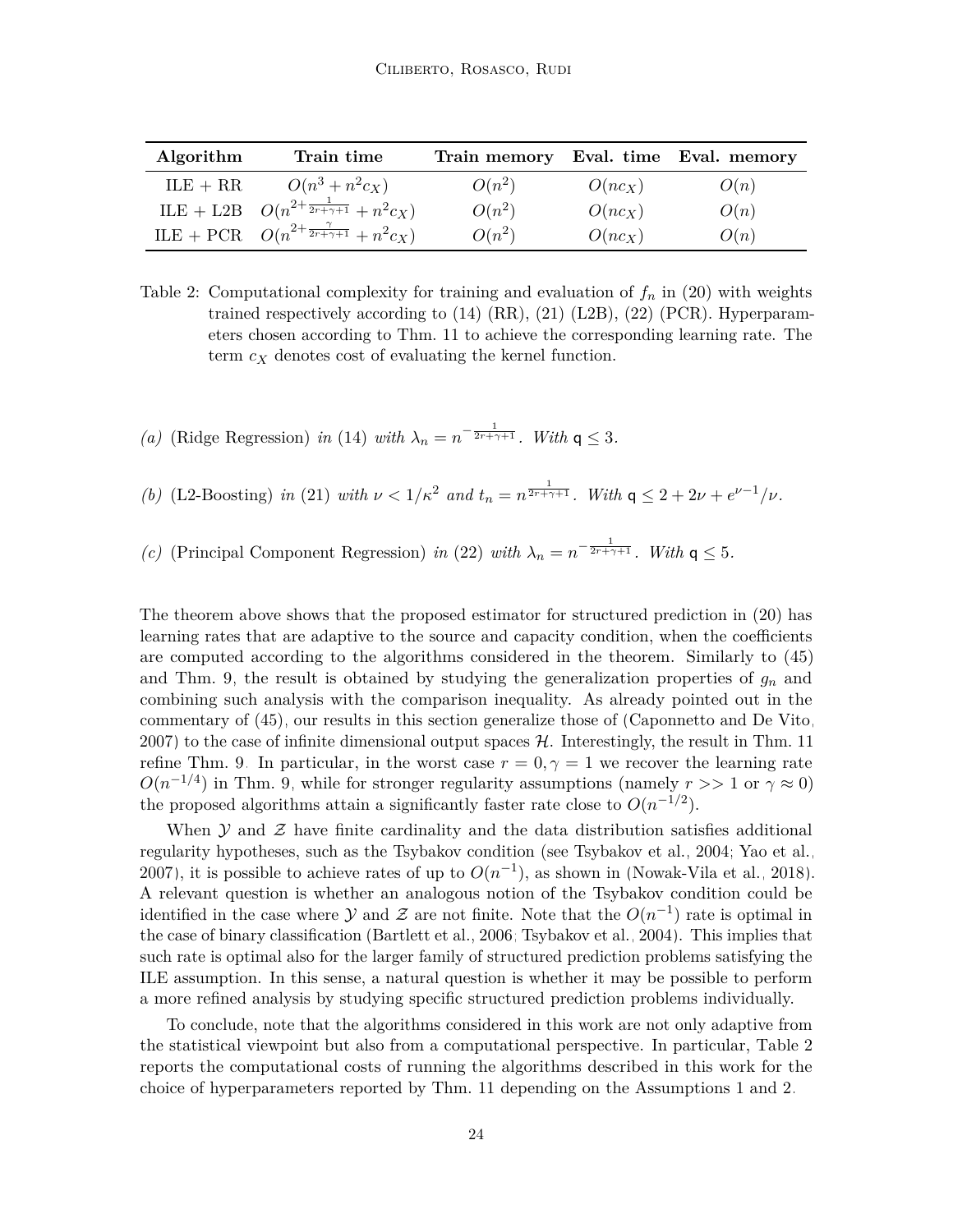### <span id="page-24-0"></span>**6. Sufficient Conditions for ILE**

In this section we focus our attention to the definition of *Implicit Loss Embedding* (ILE) introduced in [Thm. 2.](#page-7-2) In particular, we provide a number of sufficient conditions that guarantee a loss function to admit an ILE, which are more interpretable and easy to verify than the original definition. We will show that most loss functions used in machine learning and structured prediction settings indeed satisfy the ILE property and therefore that the learning framework proposed in this work applies to a wide family of relevant problems.

**Bounding**  $c_{\Delta}$ . As a byproduct of our analysis, the results in the following provide also upper bounds for the constant  $c_{\triangle}$  for a number of loss functions. As observed in [Thm. 9](#page-20-1) and [11,](#page-22-0) such constant plays a role in characterizing the learning rates of the ILE estimators. Following the discussion of [Thm. 10,](#page-20-3) it is important to note that the estimates for  $c_{\Delta}$ reported in this section have been derived for a single parametrization of the ILE definition for  $\triangle$  (namely the space H and the feature maps  $\psi$  and  $\varphi$ ). Obtaining sharp bounds for such constants is outside the scope of this work. We refer to [\(Osokin et al., 2017;](#page-33-3) [Nowak-Vila](#page-33-5) [et al., 2018\)](#page-33-5) for refined analysis in the case where  $\mathcal Z$  and  $\mathcal Y$  are finite.

#### **6.1. ILE on finite Output or Label Spaces**

In [Sec. 3.1](#page-4-4) we provided a preliminary analysis of structured prediction for the case where label and output spaces coincide and are finite, namely  $\mathcal{Y} = \mathcal{Z} = \{1, \ldots, T\}$ . This discussion was key in that it motivated the definition of ILE. Indeed, as already mentioned, the ILE definition is satisfied by any loss function acting on finite output and label spaces. The following proposition shows that it is sufficient that only one of the two spaces  $\mathcal Y$  or  $\mathcal Z$  is finite to guarantee the loss function to admit an ILE.

<span id="page-24-1"></span>**Theorem 12 (ILE & finite** Y or Z) The function  $\triangle : \mathcal{Z} \times \mathcal{Y} \rightarrow \mathbb{R}$  admits an ILE if one *of the following conditions hold:*

- *(a)* Z and Y are finite sets. In this case  $c_{\Delta} \leq ||\Delta||$  the operator norm *of the matrix*  $\Delta \in \mathbb{R}^{|\mathcal{Z}| \times |\mathcal{Y}|}$  *with entries*  $\Delta_{z,y} = \Delta(z,y)$ *.*
- *(b)*  $\mathcal{Z}$  *is finite,*  $\mathcal{Y}$  *is compact and*  $\Delta(z, \cdot)$  *is continuous on*  $\mathcal{Y}$  *for any*  $z \in \mathcal{Z}$ *. In this case*  $\mathsf{c}_{\triangle} \leq \sup_{y \in \mathcal{Y}} \sqrt{\sum_{z \in \mathcal{Z}} |\triangle(z, y)|^2}$ .
- *(c)* Z *is compact,*  $\mathcal{Y}$  *is finite and*  $\triangle(\cdot, y)$  *is continuous on* Z *for any*  $y \in \mathcal{Y}$ *. In this case*  $\mathsf{c}_{\triangle} \leq \sup_{z \in \mathcal{Z}} \sqrt{\sum_{y \in \mathcal{Y}} |\triangle(z, y)|^2}$ .

The result above shows that most loss functions used in typical structured prediction applications admit an ILE. Indeed, previous literature on the topic has been focused on problems where either the output or the label space (or both) are finite, albeit possibly very large [\(Bakir et al., 2007;](#page-29-2) [Nowozin et al., 2011\)](#page-33-2). In this setting, relevant examples of applications range from computer vision, such as segmentation [\(Alahari et al., 2008\)](#page-29-0), localization [\(Blaschko and Lampert, 2008;](#page-29-12) [Lampert et al., 2009\)](#page-32-11), labeling [\(Karpathy and](#page-31-0) [Fei-Fei, 2015\)](#page-31-0), pixel-wise classification [\(Szummer et al., 2008\)](#page-34-13)), speech recognition [\(Bahl](#page-29-1) [et al., 1986;](#page-29-1) [Sutton et al., 2012\)](#page-34-0), natural language processing [\(Tsochantaridis et al., 2005\)](#page-34-2), trajectory planing [\(Ratliff et al., 2006\)](#page-33-0) or hierarchical classification [\(Tuia et al., 2011\)](#page-34-14).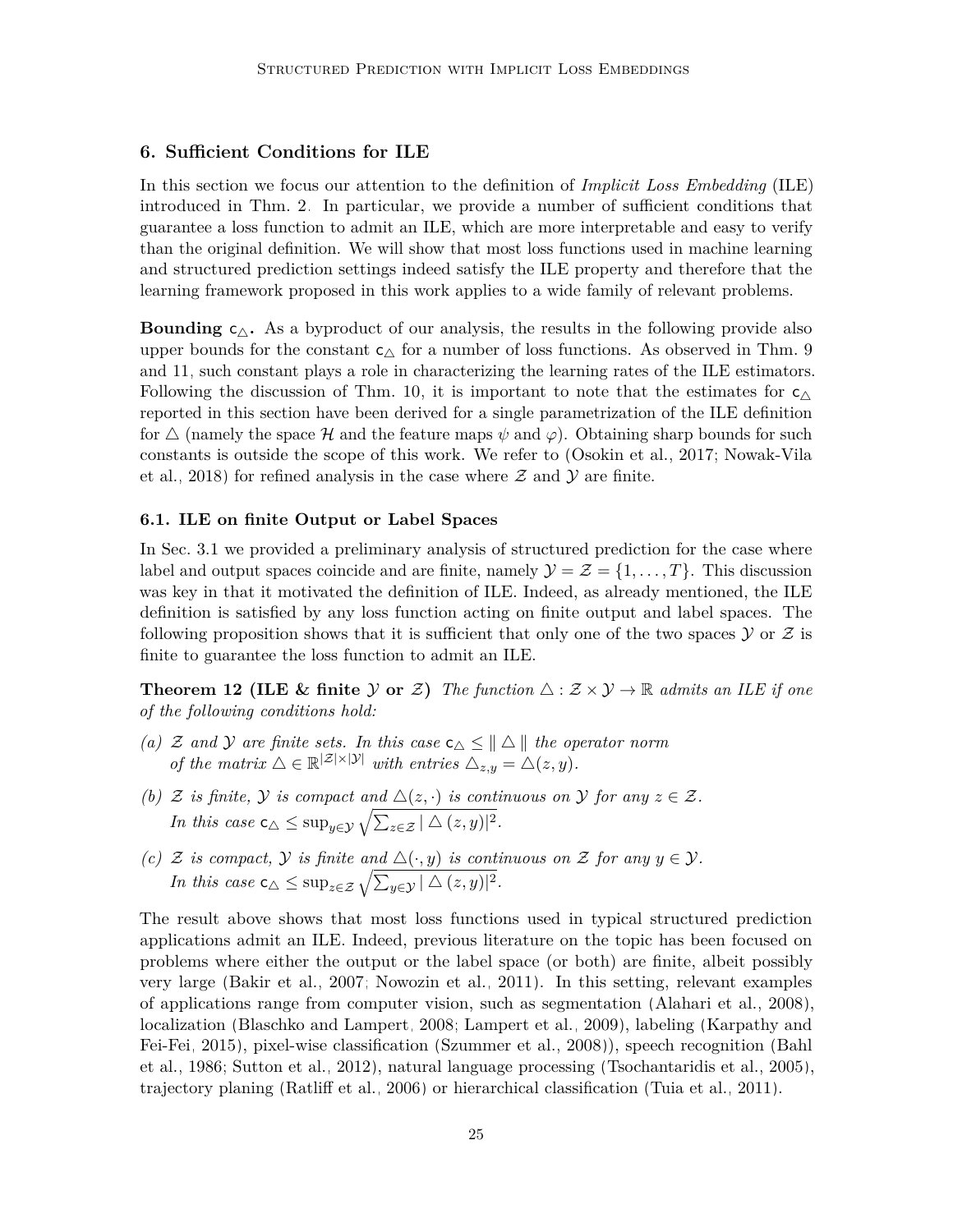The major implication of [Thm. 12](#page-24-1) is that it justifies the application of the estimator proposed and studied in this paper to address a variety of structured prediction problems previously considered in the literature. Indeed, our analysis in [Sec. 5](#page-18-0) automatically guarantees that the corresponding estimator has strong theoretical guarantees when applied to these settings.

In the rest of this section we focus on the case where  $\mathcal Y$  and  $\mathcal Z$  are not necessarily finite, showing that the definition of ILE encompasses a significantly wider family of settings compared to the classic structured prediction literature.

#### **6.2. ILE and Reproducing Kernel Hilbert Spaces**

We already highlighted the relation between the definition of ILE and the notion of positive definite kernel. The following result provides a more refined characterization of this relation, showing in particular how it is possible to leverage kernels to "build" ILE functions.

<span id="page-25-0"></span>**Theorem 13 (ILE & RKHS)** Let  $\mathcal{Z} = \mathcal{Y}$  be a compact set and  $h : \mathcal{Y} \times \mathcal{Y} \to \mathbb{R}$  a contin*uous bounded reproducing kernel on*  $\mathcal Y$  *with associated RKHS*  $\mathcal H$ *. Let*  $\eta^2 = \sup_{y \in \mathcal Y} h(y, y)$ *. Then,*  $\triangle$  :  $\mathcal{Y} \times \mathcal{Y} \rightarrow \mathbb{R}$  *admits an ILE if one of the following holds:* 

- *(a)* (Kernels).  $\Delta(z, y) = h(z, y)$  *for any*  $y, z \in \mathcal{Y}$ *. In this case*  $c_{\Delta} \leq \eta^2$ *.*
- *(b)* (Kernel Dependency Estimation (KDE)).  $\Delta(z, y) = h(z, z) + h(y, y) 2h(z, y)$  for any  $y, z \in \mathcal{Y}$ *. In this case*  $c_{\triangle} = 2(2\eta^4 + 1)$ *.*
- *(c)* For every  $y \in \mathcal{Y}$  the functions  $\Delta(\cdot, y) \in \mathcal{H}$  belong to a bounded set of  $\mathcal{H}$ , namely  $\sup_{y \in \mathcal{Y}} || \Delta(\cdot, y) ||_{\mathcal{H}} = \mathsf{D} < +\infty$ *. In this case*  $\mathsf{c}_{\Delta} \leq \eta \mathsf{D}$ *. The same holds if the family of functions*  $\Delta(z, \cdot)$  *parametrized by*  $z \in \mathcal{Z}$  *belong to a bounded set of*  $\mathcal{H}$ *.*
- *(d)*  $\triangle$  *belongs to*  $\mathcal{H} \otimes \mathcal{H}$  *the RKHS with associated kernel*  $\bar{h}: \mathcal{Y}^2 \times \mathcal{Y}^2 \rightarrow \mathbb{R}$  *such that*  $\bar{h}((z, y), (z', y')) = h(z, z')h(y, y')$  for any  $z, z', y, y' \in \mathcal{Y}$ . In this case  $\mathsf{c}_{\triangle} \leq \eta^2 || \triangle ||_{\mathcal{H} \otimes \mathcal{H}}$

[Thm. 13](#page-25-0) provides four interesting results. First, as already mentioned, the definition of ILE function recovers and is more general than that of positive definite kernel. Second, we see that our framework recovers the *Kernel Dependency Estimation (KDE)* approach [\(Weston](#page-35-0) [et al., 2002;](#page-35-0) [Cortes et al., 2005\)](#page-30-2), which corresponds to a structured prediction setting with loss function  $\Delta(z, y) = ||h(z, \cdot) - h(y, \cdot)||_{\mathcal{H}}^2 = h(z, z) + h(y, y) - 2h(z, y).$ 

Point (*c*) shows that  $\triangle$  admits an ILE if the family of functions  $\{\triangle(\cdot, y)\}_{y \in \mathcal{Y}}$  parametrized by  $y \in \mathcal{Y}$ , is uniformly contained in a ball in H. Finally, point (*d*) of [Thm. 13](#page-25-0) reports a more general result, showing that *all functions that belong to the RKHS obtained as the tensor product of* H *with itself admit an ILE*. This recovers a large family of loss functions as discussed in the example below.

<span id="page-25-1"></span>**Example 5 (Smooth Functions on**  $\mathcal{Y}\times\mathcal{Y}$  with  $\mathcal{Y}=[-B,B]^d$  admit an ILE) Let  $\Delta\in$  $C^{\infty}(\mathcal{Y} \times \mathcal{Y})$ , where  $C^{\infty}(\mathcal{Y})$  denotes the space of smooth functions over  $\mathcal{Y}$ . Let  $\mathcal{H} = W^{d,2}(\mathcal{Y})$ *be the Sobolev space of functions over* Y *with up to order d square integrable weak derivatives [\(Adams and Fournier, 2003\)](#page-29-13). We have*  $C^{\infty}(\mathcal{Y} \times \mathcal{Y}) = C^{\infty}(\mathcal{Y}) \otimes C^{\infty}(\mathcal{Y}) \subset \mathcal{H} \otimes \mathcal{H}$ *. Then, [Thm. 13](#page-25-0) (d)* quarantees that  $\triangle$  admits an ILE. For more details see [\(Luise et al., 2018\)](#page-32-3).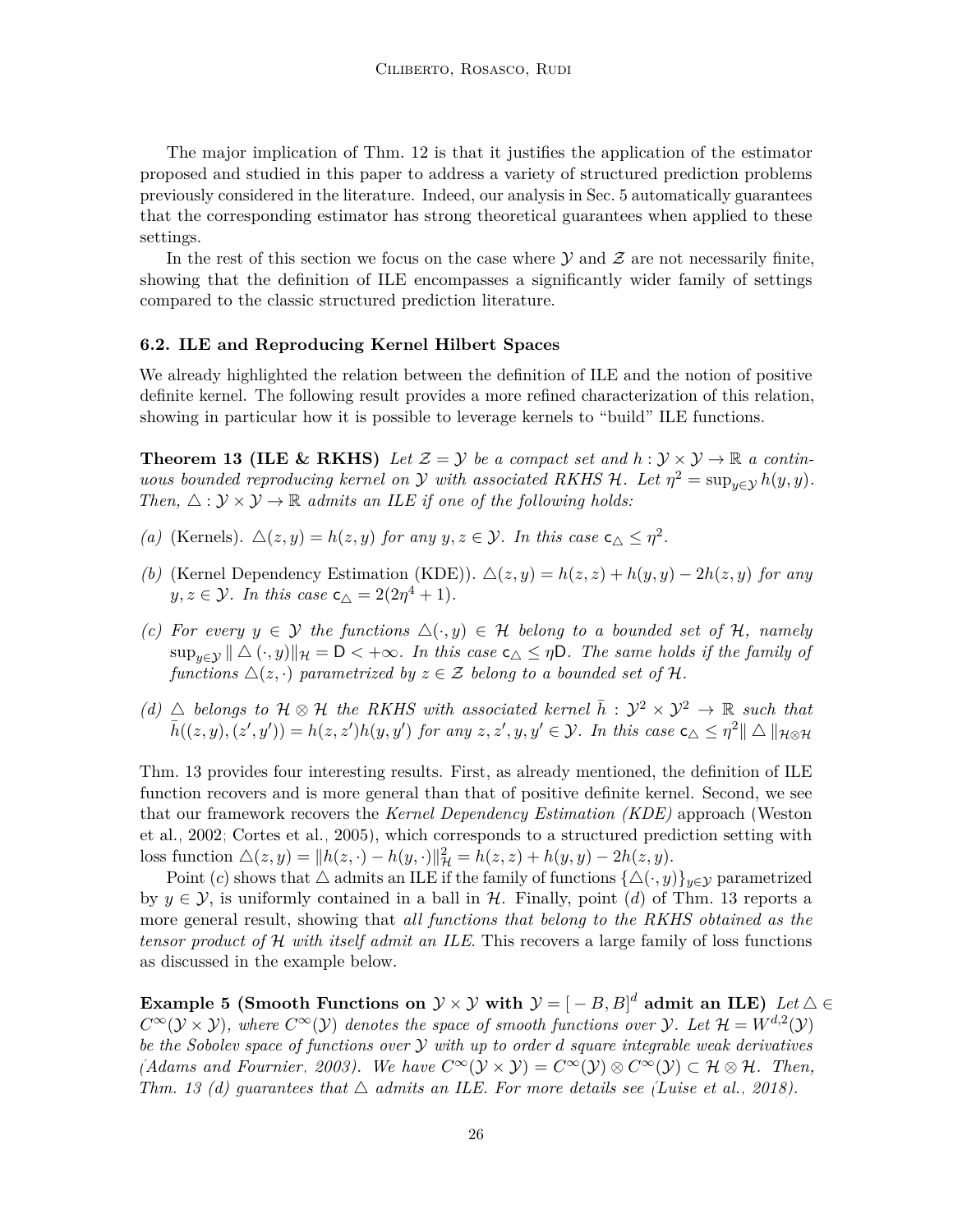#### **6.3. ILE and Regularity**

<span id="page-26-0"></span>The connection between ILE and RKHSs suggest the definition of ILE to be somewhat related to the concept of smoothness or regularity of a function. The following result goes beyond RKHSs and investigates this question in further detail.

**Theorem 14 (ILE & Regularity)** Let  $\mathcal{Z} = \mathcal{Y} = [-B, B]^d$ ,  $B > 0$ . A function  $\Delta$ :  $\mathcal{Y} \times \mathcal{Y} \rightarrow \mathbb{R}$  *admits an ILE when at least one of the following conditions hold:* 

- *(a)*  $d = 1$  *and*  $\triangle$  *is*  $\alpha$ -Hölder continuous with  $\alpha > 1/2$  *or it is of bounded variation and*  $\alpha$ *-Hölder continuous with*  $\alpha > 0$ .
- *(b)*  $\Delta(z, y) = v(z y)$ *, where v is a function such that*  $c_{\Delta} = \int |\hat{v}(\omega)| d\omega < \infty$  *and*  $\hat{v}$  *is the Fourier transform of v.*
- *(c)* The mixed partial derivative  $\Delta_{y_1,\dots,y_d} : \mathcal{Y} \to \mathbb{R}$  of  $\Delta$  exists almost everywhere and  $\triangle_{y_1,\dots,y_d} \in L^p(\mathcal{Y})$  *with*  $p > 1$ *.*

[Thm. 14](#page-26-0) shows that any function that is sufficiently regular admits an ILE. This allows to recover most loss functions used in machine learning and robust estimation as special cases.

**Example 6 (Robust Estimation)** *We have already observed that smooth functions such as the least-squares and logistic loss admit an ILE according to the discussion in [Example 5.](#page-25-1) Here we observe that also the hinge loss, used in binary classification, and most loss functions used for scalar regression on*  $\mathcal{Y} = [0, 1]$  *admit an ILE, albeit being not smooth. Indeed, most common loss functions used in these contexts are Lipschitz continuous and therefore satisfy [Thm. 14](#page-26-0)* (*a*)*. Notable examples are loss functions used for* robust estimation *such as the absolute value, Huber, Cauchy, German-McLure, "Fair" and L*<sup>2</sup> − *L*<sup>1</sup> *[\(Huber and Ronchetti,](#page-31-10) [2011\)](#page-31-10). All these functions are differentiable almost everywhere, with uniformly bounded derivatives and thus satisfy [Thm. 14](#page-26-0)* (*c*)*.*

#### **6.4. Composition Rules for ILE**

A natural question is whether some operations over ILE functions preserve the characterization introduced in [Thm. 2.](#page-7-2) Below we provide a set of rules that allow to "build" new ILE functions from known ones.

<span id="page-26-1"></span>**Theorem 15** Let Z and Y be compact sets. Then  $\triangle : \mathcal{Z} \times \mathcal{Y} \rightarrow \mathbb{R}$  admits an ILE if one of *the following holds:*

*(a)* (Restriction) *There exist two sets*  $\overline{Z} \supseteq Z$ ,  $\overline{Y} \supseteq Y$  and  $\overline{\triangle} : \overline{Z} \times \overline{Y} \to \mathbb{R}$  *such that*  $\overline{\triangle}$ *admits an ILE and its restriction to*  $Z \times Y$  *corresponds to*  $\triangle$ *, namely* 

<span id="page-26-2"></span>
$$
\Delta = \bar{\Delta}|_{\mathcal{Z}\times\mathcal{Y}}.\tag{54}
$$

*In this case*  $c_{\triangle} \leq c_{\overline{A}}$ *.* 

*(b)* (Right Composition) *There exits*  $\overline{Z}$ ,  $\overline{Y}$  *and a ILE*  $\overline{\triangle}$  :  $\overline{Z} \times \overline{Y} \to \mathbb{R}$ *, such that* 

$$
\Delta(z, y) = \alpha(z)\bar{\Delta}(A(z), B(y))\beta(y),\tag{55}
$$

*with*  $A: \mathcal{Z} \to \overline{\mathcal{Z}}$ ,  $B: \mathcal{Y} \to \overline{\mathcal{Y}}$ ,  $\alpha: \mathcal{Z} \to \mathbb{R}$  and  $\beta: \mathcal{Y} \to \mathbb{R}$  continuous function, with  $\sup_{z \in \mathcal{Z}} |\alpha(z)| \leq \bar{\alpha}$  and  $\sup_{y \in \mathcal{Y}} |\beta(y)| \leq \bar{\beta}$  with  $\bar{\alpha}, \bar{\beta} \in \mathbb{R}$ *. Then*  $c_{\Delta} \leq \bar{\alpha} \bar{\beta} c_{\bar{\Delta}}$ *.*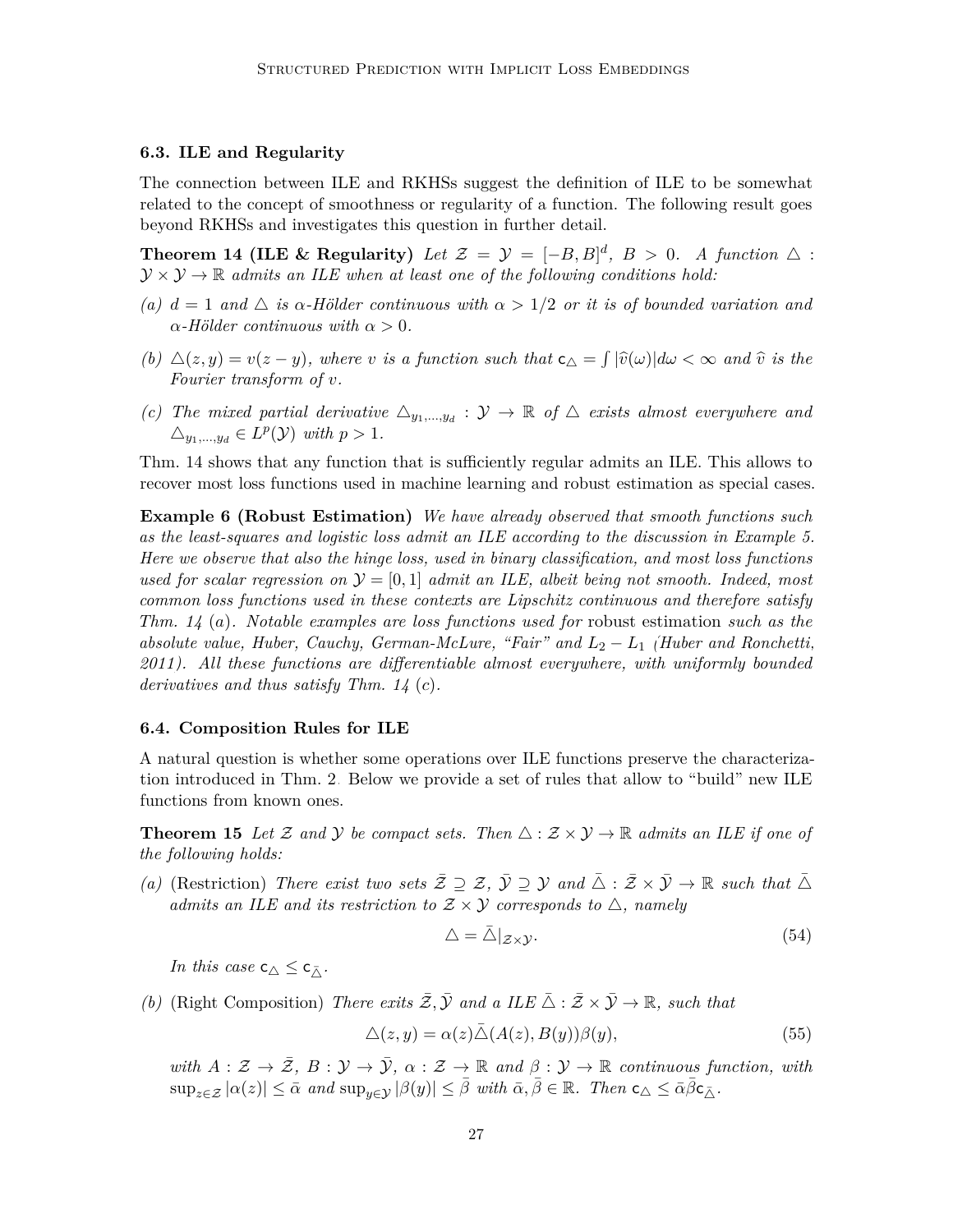*(c)* (Left Composition) *There exist*  $P \in \mathbb{N}$ *, spaces*  $(\mathcal{Z}_p)_{p=1}^P$ *,*  $(\mathcal{Y}_p)_{p=1}^P$  *and corresponding ILE*  $\Delta_p: \mathcal{Z}_p \times \mathcal{Y}_p \to \mathbb{R}$  such that  $\mathcal{Z} = \mathcal{Z}_1 \times \cdots \times \mathcal{Z}_P$ ,  $\mathcal{Y} = \mathcal{Y}_1 \times \cdots \times \mathcal{Y}_P$  and

<span id="page-27-0"></span>
$$
\Delta(z, y) = \Gamma(\Delta_1(z_1, y_1), \dots, \Delta_P(z_P, y_P)), \tag{56}
$$

*for any*  $z = (z_1, \ldots, z_P) \in \mathcal{Z}$  *and*  $y = (y_1, \ldots, y_P) \in \mathcal{Y}$ *, where*  $\Gamma : \mathbb{R}^P \to \mathbb{R}$  *is an analytic function (e.g. a polynomial).*

The result above provides us several tools to build new ILE functions. In particular, [Thm. 15](#page-26-1) (*a*) shows that we can always restrict a ILE function on a smaller pair of output-label sets and still enjoy the same properties of the original loss, also in terms of universal consistency and rates of the resulting structured prediction estimator. [Thm. 15](#page-26-1) (*b*) allows to extend a ILE function  $\triangle$  to other output-label pairs by means of the embeddings *A* and *B* and the weighting functions  $\alpha$  and  $\beta$  in [\(55\).](#page-26-2)

**Example 7 (Restriction of Smooth functions on compact sets admit an ILE)** *Let*  $\triangle$  *be a smooth function over*  $[-B, B]^d$  *with*  $B > 0$ *. Then, by [Thm. 15](#page-26-1)* (*a*),  $\triangle$  *admits an ILE on every compact set*  $\mathcal{Y} \subseteq [-B, B]^d$ .

Finally, [Thm. 15](#page-26-1) (*c*) shows that any combination (namely sum and multiplications) of ILE functions is still ILE. To highlight the importance of this result we clarify it in the following.

**Corollary 16** Let  $\triangle_1$  :  $\mathcal{Z}_1 \times \mathcal{Y}_1 \to \mathbb{R}$  and  $\triangle_2$  :  $\mathcal{Z}_2 \times \mathcal{Y}_2 \to \mathbb{R}$  admit an ILE. Then  $\Delta: (\mathcal{Z}_1 \times \mathcal{Z}_2) \times (\mathcal{Y}_1 \times \mathcal{Y}_2) \to \mathbb{R}$  if, for any  $z_i \in \mathcal{Z}_i, y_i \in \mathcal{Y}_i$  and  $i = 1, 2$ , one of the following *conditions hold:*

(a) 
$$
\Delta((z_1, z_2), (y_1, y_2)) = \Delta_1(z_1, y_2) + \Delta_2(z_2, y_2),
$$

(b) 
$$
\Delta((z_1, z_2), (y_1, y_2)) = \Delta_1(z_1, y_2) \Delta_2(z_2, y_2).
$$

The result above allows to consider general combinations of loss functions within the framework considered in this work. In particular, the following remark shows how multitask learning problems (possibly with structure on the output) can be recovered in this setting.

**Example 8 (Multitask Learning)** *In multitask learning (MTL) settings the goal is to solve multiple separate supervised problems simultaneously [\(Evgeniou and Pontil, 2004;](#page-31-11) [Alvarez et al., 2012\)](#page-29-8). The loss functions used in MTL typically consist in the sum of "single task" loss functions over the separate tasks, such as least-squares for regression or logistic/hinge for classification. Since according to [Thm. 16](#page-27-0) the sum of ILE functions is still ILE, we see that multitask learning is naturally recovered by the framework considered in this work. This fact was observed in [\(Ciliberto et al., 2017\)](#page-30-4), where the structured prediction perspective on the MTL problem allowed to address the question of how to impose non-linear relations among multiple tasks by introducing the constraint output set*  $\mathcal{Z} \subset \mathcal{Y} = \mathbb{R}^T$ .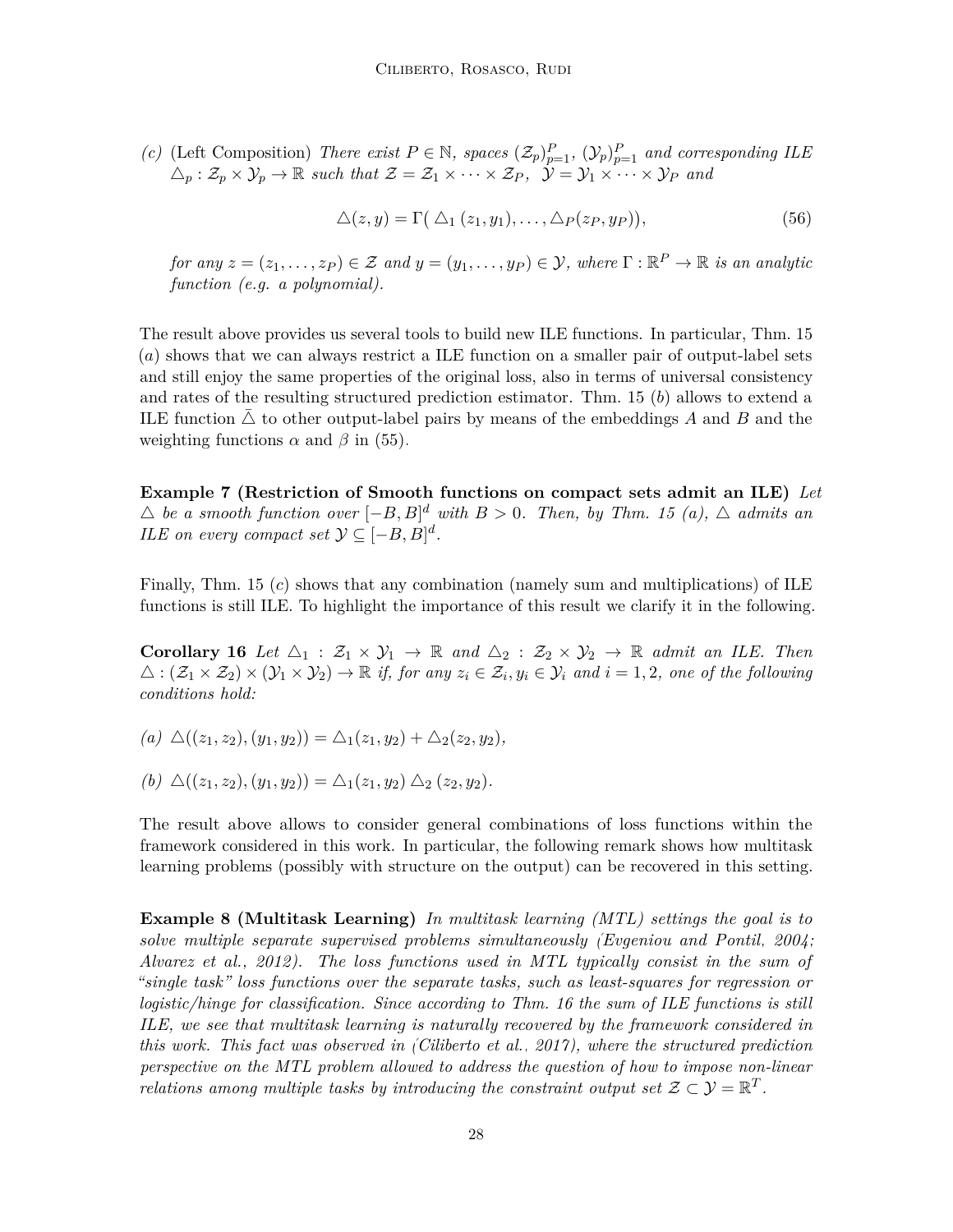# <span id="page-28-0"></span>**7. Conclusions**

In this work we have presented a general framework for structured prediction. Our work revolves around the key notion of Implicit Loss Embedding (ILE), which allows us to study structured prediction applications where the output space is not finite, differently from most previous work on the topic. This work significantly expanded upon [Ciliberto et al.](#page-30-3) [\(2016\)](#page-30-3), providing novel insights on the ILE property as well as new algorithms for structured prediction and their corresponding theoretical analysis. Among the main contributions of this work: (a) we showed that the proposed framework can be applied to a wide range of structured prediction problems, providing a systematic approach to derive estimators with strong theoretical guarantees. In particular, we showed that it is possible to leverage existing algorithms from the vector-valued regression literature to obtain novel structured prediction estimators that enjoy equivalent statistical properties of the original method, but with reduced computational requirements. (b) We performed a refined analysis of the excess risk bounds, showing that the statistical rates and computational cost of the considered algorithms are adaptive to standard regularity properties of the learning problem. (c) We provided a number of sufficient conditions to verify whether a given loss admits an ILE. These conditions are significantly easier to verify in practice in comparison to the general definition. Leveraging these conditions we proved that most loss functions used in machine learning indeed admit an ILE and are therefore suited to our framework.

Relevant directions for future work will involve: (a) considering alternative estimators within the ILE framework not necessarily minimizing the square loss in the surrogate space; (b) learning the structure of the output space when it is not fully known a-priori (for instance in manifold regression settings where the output manifold is only accessible via examples). This could be addressed by parametrizing a family of candidate output spaces and finding the optimal parameters while simultaneously fitting the structured prediction model. Finally, (c) an interesting question is to leverage further additional knowledge on the problem structure to improve the overall learning rates of the estimator. This direction has been recently preliminarily investigated in [Cortes et al.](#page-30-12) [\(2016\)](#page-30-12); [Ciliberto et al.](#page-30-6) [\(2019\)](#page-30-6), where an explicit factorization of the loss function was used to design problem-specific algorithms and perform a refined analysis of their generalization properties.

#### **Acknowledgments**

We thank Florence D'Alché-Buc and Celine Brouard for their helpful comments and feedback throughout the last revision of this manuscript.

C.C. acknowledges the Royal Society (grant SPREM RGS\R1\201149). L.R. acknowledges the support of the European Research Council (grant SLING 819789), the AFOSR projects FA9550-17-1-0390 and the EU H2020-MSCA-RISE project NoMADS - DLV-777826. A.R. acknowledges the support of the European Research Council (grant SEQUOIA 724063) and the Agence Nationale de la Recherche, French Government, as part of the "Investissements d'avenir" program, reference ANR-19-P3IA-0001 (PRAIRIE 3IA Institute).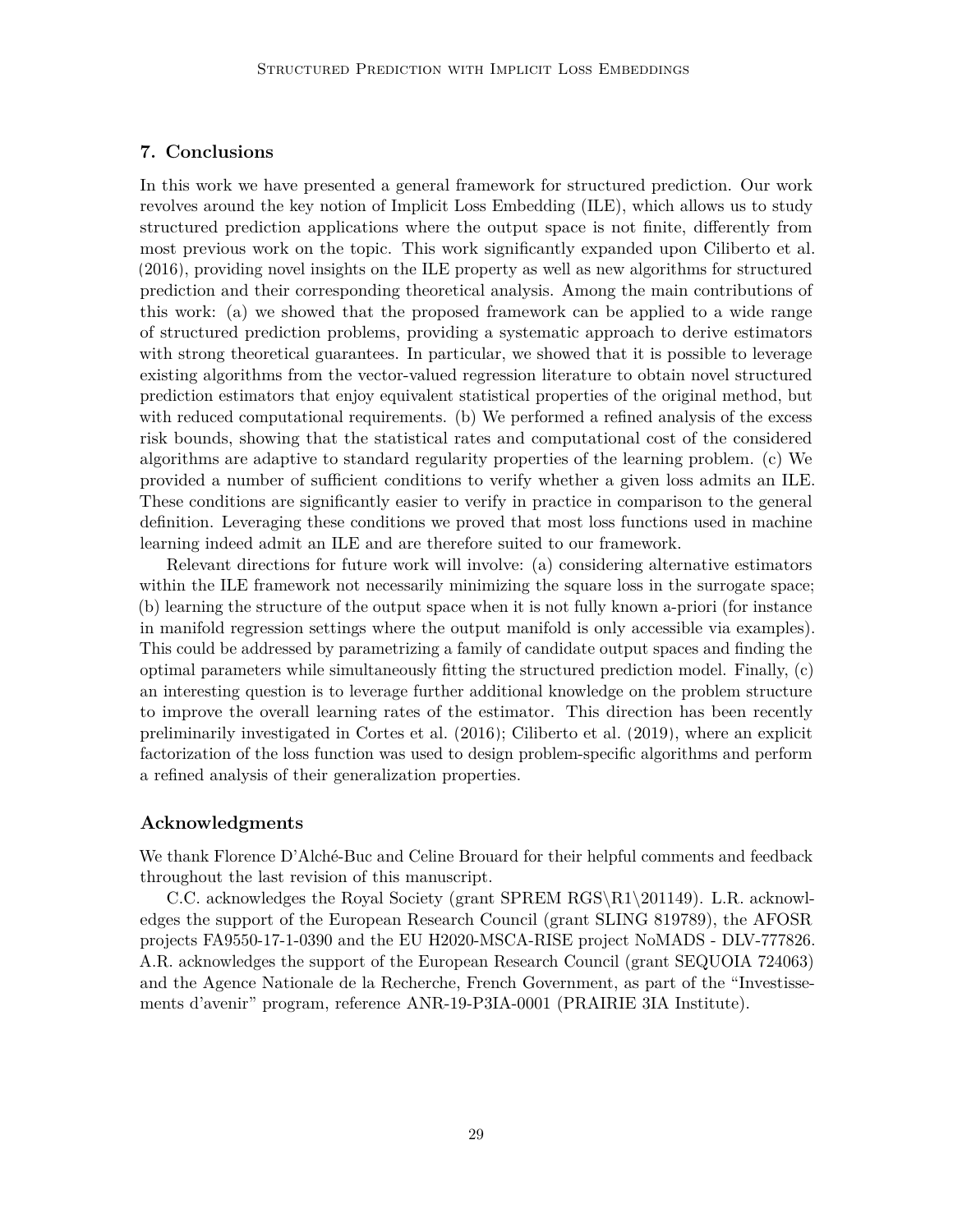# **References**

<span id="page-29-13"></span>Robert A Adams and John JF Fournier. *Sobolev spaces*, volume 140. Elsevier, 2003.

- <span id="page-29-0"></span>Karteek Alahari, Pushmeet Kohli, and Philip HS Torr. Reduce, reuse & recycle: Efficiently solving multi-label mrfs. In *Computer Vision and Pattern Recognition, 2008. CVPR 2008. IEEE Conference on*, pages 1–8. IEEE, 2008.
- <span id="page-29-6"></span>Charalambos D Aliprantis and Kim Border. *Infinite dimensional analysis: a hitchhiker's guide*. Springer Science & Business Media, 2006.
- <span id="page-29-8"></span>Mauricio A Alvarez, Lorenzo Rosasco, Neil D Lawrence, et al. Kernels for vector-valued functions: A review. *Foundations and Trends in Machine Learning*, 4(3):195–266, 2012.
- <span id="page-29-7"></span>Nachman Aronszajn. Theory of reproducing kernels. *Transactions of the American mathematical society*, 68(3):337–404, 1950.
- <span id="page-29-1"></span>Lalit Bahl, Peter Brown, Peter De Souza, and Robert Mercer. Maximum mutual information estimation of hidden markov model parameters for speech recognition. In *Acoustics, Speech, and Signal Processing, IEEE International Conference on ICASSP'86.*, volume 11, pages 49–52. IEEE, 1986.
- <span id="page-29-2"></span>Gökhan Bakir, Thomas Hofmann, Bernhard Schölkopf, Alexander J. Smola, Ben Taskar, and S.V.N Vishwanathan. *Predicting structured data*. MIT press, 2007.
- <span id="page-29-3"></span>Peter L Bartlett, Michael I Jordan, and Jon D McAuliffe. Convexity, classification, and risk bounds. *Journal of the American Statistical Association*, 101(473):138–156, 2006.
- <span id="page-29-9"></span>Frank Bauer, Sergei Pereverzev, and Lorenzo Rosasco. On regularization algorithms in learning theory. *Journal of complexity*, 23(1):52–72, 2007.
- <span id="page-29-10"></span>Jean-David Benamou, Guillaume Carlier, Marco Cuturi, Luca Nenna, and Gabriel Peyré. Iterative bregman projections for regularized transportation problems. *SIAM Journal on Scientific Computing*, 37(2):A1111–A1138, 2015.
- <span id="page-29-14"></span>Alain Berlinet and Christine Thomas-Agnan. *Reproducing kernel Hilbert spaces in probability and statistics*. Springer Science & Business Media, 2011.
- <span id="page-29-11"></span>Gilles Blanchard and Nicole Krämer. Convergence rates of kernel conjugate gradient for random design regression. *Analysis and Applications*, 14(06):763–794, 2016.
- <span id="page-29-12"></span>Matthew B Blaschko and Christoph H Lampert. Learning to localize objects with structured output regression. In *European conference on computer vision*, pages 2–15. Springer, 2008.
- <span id="page-29-5"></span>Mathieu Blondel. Structured prediction with projection oracles. In *Advances in Neural Information Processing Systems*, pages 12145–12156, 2019.
- <span id="page-29-4"></span>Céline Brouard, Florence d'Alché Buc, and Marie Szafranski. Semi-supervised penalized output kernel regression for link prediction. In *International Conference on Machine Learing (ICML)*, 2011.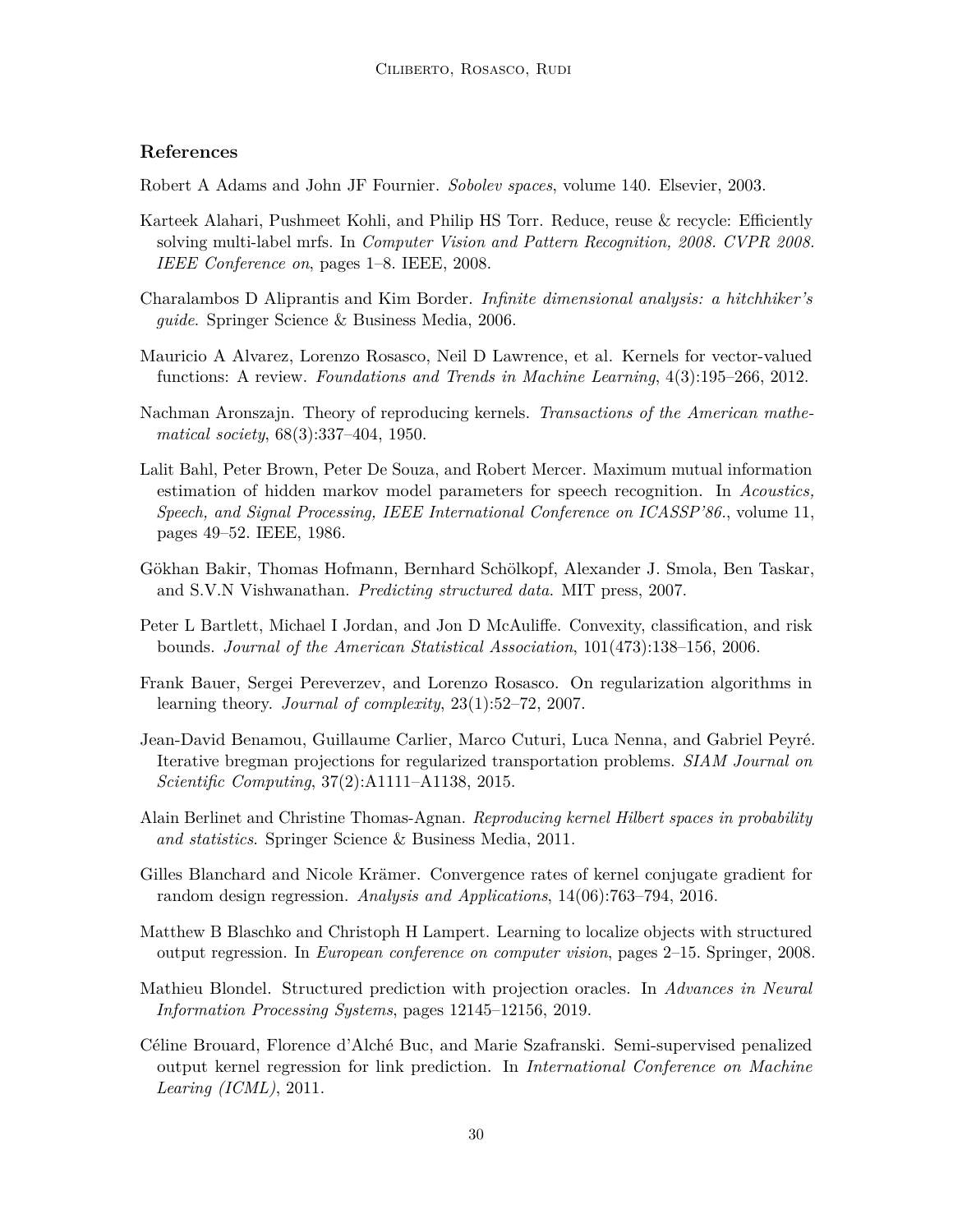- <span id="page-30-1"></span>Céline Brouard, Marie Szafranski, and Florence d'Alché Buc. Input output kernel regression: Supervised and semi-supervised structured output prediction with operator-valued kernels. *The Journal of Machine Learning Research*, 17(1):6105–6152, 2016.
- <span id="page-30-9"></span>Andrea Caponnetto and Ernesto De Vito. Optimal rates for the regularized least-squares algorithm. *Foundations of Computational Mathematics*, 7(3):331–368, 2007.
- <span id="page-30-14"></span>Luigi Carratino, Alessandro Rudi, and Lorenzo Rosasco. Learning with sgd and random features. In *Advances in Neural Information Processing Systems*, pages 10192–10203, 2018.
- <span id="page-30-13"></span>Charles Castaing and Michel Valadier. *Convex analysis and measurable multifunctions*, volume 580. Springer, 2006.
- <span id="page-30-3"></span>Carlo Ciliberto, Lorenzo Rosasco, and Alessandro Rudi. A consistent regularization approach for structured prediction. *Advances in Neural Information Processing Systems 29 (NIPS)*, pages 4412–4420, 2016.
- <span id="page-30-4"></span>Carlo Ciliberto, Alessandro Rudi, Lorenzo Rosasco, and Massimiliano Pontil. Consistent multitask learning with nonlinear output relations. In *Advances in Neural Information Processing Systems*, pages 1983–1993, 2017.
- <span id="page-30-6"></span>Carlo Ciliberto, Francis Bach, and Alessandro Rudi. Localized structured prediction. *Advances in Neural Information Processing Systems (NeurIPS)*, 2019.
- <span id="page-30-2"></span>Corinna Cortes, Mehryar Mohri, and Jason Weston. A general regression technique for learning transductions. In *Proceedings of the 22nd international conference on Machine learning*, pages 153–160. ACM, 2005.
- <span id="page-30-12"></span>Corinna Cortes, Vitaly Kuznetsov, Mehryar Mohri, and Scott Yang. Structured prediction theory based on factor graph complexity. In *Advances in Neural Information Processing Systems*, pages 2514–2522, 2016.
- <span id="page-30-10"></span>Marco Cuturi. Sinkhorn distances: Lightspeed computation of optimal transport. In *Advances in Neural Information Processing Systems*, pages 2292–2300, 2013.
- <span id="page-30-8"></span>Marco Cuturi and Mathieu Blondel. Soft-dtw: a differentiable loss function for time-series. *International Conference on Machine Learning*, 2017.
- <span id="page-30-11"></span>Marco Cuturi and Arnaud Doucet. Fast computation of wasserstein barycenters. 2014.
- <span id="page-30-7"></span>Luc Devroye, László Györfi, and Gábor Lugosi. *A probabilistic theory of pattern recognition*, volume 31. Springer Science & Business Media, 2013.
- <span id="page-30-5"></span>Moussab Djerrab, Alexandre Garcia, Maxime Sangnier, and Florence d'Alché Buc. Output fisher embedding regression. *Machine Learning*, 107(8-10):1229–1256, 2018.
- <span id="page-30-0"></span>John C Duchi, Lester W Mackey, and Michael I Jordan. On the consistency of ranking algorithms. In *Proceedings of the 27th International Conference on Machine Learning (ICML-10)*, pages 327–334, 2010.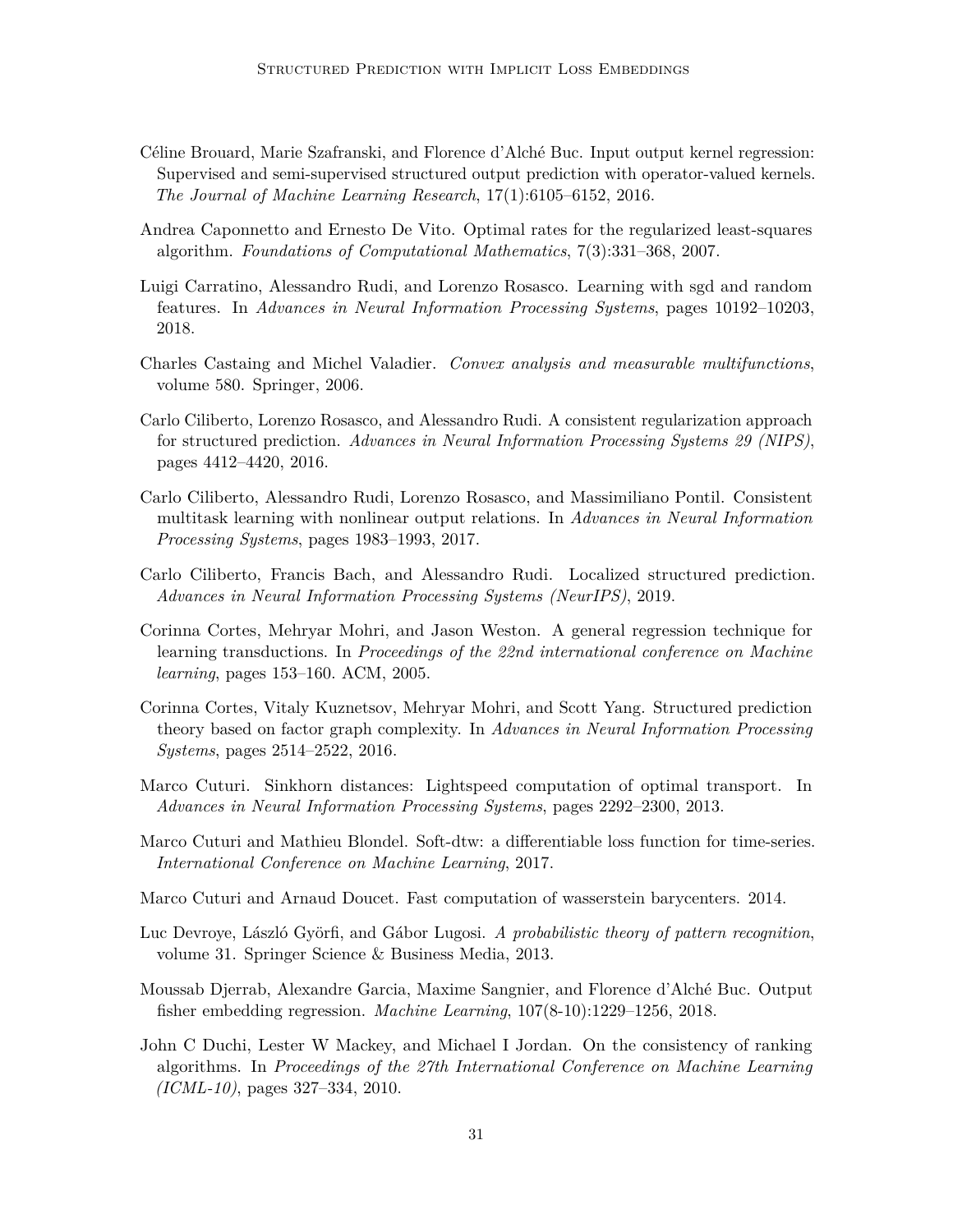- <span id="page-31-12"></span>Richard M Dudley. *Real analysis and probability*, volume 74. Cambridge University Press, 2002.
- <span id="page-31-13"></span>Heinz Werner Engl, Martin Hanke, and Andreas Neubauer. *Regularization of inverse problems*, volume 375. Springer Science & Business Media, 1996.
- <span id="page-31-11"></span>Theodoros Evgeniou and Massimiliano Pontil. Regularized multi–task learning. In *Proceedings of the tenth ACM SIGKDD international conference on Knowledge discovery and data mining*, pages 109–117. ACM, 2004.
- <span id="page-31-8"></span>Jerome Friedman, Trevor Hastie, and Robert Tibshirani. *The elements of statistical learning*, volume 10. Springer series in statistics New York, NY, USA:, 2001.
- <span id="page-31-2"></span>Charlie Frogner, Chiyuan Zhang, Hossein Mobahi, Mauricio Araya, and Tomaso A Poggio. Learning with a wasserstein loss. In *Advances in Neural Information Processing Systems*, pages 2053–2061, 2015.
- <span id="page-31-9"></span>Wei Gao and Zhi-Hua Zhou. On the consistency of multi-label learning. *Artificial Intelligence*, 199:22–44, 2013.
- <span id="page-31-3"></span>Pierre Geurts, Louis Wehenkel, and Florence d'Alché Buc. Kernelizing the output of treebased methods. In *Proceedings of the 23rd international conference on Machine learning*, pages 345–352, 2006.
- <span id="page-31-4"></span>Pierre Geurts, Louis Wehenkel, and Florence d'Alché Buc. Gradient boosting for kernelized output spaces. In *Proceedings of the 24th international conference on Machine learning*, pages 289–296, 2007.
- <span id="page-31-6"></span>Steffen Grünewälder, Guy Lever, Luca Baldassarre, Sam Patterson, Arthur Gretton, and Massimiliano Pontil. Conditional mean embeddings as regressors. In *International Conference on Machine Learing (ICML)*, volume 5, 2012.
- <span id="page-31-7"></span>László Györfi, Michael Kohler, Adam Krzyzak, and Harro Walk. *A distribution-free theory of nonparametric regression*. Springer Science & Business Media, 2006.
- <span id="page-31-10"></span>Peter J Huber and Elvezio M Ronchetti. *Robust statistics*. Springer, 2011.
- <span id="page-31-1"></span>Thorsten Joachims, Thomas Hofmann, Yisong Yue, and Chun-Nam Yu. Predicting structured objects with support vector machines. *Communications of the ACM*, 52(11):97–104, 2009.
- <span id="page-31-5"></span>Hachem Kadri, Mohammad Ghavamzadeh, and Philippe Preux. A generalized kernel approach to structured output learning. In *International Conference on Machine Learning*, pages 471–479, 2013.
- <span id="page-31-14"></span>J-P Kahane. *Fourier series and wavelets*. Routledge, 1995.
- <span id="page-31-0"></span>Andrej Karpathy and Li Fei-Fei. Deep visual-semantic alignments for generating image descriptions. In *Proceedings of the IEEE Conference on Computer Vision and Pattern Recognition*, pages 3128–3137, 2015.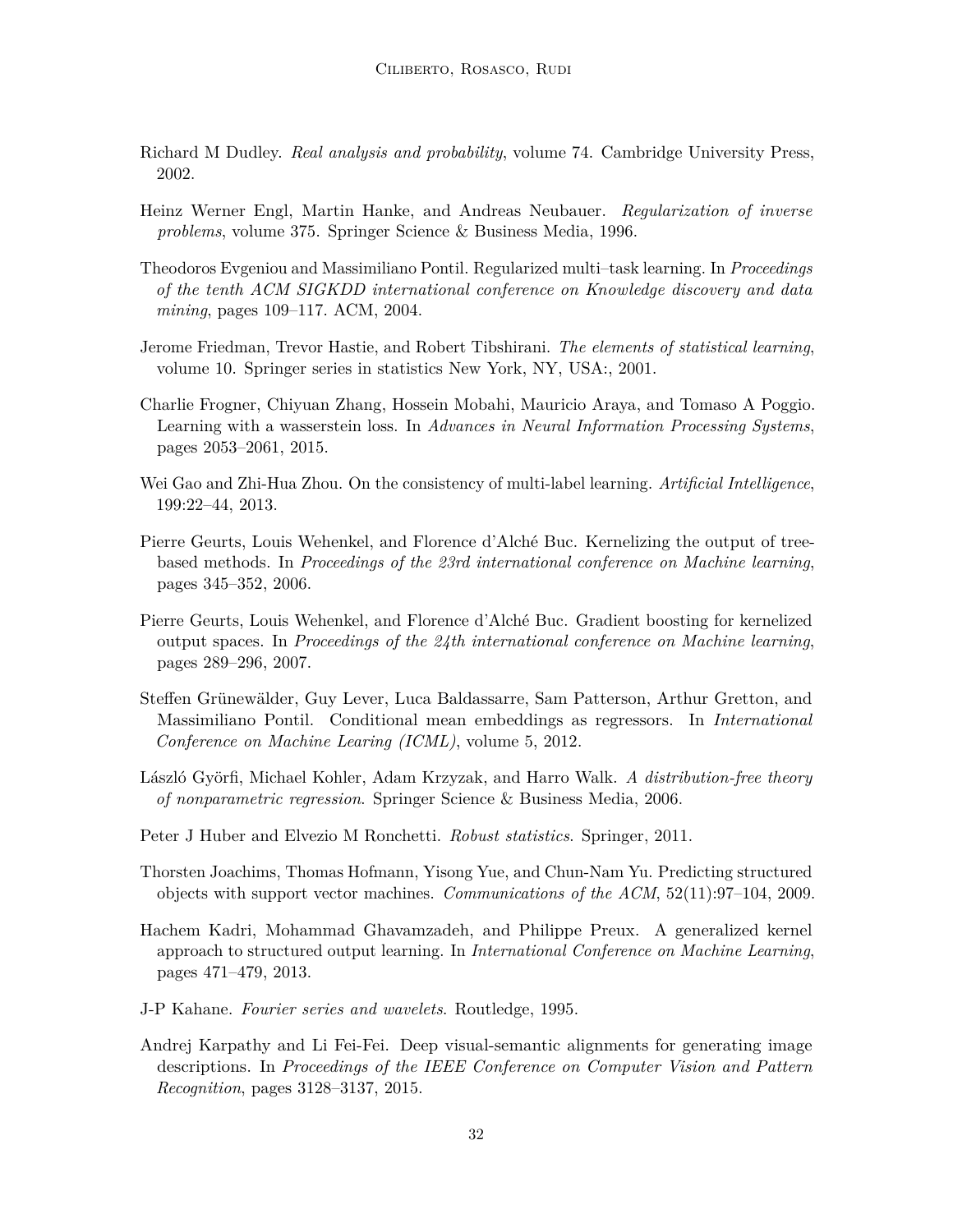- <span id="page-32-2"></span>Anna Korba, Alexandre Garcia, and Florence d'Alché Buc. A structured prediction approach for label ranking. In *Advances in Neural Information Processing Systems*, pages 8994–9004, 2018.
- <span id="page-32-1"></span>John Lafferty, Andrew McCallum, and Fernando CN Pereira. Conditional random fields: Probabilistic models for segmenting and labeling sequence data. *In Proceedings of the 18th International Conference on Machine Learning*, 2001.
- <span id="page-32-8"></span>Pierre Laforgue, Alex Lambert, Luc Motte, and Florence d'Alché Buc. On the dualization of operator-valued kernel machines. *arXiv preprint arXiv:1910.04621*, 2019.
- <span id="page-32-11"></span>Christoph H Lampert, Matthew B Blaschko, and Thomas Hofmann. Efficient subwindow search: A branch and bound framework for object localization. *IEEE transactions on pattern analysis and machine intelligence*, 31(12):2129–2142, 2009.
- <span id="page-32-3"></span>Giulia Luise, Alessandro Rudi, Massimiliano Pontil, and Carlo Ciliberto. Differential properties of sinkhorn approximation for learning with wasserstein distance. In *Advances in Neural Information Processing Systems*, pages 5859–5870, 2018.
- <span id="page-32-4"></span>Giulia Luise, Dimitris Stamos, Massimiliano Pontil, and Carlo Ciliberto. Leveraging low-rank relations between surrogate tasks in structured prediction. *International Conference on Machine Learning (ICML)*, 2019.
- <span id="page-32-7"></span>Gian Maria Marconi, Lorenzo Rosasco, and Carlo Ciliberto. Hyperbolic manifold regression. *Artificial Intalligence and Statistics - AISTATS*, 2020.
- <span id="page-32-5"></span>Arthur Mensch, Mathieu Blondel, and Gabriel Peyré. Geometric losses for distributional learning. In *International Conference on Machine Learing (ICML)*, 2019.
- <span id="page-32-6"></span>Charles A Micchelli and Massimiliano Pontil. Kernels for multi–task learning. In *Advances in Neural Information Processing Systems*, pages 921–928, 2004.
- <span id="page-32-12"></span>Charles A Micchelli, Yuesheng Xu, and Haizhang Zhang. Universal kernels. *The Journal of Machine Learning Research*, 7:2651–2667, 2006.
- <span id="page-32-9"></span>Louis-Philippe Morency, Ariadna Quattoni, and Trevor Darrell. Latent-dynamic discriminative models for continuous gesture recognition. In *Computer Vision and Pattern Recognition, 2007. CVPR'07. IEEE Conference on*, pages 1–8. IEEE, 2007.
- <span id="page-32-13"></span>Ferenc Móricz and Antal Veres. On the absolute convergence of multiple fourier series. *Acta Mathematica Hungarica*, 117(3):275–292, 2007.
- <span id="page-32-0"></span>Youssef Mroueh, Tomaso Poggio, Lorenzo Rosasco, and Jean-Jacques Slotine. Multiclass learning with simplex coding. In *Advances in Neural Information Processing Systems (NIPS) 25*, pages 2798–2806, 2012.
- <span id="page-32-10"></span>Krikamol Muandet, Kenji Fukumizu, Bharath Sriperumbudur, Bernhard Schölkopf, et al. Kernel mean embedding of distributions: A review and beyond. *Foundations and Trends* R *in Machine Learning*, 10(1-2):1–141, 2017.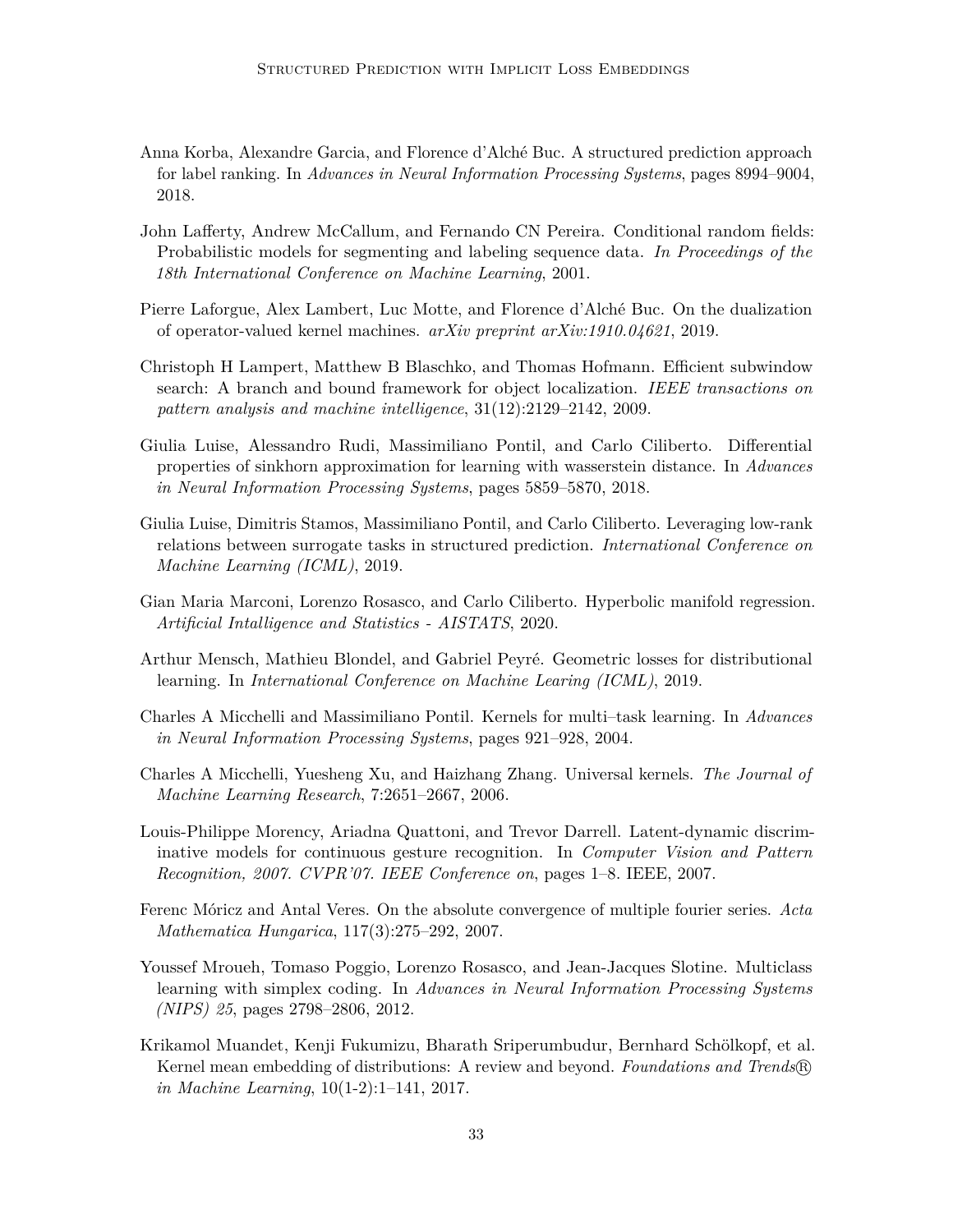- <span id="page-33-12"></span>Elizbar A Nadaraya. On estimating regression. *Theory of Probability and Its Applications*, 9  $(1):141-142, 1964.$
- <span id="page-33-5"></span>Alex Nowak-Vila, Francis Bach, and Alessandro Rudi. Sharp analysis of learning with discrete losses. *Artificial Intalligence and Statistics - AISTATS*, 2018.
- <span id="page-33-2"></span>Sebastian Nowozin, Christoph H Lampert, et al. Structured learning and prediction in computer vision. *Foundations and Trends* R *in Computer Graphics and Vision*, 6(3–4): 185–365, 2011.
- <span id="page-33-3"></span>Anton Osokin, Francis Bach, and Simon Lacoste-Julien. On structured prediction theory with calibrated convex surrogate losses. In *Advances in Neural Information Processing Systems*, pages 302–313, 2017.
- <span id="page-33-1"></span>Fabian Pedregosa, Francis Bach, and Alexandre Gramfort. On the consistency of ordinal regression methods. *The Journal of Machine Learning Research*, 18(1):1769–1803, 2017.
- <span id="page-33-10"></span>Ali Rahimi and Benjamin Recht. Random features for large-scale kernel machines. In *Advances in neural information processing systems*, pages 1177–1184, 2008.
- <span id="page-33-0"></span>Nathan D Ratliff, J Andrew Bagnell, and Martin A Zinkevich. Maximum margin planning. In *Proceedings of the 23rd international conference on Machine learning*, pages 729–736. ACM, 2006.
- <span id="page-33-9"></span>Lorenzo Rosasco, Ernesto De Vito, and Alessandro Verri. Spectral methods for regularization in learning theory. *DISI, Universita degli Studi di Genova, Italy, Technical Report DISI-TR-05-18*, 2005.
- <span id="page-33-14"></span>Alessandro Rudi and Lorenzo Rosasco. Generalization properties of learning with random features. In *Advances in Neural Information Processing Systems*, pages 3215–3225, 2017.
- <span id="page-33-13"></span>Alessandro Rudi, Raffaello Camoriano, and Lorenzo Rosasco. Less is more: Nyström computational regularization. In *Advances in Neural Information Processing Systems*, pages 1657–1665, 2015.
- <span id="page-33-4"></span>Alessandro Rudi, Carlo Ciliberto, GianMaria Marconi, and Lorenzo Rosasco. Manifold structured prediction. In *Advances in Neural Information Processing Systems*, pages 5610–5621, 2018.
- <span id="page-33-6"></span>Shai Shalev-Shwartz and Shai Ben-David. *Understanding machine learning: From theory to algorithms*. Cambridge university press, 2014.
- <span id="page-33-8"></span>John Shawe-Taylor and Nello Cristianini. *Kernel methods for pattern analysis*. Cambridge university press, 2004.
- <span id="page-33-7"></span>Rahul Singh, Maneesh Sahani, and Arthur Gretton. Kernel instrumental variable regression. *Advances in Neural Information Processing Systems*, 2019.
- <span id="page-33-11"></span>Alex J Smola and Bernhard Schölkopf. Sparse greedy matrix approximation for machine learning. *17th International Conference on Machine Learning*, 2000.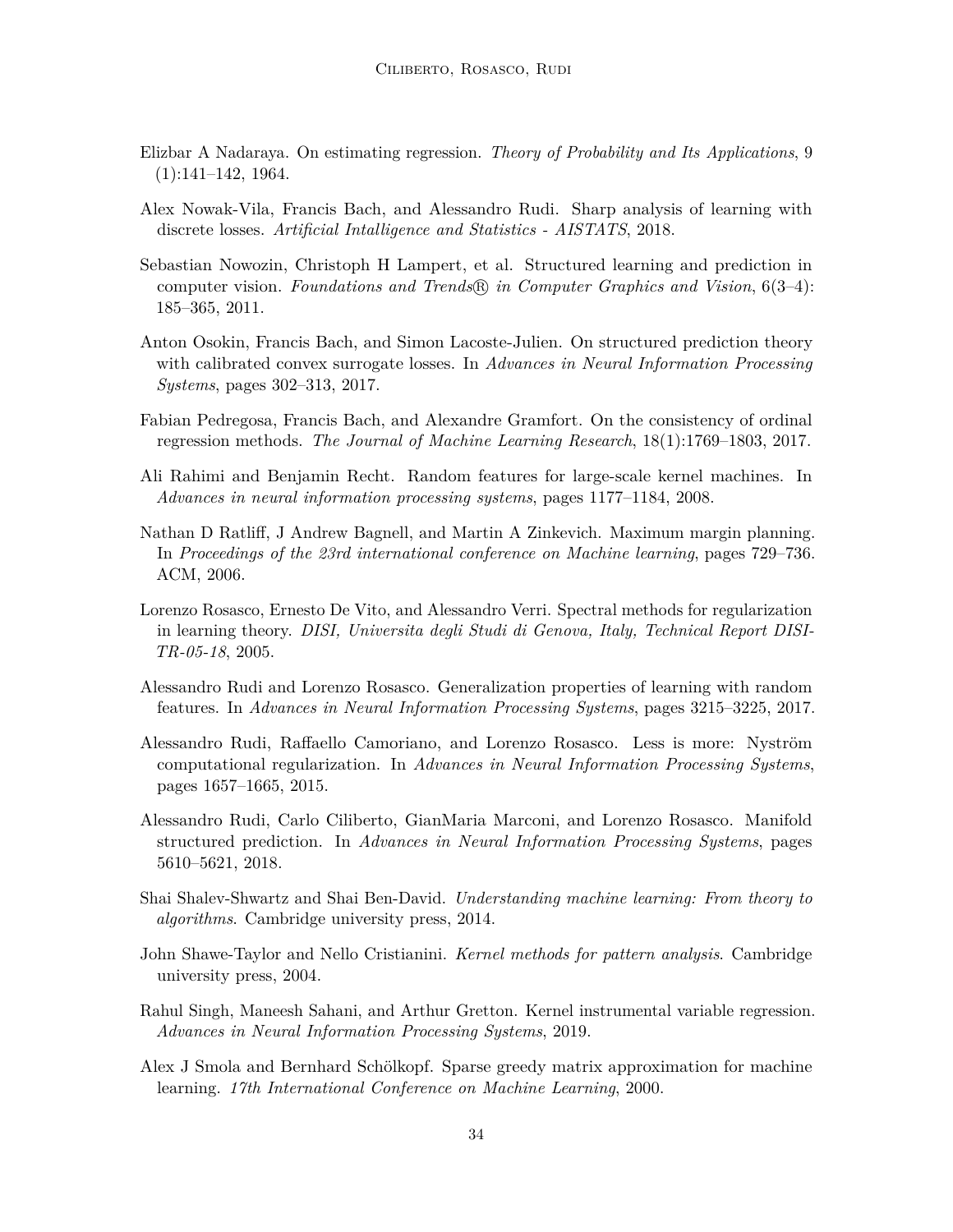- <span id="page-34-7"></span>Le Song, Jonathan Huang, Alex Smola, and Kenji Fukumizu. Hilbert space embeddings of conditional distributions with applications to dynamical systems. In *Proceedings of the 26th Annual International Conference on Machine Learning*, pages 961–968. ACM, 2009.
- <span id="page-34-8"></span>Suvrit Sra and Reshad Hosseini. Geometric optimization in machine learning. In *Algorithmic Advances in Riemannian Geometry and Applications*, pages 73–91. Springer, 2016.
- <span id="page-34-11"></span>Bharath K Sriperumbudur, Kenji Fukumizu, and Gert RG Lanckriet. Universality, characteristic kernels and rkhs embedding of measures. *Journal of Machine Learning Research*, 12(Jul):2389–2410, 2011.
- <span id="page-34-1"></span>Florian Steinke, Matthias Hein, and Bernhard Schölkopf. Nonparametric regression between general riemannian manifolds. *SIAM Journal on Imaging Sciences*, 3(3):527–563, 2010.
- <span id="page-34-6"></span>Ingo Steinwart and Andreas Christmann. *Support Vector Machines*. Information Science and Statistics. Springer New York, 2008.
- <span id="page-34-9"></span>Ingo Steinwart, Andreas Christmann, et al. Estimating conditional quantiles with the help of the pinball loss. *Bernoulli*, 17(1):211–225, 2011.
- <span id="page-34-5"></span>Kirill Struminsky, Simon Lacoste-Julien, and Anton Osokin. Quantifying learning guarantees for convex but inconsistent surrogates. In *Advances in Neural Information Processing Systems*, pages 669–677, 2018.
- <span id="page-34-0"></span>Charles Sutton, Andrew McCallum, et al. An introduction to conditional random fields. *Foundations and Trends*  $\circled{R}$  *in Machine Learning*, 4(4):267–373, 2012.
- <span id="page-34-13"></span>Martin Szummer, Pushmeet Kohli, and Derek Hoiem. Learning crfs using graph cuts. In *European conference on computer vision*, pages 582–595. Springer, 2008.
- <span id="page-34-3"></span>Ben Taskar, Carlos Guestrin, and Daphne Koller. Max-margin markov networks. In *Advances in neural information processing systems*, pages 25–32, 2004.
- <span id="page-34-4"></span>Ambuj Tewari and Peter L Bartlett. On the consistency of multiclass classification methods. *Journal of Machine Learning Research*, 8(May):1007–1025, 2007.
- <span id="page-34-2"></span>Ioannis Tsochantaridis, Thorsten Joachims, Thomas Hofmann, and Yasemin Altun. Large margin methods for structured and interdependent output variables. In *Journal of Machine Learning Research*, pages 1453–1484, 2005.
- <span id="page-34-12"></span>Alexander B Tsybakov et al. Optimal aggregation of classifiers in statistical learning. *The Annals of Statistics*, 32(1):135–166, 2004.
- <span id="page-34-14"></span>Devis Tuia, Jordi Muñoz-Marí, Mikhail Kanevski, and Gustavo Camps-Valls. Structured output svm for remote sensing image classification. *Journal of signal processing systems*, 65(3):301–310, 2011.
- <span id="page-34-10"></span>SVN Vishwanathan, Nicol N Schraudolph, Mark W Schmidt, and Kevin P Murphy. Accelerated training of conditional random fields with stochastic gradient methods. In *Proceedings of the 23rd international conference on Machine learning*, pages 969–976. ACM, 2006.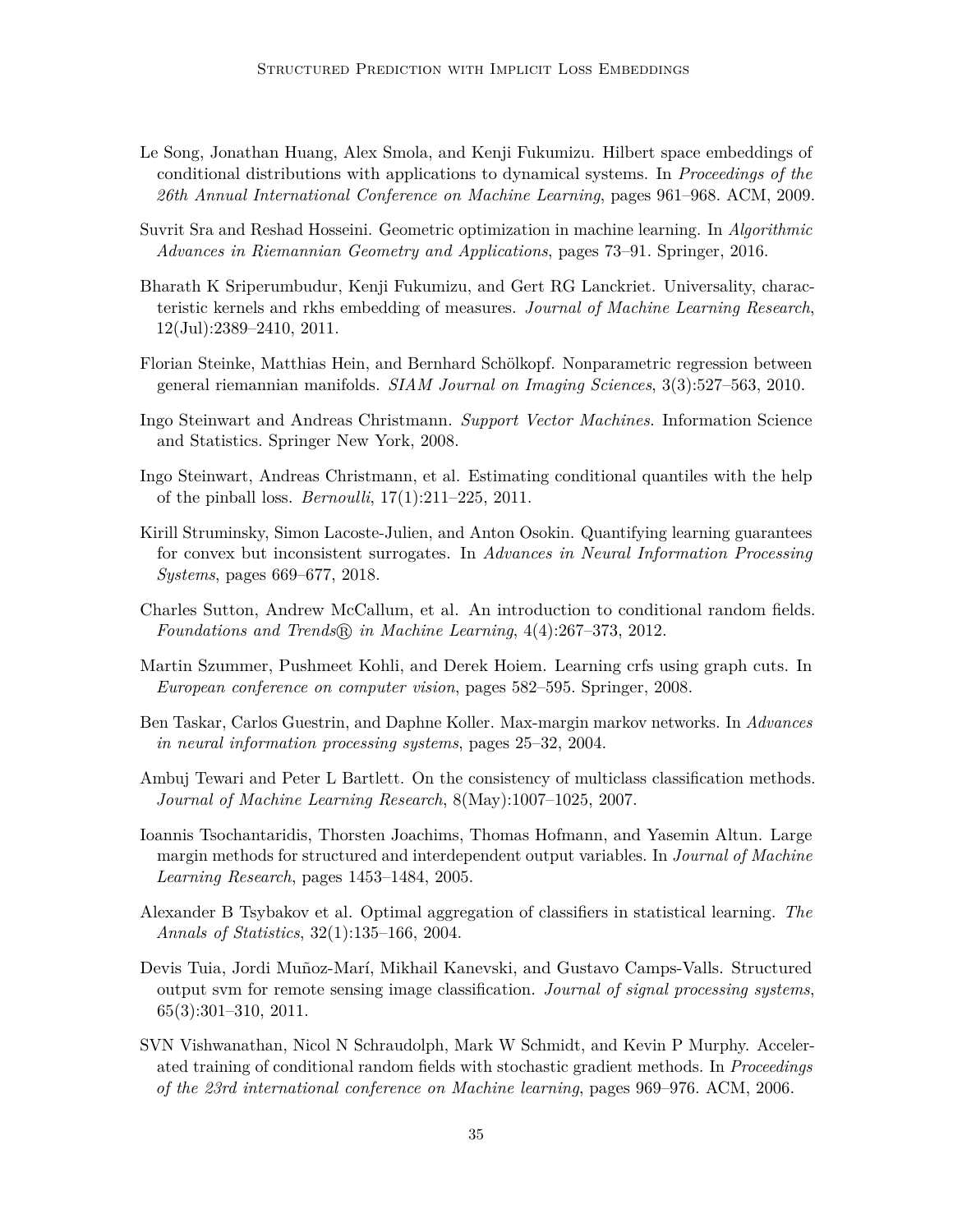- <span id="page-35-2"></span>Holger Wendland. *Scattered data approximation*, volume 17. Cambridge university press, 2004.
- <span id="page-35-0"></span>Jason Weston, Olivier Chapelle, Vladimir Vapnik, André Elisseeff, and Bernhard Schölkopf. Kernel dependency estimation. In *Advances in neural information processing systems*, pages 873–880, 2002.
- <span id="page-35-1"></span>Yuan Yao, Lorenzo Rosasco, and Andrea Caponnetto. On early stopping in gradient descent learning. *Constructive Approximation*, 26(2):289–315, 2007.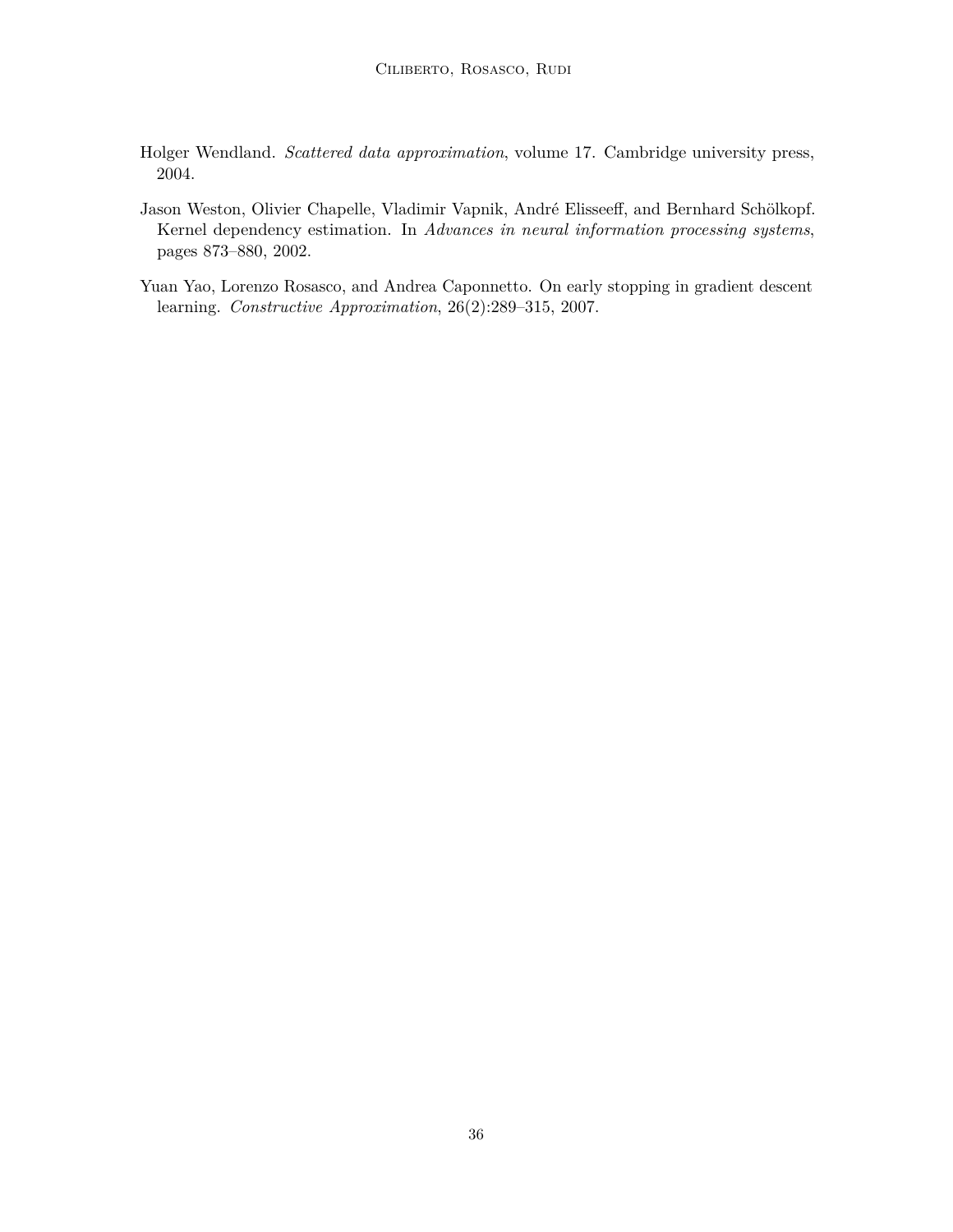# **Appendix**

The appendix are organized in three main parts:

- [Appendix A](#page-37-0) focuses on the general ILE framework, proving the results in [Section 3](#page-4-0) and the Comparison Inequality of [Theorem 7.](#page-18-1)
- [Appendix B](#page-42-0) covers the details of the theoretical analysis reported in [Section 5.](#page-18-0)
- [Appendix C](#page-55-0) provides the proofs of the results in [Sec. 6,](#page-24-0) offering sufficient conditions to guarantee a loss function to admit an ILE.

**Contributions and connection with previous work**. We recall that this paper is the longer version of [\(Ciliberto et al., 2016\)](#page-30-3). Therefore, the results reported in [Appendix A](#page-37-0) contain significant overlaps with the original work. We still prove each of the results in detail for the sake of completeness and since in the current work we have extended the framework in [\(Ciliberto et al., 2016\)](#page-30-3) to the case where  $\triangle : \mathcal{Z} \times \mathcal{Y} \rightarrow \mathcal{H}$  with output space  $Z$  not necessarily corresponding to the label space  $Y$ . The results in [Appendix B](#page-42-0) and in particular [Appendix C](#page-55-0) are novel for the most part.

**Setting and Notation**. We assume input, label and output spaces  $\mathcal{X}$ ,  $\mathcal{Y}$  and  $\mathcal{Z}$  to be Polish spaces, namely separable complete metrizable spaces, equipped with the associated Borel sigma-algebra. When referring to the data distribution  $\rho$  on  $\mathcal{X} \times \mathcal{Y}$  we will always assume it to be a Borel probability measure, with  $\rho_X$  the marginal distribution on X and  $\rho(\cdot|x)$ the conditional measure on  $\mathcal{Y}$  given  $x \in \mathcal{X}$ . We recall that  $\rho(y|x)$  is a regular conditional distribution [\(Dudley, 2002\)](#page-31-12). Its domain  $D_{\rho|\mathcal{X}}$  is a measurable set contained in the support of  $\rho_X$  and corresponds to the support of  $\rho_X$  up to a set of measure zero.

For a Hilbert space H we denote with  $\langle \cdot, \cdot \rangle_{\mathcal{H}}$  and  $\|\cdot\|_{\mathcal{H}}$  the associated inner product and corresponding norm. Given two Hilbert spaces  $\mathcal{H}_1$  and  $\mathcal{H}_2$  we denote by  $\mathcal{H}_1 \oplus \mathcal{H}_2$  and  $\mathcal{H}_1 \otimes \mathcal{H}_2$  respectively their direct sum and tensor product. In particular, for any  $h_1, h'_1 \in \mathcal{H}_1$ and  $h_2, h'_2 \in \mathcal{H}_2$ , we have

$$
\langle h_1 \oplus h_2, h'_1 \oplus h'_2 \rangle_{\mathcal{H}_1 \oplus \mathcal{H}_2} = \langle h_1, h'_1 \rangle_{\mathcal{H}_1} + \langle h_2, h'_2 \rangle_{\mathcal{H}_2}
$$
(57)

$$
\langle h_1 \otimes h_2, h'_1 \otimes h'_2 \rangle_{\mathcal{H}_1 \otimes \mathcal{H}_2} = \langle h_1, h'_1 \rangle_{\mathcal{H}_1} \cdot \langle h_2, h'_2 \rangle_{\mathcal{H}_2}.
$$
 (58)

Given a linear operator  $V : \mathcal{H}_1 \to \mathcal{H}_2$ , we denote by  $\text{Tr}(V)$  the trace of *V* and by  $V^*$ :  $\mathcal{H}_2 \to \mathcal{H}_1$  the adjoint of *V*, namely such that  $\langle V h_1, h_2 \rangle_{\mathcal{H}_2} = \langle h_1, V^* h_2 \rangle_{\mathcal{H}_1}$  for every  $h_1 \in \mathcal{H}_1$ ,  $h_2 \in \mathcal{H}_2$ . Moreover, we denote by  $||V|| = \sup_{||h||_{\mathcal{H}_1} \leq 1} ||V h||_{\mathcal{H}_2}$  the operator norm and  $||V||_{\text{HS}} = \sqrt{\text{Tr}(V^*V)}$  the Hilbert-Schmidt norm of *V*. In particular, we recall that the tensor product  $\mathcal{H}_1 \otimes \mathcal{H}_2$  is isometric to the space of Hilbert-Schmidt operators.

We denote with  $L^2(\mathcal{X}, \rho_{\mathcal{X}}, \mathcal{H})$  the Lebesgue space of square integrable functions on  $\mathcal{X}$ with respect to a measure  $\rho_X$  and with values in a separable Hilbert space  $\mathcal{H}$ . For simplicity we denote with  $L^2(\mathcal{X}, \rho_{\mathcal{X}})$  the space  $L^2(\mathcal{X}, \rho_{\mathcal{X}}, \mathbb{R})$ . We denote with  $\langle f, g \rangle_{\rho_{\mathcal{X}}}$  the inner product  $\int \langle f(x), g(x) \rangle_{\mathcal{H}} d\rho_{\mathcal{X}}(x)$ , for all  $f, g \in L^2(\mathcal{X}, \rho_{\mathcal{X}}, \mathcal{H})$ .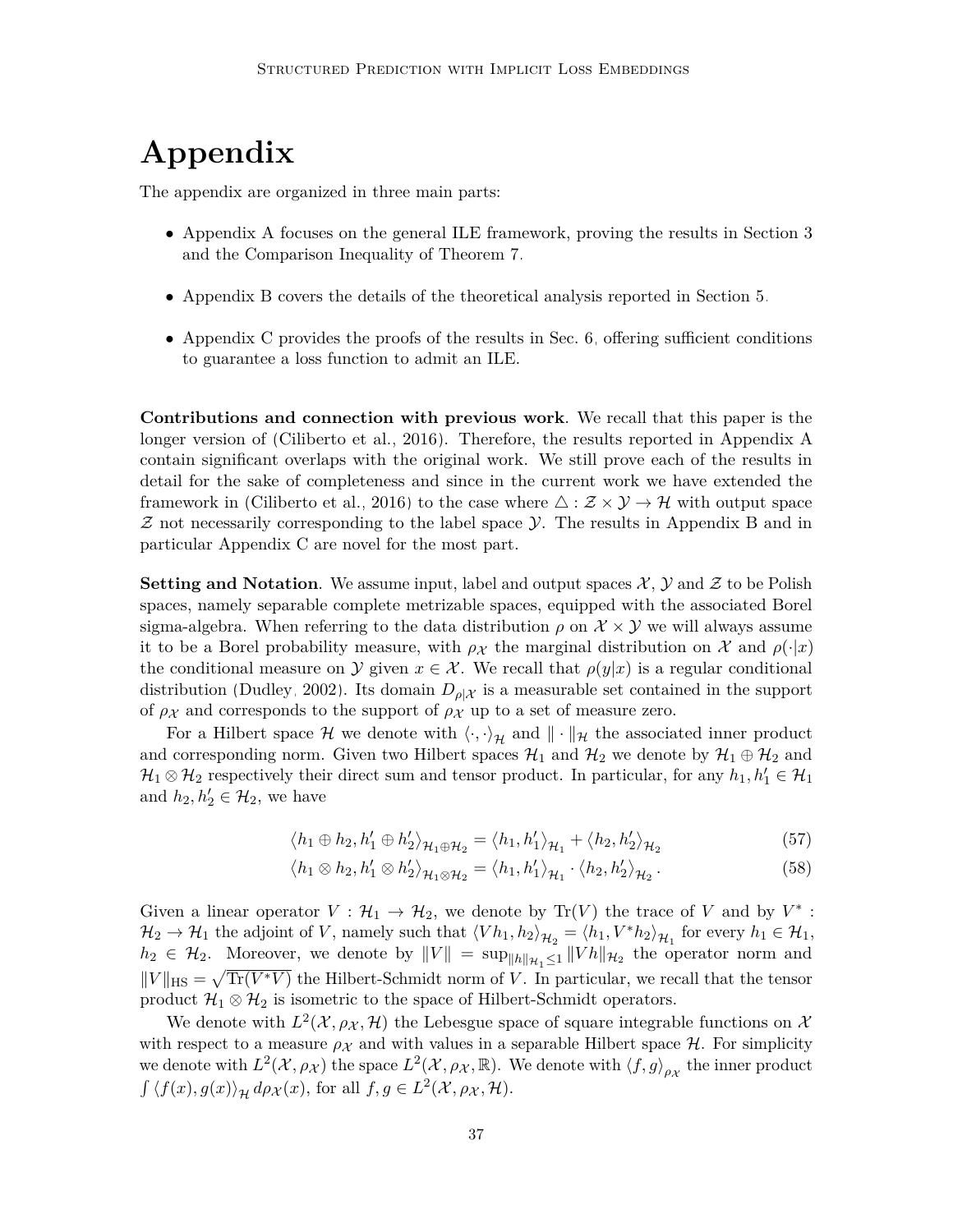**On the Argmin**. In the main paper we denoted the minimizer of [\(20\)](#page-9-0) as

$$
f_n(x) = \underset{y \in \mathcal{Y}}{\operatorname{argmin}} \sum_{i=1}^n \alpha_i(x) \bigtriangleup (y, y_i). \tag{59}
$$

Clearly, the rigorous notation should be

$$
f_n(x) \in \operatorname*{argmin}_{y \in \mathcal{Y}} \sum_{i=1}^n \alpha_i(x) \bigtriangleup (y, y_i)
$$
\n(60)

since it is not guaranteed in general to have one single minimizer for any given  $x \in \mathcal{X}$ . As we will discuss in the following, existence of a measurable function *f<sup>n</sup>* that satisfies such inclusions requirement for any  $x \in \mathcal{X}$  can be guaranteed under mild assumptions.

#### <span id="page-37-0"></span>**Appendix A. The ILE Framework**

This section is devoted to characterize the theoretical properties of the ILE framework introduced in [Sec. 3.](#page-4-0) In particular we prove the results in [Theorem 3](#page-7-1) (Fischer Consistency) and [Theorem 7](#page-18-1) (Comparison Inequality), which relate the "surrogate" risk to the original structured prediction one.

We begin by proving that both the structured risk  $\mathcal E$  and  $\mathcal R$  admit measurable minimizers under very mild conditions.

**Lemma A.1 (Existence of a minimizer for**  $\mathcal{E}$ ) Let  $\Delta$  :  $\mathcal{Z} \times \mathcal{Y} \to \mathbb{R}$  be a continuous *function and*  $\mathcal Z$  *a compact set. Then, the expected risk*  $\mathcal E$  *in* [\(1\)](#page-2-2) *admits a measurable minimizer*  $f^* : \mathcal{X} \to \mathcal{Z}$  *such that* 

$$
f^*(x) \in \underset{z \in \mathcal{Z}}{\operatorname{argmin}} \quad \int_{\mathcal{Y}} \triangle(z, y) d\rho(y|x) \tag{A.1}
$$

*almost everywhere on*  $D_{\rho}|\chi$ . Moreover, the function  $m: \mathcal{X} \to \mathbb{R}$  such that

$$
m(x) = \inf_{z \in \mathcal{Z}} r(x, z), \quad \text{with} \quad r(x, z) = \begin{cases} \int_{\mathcal{Y}} \Delta(z, y) d\rho(y|x) & \text{if } x \in D_{\rho|\mathcal{X}} \\ 0 & \text{otherwise} \end{cases} \tag{A.2}
$$

*for any*  $x \in \mathcal{X}$ *, is measurable.* 

**Proof** Since  $\triangle$  is continuous and  $\rho(y|x)$  is a regular conditional distribution, then *r* is a Carathéodory function (see Definition 4*.*50 (pp. 153) in [Aliprantis and Border, 2006\)](#page-29-6), namely continuous in *z* for each  $x \in \mathcal{X}$  and measurable in *x* for each  $z \in \mathcal{Z}$ . Thus, by (Theorem 18*.*19 pp. 605 in [Aliprantis and Border, 2006\)](#page-29-6) (or Aumann's measurable selection principle [\(Steinwart and Christmann, 2008;](#page-34-6) [Castaing and Valadier, 2006\)](#page-30-13)), we have that *m* is measurable and that there exists a measurable  $f^* : \mathcal{X} \to \mathcal{Z}$  such that  $r(x, f^*(x)) = m(x)$ for all  $x \in \mathcal{X}$ . Moreover, by definition of *m*, given any measurable  $f : \mathcal{X} \to \mathcal{Z}$ , we have  $m(x) \leq r(x, f(x))$ . Therefore,

$$
\mathcal{E}(f^*) = \int_{\mathcal{X}} r(x, f^*(x)) d\rho_{\mathcal{X}}(x) = \int_{\mathcal{X}} m(x) d\rho_{\mathcal{X}}(x) \le \int_{\mathcal{X}} r(x, f(x)) d\rho_{\mathcal{X}}(x) = \mathcal{E}(f). \tag{A.3}
$$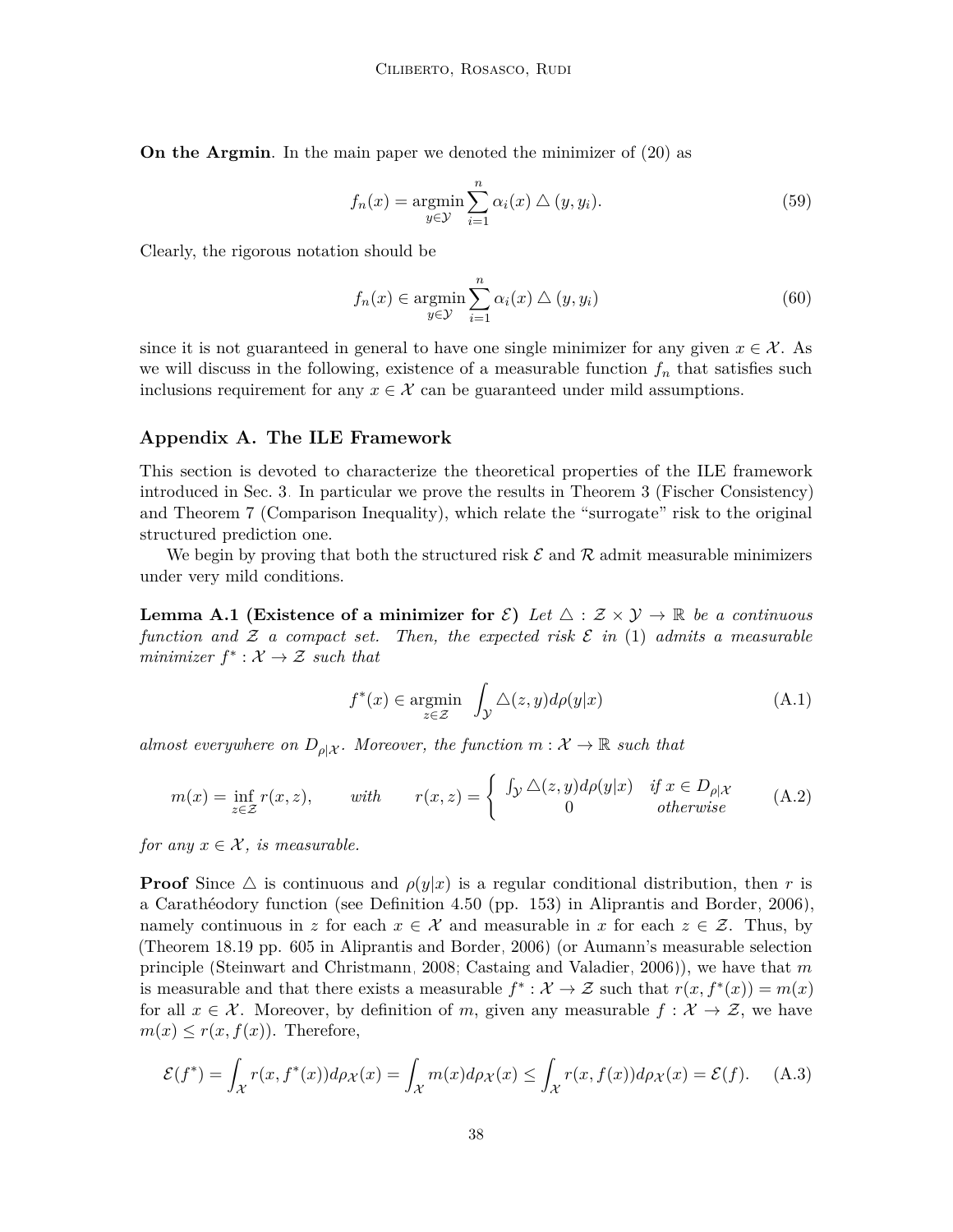We conclude  $\mathcal{E}(f^*) \leq \inf_{f: \mathcal{X} \to \mathcal{Z}} \mathcal{E}(f)$  and, since  $f^*$  is measurable,  $\mathcal{E}(f^*) = \min_{f: \mathcal{X} \to \mathcal{Y}} \mathcal{E}(f)$ and  $f^*$  is a global minimizer.

In the following we will assume  $\triangle : \mathcal{Z} \times \mathcal{Y} \to \mathbb{R}$  to admit an ILE, with associated Hilbert space H and feature maps  $\psi : \mathcal{Z} \to \mathcal{H}$  and  $\varphi : \mathcal{Y} \to \mathcal{H}$ . We recall that the surrogate risk associated is defined as

$$
\mathcal{R}(g) = \int_{\mathcal{X} \times \mathcal{Y}} \|g(x) - \varphi(y)\|_{\mathcal{H}}^2 \ d\rho(x, y) \tag{A.4}
$$

for any  $g: \mathcal{X} \to \mathcal{H}$ . Below we show that the global minimizer of R corresponds to the conditional expectation of  $\varphi(y)$ .

<span id="page-38-1"></span>**Lemma A.2 (Existence of a minimizer for** R**)** *Let* H *a separable Hilbert space and*  $\varphi : \mathcal{Y} \to \mathcal{H}$  *measurable and bounded with*  $\sup_{y \in \mathcal{Y}} ||\varphi(y)||_{\mathcal{H}} \leq \Phi$ . Then, the function  $g^* : \mathcal{X} \to \mathcal{H}$  such that

<span id="page-38-2"></span><span id="page-38-0"></span>
$$
g^*(x) = \int_{\mathcal{Y}} \varphi(y) d\rho(y|x) \quad \forall x \in D_{\rho|\mathcal{X}} \tag{A.5}
$$

and  $g^*(x) = 0$  otherwise, belongs to  $L^2(\mathcal{X}, \rho_{\mathcal{X}}, \mathcal{H})$  and is a minimizer of the surrogate risk  $\mathcal{R}$ *. Moreover, for any*  $g \in L^2(\mathcal{X}, \rho_{\mathcal{X}}, \mathcal{H})$ *,* 

$$
\mathcal{R}(g) - \mathcal{R}(g^*) = \int_{\mathcal{X}} ||g(x) - g^*(x)||_{\mathcal{H}}^2 d\rho_{\mathcal{X}}(x)
$$
\n(A.6)

*Hence, any minimizer of*  $\mathcal{R}$  *is equal to*  $g^*$  *almost everywhere on the domain of*  $\rho_X$ *.* 

**Proof** By hypothesis,  $\|\psi\|_{\mathcal{H}}$  is measurable and bounded. Therefore, since  $\rho(y|x)$  is a regular conditional probability, we have that  $g^*$  is measurable on  $\mathcal X$  (see for instance [Steinwart and](#page-34-6) [Christmann](#page-34-6) [\(2008\)](#page-34-6)). Moreover, the norm of  $g^*$  is dominated by the constant function of value  $\Phi$ , thus  $g^*$  is integrable on X with respect to  $\rho_X$  and in particular it is in  $L^2(\mathcal{X}, \rho_X, \mathcal{H})$  since  $\rho_X$  is a finite regular measure. Recall that since  $\rho(y|x)$  is a regular conditional distribution, for any measurable  $g: \mathcal{X} \to \mathcal{H}$  we have

$$
\mathcal{R}(g) = \int_{\mathcal{X}\times\mathcal{Y}} \|g(x) - \psi(y)\|_{\mathcal{H}}^2 d\rho(x, y) = \int_{\mathcal{X}} \int_{\mathcal{Y}} \|g(x) - \psi(y)\|_{\mathcal{H}}^2 d\rho(y|x) d\rho_{\mathcal{X}}(x).
$$
 (A.7)

Notice that  $g^*(x) = \operatorname{argmin}_{h \in \mathcal{H}} \int_{\mathcal{Y}} ||h - \psi(y)||^2_{\mathcal{H}} d\rho(y|x)$  almost everywhere on  $D_{\rho|\mathcal{X}}$ . Indeed,

$$
\int_{\mathcal{Y}} \|h - \psi(y)\|_{\mathcal{H}}^2 d\rho(y|x) = \|h\|_{\mathcal{H}}^2 - 2 \left\langle h, \left( \int_{\mathcal{Y}} \psi(y) d\rho(y|x) \right) \right\rangle + \int_{\mathcal{Y}} \|\psi(y)\|_{\mathcal{H}}^2 d\rho(y|x) \tag{A.8}
$$

$$
= \|h\|_{\mathcal{H}}^2 - 2 \langle h, g^*(x) \rangle_{\mathcal{H}} + const.
$$
\n(A.9)

for all  $x \in D_{\rho}$ , which is minimized by  $h = g^*(x)$  for all  $x \in D_{\rho}$ . Therefore, since  $D_{\rho|\mathcal{X}}$  is equal to the support of  $\rho_{\mathcal{X}}$  up to a set of measure zero, we conclude that  $\mathcal{R}(g^*) \leq$  $\inf_{g:\mathcal{X}\to\mathcal{H}}\mathcal{R}(g)$  and, since  $g^*$  is measurable,  $\mathcal{R}(g^*) = \min_{g:\mathcal{X}\to\mathcal{H}}\mathcal{R}(g)$  and  $g^*$  is a global minimizer as required.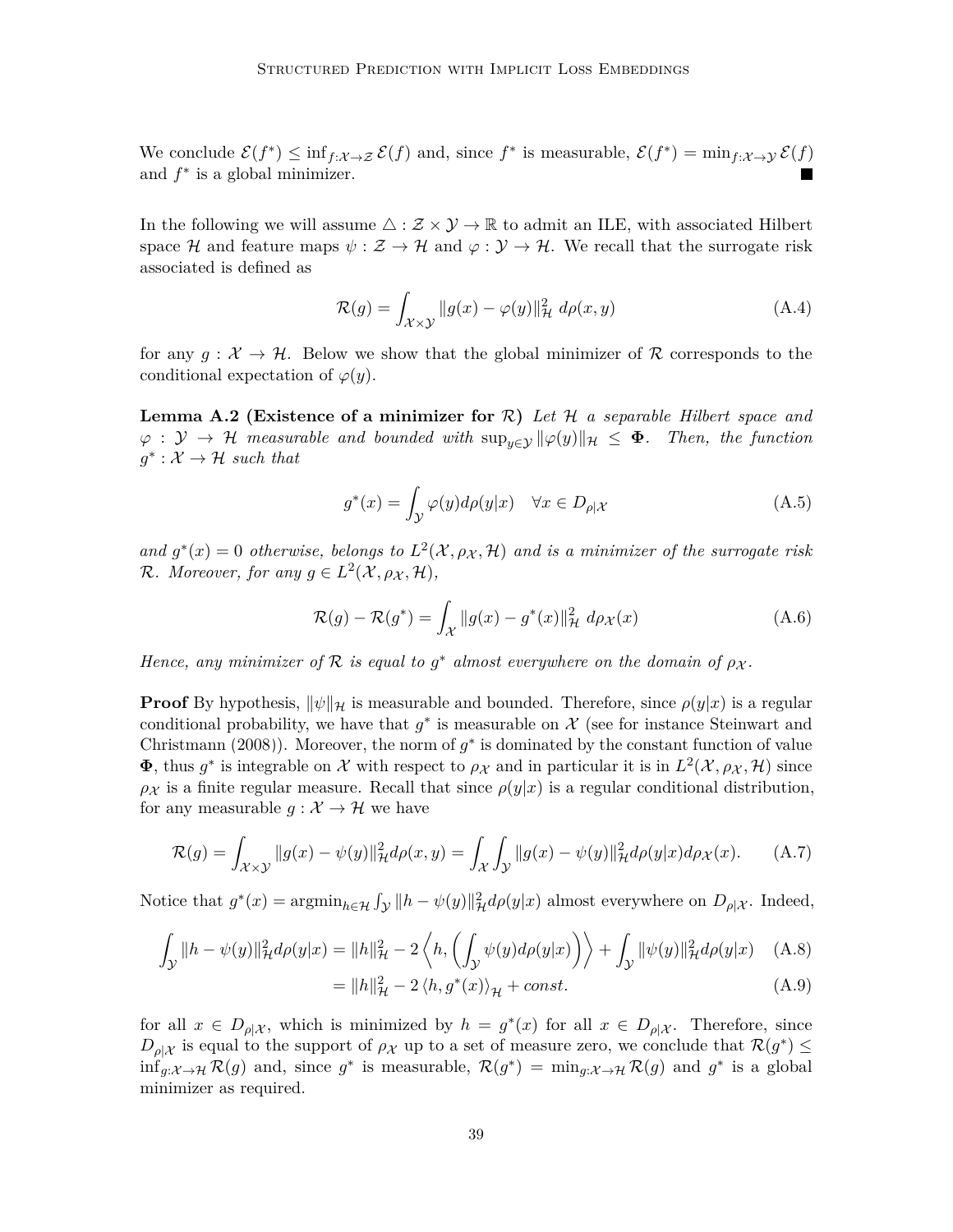Finally, notice that for any  $g : \mathcal{X} \to \mathcal{H}$  we have

$$
\mathcal{R}(g) - \mathcal{R}(g^*) = \int_{\mathcal{X}\times\mathcal{Y}} \|g(x) - \psi(y)\|_{\mathcal{H}}^2 - \|g^*(x) - \psi(y)\|_{\mathcal{H}}^2 \ d\rho(x, y) \tag{A.10}
$$

$$
= \int_{\mathcal{X}} \|g(x)\|_{\mathcal{H}}^2 - 2 \left\langle g(x), \left( \int_{\mathcal{Y}} \psi(y) d\rho(y|x) \right) \right\rangle_{\mathcal{H}} + \|g^*(x)\|_{\mathcal{H}}^2 d\rho_{\mathcal{X}}(x) \quad \text{(A.11)}
$$

$$
= \int_{\mathcal{X}} \|g(x)\|_{\mathcal{H}}^2 - 2 \langle g(x), g^*(x) \rangle_{\mathcal{H}} + \|g^*(x)\|_{\mathcal{H}}^2 \, d\rho_{\mathcal{X}}(x) \tag{A.12}
$$

$$
= \int_{\mathcal{X}} \|g(x) - g^*(x)\|_{\mathcal{H}}^2 \ d\rho_{\mathcal{X}}(x), \tag{A.13}
$$

which proves [\(A.6\).](#page-38-0) Therefore, for any measurable minimizer  $g': \mathcal{X} \to \mathcal{H}$  of the surrogate expected risk, we have  $\mathcal{R}(g') - \mathcal{R}(g^*) = 0$  which, by the relation above, implies  $g'(x) = g^*(x)$ a.e. on  $D_{\rho}|\chi$ . Б

Combining the characterizations of the global minimizers of the two risks  $\mathcal E$  and  $\mathcal R$  we can now prove the following.

**Lemma A.3 (Fisher Consistency)** Let Z be compact,  $\triangle$  :  $\mathcal{Z} \times \mathcal{Y} \rightarrow \mathbb{R}$  admit an ILE *and let*  $f^*: \mathcal{X} \to \mathcal{Z}$  *be the solution of* [\(1\)](#page-2-2)*. Then,* 

$$
f^*(x) = \underset{z \in \mathcal{Z}}{\operatorname{argmin}} \ \langle \ \psi(z) \ , \ g^*(x) \ \rangle_{\mathcal{H}} \,, \qquad g^*(x) = \int_{\mathcal{Y}} \varphi(y) \ d\rho(y|x) \tag{16}
$$

*almost surely with respect to*  $\rho_X$ . Moreover,  $g^* : \mathcal{X} \to \mathcal{H}$  *is the minimizer of* 

$$
\mathcal{R}(g) = \int_{\mathcal{Y}\times\mathcal{X}} \|\varphi(y) - g(x)\|_{\mathcal{H}}^2 \ d\rho(x, y). \tag{17}
$$

**Proof** By [Theorem A.2](#page-38-1) we know that  $g^*(x) = \int_{\mathcal{Y}} \varphi(y) d\rho(y|x)$  almost everywhere on  $D_{\rho|\mathcal{X}}$ and is the minimizer of R. Therefore, for every  $z \in \mathcal{Z}$  we have

$$
\langle \psi(z), g^*(x) \rangle_{\mathcal{H}} = \left\langle \psi(z), \int_{\mathcal{Y}} \varphi(y) d\rho(y|x) \right\rangle_{\mathcal{H}}
$$
\n(A.14)

$$
= \int_{\mathcal{Y}} \langle \psi(z), \varphi(y) \rangle_{\mathcal{H}} d\rho(y|x) = \int_{\mathcal{Y}} \triangle(z, y) d\rho(y|x) \tag{A.15}
$$

almost everywhere on  $D_{\rho}|\chi$ . Thus, for any measurable function  $f: \mathcal{X} \to \mathcal{Z}$  we have

$$
\mathcal{E}(f) = \int_{\mathcal{X}\times\mathcal{Y}} \triangle(f(x), y) d\rho(x, y) = \int_X \int_{\mathcal{Y}} \triangle(f(x), y) d\rho(y|x) d\rho_X(x) \tag{A.16}
$$

$$
= \int_X \langle \psi(f(x)), g^*(x) \rangle_{\mathcal{H}} d\rho_{\mathcal{X}}(x). \tag{A.17}
$$

We conclude that a minimizer  $f^* : \mathcal{X} \to \mathcal{Z}$  of  $\mathcal{E}$  can be characterized as a function minimizing pointwise the integral above, namely

$$
f^*(x) \in \underset{z \in \mathcal{Z}}{\operatorname{argmin}} \ \langle \psi(f(x)), g^*(x) \rangle_{\mathcal{H}} \tag{A.18}
$$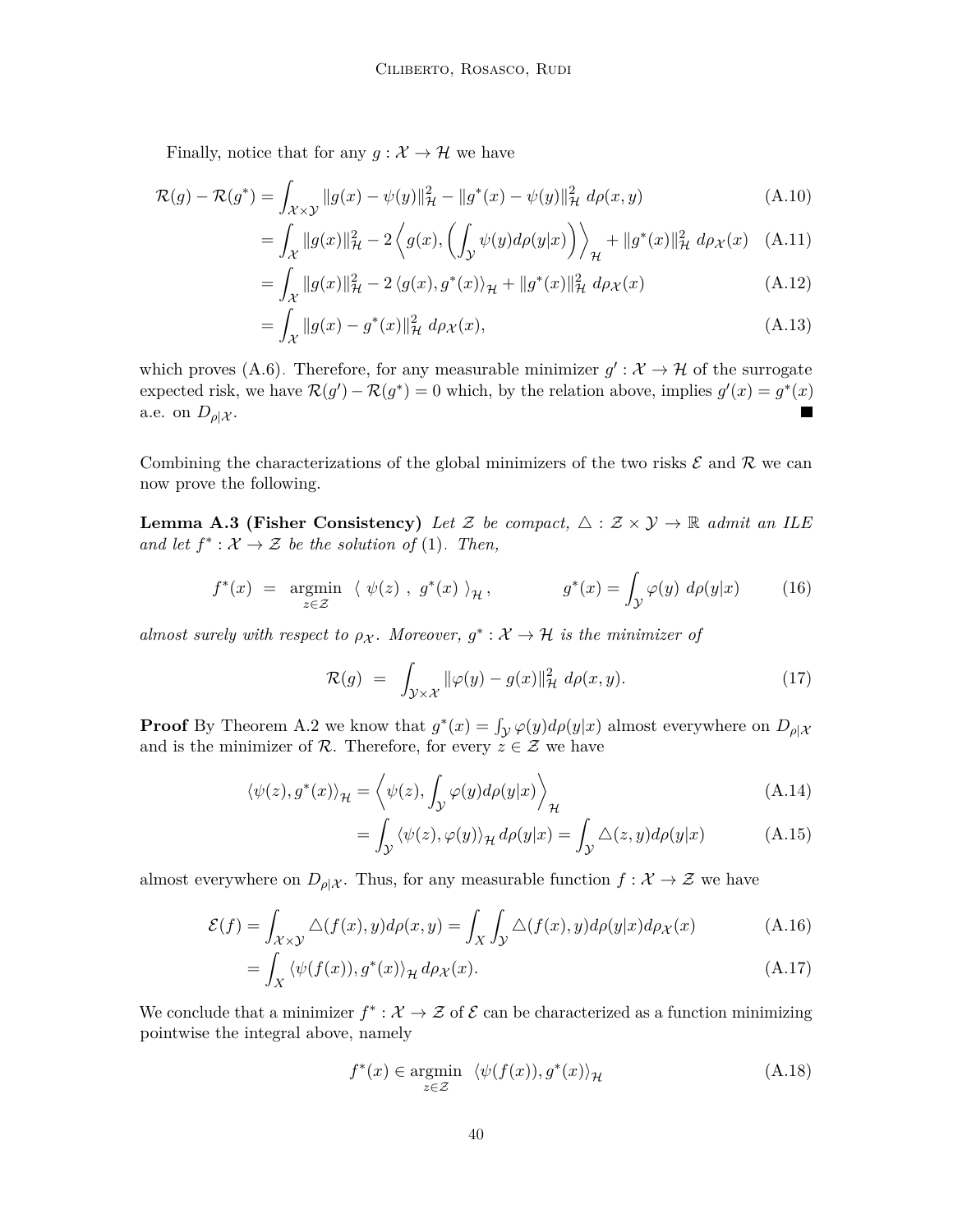almost everywhere on  $D_{\rho}|\chi$ .

We now prove [Theorem 7,](#page-18-1) characterizing the relation between the excess risks associated to  $\mathcal R$  and  $\mathcal E$ .

**Theorem 7 (Comparison Inequality)** Let Z be a compact set and  $\triangle$  :  $\mathcal{Z} \times \mathcal{Y} \rightarrow \mathbb{R}$ *admit an ILE. Let*  $f^*$ ,  $g^*$  *and the risk*  $\mathcal{R}(\cdot)$  *be defined as in [Theorem 3.](#page-7-1) Let*  $g: \mathcal{X} \to \mathcal{H}$  *be measurable and let*  $f : \mathcal{X} \to \mathcal{Z}$  *be such that* 

$$
f(x) = \underset{z \in \mathcal{Z}}{\operatorname{argmin}} \quad \langle \psi(z) \ , \ g(x) \ \rangle_{\mathcal{H}} \,, \tag{43}
$$

 $\blacksquare$ 

*for any*  $x \in \mathcal{X}$ *. Then,* 

$$
\mathcal{E}(f) - \mathcal{E}(f^*) \leq 2 \mathsf{c}_{\triangle} \sqrt{\mathcal{R}(g) - \mathcal{R}(g^*)} \tag{44}
$$

**Proof** By applying [Thm. 3,](#page-7-1) we have

$$
\mathcal{E}(f) - \mathcal{E}(f^*) = \int_{\mathcal{X} \times \mathcal{Y}} \Delta(f(x), y) - \Delta(f^*(x), y) \, d\rho(x, y) \tag{A.19}
$$

$$
= \int_{\mathcal{X}\times\mathcal{Y}} \langle \psi(f(x)) - \psi(f^*(x)), \varphi(y) \rangle_{\mathcal{H}} \, d\rho(x, y) \tag{A.20}
$$

$$
= \int_{\mathcal{X}} \left\langle \psi(f(x)) - \psi(f^*(x)), \left( \int_{\mathcal{Y}} \varphi(y) \, d\rho(y|x) \right) \right\rangle_{\mathcal{H}} d\rho_{\mathcal{X}}(x) \tag{A.21}
$$

$$
= \int_{\mathcal{X}} \langle \psi(f(x)) - \psi(f^*(x)), g^*(x) \rangle_{\mathcal{H}} d\rho_{\mathcal{X}}(x) \tag{A.22}
$$

$$
= A + B. \tag{A.23}
$$

where in the last equation we have removed and added a term  $\int_{\mathcal{X}} \langle \psi(f(x)), g(x) \rangle \rangle_{\mathcal{H}} d\rho_{\mathcal{X}}(x)$ leading to

$$
A = \int_{\mathcal{X}} \langle \psi(f(x)), (g^*(x) - g(x)) \rangle_{\mathcal{H}} d\rho_{\mathcal{X}}(x)
$$
 (A.24)

$$
B = \int_{\mathcal{X}} \langle \psi(f(x)), g(x) \rangle_{\mathcal{H}} - \langle \psi(f^*(x)), g^*(x) \rangle_{\mathcal{H}} d\rho_{\mathcal{X}}(x)
$$
(A.25)

Now, the term A can be minimized by taking the supremum over  $\mathcal Z$  so that

$$
A \leq \int_{\mathcal{X}} \sup_{z \in \mathcal{Z}} \left| \langle \psi(z), g^*(x) - g(x) \rangle \rangle_{\mathcal{H}} \right| d\rho_{\mathcal{X}}(x). \tag{A.26}
$$

For B, we observe that from the characterization of *f* in the hypothesis and of *f* <sup>∗</sup> by [Theorem 3,](#page-7-1) we have

$$
\langle \psi(f^*(x)), g^*(x) \rangle_{\mathcal{H}} = \inf_{z \in \mathcal{Z}} \langle \psi(z), g^*(x) \rangle_{\mathcal{H}}, \tag{A.27}
$$

$$
\langle \psi(f(x)), g(x) \rangle_{\mathcal{H}} = \inf_{z \in \mathcal{Z}} \langle \psi(z), g(x) \rangle_{\mathcal{H}}, \tag{A.28}
$$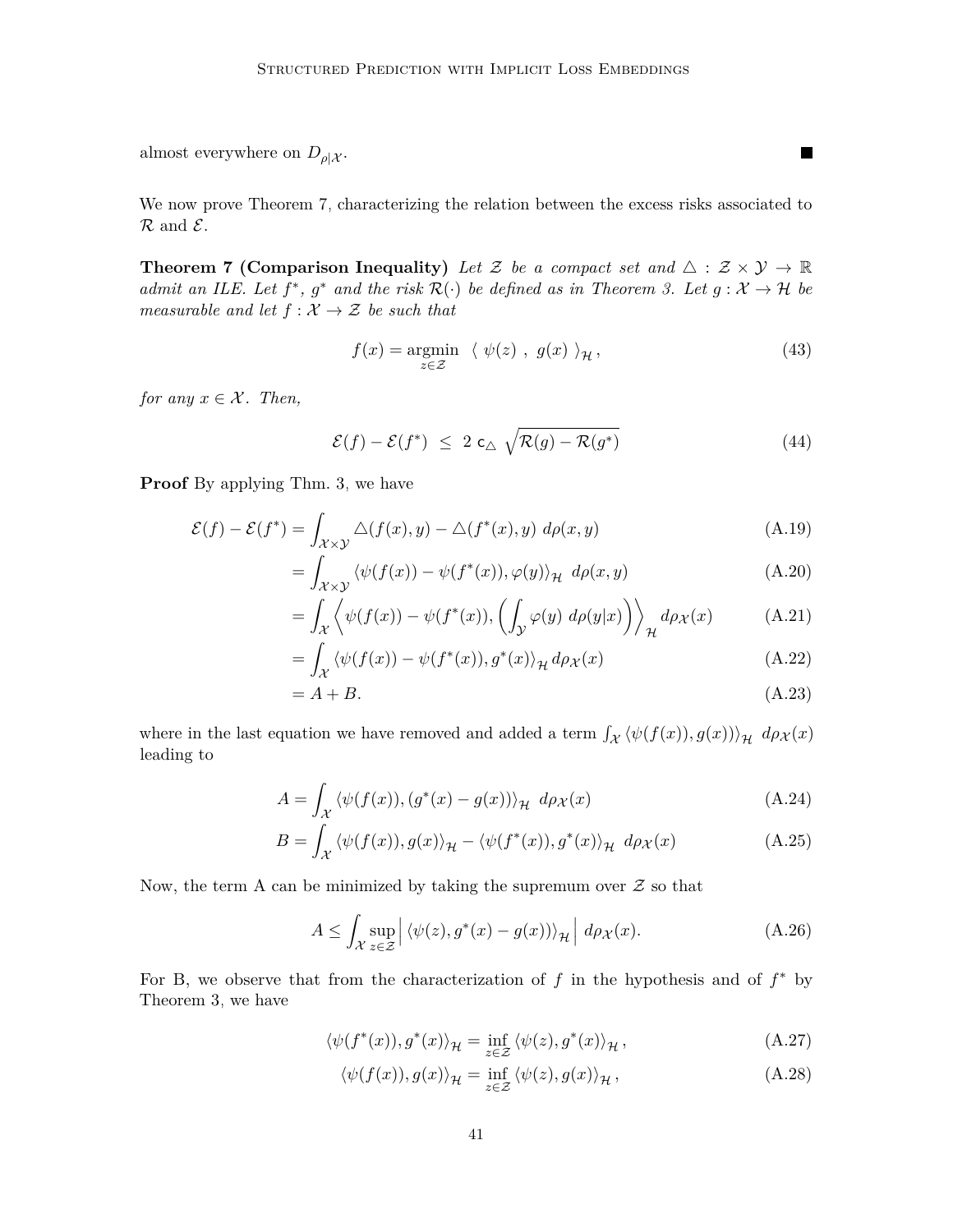for all  $x \in \mathcal{X}$ . Therefore,

$$
B = \int_{\mathcal{X}} \inf_{z \in \mathcal{Z}} \langle \psi(z), g(x) \rangle_{\mathcal{H}} - \inf_{z \in \mathcal{Z}} \langle \psi(z), g^*(x) \rangle_{\mathcal{H}} d\rho_{\mathcal{X}}(x)
$$
(A.29)

$$
\leq \int_{\mathcal{X}} \sup_{z \in \mathcal{Z}} \left| \langle \psi(z), (g(x) - g^*(x)) \rangle_{\mathcal{H}} \right| d\rho_{\mathcal{X}}(x) \tag{A.30}
$$

where we have used the fact that for any given two functions  $\eta, \zeta : \mathcal{Z} \to \mathbb{R}$  we have

$$
\left|\inf_{z\in\mathcal{Z}}\eta(z)-\inf_{z\in\mathcal{Z}}\zeta(z)\right|\leq \sup_{z\in\mathcal{Z}}|\eta(z)-\zeta(y)|.\tag{A.31}
$$

Therefore, by combining the bounds on *A* and *B* we have

$$
\mathcal{E}(f) - \mathcal{E}(f^*) \le 2 \int_{\mathcal{X}} \sup_{z \in \mathcal{Z}} \left| \langle \psi(z), g^*(x) - g(x) \rangle_{\mathcal{H}} \right| d\rho_{\mathcal{X}}(x) \tag{A.32}
$$

$$
\leq 2\int_{\mathcal{X}} \sup_{z \in \mathcal{Z}} \|\psi(z)\|_{\mathcal{H}} \|g^*(x) - g(x)\|_{\mathcal{H}} d\rho_{\mathcal{X}}(x) \tag{A.33}
$$

$$
\leq 2c_{\triangle} \int_{\mathcal{X}} \|g^*(x) - g(x)\|_{\mathcal{H}} \ d\rho_{\mathcal{X}}(x) \tag{A.34}
$$

$$
\leq 2c_{\Delta}\sqrt{\int_{\mathcal{X}}\|g^*(x) - g(x)\|_{\mathcal{H}}^2 d\rho_{\mathcal{X}}(x)},\tag{A.35}
$$

(A.36)

where for the last inequality we have used the Jensen's inequality. The proof is concluded recalling that, by [Theorem A.2](#page-38-1)

$$
\mathcal{R}(g) - \mathcal{R}(g^*) = \int_{\mathcal{X}} \|g(x) - g^*(x)\|_{\mathcal{H}}^2 \ d\rho_{\mathcal{X}}(x) \tag{A.37}
$$

We conclude proving the result in [Theorem 4,](#page-9-1) which is a direct consequence of the linearity induced by the ILE definition.

**Lemma A.4** *Let*  $\triangle$  :  $\mathcal{Z} \times \mathcal{Y} \to \mathbb{R}$  *admit an ILE*,  $(y_i)_{i=1}^n$  *a set of points in*  $\mathcal{Y}$  *and*  $\alpha : \mathcal{X} \to \mathbb{R}^n$ *a* weighting function. Let  $g_n : \mathcal{X} \to \mathcal{H}$  be such that  $g_n(x) = \sum_{i=1}^n \alpha_i(x) \varphi(y_i)$  for any  $x \in \mathcal{X}$ . *Then, the function*  $f_n : \mathcal{X} \to \mathcal{Z}$  *such that*  $\forall x \in \mathcal{X}$ 

$$
f_n(x) = \underset{z \in \mathcal{Z}}{\operatorname{argmin}} \ \langle \ \psi(z) \ , \ g_n(x) \ \rangle_{\mathcal{H}} = \underset{z \in \mathcal{Z}}{\operatorname{argmin}} \ \sum_{i=1}^n \alpha_i(x) \ \triangle (z, y_i). \tag{20}
$$

**Proof** For any  $z \in \mathcal{Z}$  and  $x \in \mathcal{X}$  we have

$$
\langle \psi(z), g_n(x) \rangle_{\mathcal{H}} = \left\langle \psi(z), \sum_{i=1}^n \alpha_i(x) \varphi(y_i) \right\rangle_{\mathcal{H}} \tag{A.38}
$$

$$
= \sum_{i=1}^{n} \alpha_i(x) \langle \psi(z), \varphi(y_i) \rangle_{\mathcal{H}}
$$
 (A.39)

$$
=\sum_{i=1}^{n} \alpha_i(x) \bigtriangleup (z, y_i). \tag{A.40}
$$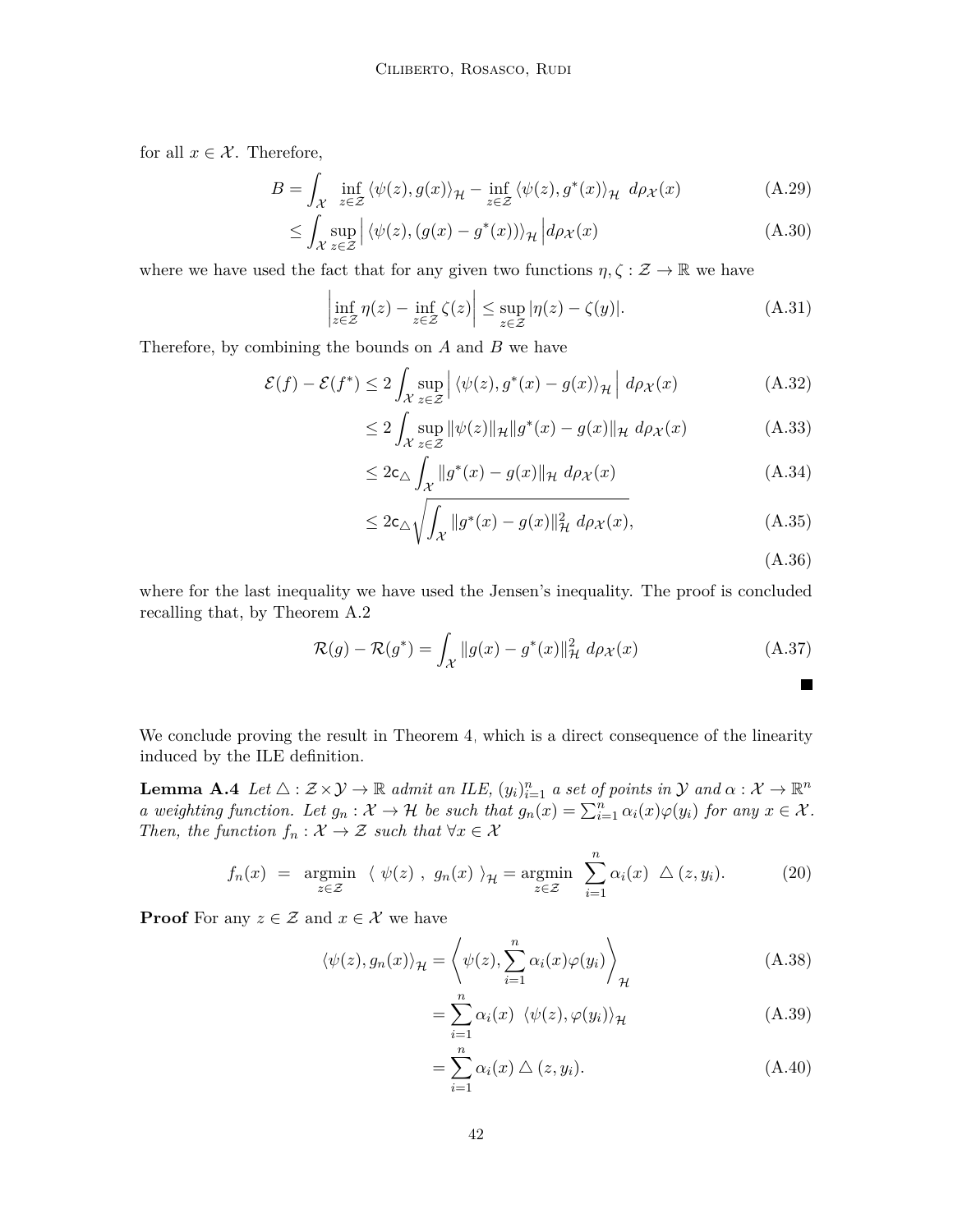Therefore, substituting the above equation in the definition of *f<sup>n</sup>* concludes the proof. 

#### <span id="page-42-0"></span>**Appendix B. Universal Consistency and Learning Bounds**

**Additional Notation.** Let  $k : \mathcal{X} \times \mathcal{X} \to \mathbb{R}$  a positive semidefinite function on  $\mathcal{X}$ . We denote  $\mathcal F$  the Hilbert space obtained by the completion

$$
\mathcal{F} = \overline{\text{span}\{k(x, \cdot) \mid x \in \mathcal{X}\}}\tag{B.1}
$$

according to the norm induced by the inner product  $\langle k(x, \cdot), k(x', \cdot) \rangle_{\mathcal{F}} = k(x, x')$ . Spaces F constructed in this way are known as *reproducing kernel Hilbert spaces* and there is a one-to-one relation between a kernel *k* and its associated RKHS. For more details on RKHS we refer the reader to [Berlinet and Thomas-Agnan](#page-29-14) [\(2011\)](#page-29-14). Given a kernel *k*, in the following we will denote with  $\phi : \mathcal{X} \to \mathcal{F}$  the feature map  $\phi(x) = k(x, \cdot) \in \mathcal{F}$  for all  $x \in \mathcal{X}$ . We say that a kernel is bounded if  $\|\phi(x)\|_{\mathcal{F}} \leq \kappa$  with  $\kappa > 0$ . Note that *k* is bounded if and only if  $k(x, x') = \langle \phi(x), \phi(x') \rangle_{\mathcal{F}} \leq ||\phi(x)||_{\mathcal{F}} ||\phi(x')||_{\mathcal{F}} \leq \kappa^2$  for every  $x, x' \in \mathcal{X}$ . In the following we will always assume k to be continuous and bounded by  $\kappa > 0$ . The continuity of k with the fact that X is Polish implies F to be separable [Berlinet and Thomas-Agnan](#page-29-14) [\(2011\)](#page-29-14).

We introduce here the ideal and empirical operators that we will use in the following to prove the main results of this work.

- $S: \mathcal{F} \to L^2(\mathcal{X}, \rho_{\mathcal{X}})$  s.t.  $f \in \mathcal{F} \mapsto \langle f, \phi(\cdot) \rangle_{\mathcal{F}} \in L^2(\mathcal{X}, \rho_{\mathcal{X}})$ , with adjoint
- $S^*: L^2(\mathcal{X}, \rho_{\mathcal{X}}) \to \mathcal{F}$  s.t.  $h \in L^2(\mathcal{X}, \rho_{\mathcal{X}}) \mapsto \int_{\mathcal{X}} h(x) \phi(x) d\rho_{\mathcal{X}}(x) \in \mathcal{F}$ ,
- $Z: \mathcal{H} \to L^2(\mathcal{X}, \rho_{\mathcal{X}})$  s.t.  $h \in \mathcal{H} \mapsto \langle h, g^*(\cdot) \rangle_{\mathcal{H}} \in L^2(\mathcal{X}, \rho_{\mathcal{X}})$ , with adjoint
- $Z^*: L^2(\mathcal{X}, \rho_{\mathcal{X}}) \to \mathcal{H}$  s.t.  $h \in L^2(\mathcal{X}, \rho_{\mathcal{X}}) \mapsto \int_{\mathcal{X}} h(x)g^*(x)d\rho_{\mathcal{X}}(x) \in \mathcal{H}$ ,
- $C = S^*S : \mathcal{F} \to \mathcal{F}$  and  $L = SS^* : L^2(\mathcal{X}, \rho_{\mathcal{X}}) \to L^2(\mathcal{X}, \rho_{\mathcal{X}})$ ,

with  $g^*(x) = \int_{\mathcal{Y}} \psi(y) d\rho(y|x)$  defined according to [\(A.5\),](#page-38-2) (see [Theorem A.2\)](#page-38-1).

Given a set of input-output pairs  $\{(x_i, y_i)\}_{i=1}^n$  with  $(x_i, y_i) \in \mathcal{X} \times \mathcal{Y}$  independently sampled according to  $\rho$  on  $\mathcal{X} \times \mathcal{Y}$ , we define the empirical counterparts of the operators just defined as

•  $\hat{S}: \mathcal{F} \to \mathbb{R}^n$  s.t.  $f \in \mathcal{F} \mapsto \frac{1}{\sqrt{n}}$  $\frac{1}{n}$  ( $\langle \phi(x_i), f \rangle$ <sub>*F*</sub>)<sup>*n*</sup><sub>*i*=1</sub>  $\in \mathbb{R}^n$ , with adjoint

• 
$$
\hat{S}^* : \mathbb{R}^n \to \mathcal{F}
$$
 s.t.  $v = (v_i)_{i=1}^n \in \mathbb{R}^n \mapsto \frac{1}{\sqrt{n}} \sum_{i=1}^n v_i \phi(x_i),$ 

- $\hat{Z}: \mathcal{H} \to \mathbb{R}^n$  s.t.  $h \in \mathcal{H} \mapsto \frac{1}{\sqrt{n}}$  $\frac{n}{n}$ ( $\langle \psi(y_i), h \rangle_{\mathcal{H}}$ )<sup>n</sup><sub>i=1</sub> ∈  $\mathbb{R}^n$ , with adjoint
- $\hat{Z}^* : \mathbb{R}^n \to \mathcal{H}$  s.t.  $v = (v_i)_{i=1}^n \in \mathbb{R}^n \mapsto \frac{1}{\sqrt{n}}$  $\overline{n}$   $\sum_{i=1}^{n} v_i \psi(y_i)$ ,
- $\hat{C} = \hat{S}^* \hat{S} : \mathcal{F} \to \mathcal{F}$  and  $K = n \hat{S} \hat{S}^* \in \mathbb{R}^{n \times n}$  is the empirical kernel matrix.

In the rest of this section we denote with  $A + \lambda$ , the operator  $A + \lambda I$ , for any symmetric linear operator  $A, \lambda \in \mathbb{R}$  and *I* the identity operator.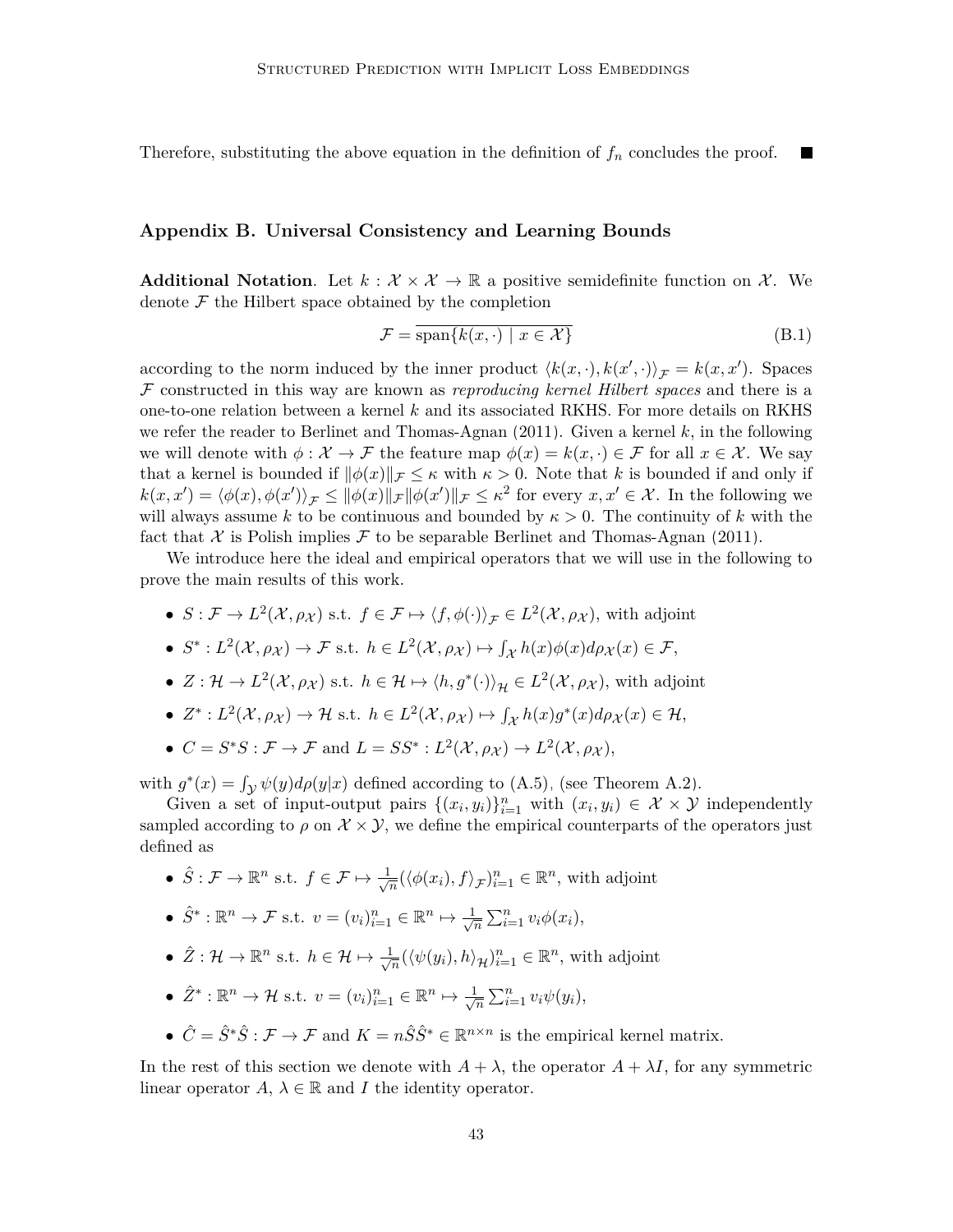#### **B.1. Preliminary results**

<span id="page-43-0"></span>We recall here a basic result characterizing the operators introduced above.

**Proposition B.1** *With the notation introduced above,*

$$
C = \int_{\mathcal{X}} \phi(x) \otimes \phi(x) d\rho_{\mathcal{X}}(x) \quad \text{and} \quad Z^*S = \int_{\mathcal{X} \times \mathcal{Y}} \psi(y) \otimes \phi(x) d\rho(x, y) \quad (B.2)
$$

*where*  $\otimes$  *denotes the tensor product. Moreover, when*  $\phi$  *and*  $\psi$  *are bounded by respectively*  $\kappa$ *and Q, we have the following facts*

(i) Tr(L) = Tr(C) = 
$$
||S||_{\text{HS}}^2 = \int_{\mathcal{X}} ||\phi(x)||_{\mathcal{F}}^2 d\rho_{\mathcal{X}}(x) \le \kappa^2
$$

(*ii*) 
$$
||Z||_{\text{HS}}^2 = \int_X ||g^*(x)||^2 d\rho_X(x) = ||g^*||_{\rho_X}^2 < +\infty.
$$

**Proof** By definition of  $C = S^*S$ , for each  $h, h' \in \mathcal{F}$  we have

$$
\langle h, Ch' \rangle_{\mathcal{F}} = \langle Sh, Sh' \rangle_{\rho_{\mathcal{X}}} = \int_{\mathcal{X}} \langle h, \phi(x) \rangle_{\mathcal{F}} \langle \phi(x), h' \rangle_{\mathcal{F}} d\rho_{\mathcal{X}}(x)
$$
(B.3)

$$
= \int_{\mathcal{X}} \left\langle h, \left( \phi(x) \left\langle \phi(x), h' \right\rangle_{\mathcal{F}} \right) \right\rangle_{\mathcal{F}} d\rho_{\mathcal{X}}(x) \tag{B.4}
$$

$$
= \int_{\mathcal{X}} \left\langle h, \left( \phi(x) \otimes \phi(x) \right) h' \right\rangle d\rho_{\mathcal{X}}(x) \tag{B.5}
$$

$$
= \left\langle h, \left( \int_{\mathcal{X}} \phi(x) \otimes \phi(x) d\rho_{\mathcal{X}}(x) \right) h' \right\rangle_{\mathcal{F}} \tag{B.6}
$$

 $\blacksquare$ 

since  $\phi(x) \otimes \phi(x) : \mathcal{F} \to \mathcal{F}$  is the operator such that  $h \in \mathcal{F} \mapsto \phi(x) \langle \phi(x), h \rangle_{\mathcal{F}}$ . The characterization for *Z* <sup>∗</sup>*S* is analogous.

Now, (*i*). The relation  $\text{Tr}(L) = \text{Tr}(C) = \text{Tr}(S^*S) = ||S||_{\text{HS}}^2$  holds by definition. Moreover

$$
\text{Tr}(C) = \int_{\mathcal{X}} \text{Tr}(\phi(x) \otimes \phi(x)) \ d\rho_{\mathcal{X}}(x) = \int_{\mathcal{X}} ||\phi(x)||_{\mathcal{F}}^2 \ d\rho_{\mathcal{X}}(x) \tag{B.7}
$$

by linearity of the trace. (*ii*) is analogous. Note that  $||g^*||_{\rho_X}^2 < +\infty$ . by [Theorem A.2](#page-38-1) since  $\psi$  is bounded by hypothesis.

<span id="page-43-1"></span>**Lemma B.2** *Let*  $g_n(x) = \hat{G}^*\phi(x)$  *with*  $\hat{G}: \mathcal{H} \to \mathcal{F}$  *a bounded linear operator, then* 

$$
\mathcal{R}(g_n) - \mathcal{R}(g^*) = \|S\hat{G} - Z\|_{\text{HS}}^2,\tag{B.8}
$$

where  $||A||_{\text{HS}}^2 := \text{Tr}(A^*A)$ , for a linear operator A, is the Hilbert-Schmidt norm.

**Proof** By [Theorem A.2,](#page-38-1) we know that  $g^*(x) = \int_{\mathcal{Y}} \psi(y) d\rho(y|x)$  almost everywhere on the support of  $\rho_X$ , moreover by [Theorem B.5](#page-46-0)  $g_n$ . Therefore, a direct application of [Theorem B.1](#page-43-0)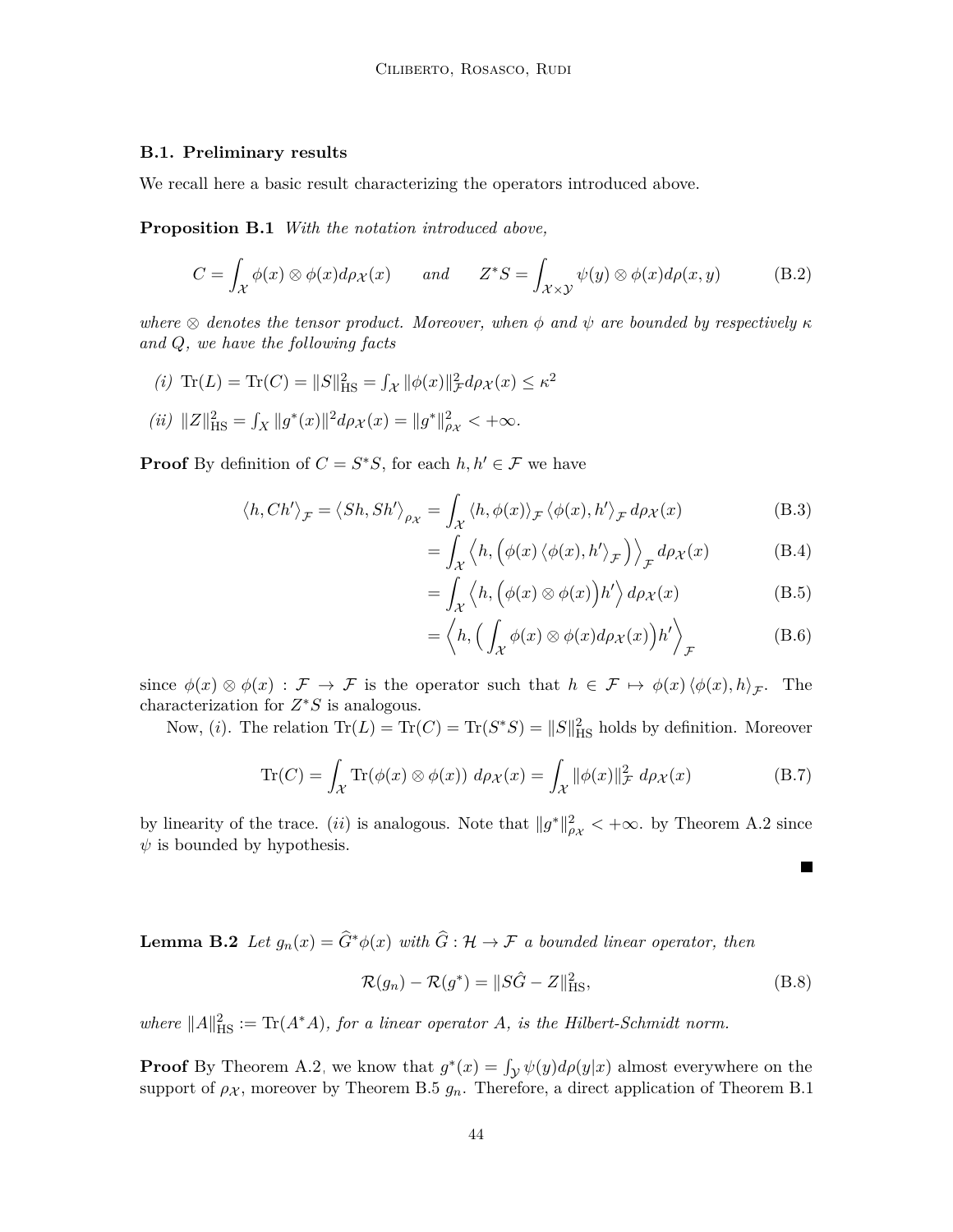leads to

$$
\mathcal{R}(g_n) - \mathcal{R}(g^*) = \int \|g_n(x) - g^*(x)\|_{\mathcal{H}}^2 d\rho_{\mathcal{X}}(x) =
$$
\n(B.9)

$$
= \int_{\mathcal{X}} \|\hat{G}^*\phi(x)\|_{\mathcal{H}}^2 - 2\left\langle \hat{G}^*\phi(x), g^*(x) \right\rangle_{\mathcal{H}} + \|g^*(x)\|_{\mathcal{H}}^2 d\rho_{\mathcal{X}}(x) \tag{B.10}
$$

$$
= \int_{\mathcal{X}} \text{Tr}\left(\hat{G}^*\Big(\phi(x)\otimes\phi(x)\Big)\hat{G}\right) - 2\text{Tr}\left(\hat{G}^*\Big(\phi(x)\otimes g^*(x)\Big)\right) + \text{Tr}(g^*(x)\otimes g^*(x))d\rho_{\mathcal{X}}(x)
$$
\n(B.11)

$$
= \text{Tr}(\hat{G}^* S^* S \hat{G}) - 2 \text{Tr}(\hat{G}^* S^* Z) + \text{Tr}(Z^* Z) \tag{B.12}
$$

$$
= \|S\hat{G} - Z\|_{\text{HS}}^2 \tag{B.13}
$$

#### **B.2. Analytic Decomposition for Spectral Filters**

To study the various estimators considered in this paper, we need to introduce the notion of *spectral filter*.

 $\textbf{Definition B.3 (spectral filters (Engl et al., 1996))}$  $\textbf{Definition B.3 (spectral filters (Engl et al., 1996))}$  $\textbf{Definition B.3 (spectral filters (Engl et al., 1996))}$   $\textit{Let } \kappa > 0$ . Then  $\eta_{\lambda} : (0, \kappa^2] \rightarrow \mathbb{R}$ *is a spectral filter if there exist*  $q_1, q_2 > 0$  *s.t. for*  $\sigma \in (0, \kappa^2]$  *and*  $\lambda > 0$ 

$$
(\sigma + \lambda)\eta_{\lambda}(\sigma) \le q_1, \qquad (1 - \sigma \eta_{\lambda}(\sigma))(\sigma + \lambda) \le q_2 \lambda. \tag{B.14}
$$

In this work we have considered a simplified definition of spectral filters with respect to the standard notion. In particular, we do not make a distinction between filters with qualification *larger* than 1 (see e.g. [\(Engl et al., 1996;](#page-31-13) [Bauer et al., 2007\)](#page-29-9)). The following result gives three concrete examples of spectral filters that will be useful to characterize the estimators  $\hat{g}$  studied in this work.

<span id="page-44-0"></span>**Lemma B.4** *The following functions are spectral filters:*

- *1. (Ridge Regression)*  $\eta_{\lambda}(\sigma) = (\sigma + \lambda)^{-1}$ , with  $q_1 = q_2 = 1$
- *2. (L2-Boosting)*  $\eta_{\lambda}(\sigma) = \nu \sum_{j=0}^{t} (1 \nu \sigma)^j$ , with step-size  $0 < \nu < 1/\kappa^2$  and  $\lambda = 1/t$ . *With constants*  $q_1 = 1 + 2\nu$  *and*  $q_2 = e^{\nu - 1}/\nu$ .
- *3. (PCR)*  $\eta_{\lambda}(\sigma) = \frac{1}{\sigma} \mathbf{1}_{\sigma > \lambda}$ , where  $\mathbf{1}_{\sigma > \lambda} = 1$  when  $\sigma \geq \lambda$  and 0 otherwise. *With constants*  $q_1 = q_2 = 2$ *.*

**Proof** *(Ridge Regression)*. It is easy to show that

• 
$$
(\sigma + \lambda)\eta_{\lambda}(\sigma) = (\sigma + \lambda)(\sigma + \lambda)^{-1} = 1 = q_1,
$$

 $\bullet$   $\frac{1}{1}$  $\frac{1}{\lambda}(1-\sigma\eta_\lambda)(\sigma+\lambda) = \frac{1}{\lambda}$  $\left(1-\frac{\sigma}{\sigma}\right)$  $\sigma + \lambda$  $\bigg((\sigma + \lambda) = 1 = q_2.$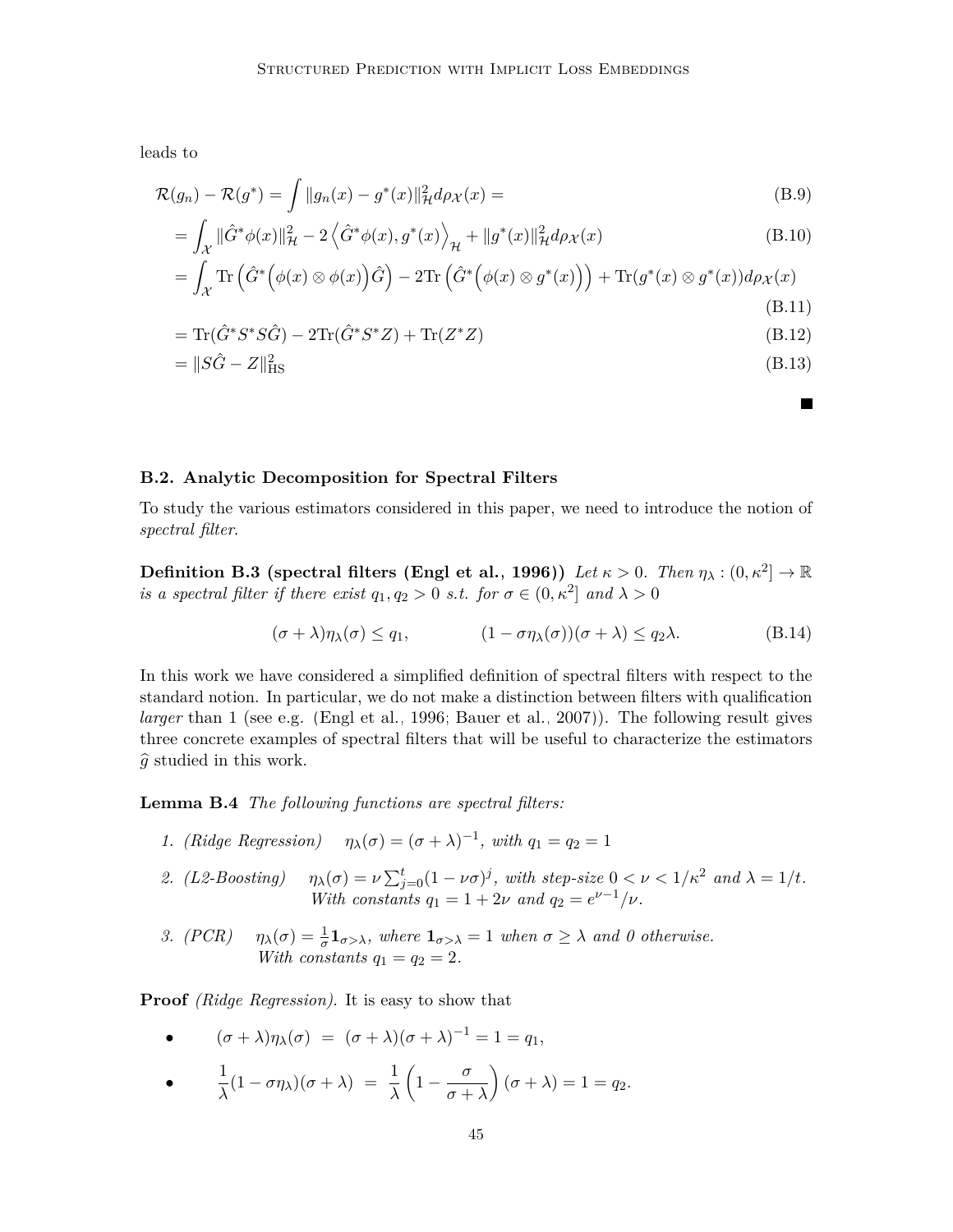*(L2-Boosting)*. Let  $\lambda = 1/t$ . Recall that since  $\nu < 1/\kappa^2$  and  $\sigma \in (0, \kappa^2]$ , we have  $\nu\sigma < 1$ . Therefore,  $\sum_{j=0}^{+\infty} (1 - \nu \sigma)^j = 1/(\nu \sigma)$  and we have

$$
\eta_{\lambda}(\sigma) = \nu \sum_{j=0}^{t} (1 - \nu \sigma)^{j} = \frac{1}{\sigma} \left( 1 - (1 - \nu \sigma)^{t+1} \right). \tag{B.15}
$$

Now  $(\sigma + \lambda)\eta_{\lambda}(\sigma) = \sigma \eta_{\lambda}(\sigma) + \lambda \eta_{\lambda}(\sigma)$ . Then,

$$
\sigma \eta_{\lambda}(\sigma) = \sigma \frac{1}{\sigma} \left( 1 - (1 - \nu \sigma)^{t+1} \right) < 1,\tag{B.16}
$$

since  $\nu\sigma > 0$ . Moreover, since  $\nu\sigma < 1$ ,

$$
\lambda \eta_{\lambda}(\sigma) = \frac{1}{t} \nu \sum_{j=0}^{t} (1 - \nu \sigma)^j \le \frac{(t+1)\nu}{t} < 2\nu. \tag{B.17}
$$

Hence we have

$$
(\sigma + \lambda)\eta_{\lambda}(\sigma) \le 1 + 2\nu = q_1.
$$
\n(B.18)

Now, since  $(1 - z) \le e^{-z}$  and defining  $x = (t + 1)\sigma$ , we have

$$
\frac{1}{\lambda}(1 - \sigma \eta_{\lambda}(\sigma))(\sigma + \lambda) = t(1 - \nu \sigma)^{t+1}(\sigma + 1/t)
$$
\n(B.19)

$$
\leq t e^{-\nu \sigma (t+1)} (\sigma + 1/t) \tag{B.20}
$$

$$
= e^{-\nu\sigma(t+1)} + t\sigma e^{-\nu\sigma(t+1)}
$$
\n(B.21)

$$
\leq e^{-\nu\sigma(t+1)} + (t+1)\sigma e^{-\nu\sigma(t+1)}\tag{B.22}
$$

$$
=e^{-\nu x} + xe^{-\nu x} \tag{B.23}
$$

$$
\leq e^{\nu - 1} / \nu = q_2. \tag{B.24}
$$

 $\blacksquare$ 

*(PCR)*. Let  $\sigma < \lambda$ , then  $\eta_{\lambda}(\sigma) = 0$  and

• 
$$
(\sigma + \lambda)\eta_{\lambda}(\sigma) = 0 < 2 = q_1,
$$
  
\n•  $\frac{1}{\lambda}(1 - \sigma \eta_{\lambda})(\sigma + \lambda) = \frac{1}{\lambda}(\sigma + \lambda) < \frac{2\lambda}{\lambda} = 2 = q_2.$ 

If  $\sigma \geq \lambda$ , we have  $\eta_{\lambda}(\sigma) = 1/\sigma$  and

• 
$$
(\sigma + \lambda)\eta_{\lambda}(\sigma) = \frac{\sigma + \lambda}{\sigma} < \frac{2\sigma}{\sigma} = 2 = q_1,
$$

• 
$$
\frac{1}{\lambda}(1 - \sigma \eta_{\lambda})(\sigma + \lambda) = 0 < 2 = q_2.
$$

We will be applying filters  $\eta_\lambda$  to the specturm of an operator as follows. Let  $M: \mathcal{H}_1 \to \mathcal{H}_2$ be a compact linear operator between two separable Hilbert spaces  $\mathcal{H}_1, \mathcal{H}_2$ . Let  $M =$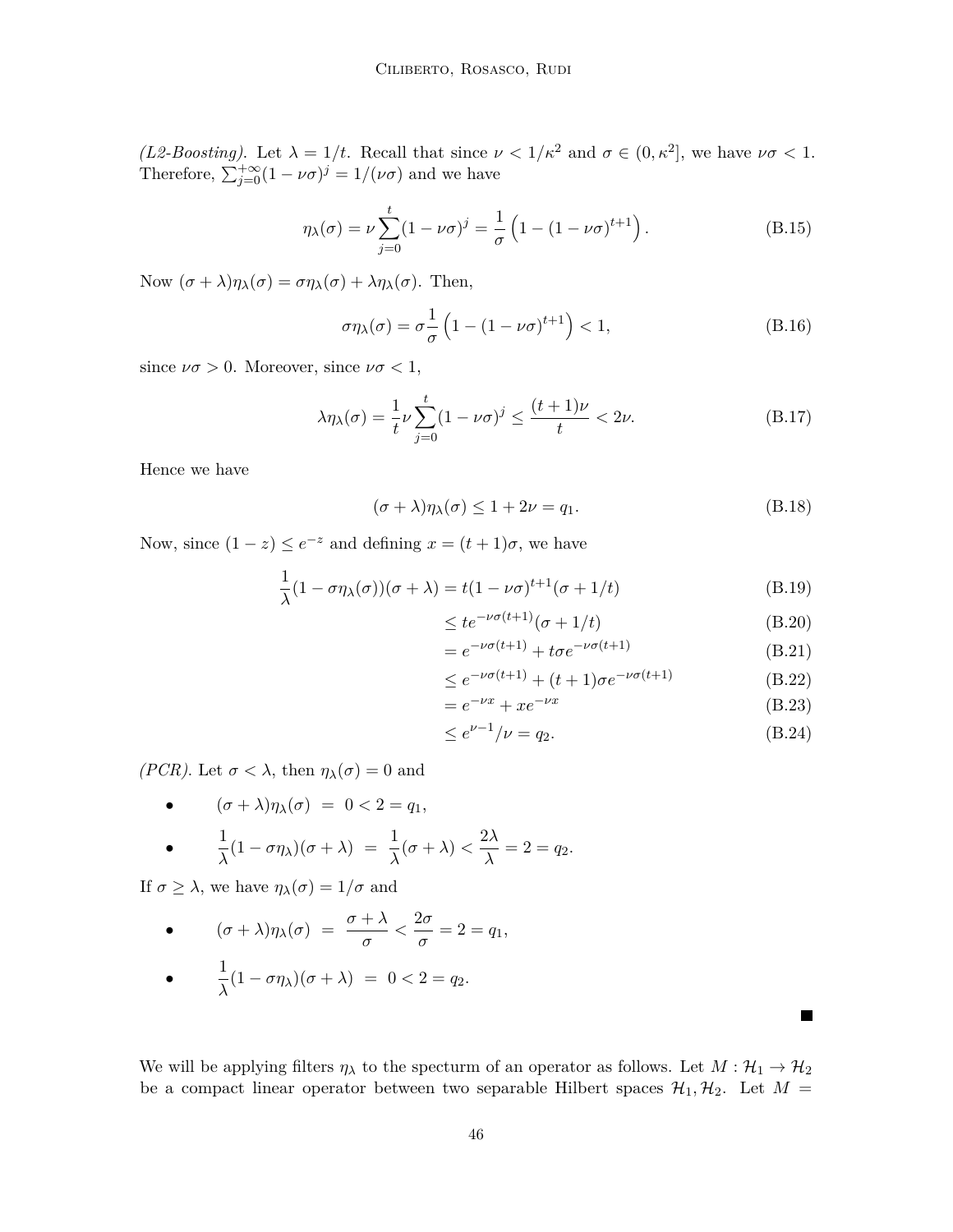$\sum_{i=1}^{+\infty} \sigma_i u_i \otimes v_i$  be the singular value decomposition of *M*, with  $(u_i)_{i\in\mathbb{N}}$  and  $(v_i)_{i\in\mathbb{N}}$  a suitable pair of orthonormal bases of  $\mathcal{H}_1$  and  $\mathcal{H}_2$  respectively and  $\sigma_i \geq 0$  for every  $i \in \mathbb{N}$ . We denote the application of  $\eta_{\lambda}$  to M as

$$
\eta_{\lambda}(M) = \sum_{i=1}^{+\infty} \eta_{\lambda}(\sigma_i) \ u_i \otimes v_i.
$$
 (B.25)

The following results shows that several estimators described in [Section 3.3](#page-9-3) can be formulated in terms of spectral filters.

<span id="page-46-0"></span>**Lemma B.5** *The following algorithms can be represented as*

$$
\widehat{g}_{\lambda}(x) = \widehat{G}_{\lambda}^{*} \phi(x), \qquad \widehat{G}_{\lambda} = \eta_{\lambda}(\widehat{C}) \widehat{S}^{*} \widehat{Z}, \qquad (B.26)
$$

*where η<sup>λ</sup> is a spectral filter, in particular*

- *1. (Kernel Ridge Regression)*  $\eta_{\lambda}(\sigma) = (\sigma + \lambda)^{-1}$
- *2. (Kernel L2-Boosting)*  $\eta_{\lambda}(\sigma) = \nu \sum_{j=0}^{t} (1 \nu \sigma)^{j}$ , with step-size  $\nu$  and  $\lambda = 1/t$ ,
- *3. (Kernel PCR)*  $\eta_{\lambda}(\sigma) = \frac{1}{\sigma} \mathbf{1}_{\sigma > \lambda}$ , where  $\mathbf{1}_{\sigma > \lambda} = 1$  when  $\sigma \geq \lambda$  and 0 otherwise.

**Proof** Recall that, according to [\(19\)](#page-8-1) the estimator  $\hat{g}$  is such that, for any  $x \in \mathcal{X}$ 

$$
\widehat{g}_{\lambda}(x) = \sum_{i=1}^{n} \alpha_i(x)\varphi(y_i). \tag{B.27}
$$

It follows by the definition of the three methods considered to learn the vector-valued function  $\alpha$  that, for any  $x \in \mathcal{X}$ 

$$
\alpha(x) = \frac{1}{n} \eta_{\lambda} \left(\frac{K}{n}\right) \mathsf{v}(x) \tag{B.28}
$$

where  $\eta_{\lambda}$  is the corresponding spectral filter function given in the thesis of this Lemma. Recall where  $\eta_{\lambda}$  is the corresponding spectral litter function given in the thesis of this Lemma. Recall that  $\mathsf{v}(x) = (k(x_1, x), \ldots, k(x_n, x))$ . By definition of  $\hat{S}$  and  $\hat{Z}$ , we have  $\mathsf{v}(x) = \sqrt{n}\hat{S}\phi(x)$  and  $\sum_{i=1}^n \alpha_i(x) \varphi(y_i) = \frac{1}{\sqrt{2}}$  $\frac{1}{n}\hat{Z}^*\alpha(x)$ . Then

$$
\widehat{g}_{\lambda}(x) = \frac{1}{\sqrt{n}} \widehat{Z}\alpha(x) = \frac{1}{\sqrt{n}} \widehat{Z}^* \eta_{\lambda}\left(\frac{K}{n}\right) \mathsf{v}(x) = \widehat{Z}^* \eta_{\lambda}\left(\frac{K}{n}\right) \widehat{S}\phi(x). \tag{B.29}
$$

Since  $K = n\widehat{S}\widehat{S}^*$ , then

$$
\eta_{\lambda}\left(\frac{K}{n}\right)\hat{S} = \eta_{\lambda}(\hat{S}\hat{S}^*)\hat{S} = \hat{S}\eta_{\lambda}(\hat{S}^*\hat{S}) = \hat{S}\eta_{\lambda}(\hat{C}),\tag{B.30}
$$

from which it follows

$$
\widehat{g}_{\lambda}(x) = \widehat{Z}^* \widehat{S} \eta_{\lambda}(\widehat{C}) \phi(x), \tag{B.31}
$$

 $\blacksquare$ 

as required.

<span id="page-46-1"></span>With the characterization provided by the result above, we now proceed in deriving an upper bound for the risk of estimators obtained via spectral filtering methods.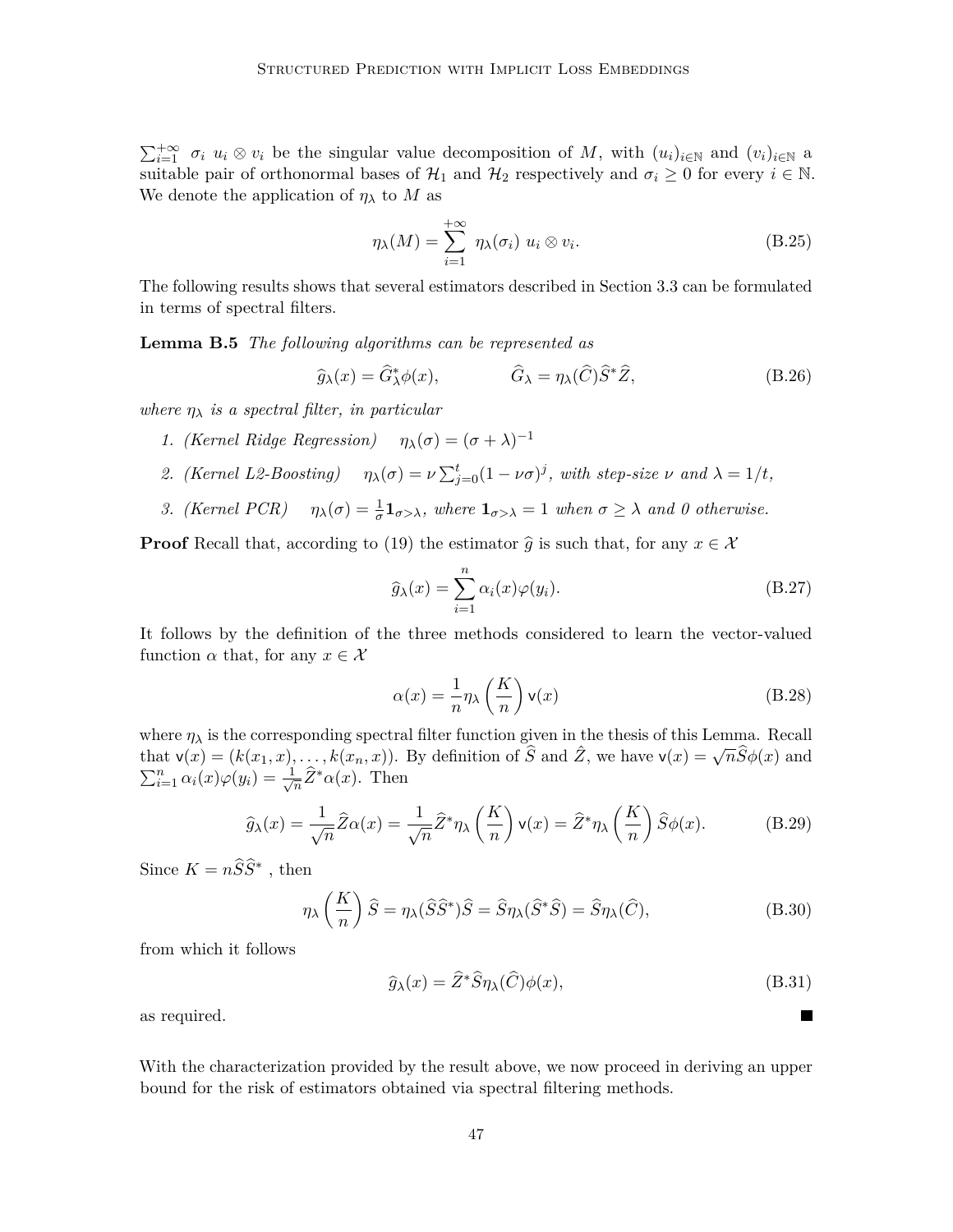**Theorem B.6** *Let*  $\hat{g}$  *be characterized as in [Theorem B.5](#page-46-0) in terms of a spectral filter*  $\eta_{\lambda}$ with constants  $q_1, q_2 > 0$ . Let  $\beta = ||\widehat{C}_{\lambda}^{-1/2} C_{\lambda}^{-1/2}||^2$ , with  $G_{\lambda} = S^* L_{\lambda}^{-1} Z$ . Then,

$$
|\mathcal{R}(g_{n\lambda}) - \mathcal{R}(g^*)|^{1/2} \le q_1 \beta \|C_{\lambda}^{-1/2} (\hat{S}^* \hat{Z} - \hat{C} G_{\lambda})\|_{\text{HS}} + 2(1+q_2) \beta \lambda \|L_{\lambda}^{-1} Z\|_{\text{HS}}, \quad (B.32)
$$

**Proof** From [Theorem B.5](#page-46-0) we know that  $\hat{g}_{\lambda}(x) = \hat{G}_{\lambda}^{*}\phi(x)$  with  $\hat{G}_{\lambda} = \eta_{\lambda}(\hat{C})\hat{S}^{*}\hat{Z}$ . From Theorem B.2 we know that  $\mathcal{P}(x) = \mathcal{P}(x^{*})$   $\mathcal{P}(x^{*})$ [Theorem B.2](#page-43-1) we know that  $\mathcal{R}(g_{n\lambda}) - \mathcal{R}(g^*) = ||S\widehat{G}_{\lambda} - Z||_{\text{HS}}^2$ . We add and remove the term  $S\eta_{\lambda}(\widehat{C})\widehat{S}^*\widehat{S}G_{\lambda}$ , with  $G_{\lambda} = S^*L_{\lambda}^{-1}Z$  and  $L_{\lambda} = L + \lambda I$ , namely

<span id="page-47-0"></span>
$$
S\widehat{G}_{\lambda} - Z = S\eta_{\lambda}(\widehat{C})\widehat{S}^*(\widehat{Z} - \widehat{S}G_{\lambda}) + S\eta_{\lambda}(\widehat{C})\widehat{S}^*\widehat{S}G_{\lambda} - Z.
$$
 (B.33)

We decompose the first term in the sum above as

$$
S\eta_{\lambda}(\widehat{C})\widehat{S}^{*}(\widehat{Z}-\widehat{S}G_{\lambda})=(S\widehat{C}_{\lambda}^{-1/2})(\widehat{C}_{\lambda}^{1/2}\eta_{\lambda}(\widehat{C})\widehat{C}_{\lambda}^{1/2})(\widehat{C}_{\lambda}^{-1/2}C_{\lambda}^{-1/2})[C_{\lambda}^{-1/2}\widehat{S}^{*}(\widehat{Z}-\widehat{S}G_{\lambda})].
$$
\n(B.34)

Hence, we have

$$
||S\eta_{\lambda}(\hat{C})\hat{S}^{*}(\hat{Z} - \hat{S}G_{\lambda})||_{\text{HS}} \qquad (B.35)
$$
  
= 
$$
||S\hat{C}_{\lambda}^{-1/2}||||\hat{C}_{\lambda}^{1/2}\eta_{\lambda}(\hat{C})\hat{C}_{\lambda}^{1/2}||||\hat{C}_{\lambda}^{-1/2}C_{\lambda}^{1/2}||||C_{\lambda}^{-1/2}\hat{S}^{*}(\hat{Z} - \hat{S}G_{\lambda})||_{\text{HS}}.
$$
  
(B.36)

Note that since  $\eta_{\lambda}$  is a filter and  $\hat{C}$  and  $\hat{C}_{\lambda}^{1/2}$  have same spectral decomposition,

$$
\|\widehat{C}_{\lambda}^{1/2}\eta_{\lambda}(\widehat{C})\widehat{C}_{\lambda}^{1/2}\| \leq \sup_{\sigma \in (0,\kappa^2]} (\sigma + \lambda)\eta_{\lambda}(\sigma) \leq q_1.
$$
 (B.37)

Moreover, since  $\hat{C} = \hat{S}^*\hat{S}$ , then

$$
C_{\lambda}^{-1/2}\hat{S}^*(\hat{Z} - \hat{S}G_{\lambda}) = C_{\lambda}^{-1/2}(\hat{S}^*\hat{Z} - \hat{C}G_{\lambda}).
$$
\n(B.38)

We now focus on the second term of the sum in [\(B.33\).](#page-47-0) Let  $r_{\lambda}(\sigma) = 1 - \sigma \eta_{\lambda}(\sigma)$ . Since  $\widehat{C} = \widehat{S}^*\widehat{S}$ , we have

<span id="page-47-1"></span>
$$
S\eta_{\lambda}(\widehat{C})\widehat{S}^*\widehat{S}G_{\lambda} - Z = (SG_{\lambda} - Z) - Sr_{\lambda}(\widehat{C})G_{\lambda}.
$$
 (B.39)

In particular, since  $L = SS^*$  and by definition of  $G_\lambda$  we have

$$
SG_{\lambda} - Z = -(I - SS^* L_{\lambda}^{-1})Z = -(I - LL_{\lambda}^{-1})Z = -\lambda L_{\lambda}^{-1}Z,
$$
 (B.40)

since  $(I - LL_{\lambda}^{-1}) = (L_{\lambda} - L)L_{\lambda}^{-1} = (L + \lambda - L)L_{\lambda}^{-1} = \lambda L_{\lambda}^{-1}$ . Moreover

$$
Sr_{\lambda}(\widehat{C})G_{\lambda} = (S\widehat{C}_{\lambda}^{-1/2})(\widehat{C}_{\lambda}^{1/2}r_{\lambda}(\widehat{C})\widehat{C}_{\lambda}^{1/2})(\widehat{C}_{\lambda}^{-1/2}S^{*})(L_{\lambda}^{-1}Z). \tag{B.41}
$$

Now note that by definition of  $r_{\lambda}$  we have

$$
\|\widehat{C}_{\lambda}^{1/2}r_{\lambda}(\widehat{C})\widehat{C}_{\lambda}^{1/2}\| \leq \sup_{\sigma \in (0,\kappa^2)} (1 - \sigma \eta_{\lambda}(\sigma))(\sigma + \lambda) \leq q_2 \lambda.
$$
 (B.42)

To conclude, since  $||S\hat{C}_{\lambda}^{-1/2}|| \leq ||C_{\lambda}^{-1/2}\hat{C}_{\lambda}^{-1/2}||$  (see e.g. [Rudi et al., 2015\)](#page-33-13), we have

$$
||S\eta_{\lambda}(\hat{C})\hat{S}^*\hat{S}G_{\lambda} - Z||_{\text{HS}} \le 2(1+q_2)\lambda ||\hat{C}_{\lambda}^{-1/2}C_{\lambda}^{-1/2}||^2||L_{\lambda}^{-1}Z||_{\text{HS}}.
$$
 (B.43)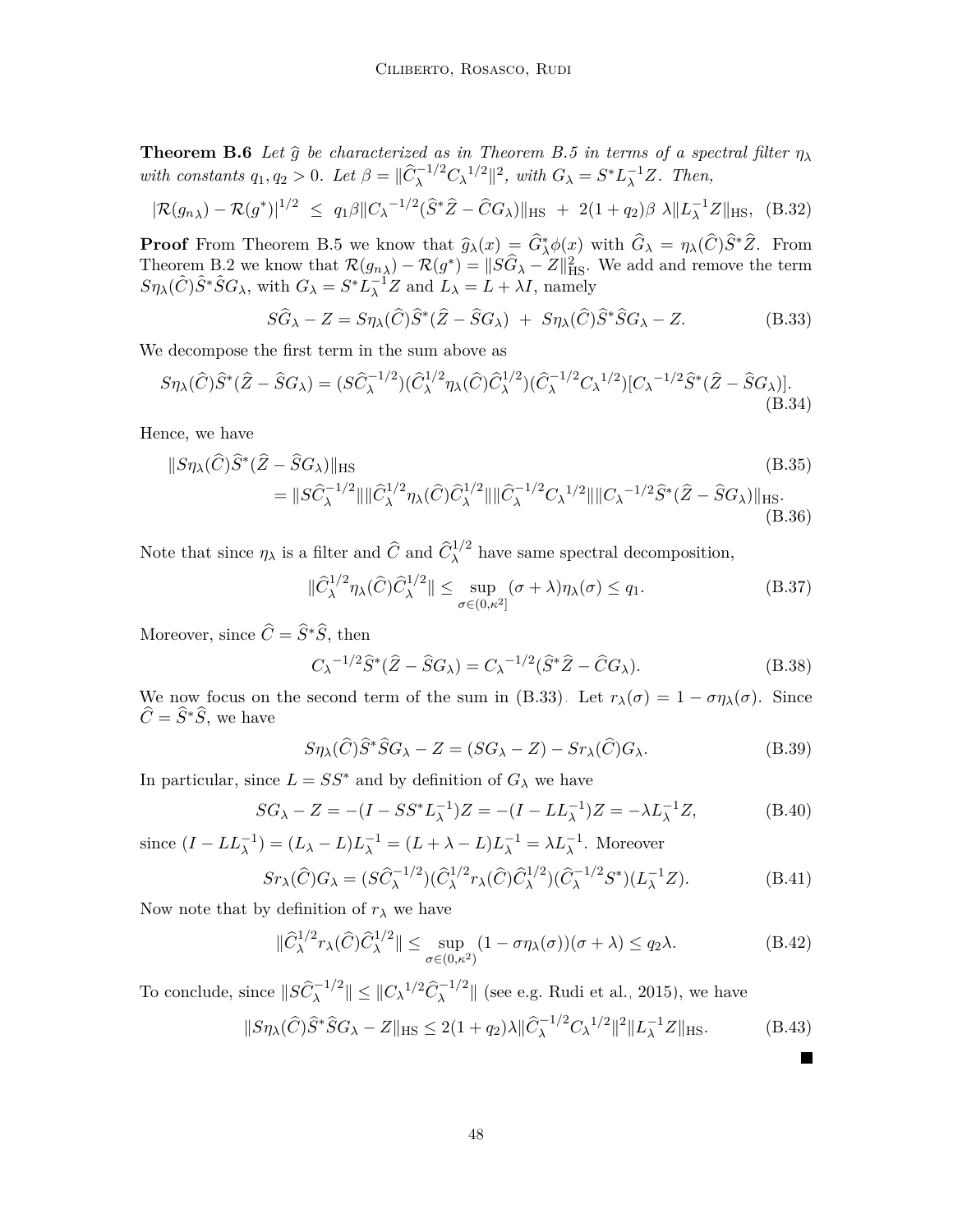#### **B.3. Statistical Analysis**

In this section we use the decomposition in [Theorem B.6](#page-46-1) to derive statistical learning rates for the estimators  $\hat{g}$ . To this end, we recall the following result.

**Lemma B.7 [\(Carratino et al.](#page-30-14) [\(2018\)](#page-30-14), Lemma 3)** *Let*  $\delta \in (0,1)$ *. When*  $\lambda \geq \frac{9\kappa^2}{n}$  $\frac{\kappa^2}{n}$  log  $\frac{n}{\delta}$ *then the following holds with probability at least*  $1 - \delta$ 

$$
\|\hat{C}_{\lambda}^{-1/2} C_{\lambda}^{-1/2}\|^2 \le 2. \tag{B.44}
$$

Ш

**Proof** Apply Lemma 3 of [Carratino et al.](#page-30-14) [\(2018\)](#page-30-14) with  $R = n$  and  $\zeta_i = \phi(x_i)$ .

We now prove an intermediate result that will be instrumental in proving the excess risk bounds of the estimators  $\hat{q}$ . We recall the definition of effective dimension given in [\(50\),](#page-22-2) that will be useful in the following, namely

$$
d_{\text{eff}}(\lambda) = \text{Tr}(C(C + \lambda I)^{-1}), \qquad \forall \lambda > 0.
$$
 (B.45)

<span id="page-48-0"></span>**Proposition B.8** Let  $\delta \in (0,1)$  and  $\lambda > 0$ . The following holds with probability at least  $1 - \delta$ ,

$$
||C_{\lambda}^{-1/2}(\widehat{S}^*\widehat{Z} - \widehat{C}G_{\lambda})||_{\text{HS}} \leq \lambda ||L_{\lambda}^{-1}Z||_{\text{HS}} + \frac{4\kappa \log \frac{2}{\delta}}{\sqrt{\lambda}n}(\kappa ||L_{\lambda}^{-1/2}Z||) \tag{B.46}
$$

$$
+ \sqrt{\frac{16(d_{\text{eff}}(\lambda) + \kappa^2 \lambda \|L_{\lambda}^{-1}Z\|_{\text{HS}}^2) \log \frac{2}{\delta}}{n}}.
$$
 (B.47)

**Proof** For any  $i = 1, \ldots, n$  we consider the random linear operator

$$
\zeta_i = C_{\lambda}^{-1/2} \Big( \phi(x_i) \otimes \varphi(y_i) - \big( \phi(x_i) \otimes \phi(x_i) \big) G_{\lambda} \Big), \tag{B.48}
$$

as a vector in the space of Hilbert-Schmidt operators. Hence, taking the expectation with respect to a random sample of training points  $(x_i, y_i)_{i=1}^n$  from  $\rho$ ,

$$
\mathbb{E}\zeta_i = C_{\lambda}(S^*Z - CG_{\lambda}),\tag{B.49}
$$

since  $\mathbb{E}[\varphi(y)|x_i] = g^*(x_i)$ . Moreover, since  $||C_{\lambda}^{-1/2}S^*|| = ||C_{\lambda}^{-1/2}C^{1/2}|| \leq 1$ , following the same reasoning in the proof of [Theorem B.6](#page-46-1) to obtain [\(B.40\),](#page-47-1) we have

$$
\|\mathbb{E}\zeta_i\|_{\text{HS}} = \|C_{\lambda}^{-1/2}(S^*Z - CG_{\lambda})\|_{\text{HS}} \le \|C_{\lambda}^{-1/2}S^*\|\|Z - SG_{\lambda}\|_{\text{HS}} \le \lambda \|L_{\lambda}^{-1}Z\|_{\text{HS}}.
$$
 (B.50)

Now we need to study the moments of  $Z_i$  to obtain the final result. First note that

$$
||G_{\lambda}|| \le ||S^* L_{\lambda}^{-1/2}|| ||L_{\lambda}^{-1/2} Z|| \le ||L_{\lambda}^{-1/2} Z||,
$$
\n(B.51)

since  $||S^*L_\lambda^{-1/2}$  $\|\lambda\|^{1/2}\| = \|L^{-1/2}L_{\lambda}^{-1/2}\|$  $\|\lambda^{-(1/2)}\| \leq 1$ . Recall that  $\sup_{y \in \mathcal{Y}} \|\varphi(y)\| \leq 1$ . Then, we have

$$
\|\zeta_i\|_{\text{HS}} \ \leq \ \|C_{\lambda}^{-1/2}\| \|\phi(x_i)\| \Big( \|\varphi(y_i)\| + \|G_{\lambda}\| \|\phi(x_i)\| \Big) \ \leq \ \lambda^{-1/2} \kappa \Big( 1 + \kappa \|L_{\lambda}^{-1/2} Z\| \Big). \tag{B.52}
$$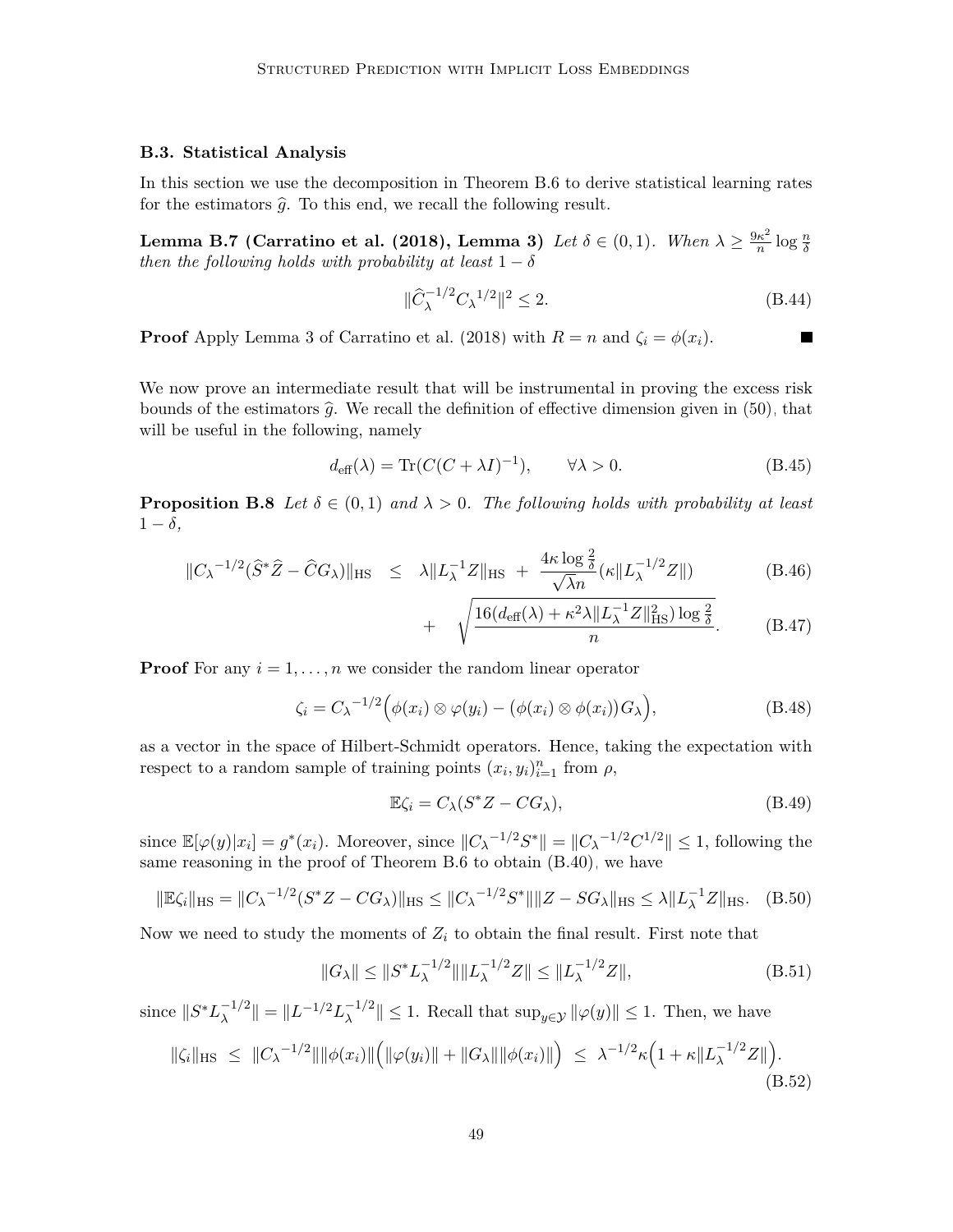Hence, for any  $p \geq 2$ 

$$
\mathbb{E}\|\zeta_i - \mathbb{E}\zeta_i\|_{\text{HS}}^p \le \mathbb{E}\|\zeta_i - \zeta_i'\|_{\text{HS}}^p \le 2^p \mathbb{E}\|\zeta_i\|_{\text{HS}}^p
$$
\n(B.53)

$$
\leq 4\left(2\lambda^{-1/2}\kappa(1+\kappa\|L_{\lambda}^{-1/2}Z\|)\right)^{p-2}\mathbb{E}\|\zeta_i\|_{\text{HS}}^2. \tag{B.54}
$$

Moreover, denote by  $\sigma^2(x)$  the conditional variance  $\sigma^2(x) = \mathbb{E}_{y_i}[\|\varphi(y_i) - g^*(x_i)\|^2 |x_i]$ . Since  $g^*(x) = \mathbb{E}[\varphi(y)|x]$  for any *x* in the domain of  $\rho_X$ , we have  $\sigma(x) \leq 1$ . Hence,

$$
\mathbb{E} \|\zeta_i\|_{\text{HS}}^2 = \mathbb{E} \|\varphi(y_i) - g_\lambda(x_i)\|^2 \|C_\lambda^{-1/2} \phi(x_i)\|^2
$$
\n(B.55)

$$
= \mathbb{E}_{x_i} ||C_{\lambda}^{-1/2} \phi(x_i)||^2 \mathbb{E}_{y_i} [||\varphi(y_i) - g_{\lambda}(x_i)||^2 |x_i]
$$
(B.56)

$$
= \mathbb{E}_{x_i} ||C_{\lambda}^{-1/2} \phi(x_i)||^2 (\sigma(x)^2 + ||g^*(x) - g_{\lambda}(x)||^2)
$$
(B.57)

$$
\leq d_{\text{eff}}(\lambda) + \kappa^2 / \lambda \mathbb{E} \|g^*(x) - g_\lambda(x)\|^2,
$$
\n(B.58)

where the last inequality follows by observing that

$$
\mathbb{E}\|C_{\lambda}^{-1/2}\phi(x)\|^2 = \mathbb{E}\operatorname{Tr}(C_{\lambda}^{-1}\phi(x)\otimes\phi(x)) = \operatorname{Tr}(C_{\lambda}^{-1}C) = d_{\text{eff}}(\lambda),\tag{B.59}
$$

and also

$$
d_{\text{eff}}(\lambda) = \mathbb{E} ||C_{\lambda}^{-1/2} \phi(x)||^2 \le \mathbb{E} ||C_{\lambda}^{-1/2}||^2 ||\phi(x)||^2 \le \lambda^{-1} \kappa^2.
$$
 (B.60)

Recall from [Theorem A.2](#page-38-1) that  $\mathcal{R}(g) - \mathcal{R}(g^*) = \mathbb{E} ||g(x) - g^*(x)||^2$ . Then, by applying [Theorem B.2,](#page-43-1) we have

$$
\mathbb{E}||g^*(x) - g_\lambda(x)||^2 = ||g_\lambda - g^*||^2_{L^2(X, \rho)}
$$
\n(B.61)

<span id="page-49-0"></span>
$$
= \|SG_{\lambda} - Z\|_{\text{HS}}^2 \tag{B.62}
$$

$$
= \|(SS^*L_{\lambda}^{-1} - I)Z\|_{\text{HS}}^2
$$
\n(B.63)

$$
= \lambda^2 \| L_{\lambda}^{-1} Z \|_{\text{HS}}^2. \tag{B.64}
$$

Finally, we have for any  $p \geq 2$ 

$$
\mathbb{E}\|\zeta_i - \mathbb{E}\zeta_i\|_{\text{HS}}^p \le \frac{1}{2}p\left(8d_{\text{eff}}(\lambda) + 8\kappa^2\lambda \|L_{\lambda}^{-1}Z\|_{\text{HS}}^2\right) \left(\frac{2\kappa}{\sqrt{\lambda}}(1 + \kappa \|L_{\lambda}^{-1/2}Z\|)\right)^{p-2}.\tag{B.65}
$$

We can now apply Bernstein inequality as in [\(Rudi and Rosasco](#page-33-14) [\(2017\)](#page-33-14) Proposition 2). We have

$$
\left\| \frac{1}{n} \sum_{i=1}^{n} \zeta_i - \mathbb{E} \zeta_i \right\|_{\text{HS}} \le \frac{4\kappa \log \frac{2}{\delta}}{\sqrt{\lambda}n} (1 + \kappa \|L_{\lambda}^{-1/2} Z\|) + \sqrt{\frac{16(d_{\text{eff}}(\lambda) + \kappa^2 \lambda \|L_{\lambda}^{-1} Z\|_{\text{HS}}^2) \log \frac{2}{\delta}}{n} \tag{B.66}
$$

holds with probability  $1 - \delta$ .

The proof is concluded by observing that

<span id="page-49-1"></span>
$$
\|C_{\lambda}^{-1/2}(\hat{S}^*\hat{Z} - \hat{C}G_{\lambda})\|_{\text{HS}} = \left\|\frac{1}{n}\sum_{i=1}^n \zeta_i\right\|_{\text{HS}} \le \left\|\frac{1}{n}\sum_{i=1}^n \zeta_i - \mathbb{E}\zeta_i\right\|_{\text{HS}} + \|\mathbb{E}\zeta\|_{\text{HS}}.
$$
 (B.67)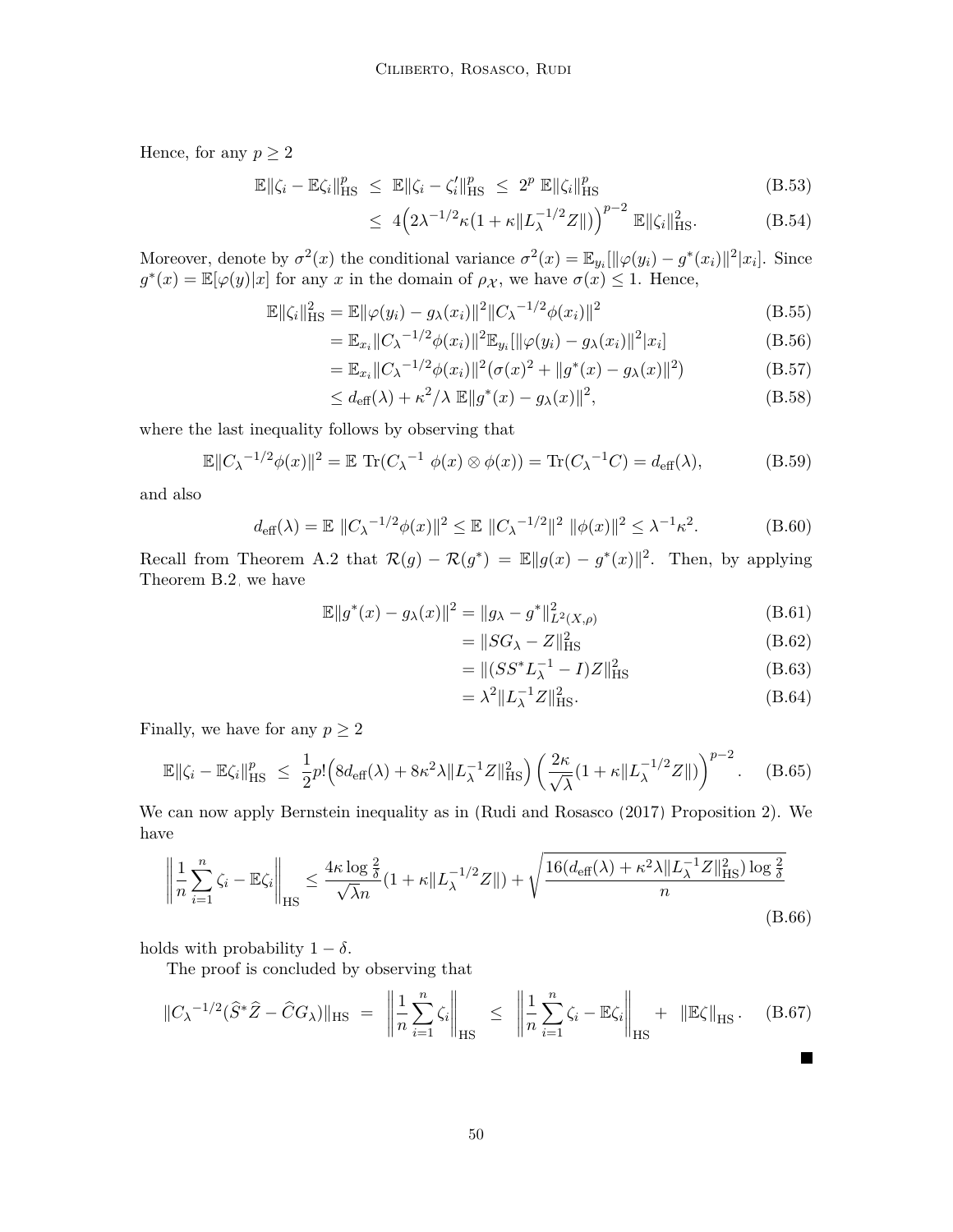**Theorem B.9** *Under the assumptions of [Theorem B.6,](#page-46-1) let*  $\delta \in (0,1)$ *. Then, for*  $\lambda \geq$ 9*κ* 2  $\frac{\kappa^2}{n}$  log  $\frac{n}{\delta}$  the following holds with probability at least 1 − *δ* 

$$
|\mathcal{R}(g_{n\lambda}) - \mathcal{R}(g^*)|^{1/2} \le \frac{8q_1 \kappa \log \frac{2}{\delta}}{\sqrt{\lambda}n} (1 + \kappa ||L_{\lambda}^{-1/2} Z||)
$$
(B.68)

$$
+ \sqrt{\frac{64q_1^2(d_{\text{eff}}(\lambda) + \kappa^2 \lambda \|L_{\lambda}^{-1}Z\|_{\text{HS}}^2) \log \frac{4}{\delta}}{n}} \tag{B.69}
$$

+ 
$$
2(2+q_1+2q_2) \lambda \|L_{\lambda}^{-1}Z\|_{\text{HS}}
$$
 (B.70)

**Proof** The result is obtained by decomposing the risk with [Theorem B.6,](#page-46-1) and controlling in high probability both terms  $\beta = ||\hat{C}_{\lambda}^{-1/2}C_{\lambda}^{-1/2}||^2$  and  $||C_{\lambda}^{-1/2}(\hat{S}^*\hat{Z} - \hat{C}G_{\lambda})||_{\text{HS}}$  and then taking the intersection bound of the two events.

#### **B.4. Universal Consistency**

Now we are ready to give the universal consistency result.

**Theorem 8 (Universal Consistency)** Let Z be a compact set and  $\triangle$  :  $\mathcal{Z} \times \mathcal{Y} \rightarrow \mathbb{R}$  admit *an ILE. Let*  $k : \mathcal{X} \times \mathcal{X} \to \mathbb{R}$  *be a bounded universal reproducing kernel. For any*  $n \in \mathbb{N}$  and *any distribution*  $\rho$  *on*  $\mathcal{X} \times \mathcal{Y}$  *let*  $f_n : \mathcal{X} \to \mathcal{Z}$  *be the estimator in* [\(20\)](#page-9-0) *trained on*  $(x_i, y_i)_{i=1}^n$ *points independently sampled from ρ and with weights α defined as:*

*(a)* (Ridge Regression) *in* [\(14\)](#page-6-3) *with*  $\lambda_n = n^{-1/2}$ , *or* 

- *(b)* (L2-Boosting) *in* [\(21\)](#page-9-2) *with step-size*  $\nu < 1/\kappa^2$  *and*  $t_n = n^{1/2}$ , *or*
- *(c)* (PCR) *in* [\(22\)](#page-10-1) *with*  $\lambda_n = n^{-1/2}$ .

*Then,*

$$
\lim_{n \to +\infty} \mathcal{E}(f_n) = \mathcal{E}(f^*) \qquad with \ probability \quad 1 \tag{45}
$$

**Proof** Recall that by [Theorem B.8,](#page-48-0) for any  $\lambda \geq \frac{9\kappa^2}{n}$  $\frac{\kappa^2}{n}$  log  $\frac{n}{\delta}$  the following holds with probability at least  $1 - \delta$ 

$$
|\mathcal{R}(g_{n\lambda}) - \mathcal{R}(g^*)|^{1/2} \le \frac{8q_1 \kappa \log \frac{4}{\delta}}{\sqrt{\lambda}n} (1 + \kappa \|L_{\lambda}^{-1/2} Z\|)
$$
(B.71)

$$
+ \sqrt{\frac{64q_1^2(d_{\text{eff}}(\lambda) + \kappa^2\lambda \|L_{\lambda}^{-1}Z\|_{\text{HS}}^2)\log\frac{4}{\delta}}{n}} \tag{B.72}
$$

+ 
$$
2(2+q_1+2q_2) \lambda ||L_{\lambda}^{-1}Z||_{\text{HS}}.
$$
 (B.73)

In particular, let  $n_0$  be sufficiently large, such that  $n_0^{-1/2} \geq \frac{9\kappa^2}{n_0}$  $\frac{\partial \kappa^2}{\partial n_0}$  log  $\frac{n_0}{\delta}$ . For any  $n \in \mathbb{N}$ with  $n \geq n_0$ , let  $\lambda_n = n^{-1/2}$ . Recall that  $d_{\text{eff}}(\lambda) \leq \kappa^2/\lambda$  (see [\(B.60\)\)](#page-49-0) and note that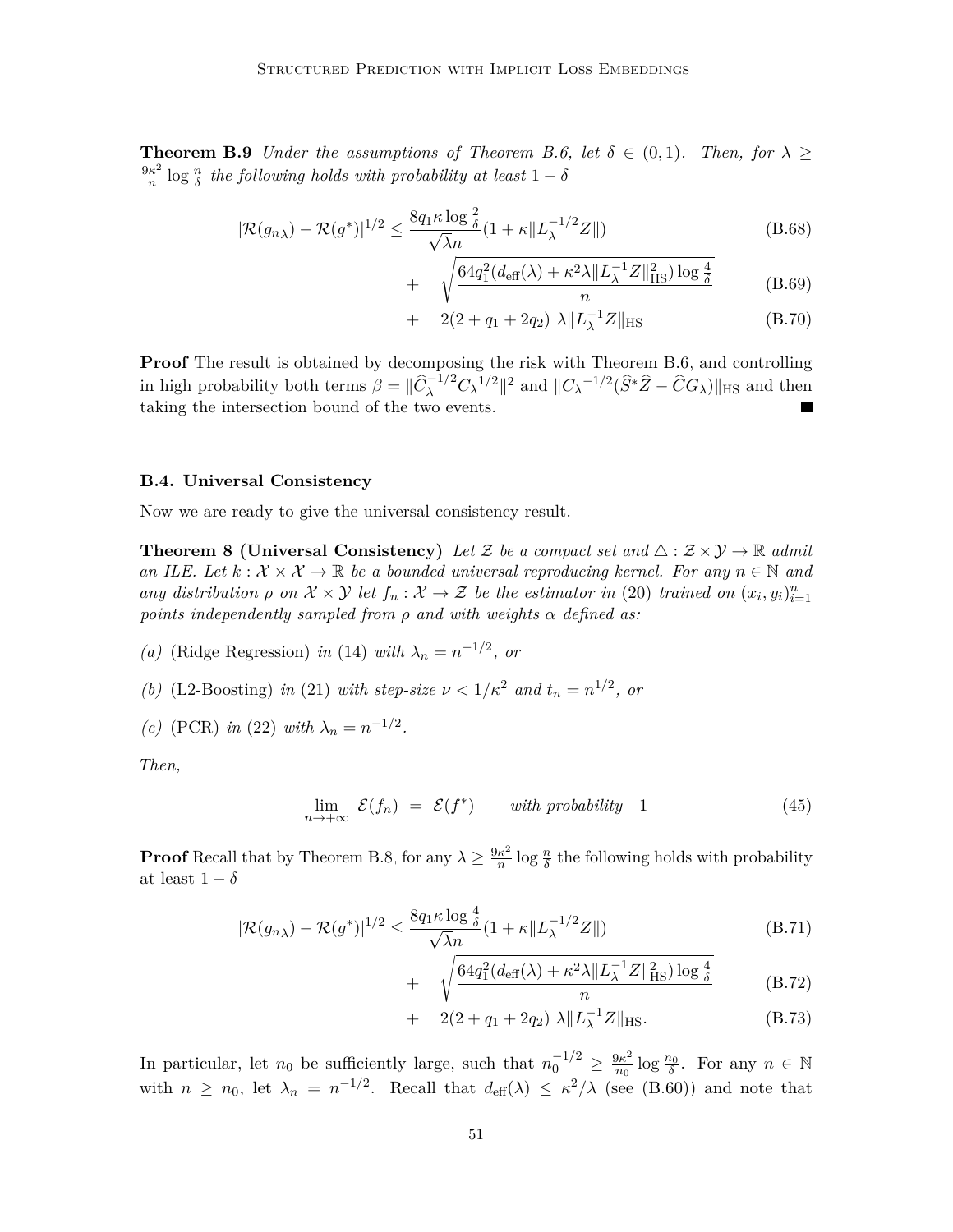$||L_{\lambda}^{-1/2}Z|| \leq \lambda^{-1/2}||Z||, ||L_{\lambda}^{-1}Z||_{\text{HS}} \leq \lambda^{-1}||Z||_{\text{HS}} \text{ and } ||Z|| \leq ||Z||_{\text{HS}}.$  Applying [Theorem B.8](#page-48-0) guarantees that the inequality

<span id="page-51-0"></span>
$$
|\mathcal{R}(g_{n\lambda}) - \mathcal{R}(g^*)|^{1/2} \leq [8q_1\kappa(1+\kappa||Z||)] n^{-1/2} \log(4/\delta)
$$
  
+ 
$$
[64q_1^2\kappa^2(1+||Z||_{\text{HS}}^2)]^{1/2} n^{-1/4} (\log(4/\delta))^{1/2}
$$
 (B.74)  
+ 
$$
2(2+q_1+2q_2) \lambda ||L_{\lambda}^{-1}Z||_{\text{HS}},
$$

holds with probability at least  $1 - \delta$ . We denote this event by  $E_{n,\delta}$ .

Recall that *L* is a compact operator (actually Hilbert-Schmidt), hence it admits an eigendecomposition  $L = \sum_{i \in \mathbb{N}} \sigma_i u_i \otimes u_i$ , with  $\sigma_i \ge \sigma_j > 0$  for  $1 \le i \le j \in \mathbb{N}$  and  $(u_i)_{i \in \mathbb{N}}$ is a set of orthonormal functions in  $L^2(\mathcal{X}, \rho_{\mathcal{X}})$ . Note that  $(u_i)_{i \in \mathbb{N}}$  is an orthonormal basis of  $L^2(\mathcal{X}, \rho_{\mathcal{X}})$ . To show this, consider  $W \subseteq \mathcal{X}$  the support of  $\rho_{\mathcal{X}}$ . Note that W is compact and Polish since it is a closed subset of the compact Polish space  $\mathcal X$ . Let  $\mathcal L$  be the RKHS  $\mathcal{L} = \text{span}\{k(x, \cdot) \mid x \in W\}$ , with same inner product of  $\mathcal{F}$ . Note that  $\mathcal{L}$  is separable since it is the image of a compact space via a continuous function. By definition of universality for the kernel k, the set  $\mathcal L$  is dense in  $C(W)$ . Additionally, by Corollary 5 in [\(Micchelli et al.,](#page-32-12) [2006\)](#page-32-12) we have  $C(W) = \overline{\text{span}\{u_i \mid i \in \mathbb{N}\}}$ . Thus, since  $C(W)$  is dense in  $L^2(\mathcal{X}, \rho_{\mathcal{X}})$ , we can conclude that  $(u_i)_{i \in \mathbb{N}}$  is a basis of  $L^2(\mathcal{X}, \rho_{\mathcal{X}})$ .

We now focus on  $\lambda \|L_{\lambda}^{-1}Z\|_{\text{HS}}$ . In particular, we want to express  $\|L_{\lambda}^{-1}Z\|_{\text{HS}}^2$  in terms of the basis  $(u_i)_{i\in\mathbb{N}}$  associated to *L*. In particular, since  $(u_i)_{i\in\mathbb{N}}$  is a basis for  $L^2(\mathcal{X}, \rho_{\mathcal{X}})$  and  $(L + \lambda I)^{-1}u_i = (\sigma_i + \lambda)^{-1}u_i$  for any  $i \in \mathbb{N}$ , we have

$$
\lambda_n^2 \|(L+\lambda_n)^{-1}Z\|_{\text{HS}}^2 = \lambda_n^2 \text{Tr}((L+\lambda_n)^{-1}ZZ^*(L+\lambda_n)^{-1}) = \lambda_n^2 \sum_{i \in \mathbb{N}} \frac{\langle u_i, ZZ^* u_i \rangle_{L^2}}{(\sigma_i + \lambda)^2}.
$$
 (B.75)

Now let  $t_n = n^{-1/4}$ , and  $T_n = \{i \in \mathbb{N} \mid \sigma_i \ge t_n\} \subset \mathbb{N}$ . Denote by  $w_i^2 := \langle u_i, ZZ^* u_i \rangle_{L^2}$  and note that  $(w_i)_{i\in\mathbb{N}}$  is square summable and  $\sum_{i\in\mathbb{N}} w_i^2 = ||Z||_{\text{HS}}^2 < \infty$ . For any  $n \in \mathbb{N}$ , we have

$$
\lambda_n^2 \| (L + \lambda_n)^{-1} Z \|_{\text{HS}}^2 = \sum_{i \in T_n} \frac{\lambda_n^2 w_i^2}{(\sigma_i + \lambda_n)^2} + \sum_{i \in \mathbb{N} \setminus T_n} \frac{\lambda_n^2 w_i^2}{(\sigma_i + \lambda_n)^2}
$$
(B.76)

$$
\leq \frac{\lambda_n^2}{t_n^2} \sum_{i \in T_n} w_i^2 + \sum_{i \in \mathbb{N} \setminus T_n} w_i^2 \leq \|Z\|_{\text{HS}}^2 n^{-1/4} + \sum_{i \in \mathbb{N} \setminus T_n} w_i^2 \tag{B.77}
$$

since  $\lambda_n/t_n = n^{-1/2}/n^{-1/4} = n^{-1/4}$ . Since the series  $\sum_{i\in\mathbb{N}} w_i^2$  is convergent, we have  $\sum_{i \in \mathbb{N} \setminus T_n} w_i^2 \to 0$  as  $n \to +\infty$ . We conclude that

$$
0 \le \lim_{n \to \infty} \lambda_n^2 \| (L + \lambda_n)^{-1} Z \|_{\text{HS}}^2 \le \lim_{n \to \infty} \| Z \|_{\text{HS}}^2 n^{-1/4} + \sum_{i \in \mathbb{N} \setminus T_n} w_i^2 = 0. \tag{B.78}
$$

Now, let  $\delta_n = n^{-2}$  and  $A_n = E_{n,\delta_n}^c$  be the complementary event to  $E_{n,\delta_n}$  characterized by [\(B.74\).](#page-51-0) For any  $n \ge n_0 := 200(1 + \kappa^2)$  we have  $\lambda_n \ge \frac{9\kappa^2}{n}$  $\frac{\kappa^2}{n}$  log  $n^3$  and the event  $E_{n,\delta_n}$  holds with probability at least  $1 - \delta_n$ . Equivalently, the probability of  $A_n$  is upper bounded by  $\delta_n$ Since  $\sum_{n=n_0+1}^{+\infty} \delta_n < +\infty$ , we can apply the Borel-Cantelli lemma (Theorem 8.3.4. pag 263 of [Dudley](#page-31-12) [\(2002\)](#page-31-12)) on the sequence  $(E_{n,\delta_n})_{n\in\mathbb{N}}$  and conclude that the statement

$$
\lim_{n \to \infty} \mathcal{R}(g_{n\lambda_n}) - \mathcal{R}(g^*) > 0,
$$
\n(B.79)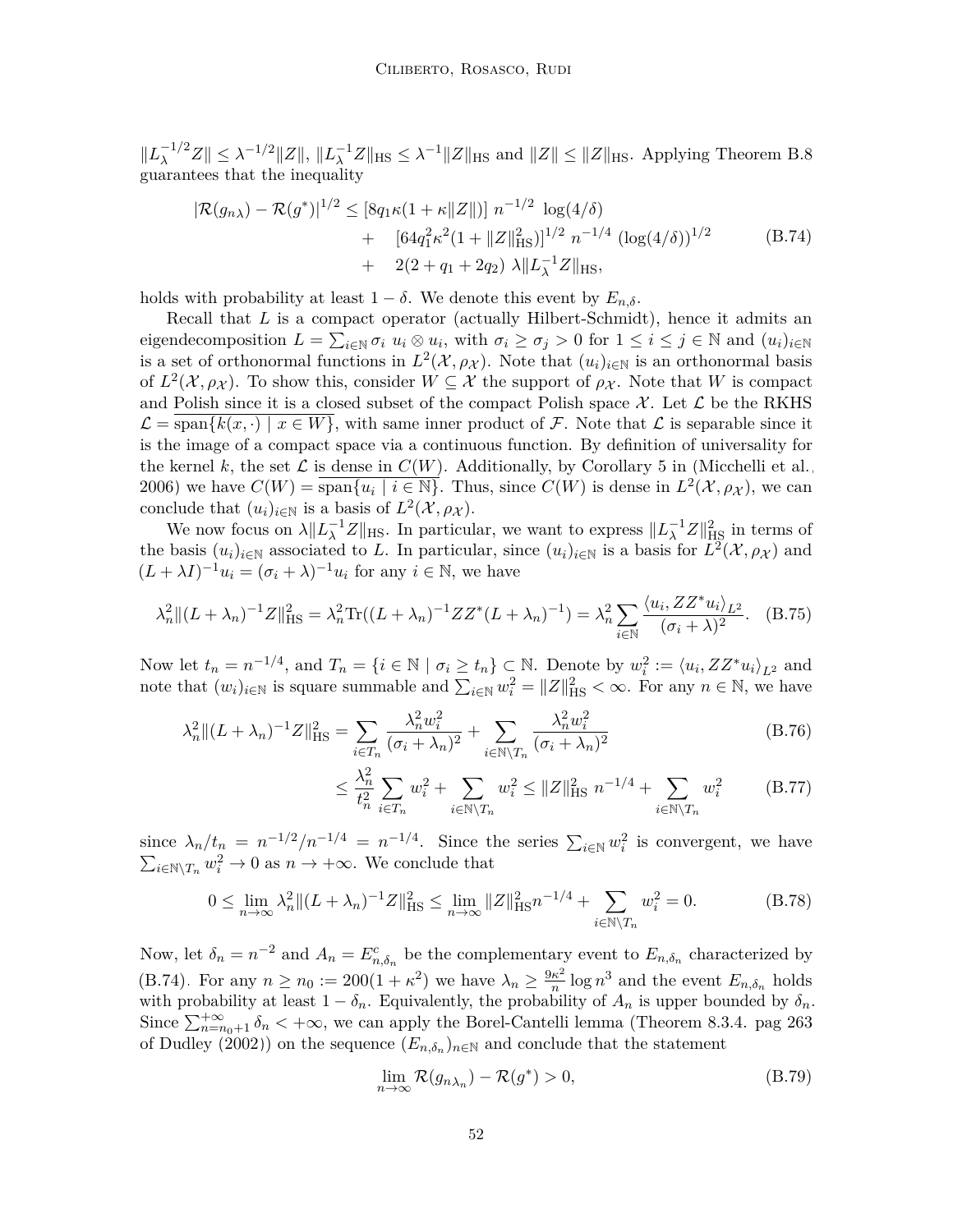holds with probability 0. Thus, the converse statement

$$
\lim_{n \to \infty} \mathcal{R}(g_{n\lambda_n}) - \mathcal{R}(g^*) = 0.
$$
\n(B.80)

holds with probability 1. The final result is obtained by applying the comparison inequality between the surrogate problem and the original excess risk from [Theorem 7.](#page-18-1)

#### **B.5. Learning Rates**

In this section we study the generalization properties of the proposed estimators. We address this question by considering the special case where the solution  $g^*$  of the expected surrogate risk belongs to the same hypotheses space  $\mathcal{H} \otimes \mathcal{F}$  where our estimator belongs to. We start this analysis by recalling that in this case, *g* <sup>∗</sup> admits a closed form solution.

**Lemma B.10** *Let*  $\triangle$  :  $\mathcal{Z} \times \mathcal{Y} \rightarrow \mathbb{R}$  *satisfy [Theorem 2](#page-7-2) for suitable*  $\psi$ ,  $\varphi$  *and* H. Assume that *the surrogate expected risk minimization of* R *at* [\(17\)](#page-7-4) *attains a minimum on* H ⊗ F*. Then the minimizer*  $g^* \in \mathcal{H} \otimes \mathcal{F}$  *of*  $\mathcal{R}$  *with minimal norm*  $\|\cdot\|_{\mathcal{H} \otimes \mathcal{F}}$  *is of the form* 

$$
g^*(x) = G_*\phi(x), \quad \forall x \in \mathcal{X} \quad with \quad G_* = C^{\dagger}S^*Z : \mathcal{F} \to \mathcal{H}. \tag{B.81}
$$

**Proof** Let  $g \in \mathcal{H} \otimes \mathcal{F}$  such that  $g(x) = G\phi(x), \forall x \in \mathcal{X}$  for some linear operator  $G \in \mathcal{H} \otimes \mathcal{F}$ . We have

$$
\mathcal{R}(g) = \int_{\mathcal{X} \times \mathcal{Y}} \|G\phi(x) - \psi(y)\|_{\mathcal{H}}^2 d\rho(x, y)
$$
\n(B.82)

$$
= \int_{\mathcal{X}\times\mathcal{Y}} \text{Tr}(G(\phi(x)\otimes\phi(x))G^*) - 2\text{Tr}(G(\phi(x)\otimes\psi(y))) + ||\psi(y)||_{\mathcal{H}}^2 d\rho_{\mathcal{X}}(x,y) \quad \text{(B.83)}
$$

$$
= \text{Tr}(GCG^*) - 2\text{Tr}(GS^*Z) + const,
$$
\n(B.84)

where we have used [Theorem B.1](#page-43-0) and the linearity of the trace. The derivation above implies that R is a convex quadratic functional since C is positive semidefinite. Hence,  $\mathcal{R}$ attains a minimum on  $\mathcal{H} \otimes \mathcal{F}$  if and only if the range of  $S^*Z$  is contained in the range of *C*, namely  $\text{Ran}(S^*Z) \subseteq \text{Ran}(C) \subset \mathcal{F}$  (see [Engl et al.](#page-31-13) [\(1996\)](#page-31-13) Chap. 2). In this case  $G = C^{\dagger} S^* Z : \mathcal{F} \to \mathcal{H}$  exists and is the minimum norm minimizer for  $\mathcal{R}$ , as desired.

We recall here the two main assumptions required in the following.

**Assumption 1 (Source condition)** *There exists*  $r \geq 0$  *and*  $h \in \mathcal{H} \otimes \mathcal{F}$  *for which* 

$$
g^* = (C^r \otimes I) \; h. \tag{49}
$$

*The norm of*  $||h||_{\mathcal{H} \otimes \mathcal{F}}$  *will be denoted by*  $R := ||h||_{\mathcal{H} \otimes \mathcal{F}}$ *.* 

**Assumption 2 (Capacity condition)** *There exists*  $\gamma \in [0,1]$  *and*  $Q > 0$  *for which* 

$$
d_{\text{eff}}(\lambda) \le Q\lambda^{-\gamma}, \qquad \forall \ \lambda > 0. \tag{51}
$$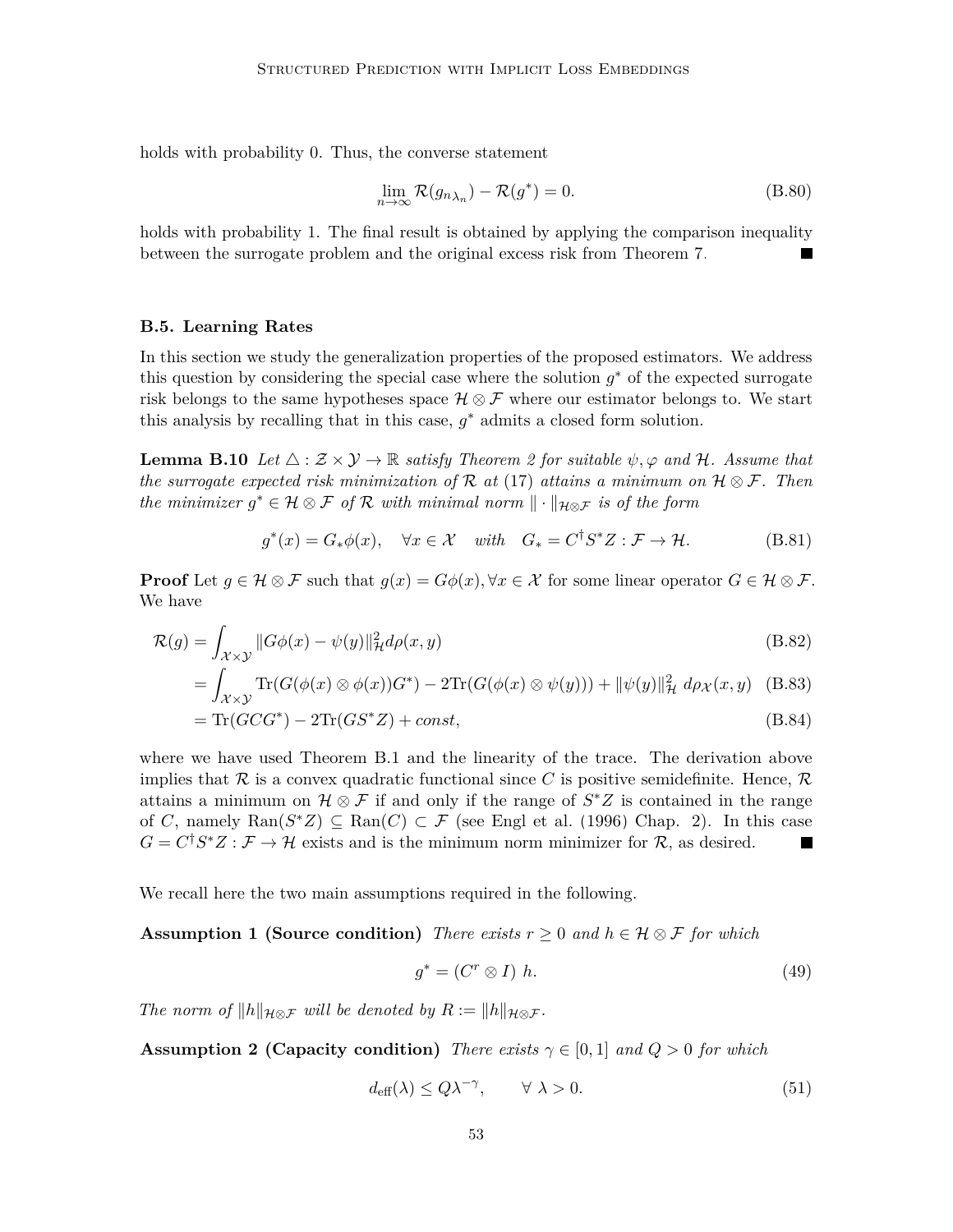<span id="page-53-0"></span>We are ready to prove the main result characterizing the learning rates of the proposed estimators.

**Theorem B.11** Let H be a Hilbert space and let  $\varphi : \mathcal{Y} \to \mathcal{H}$  a continuous map from  $\mathcal{Y}$  to H<sub>r</sub>. Let  $k : \mathcal{X} \times \mathcal{X} \to \mathbb{R}$  be a continuous reproducing kernel on X with associated RKHS  $\mathcal{F}$  such that  $\kappa^2 := \sup_{x \in \mathcal{X}} k(x,x) < +\infty$ . Let  $\rho$  be a distribution on  $\mathcal{X} \times \mathcal{Y}$  and let the *corresponding g* <sup>∗</sup> *defined in* [\(16\)](#page-7-3) *satisfy [Assumption 1.](#page-21-2) Let also [Assumption 2](#page-22-1) hold. Let*  $\delta \in (0,1]$  *and*  $n_0$  *sufficiently large such that*  $n_0^{-1/(1+2r+\gamma)} \geq \frac{9\kappa^2}{n_0}$  $\frac{\partial \kappa^2}{n_0} \log \frac{n_0}{\delta}$ . Let  $n \in \mathbb{N}$ ,  $n \geq n_0$ *and*  $\lambda \geq \frac{9\kappa^2}{n}$  $\frac{\kappa^2}{n}$  log  $\frac{n}{\delta}$ . Let  $g_n : \mathcal{X} \to \mathcal{H}$  be a spectral filtering estimator of the form introduced in *[Theorem B.5](#page-46-0) trained on n points randomly sampled from ρ. Then, the following holds with probability at least*  $1 - \delta$ *,* 

$$
|\mathcal{R}(g_n) - \mathcal{R}(g^*)|^{1/2} \le M \ n^{-\frac{r+1/2}{2r+1+\gamma}}
$$
 (B.85)

*Where the constant* M *is*

$$
M = M(Q, ||H||, \delta, q_1, q_2) = 8q_1 \left[ \kappa (1 + \kappa ||H||_{HS}) + \sqrt{(Q + \kappa^2 ||H||_{HS}^2)} \right] \log \frac{4}{\delta}
$$
 (B.86)

$$
+ 2(2 + q_1 + 2q_2)||H||_{\text{HS}}.\tag{B.87}
$$

**Proof** According to the excess risk bound in [Theorem B.9](#page-49-1) we have that the following holds with probability at least  $1 - \delta$ 

 $+$ 

$$
|\mathcal{R}(g_{n\lambda}) - \mathcal{R}(g^*)|^{1/2} \le \frac{8q_1 \kappa \log \frac{4}{\delta}}{\sqrt{\lambda}n} (1 + \kappa ||L_{\lambda}^{-1/2} Z||)
$$
(B.88)

$$
\sqrt{\frac{64\ q_1^2(d_{\text{eff}}(\lambda) + \kappa^2 \lambda \|L_{\lambda}^{-1}Z\|_{\text{HS}}^2)\log\frac{4}{\delta}}{n}}\tag{B.89}
$$

+ 
$$
2(2+q_1+2q_2) \lambda \|L_{\lambda}^{-1}Z\|_{\text{HS}}.
$$
 (B.90)

From [Assumption 1,](#page-21-2) we have  $g^*(x) = (C^r \otimes I) h \phi(x) = H^* C^r \phi(x)$  for any  $x \in \mathcal{X}$ , where *H*:  $\mathcal{F} \to \mathcal{H}$  is the Hilbert-Schmidt operator corresponding to h under the canonical isomorphism between HS(F, H) and  $\mathcal{H} \otimes \mathcal{F}$ . In particular,  $||H||_{\text{HS}} = ||h||_{\mathcal{H} \otimes \mathcal{F}}$ . By [Assumption 1](#page-21-2)  $||h||_{\mathcal{H} \otimes \mathcal{F}} =$ *R*. Therefore, we can characterize  $Z = SC<sup>r</sup>H$ . Indeed, recall that for any  $w \in H$ , by definition of *Z*, we have

$$
(Zw)(\cdot) = \langle w, g^*(\cdot) \rangle_{\mathcal{H}} = \langle w, H^*C^r \phi(\cdot) \rangle_{\mathcal{H}} = \langle C^r H w, \phi(\cdot) \rangle_{\mathcal{H}} = (SC^r H w)(\cdot) \tag{B.91}
$$

Then, denote by  $(1/2 - r)_{+} = \max(0, 1/2 - r)$ , we have

$$
||L_{\lambda}^{-1}Z||_{\text{HS}} = ||L_{\lambda}^{-1}SC^{r}|| ||H||_{\text{HS}} \leq \lambda^{-(1/2-r)+}R,
$$
\n(B.92)

and, analogously,

$$
||L_{\lambda}^{-1/2}Z||_{\text{HS}} \le R. \tag{B.93}
$$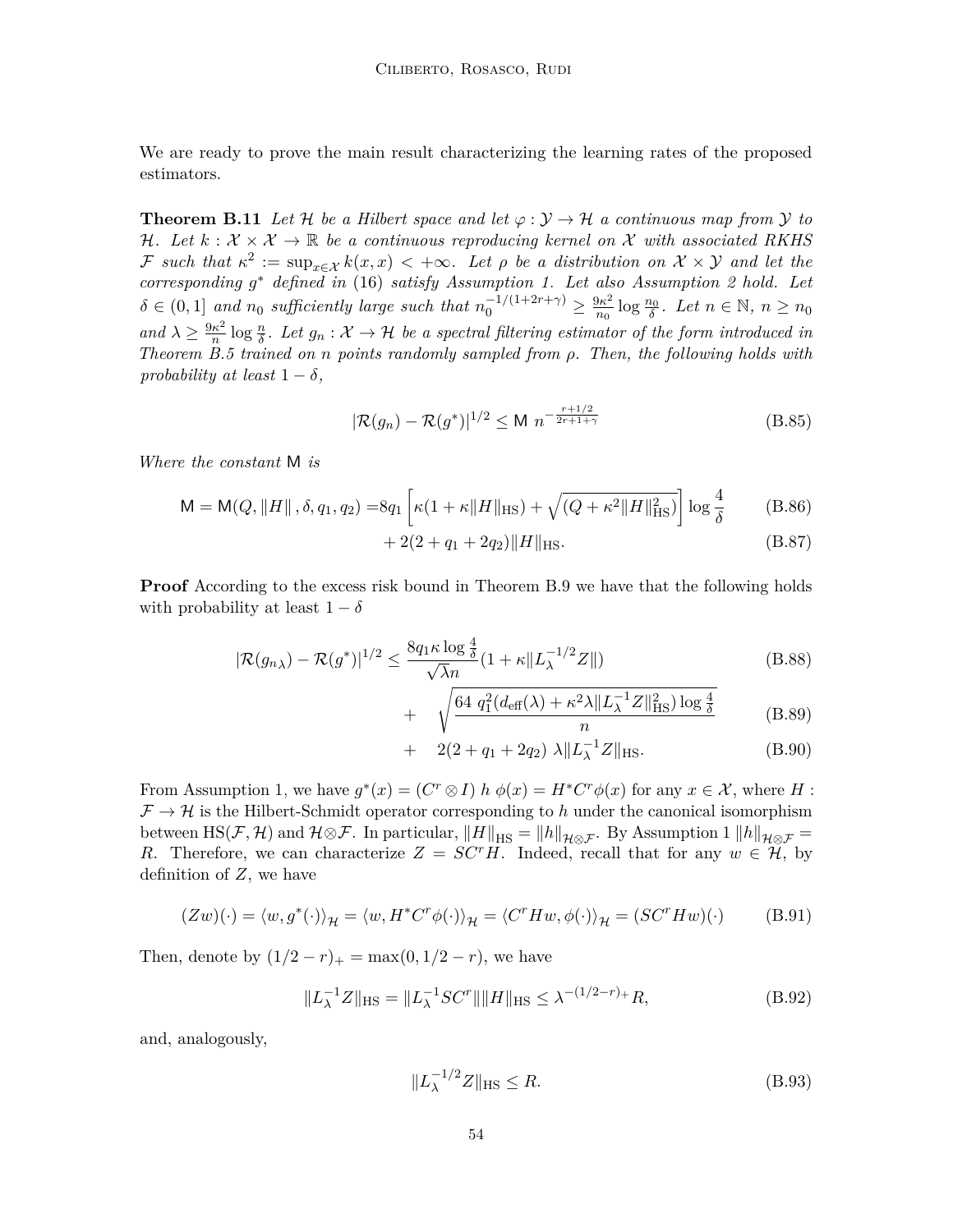Then, let  $\lambda = n^{-1/(1+2r+\gamma)}$  and  $n \geq n_0$  with  $n_0$  such that  $n_0^{-1/(1+2r+\gamma)} \geq \frac{9\kappa^2}{n_0}$  $\frac{\partial \kappa^2}{n_0} \log \frac{n_0}{\delta}$ . From [Assumption 2,](#page-22-1) we have  $d_{\text{eff}}(\lambda) \leq Q\lambda^{-\gamma}$ . Therefore,

$$
|\mathcal{R}(g_{n\lambda}) - \mathcal{R}(g^*)| \le 8q_1 \left[ \kappa (1 + \kappa R) + \sqrt{(Q + \kappa^2 R^2)} \right] n^{-\frac{r + 1/2}{2r + 1 + \gamma}} \log \frac{4}{\delta}
$$
 (B.94)

$$
+ \quad 2(2+q_1+2q_2)R \; n^{-\frac{r+1/2}{2r+1+\gamma}}, \tag{B.95}
$$

 $\blacksquare$ 

**In the Second State** 

with probability at least  $1 - \delta$ .

[Theorem 11](#page-22-0) from the main paper is a direct consequence the result above when considering specific spectral filters.

**Theorem 11 (Refined Learning Rates)** *Under the same notation and assumptions of Thm.* 9 and under the additional [Assumptions 1](#page-21-2) and [2,](#page-22-1) let  $\delta \in (0,1]$  and  $n_0$  sufficiently large *such that*  $n_0^{-1/(1+2r+\gamma)} \geq \frac{9\kappa^2}{n_0}$  $\frac{\partial \kappa^2}{\partial n_0}$  log  $\frac{n_0}{\delta}$ . For any  $n \geq n_0$ , the following estimators  $f_n : \mathcal{X} \to \mathcal{Z}$ *trained on n points independently sampled from ρ are such that, with probability at least* 1−*δ*

$$
\mathcal{E}(f_n) - \mathcal{E}(f^*) \leq c_\triangle \text{ m q } \log(4/\delta) n^{-\frac{r+1/2}{2r+\gamma+1}}, \tag{52}
$$

*with*

$$
\mathsf{m} = 16\Big(\kappa(1+\kappa R) + \kappa\sqrt{Q+R^2} + R\Big),\tag{53}
$$

*and* q *defined as follows. This holds for estimators f<sup>n</sup> of the form* [\(20\)](#page-9-0) *with corresponding weights α defined as:*

*(a)* (Ridge Regression) *in* [\(14\)](#page-6-3) *with*  $\lambda_n = n^{-\frac{1}{2r + \gamma + 1}}$ *. With*  $q \leq 3$ *.* 

(b) (L2-Boosting) in (21) with 
$$
\nu < 1/\kappa^2
$$
 and  $t_n = n^{\frac{1}{2r + \gamma + 1}}$ . With  $\mathsf{q} \leq 2 + 2\nu + e^{\nu - 1}/\nu$ .

*(c)* (Principal Component Regression) *in* [\(22\)](#page-10-1) *with*  $\lambda_n = n^{-\frac{1}{2r + \gamma + 1}}$ *. With*  $\mathsf{q} \leq 5$ *.* 

**Proof** Let  $g_n : \mathcal{X} \to \mathcal{H}$  be an estimator satisfying the hypotheses of [Theorem B.11](#page-53-0) and let  $f_n: \mathcal{X} \to \mathcal{Z}$  be such that for any  $x \in \mathcal{X}$ ,  $f_n(x) = \operatorname{argmin}_{z \in \mathcal{Z}} \langle \psi(z), g_n(x) \rangle_{\mathcal{H}}$ . By applying the comparison inequality from [Theorem 7,](#page-18-1) we have that

$$
\mathcal{E}(f_n) - \mathcal{E}(f^*) \le 2c_{\triangle} |\mathcal{R}(g_n) - \mathcal{R}(g^*)|^{1/2} \le 2c_{\triangle} M n^{-\frac{r+1/2}{2r+1+\gamma}},
$$
 (B.96)

holds with probability at least  $1 - \delta$ . Now, note that  $\log(4/\delta) > 1$  since  $\delta \leq 1$ , we have that the constant M is upper bounded by

$$
\mathsf{M} \le \left( 8q_1 \left[ \kappa (1 + \kappa \|H\|_{\mathrm{HS}}) + \sqrt{(Q + \kappa^2 \|H\|_{\mathrm{HS}}^2)} \right] + 2(2 + q_1 + 2q_2) \|H\|_{\mathrm{HS}} \right) \log \frac{4}{\delta}. \quad \text{(B.97)}
$$

Replacing the quantities  $q_1$  and  $q_2$  from [Theorem B.4](#page-44-0) associated to the corresponding estimators we obtain the required upper bounds for m stated in the thesis of the theorem.

We note that [Theorem 9](#page-20-1) is a corollary of [Theorem 11](#page-22-0) as shown below.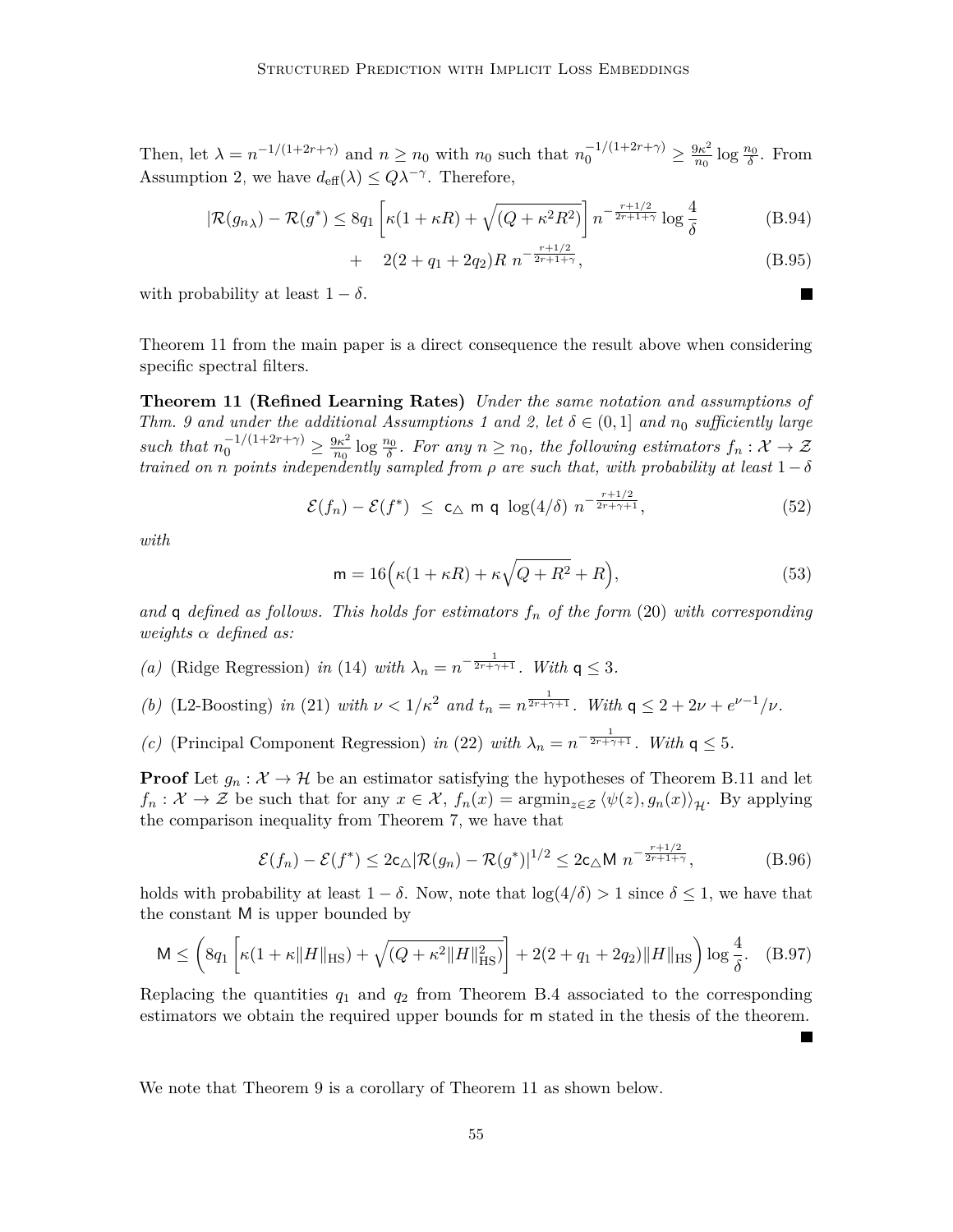**Theorem 9 (Learning Rates)** Let Z be a compact set and  $\triangle$  :  $\mathcal{Z} \times \mathcal{Y} \rightarrow \mathbb{R}$  admit an ILE *with associated Hilbert space* H. Let  $k : \mathcal{X} \times \mathcal{X} \to \mathbb{R}$  *be a continuous reproducing kernel on* X with associated RKHS F such that  $\kappa^2 := \sup_{x \in \mathcal{X}} k(x, x) < +\infty$ . Let  $\rho$  be a distribution *on*  $\mathcal{X} \times \mathcal{Y}$  *and let the corresponding*  $g^*$  *defined in* [\(16\)](#page-7-3) *be such that*  $g^* \in \mathcal{H} \otimes \mathcal{F}$ *. Let*  $\delta \in (0,1]$ *and n*<sup>0</sup> *sufficiently large such that*  $n_0^{-1/2} \ge \frac{9\kappa^2}{n_0}$  $\frac{\partial \kappa^2}{\partial n_0}$  log  $\frac{n_0}{\delta}$ . Then, for any  $n \in \mathbb{N}$ , the following *estimators*  $f_n: \mathcal{X} \to \mathcal{Z}$  *trained on n points independently sampled from*  $\rho$  *are such that, with probability at least*  $1 - \delta$ 

$$
\mathcal{E}(f_n) - \mathcal{E}(f^*) \leq c_\triangle \text{ m q } \log(4/\delta) n^{-1/4}, \tag{46}
$$

*with*

$$
\mathsf{m} = 16 \Big( \kappa (1 + \kappa \left\| g^* \right\|) + \kappa \sqrt{1 + \left\| g^* \right\|^2} + \left\| g^* \right\| \Big), \tag{47}
$$

*and* q *defined as follows. This holds for estimators f<sup>n</sup> of the form* [\(20\)](#page-9-0) *with corresponding weights α defined as:*

- *(a)* (Ridge Regression) *in* [\(14\)](#page-6-3) *with*  $\lambda_n = n^{-1/2}$ *. With constant*  $q \leq 3$ *.*
- *(b)* (L2-Boosting) *in* [\(21\)](#page-9-2) *with*  $\nu < 1/\kappa^2$  *and*  $t_n = n^{1/2}$ *. With constant*  $q \leq 2 + 2\gamma + e^{\gamma 1}/\gamma$ *.*
- *(c)* (Principal Component Regression) *in* [\(22\)](#page-10-1) *with*  $\lambda_n = n^{-1/2}$ *. With constant*  $q \leq 5$ *.*

**Proof** The result is a corollary of the theorem above, by considering that [Assumption 2](#page-22-1) is always satisfied with  $Q = \kappa^2$  and  $\gamma = 1$  and that when  $g^*$  is in  $\mathcal{G}$ , then [Assumption 1](#page-21-2) is satisfied with  $r = 0$  and  $h = g$ .

#### <span id="page-55-0"></span>**Appendix C. Sufficient Conditions for ILE**

In this section we provide more details related to the ILE definition introduced in [Theorem 2.](#page-7-2) In particular we discuss the connection with the original framework considered in [\(Ciliberto](#page-30-3) [et al., 2016\)](#page-30-3) and prove the results reported in [Section 6](#page-24-0) providing sufficient conditions to determine whether a function admits an ILE.

#### **C.1. Relations with the "ILE" definition in [\(Ciliberto et al., 2016\)](#page-30-3)**

In [Ciliberto et al.](#page-30-3) [\(2016\)](#page-30-3), the ILE definition was introduced as the following assumption in the case  $\mathcal{Z} = \mathcal{Y}$  (see Assumption 1 in [Ciliberto et al., 2016\)](#page-30-3).

<span id="page-55-1"></span>**Assumption 3** *There exists a separable Hilbert space*  $H$  *with inner product*  $\langle \cdot, \cdot \rangle_H$ *, a continuous embedding*  $\zeta : \mathcal{Y} \to \mathcal{H}$  *and a bounded linear operator such that* 

$$
\Delta(z, y) = \langle \zeta(z), V\zeta(y) \rangle_{\mathcal{H}} \qquad \forall z, y \in \mathcal{Y}
$$
\n(C.1)

It can be noticed that the two definitions are quite similar one to the other. Both require the existence of a separable Hilbert space  $\mathcal H$  where the function  $\triangle$  assumes a "bilinear"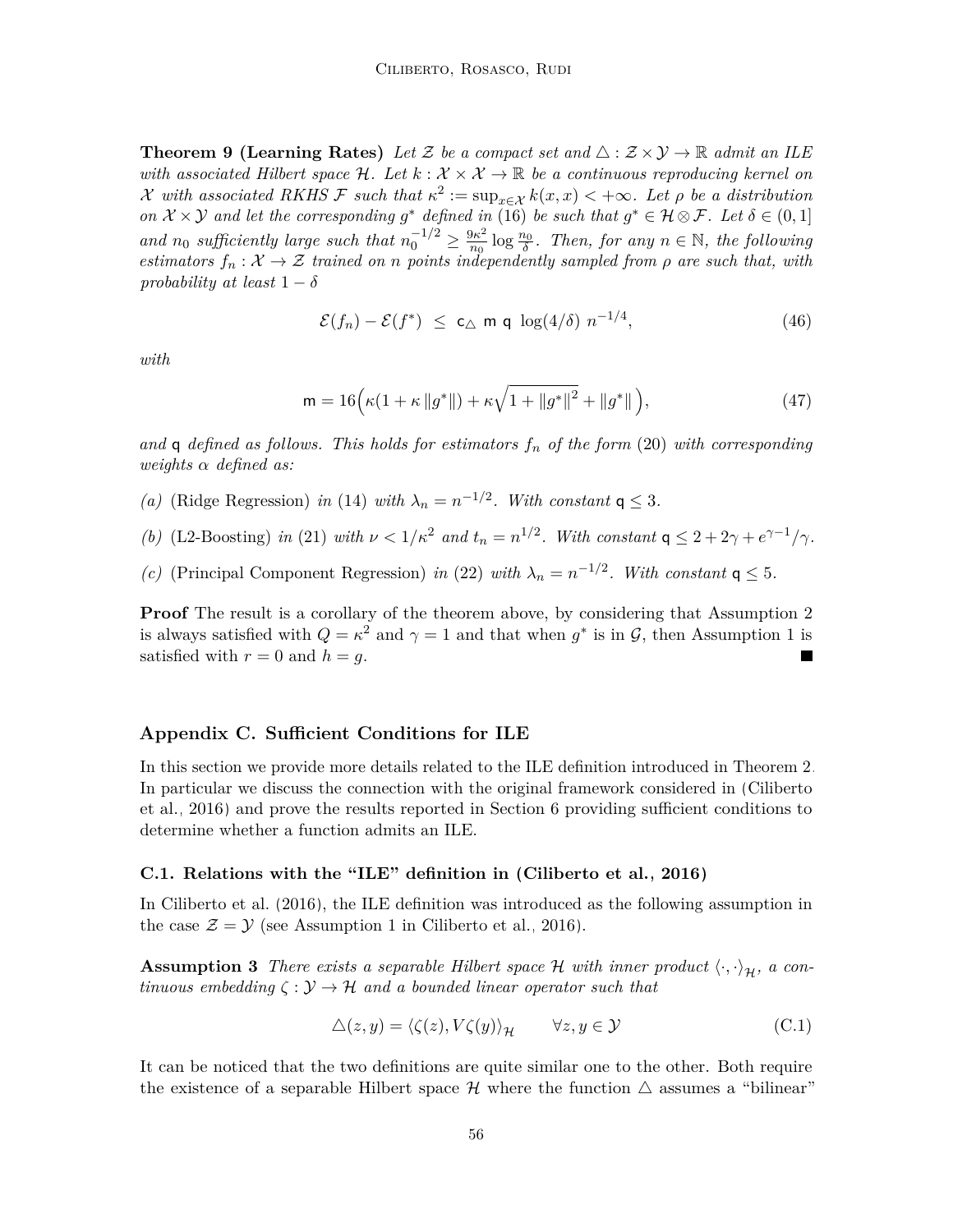structure. However the definition above requires  $\mathcal{Z} = \mathcal{Y}$  and the existence of a linear operator combining a single feature map *ζ*.

Despite these differences, the following result shows that the above assumption is equivalent to the ILE definition [\(Theorem 2\)](#page-7-2) in the main paper.

<span id="page-56-1"></span>**Proposition C.1 (Equivalence of ILE Definitions)** *A loss*  $\triangle$  :  $\mathcal{Y} \times \mathcal{Y} \rightarrow \mathbb{R}$  *admits an ILE if and only if it satisfies [Assumption 3.](#page-55-1)*

**Proof** ( $\Rightarrow$ ). Let  $\triangle$  satisfy the ILE definition with Hilbert space H and feature maps  $\psi, \varphi : \mathcal{Y} \to \mathcal{H}$ . We define  $\overline{\mathcal{H}} = \mathcal{H} \oplus \mathcal{H}$  and consider the map  $\zeta : \mathcal{Y} \to \overline{\mathcal{H}}$  such that  $\zeta(y) = (\psi(y), \varphi(y))^\top \in \overline{\mathcal{H}}$  for any  $y \in \mathcal{Y}$ . Moreover, we define  $V : \overline{\mathcal{H}} \to \overline{\mathcal{H}}$  the linear operator such that  $V(h_1, h_2) = (h_2, 0)$  for any  $h = (h_1, h_2) \in \overline{\mathcal{H}}$ . It is easy to see that *V* is bounded, and actually it has operator norm  $||V|| = 1$ . Therefore, we have

$$
\langle \zeta(z), V\zeta(y) \rangle_{\overline{\mathcal{H}}} = \langle (\psi(z), \varphi(z)), (\varphi(y), 0) \rangle_{\overline{\mathcal{H}}} = \langle \psi(z), \varphi(y) \rangle_{\mathcal{H}} + \langle \varphi(z), 0 \rangle_{\mathcal{H}} = \Delta(z, y) \quad \text{(C.2)}
$$

for any  $y, z \in \mathcal{Y}$  as desired. Hence  $\triangle$  satisfies [Assumption 3](#page-55-1) with associated Hilbert space H. Note that *ζ* is continuous since both *ψ* and *ϕ* are continuous by the ILE definiton and *V* is linear and bounded by construction.

( $\Leftarrow$ ). Let  $\triangle$  satisfy [Assumption 3](#page-55-1) with Hilbert space H, feature map  $\zeta : \mathcal{Y} \to \mathcal{H}$  and linear operator  $V : \mathcal{H} \to \mathcal{H}$ . Let  $\Phi = \sup_{y \in \mathcal{Y}} ||\zeta(y)||_{\mathcal{H}}$ . Then we take  $\psi, \varphi : \mathcal{Y} \to \mathcal{H}$  the functions such that  $\psi(z) = \Phi V \varphi(z)$  and  $\varphi(y) = \zeta(y)/\Phi$  for any  $z, y \in \mathcal{Y}$ . Clearly, we have

$$
\langle \psi(z), \varphi(y) \rangle_{\mathcal{H}} = \langle \zeta(z), V\zeta(y) \rangle_{\mathcal{H}} = \triangle(z, y). \tag{C.3}
$$

By construction, we have  $\sup_{y \in \mathcal{Y}} ||\varphi(y)|| \leq 1$  and  $\mathsf{c}_{\triangle} = \sup_{z \in \mathcal{Z}} ||\psi(z)||_{\mathcal{H}} \leq \Phi^2 ||V||$ .

#### **C.2.** ILE definition without "normalization" of  $\varphi$

We point out that the requirement for  $\sup_{y\in\mathcal{Y}} \|\varphi(y)\|_{\mathcal{H}} \leq 1$  is not necessary but was introduced for the sake of exposition. We formalize this in the following.

<span id="page-56-0"></span>**Lemma C.2 ("Unnormalized" ILE)** Let  $\triangle$  :  $\mathcal{Z} \times \mathcal{Y} \rightarrow \mathbb{R}$  be such that there exists a *separable Hilbert space* H *and two continuous bounded maps*  $\psi : \mathcal{Z} \to \mathcal{H}$  *and*  $\bar{\varphi} : \mathcal{Y} \to \mathcal{H}$ ,  $\int$ *such that*  $\sup_{z \in \mathcal{Z}} \|\bar{\psi}(z)\|_{\mathcal{H}} \leq \psi_{\Delta}$  *and*  $\sup_{y \in \mathcal{Y}} \|\bar{\varphi}(y)\|_{\mathcal{H}} \leq \Phi_{\Delta}$ *, with*  $\psi_{\Delta} > 0$ ,  $\Phi_{\Delta} > 0$  *and* 

$$
\Delta(z, y) = \left\langle \bar{\psi}(z), \bar{\varphi}(y) \right\rangle_{\mathcal{H}},\tag{C.4}
$$

*for every*  $z \in \mathcal{Z}$  *and*  $y \in \mathcal{Y}$ *. Then*  $\triangle$  *admits an ILE with*  $c_{\triangle} \leq \psi_{\triangle} \Phi_{\triangle}$ *.* 

**Proof** The result is easy to prove by taking  $\psi : \mathcal{Z} \to \mathcal{H}$  and  $\varphi : \mathcal{Y} \to \mathcal{H}$  such that  $\psi(z) = \sup_{y' \in \mathcal{Y}} \Phi_{\triangle} \bar{\psi}(z)$  for any  $z \in \mathcal{Z}$  and  $\varphi(y) = \bar{\varphi}(y)/\Phi_{\triangle}$  for any  $y \in \mathcal{Y}$ . Indeed it is straightforward to see that the characterization of  $\Delta$  in terms of the inner product between  $\psi$  and  $\varphi$  still holds and, by construction,  $\sup_{u\in\mathcal{V}} ||\varphi(y)||_{\mathcal{H}} \leq 1$  and  $c_{\triangle} = \sup_{z \in \mathcal{Z}} ||\psi(z)||_{\mathcal{H}} \leq \psi_{\triangle} \Phi_{\triangle}.$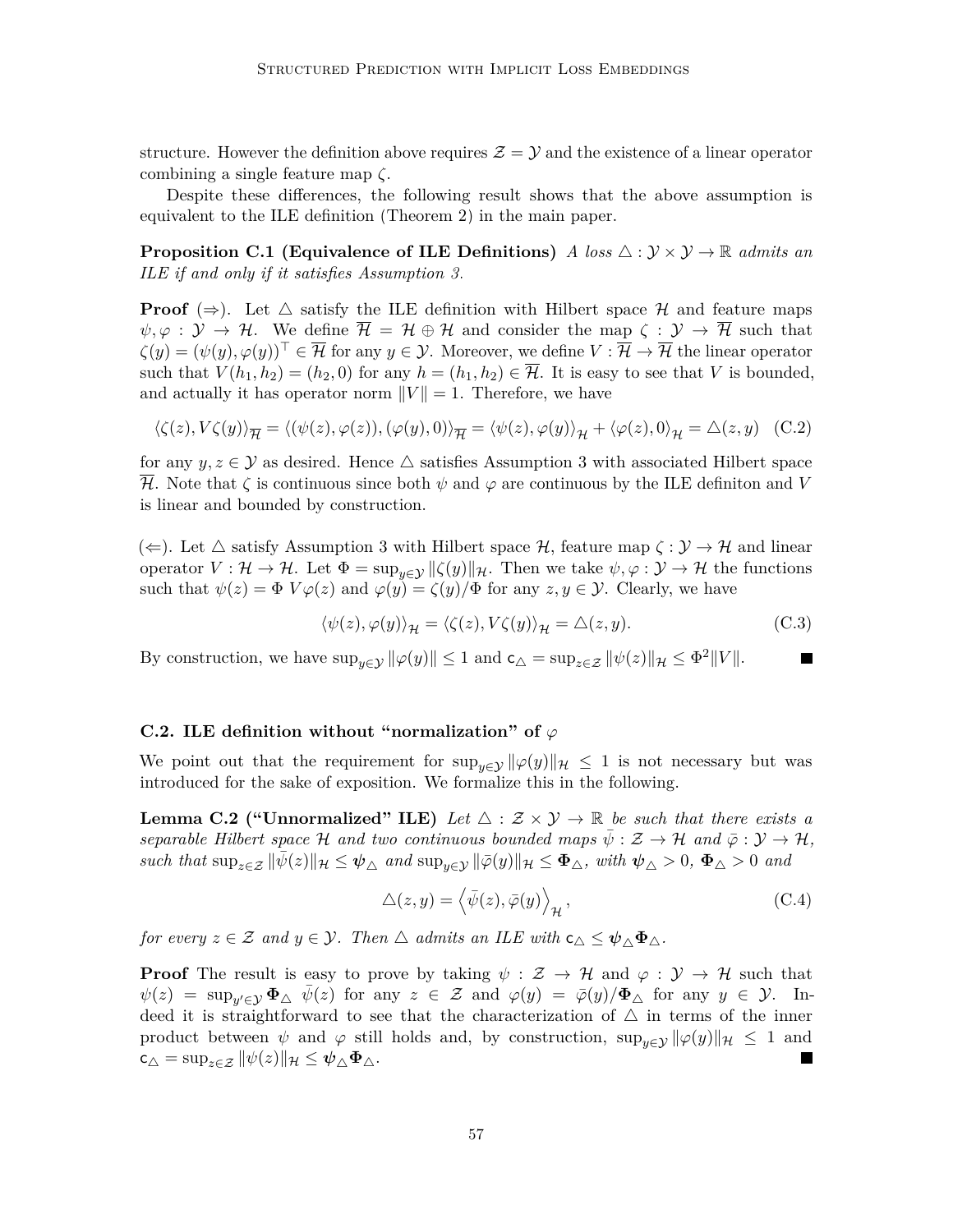# C.3. Finite  $\mathcal Y$  or  $\mathcal Z$

We now focus on proving the sufficient conditions to guarantee  $\triangle$  to admit an ILE. We begin from the case where either the label set  $Y$  or the output set  $Z$  are finite.

**Theorem 12 (ILE & finite** Y or Z) The function  $\triangle$  :  $\mathcal{Z} \times \mathcal{Y} \rightarrow \mathbb{R}$  admits an ILE if one *of the following conditions hold:*

- *(a)*  $\mathcal Z$  *and*  $\mathcal Y$  *are finite sets. In this case*  $c_{\triangle} \leq || \triangle ||$  *the operator norm of the matrix*  $\triangle \in \mathbb{R}^{|\mathcal{Z}| \times |\mathcal{Y}|}$  *with entries*  $\triangle_{z,y} = \triangle(z, y)$ *.*
- *(b)*  $\mathcal{Z}$  *is finite,*  $\mathcal{Y}$  *is compact and*  $\Delta(z, \cdot)$  *is continuous on*  $\mathcal{Y}$  *for any*  $z \in \mathcal{Z}$ *. In this case*  $\mathsf{c}_{\triangle} \leq \sup_{y \in \mathcal{Y}} \sqrt{\sum_{z \in \mathcal{Z}} |\triangle(z, y)|^2}$ .
- *(c)* Z *is compact,*  $\mathcal{Y}$  *is finite and*  $\Delta(\cdot, y)$  *is continuous on* Z *for any*  $y \in \mathcal{Y}$ *. In this case*  $\mathsf{c}_{\triangle} \leq \sup_{z \in \mathcal{Z}} \sqrt{\sum_{y \in \mathcal{Y}} |\triangle(z, y)|^2}$ .

**Proof** (a). The proof of point (a) has been already given in the discussion after [Theorem 2.](#page-7-2) We recall it here for completeness. By hypothesis we have  $\mathcal{Z} = \{z_1, \ldots, z_p\}$  and  $\mathcal{Y} =$  $\{y_1, \ldots, y_q\}$  for some  $p, q \in \mathbb{N}$ . Let  $V \in \mathbb{R}^{p \times q}$  be the matrix whose entries correspond to the values of  $\triangle$  on pairs of points in  $\mathcal{Z} \times \mathcal{Y}$ . More precisely

$$
V_{ij} = \triangle(z_i, y_j) \qquad \forall i = 1, \dots, p, \quad j = 1, \dots, q.
$$
 (C.5)

It is easy to prove that the ILE definition holds for  $\mathcal{H} = \mathbb{R}^q$  and feature maps  $\psi : \mathcal{Z} \to \mathcal{H}$ and  $\varphi : \mathcal{Y} \to \mathcal{H}$  corresponding to

$$
\psi(z_i) = V^\top e_i^{(p)} \qquad \varphi(y_j) = e_j^{(q)} \tag{C.6}
$$

for any  $i = 1, \ldots, p$  and any  $j = 1, \ldots, q$ , with  $e_i^{(p)} \in \mathbb{R}^p$  denoting the *i*-th element of the canonical basis of R *p* , namely the *p*-dimensional vector with *i*-th entry equal to 1 and all others equal to 0. Indeed, by construction we have

$$
\langle \psi(z_i), \varphi(y_j) \rangle_{\mathcal{H}} = \langle e_i^{(p)}, V e_j^{(q)} \rangle = V_{ij} = \Delta(z_i, y_j). \tag{C.7}
$$

Finally, we have

$$
c_{\triangle} = \sup_{z \in \mathcal{Z}} \|\psi(z)\|_{\mathcal{H}} = \sup_{i=1,\dots,p} \|Ve_i^{(p)}\| \le \|V\|,\tag{C.8}
$$

as required.

(b).  $\mathcal{Z} = \{z_1, \ldots, z_p\}$  with  $p \in \mathbb{N}$ . We choose  $\mathcal{H} = \mathbb{R}^p$  and the feature maps  $\bar{\psi}: \mathcal{Z} \to \mathcal{H}$  and  $\bar{\varphi}: \mathcal{Y} \to \mathcal{H}$  such that  $\psi(z_i) = e_i^{(p)}$  $i^{(p)}$  for every  $i = 1, \ldots, p$  and

$$
\varphi(y) = (\triangle(z_1, y), \dots, \triangle(z_p, y))^\top \in \mathbb{R}^p,
$$
\n(C.9)

for any  $y \in \mathcal{Y}$ . Now, let

$$
\mathbf{r} = \sup_{y \in \mathcal{Y}} \|\varphi(y)\|_{\mathcal{H}} = \sup_{y \in \mathcal{Y}} \sqrt{\sum_{z \in \mathcal{Z}} \Delta(z, y)^2}
$$
(C.10)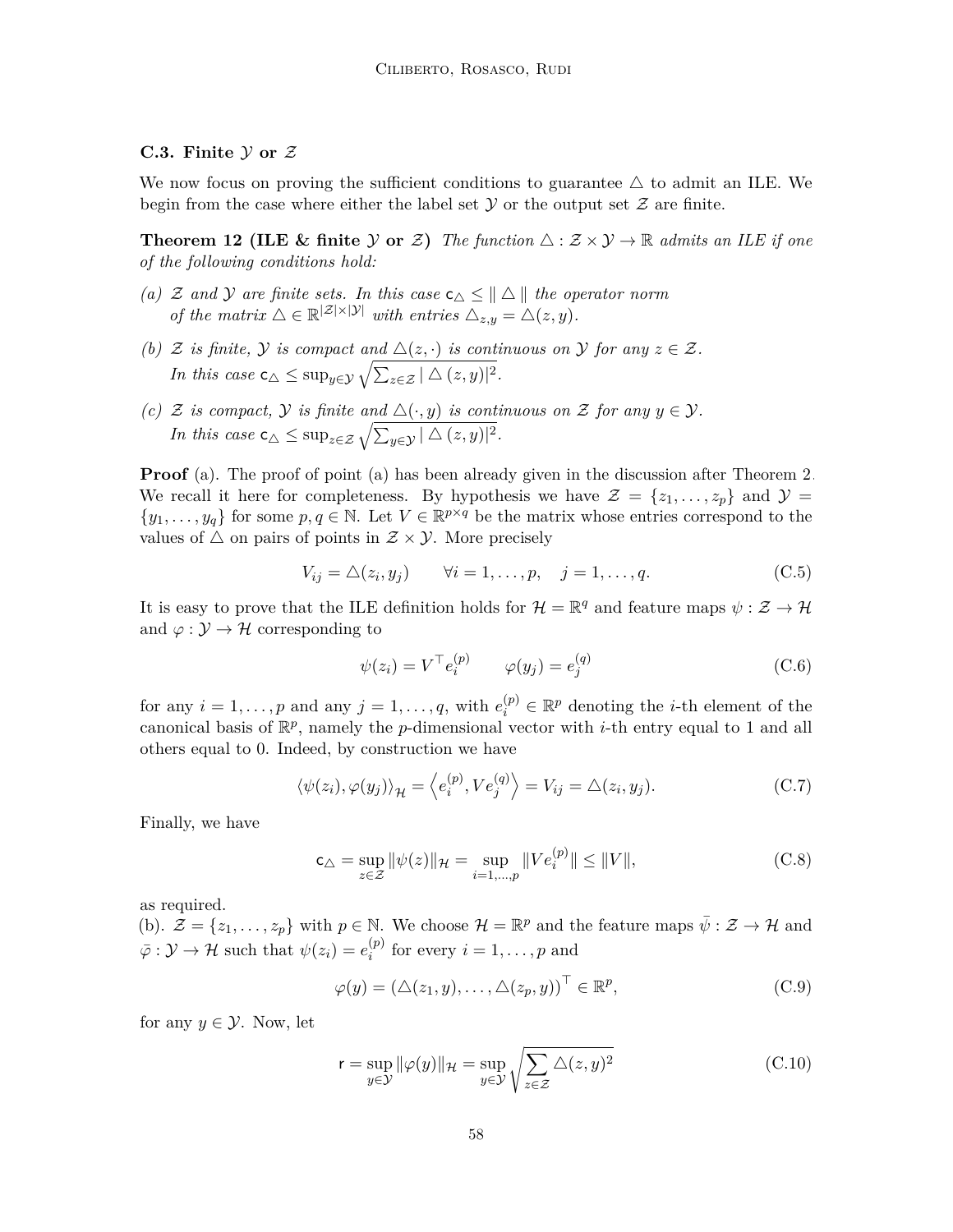we can define  $\psi = r\bar{\psi}$  and  $\varphi/r$ . We have that the ILE definition is satisfied, since

$$
\langle \psi(z_i), \varphi(y) \rangle_{\mathcal{H}} = \langle e_i^{(p)}, \varphi(y) \rangle = \Delta(z_i, y), \tag{C.11}
$$

for every  $i = 1, \ldots, p$ . Moreover, since  $\|\psi(z)\| = 1$  for every  $z \in \mathcal{Z}$ , we conclude that  $c_{\Delta} = r$ as required.

(c). The proof of point (c) is analogous to (b) with the difference that for  $\mathcal{Y} = \{y_1, \ldots, y_q\}$ with  $q \in \mathbb{N}$  we choose  $\mathcal{H} = \mathbb{R}^q$ , and feature maps  $\varphi(y_j) = e_j^{(q)}$  $j^{(q)}$  for any  $j = 1, \ldots, q$  and

$$
\psi(z) = (\triangle(z, y_1), \dots, \triangle(z, y_q))^\top \in \mathbb{R}^q,
$$
\n(C.12)

for any  $z \in \mathcal{Z}$ . The proof follows identically to (b).

#### **C.4. ILE and Reproducing Kernel Hilbert Spaces**

We now focus on the relation between ILE and reproducing kernel Hilbert spaces.

**Theorem 13 (ILE & RKHS)** Let  $\mathcal{Z} = \mathcal{Y}$  be a compact set and  $h : \mathcal{Y} \times \mathcal{Y} \to \mathbb{R}$  a contin*uous bounded reproducing kernel on*  $\mathcal Y$  *with associated RKHS*  $\mathcal H$ *. Let*  $\eta^2 = \sup_{y \in \mathcal Y} h(y, y)$ *. Then,*  $\triangle$ :  $\mathcal{Y} \times \mathcal{Y} \rightarrow \mathbb{R}$  *admits an ILE if one of the following holds:* 

- *(a)* (Kernels).  $\Delta(z, y) = h(z, y)$  *for any*  $y, z \in \mathcal{Y}$ *. In this case*  $c_{\Delta} \leq \eta^2$ *.*
- *(b)* (Kernel Dependency Estimation (KDE)).  $\Delta(z, y) = h(z, z) + h(y, y) 2h(z, y)$  for any  $y, z \in \mathcal{Y}$ *. In this case*  $c_{\triangle} = 2(2\eta^4 + 1)$ *.*
- *(c)* For every  $y \in Y$  the functions  $\Delta(\cdot, y) \in \mathcal{H}$  belong to a bounded set of H, namely  $\sup_{y \in \mathcal{Y}} || \triangle (\cdot, y) ||_{\mathcal{H}} = \mathsf{D} < +\infty$ *. In this case*  $\mathsf{c}_{\triangle} \leq \eta \mathsf{D}$ *. The same holds if the family of functions*  $\Delta(z, \cdot)$  *parametrized by*  $z \in \mathcal{Z}$  *belong to a bounded set of* H.
- *(d)*  $\triangle$  *belongs to*  $\mathcal{H} \otimes \mathcal{H}$  *the RKHS with associated kernel*  $\bar{h}: \mathcal{Y}^2 \times \mathcal{Y}^2 \rightarrow \mathbb{R}$  *such that*  $\bar{h}((z, y), (z', y')) = h(z, z')h(y, y')$  for any  $z, z', y, y' \in \mathcal{Y}$ . In this case  $\mathsf{c}_{\triangle} \leq \eta^2 || \triangle ||_{\mathcal{H} \otimes \mathcal{H}}$

**Proof** (a). Follows directly from point (c). Indeed  $h(z, \cdot) \in \mathcal{H}$  and  $\sup_{z \in \mathcal{Y}} ||h(z, \cdot)|| \leq \eta$  by hypothesis.

(b). We note that point (b) follows directly from [Theorem 16,](#page-27-0) which guarantees the finite sums and products of ILE functions to be ILE as well. Here we give a more direct proof for completeness.

Let  $\overline{\mathcal{H}} = \mathbb{R} \oplus \mathcal{H} \oplus \mathbb{R}$  equipped with the canonical inner product of the direct sum and let  $V : \overline{\mathcal{H}} \to \overline{\mathcal{H}}$  the linear operator such that

$$
V(\alpha, h, \beta) = (\beta, -2h, \alpha) \tag{C.13}
$$

for any  $h \in \mathcal{H}$  and  $\alpha, \beta \in \mathbb{R}$ . Let  $\zeta : \mathcal{Y} \to \overline{\mathcal{H}}$  be such that

$$
\zeta(y) = (h(y, y), h(y, \cdot), 1)^\top,\tag{C.14}
$$

 $\blacksquare$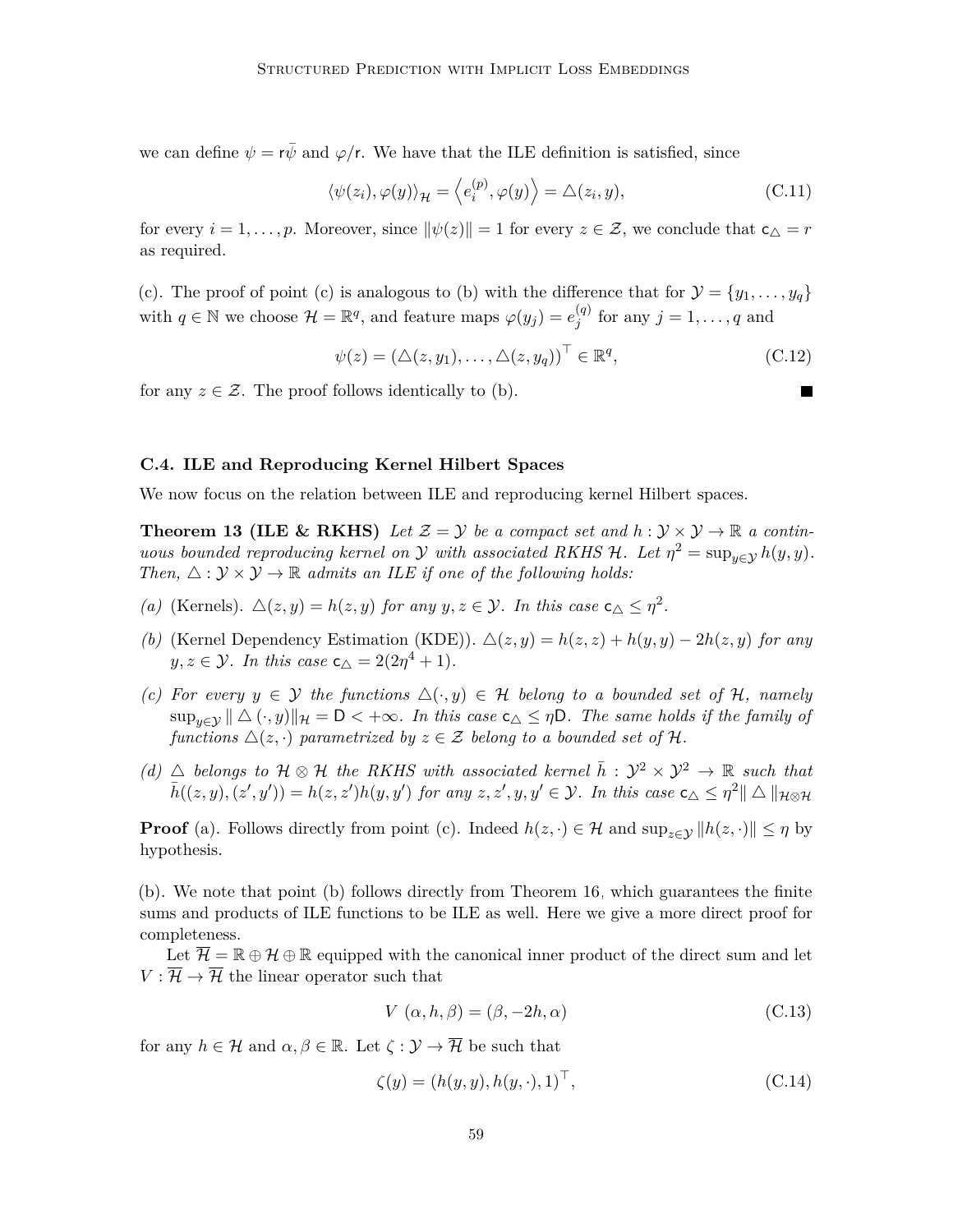for any  $y \in \mathcal{Y}$ . Let

$$
r = \sup_{y \in \mathcal{Y}} ||\zeta(y)||_{\overline{\mathcal{H}}} = \sup_{y \in \mathcal{Y}} \sqrt{h(y, y)^2 + ||h(y, \cdot)||^2 + 1} \le \sqrt{2\eta^4 + 1}.
$$
 (C.15)

We choose  $\psi, \varphi : \mathcal{Y} \to \overline{\mathcal{H}}$  as

$$
\psi(z) = r V \zeta(z) \qquad \varphi(y) = \frac{1}{r} \zeta(y), \tag{C.16}
$$

for any  $z, y \in \mathcal{Y}$ . Then, by construction

$$
\langle \psi(z), \varphi(y) \rangle_{\overline{\mathcal{H}}} = \langle (1, -2h(z, \cdot), h(z, z))^{\top}, (h(y, y), h(y, \cdot), 1)^{\top} \rangle_{\overline{\mathcal{H}}} \tag{C.17}
$$

$$
= h(y, y) - 2h(z, y) + h(z, z)
$$
\n(C.18)

$$
=\triangle(z,y),\tag{C.19}
$$

as desired. Moreover,

$$
\mathsf{c}_{\triangle} = \sup_{z \in \mathcal{Z}} \psi(z) = r \sup_{z \in \mathcal{Z}} \|V\zeta(z)\| \le r^2 \|V\| \le 2r^2 = 2(2\eta^4 + 1),\tag{C.20}
$$

as desired, with  $||V|| = 2$  denoting the operator norm of *V*.

(c). We prove the statement for the case  $\sup_{z \in \mathcal{Z}} || \Delta(z, \cdot) || = \mathsf{D} < +\infty$ . We consider the feature maps  $\psi, \varphi : \mathcal{Y} \to \mathcal{H}$  such that

$$
\psi(z) = \eta \triangle (z, \cdot)
$$
 and  $\varphi(y) = \frac{1}{\eta} h(y, \cdot),$  (C.21)

for any  $z, y \in \mathcal{Y}$ . Then, by construction we have

$$
\langle \psi(z), \varphi(y) \rangle_{\mathcal{H}} = \langle \Delta(z, \cdot), h(y, \cdot) \rangle_{\mathcal{H}} = \Delta(z, y), \tag{C.22}
$$

where the last inequality follows from the reproducing property of the kernel *h* and the fact that  $\Delta(z, \cdot) \in \mathcal{H}$ . Moreover we have  $c_{\Delta} = \sup_{z \in \mathcal{Z}} ||\psi(z)||_{\mathcal{H}} = \eta \sup_{z \in \mathcal{Z}} ||\Delta(z, \cdot)|| = \eta \mathsf{D}$ . The case  $\sup_{y \in \mathcal{Y}} || \Delta (\cdot, y) || \leq D$  follows from an analogous reasoning.

(d). Note that the kernel *h* has feature map  $(z, y) \mapsto h(z, \cdot) \otimes h(y, \cdot)$  for any  $z, y \in \mathcal{Y}$ . Since by hypothesis  $\Delta \in \mathcal{H} \otimes \mathcal{H}$ , the reproducing property for *h* implies

$$
\Delta(z, y) = \langle \Delta, h(z, \cdot) \otimes h(y, \cdot) \rangle. \tag{C.23}
$$

Since  $\mathcal{H} \otimes \mathcal{H}$  is isometric to the space of Hilbert-Schmidt operators from  $\mathcal{H}$  to  $\mathcal{H}$ , there exists an operator  $V : \mathcal{H} \to \mathcal{H}$  such that  $||V||_{\text{HS}} = ||\Delta||_{\mathcal{H}\otimes\mathcal{H}}$  and

$$
\langle \triangle, h(z, \cdot) \otimes h(y, \cdot) \rangle = \langle V, h(z, \cdot) \otimes h(y, \cdot) \rangle_{\text{HS}} = \langle Vh(z, \cdot), h(y, \cdot) \rangle_{\mathcal{H}},
$$
 (C.24)

where the last inequality follows from the standard properties of tensor products. We can therefore choose  $\psi, \varphi : \mathcal{Y} \to \mathcal{H}$  such that

$$
\psi(z) = \eta V h(z, \cdot) \quad \text{and} \quad \varphi(y) = \frac{1}{\eta} h(y, \cdot), \tag{C.25}
$$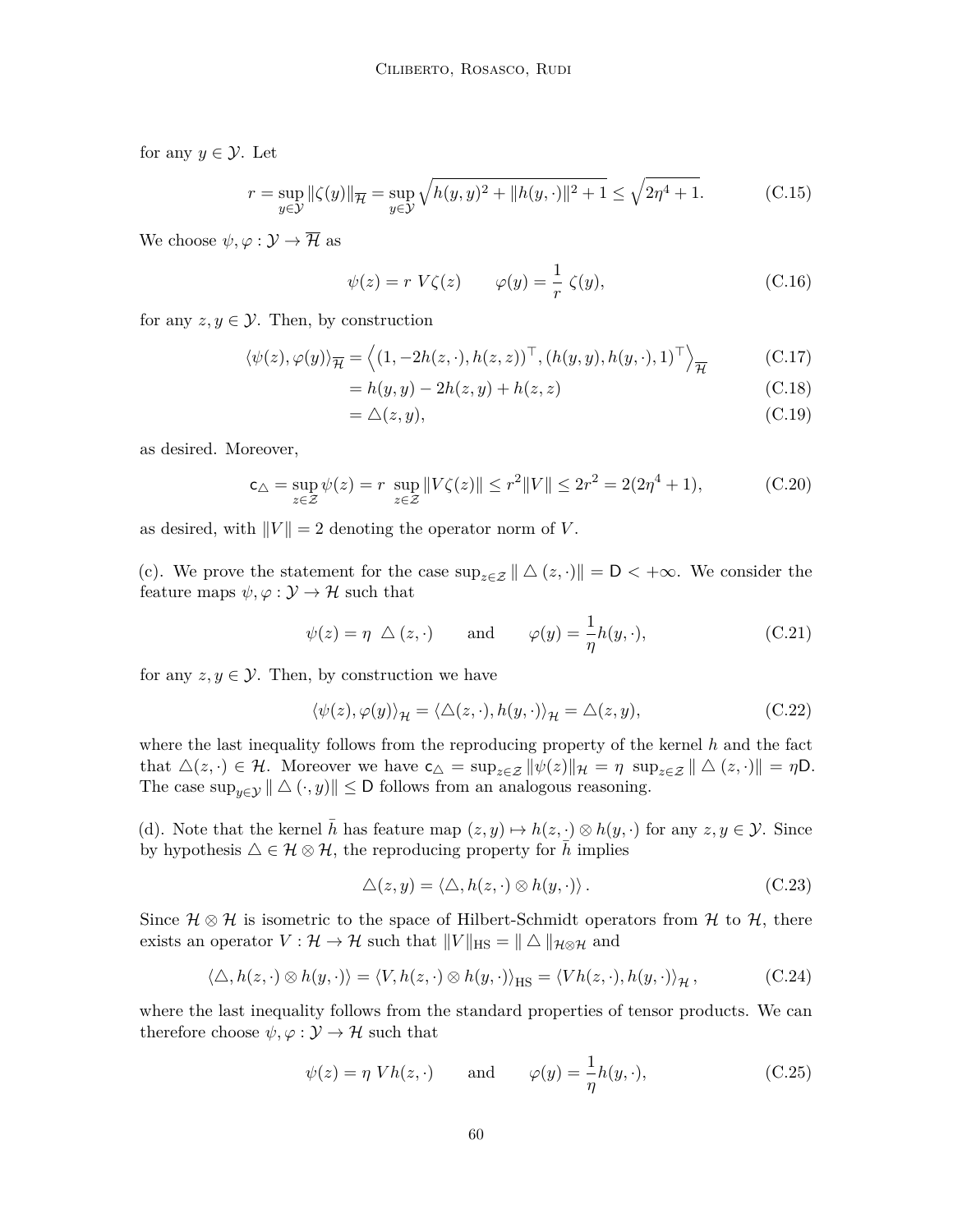for any  $y \in Y$  to guarantee the ILE definition to hold. Moreover, by construction  $c_{\Delta} =$  $\sup_{z \in \mathcal{Z}} ||\psi(z)||_{\mathcal{H}} \le \eta ||V||_{\text{HS}} \sup_{z \in \mathcal{Z}} ||h(z, \cdot)||_{\mathcal{H}} \le \eta^2 ||V||_{\text{HS}}$  which concludes the proof since  $||V||_{\text{HS}} = ||\Delta||_{\mathcal{H}\otimes\mathcal{H}}$  by construction. П

We now report the result relating general notions of regularity for the loss and the ILE definiton. Before proving the main result in [Theorem 14](#page-26-0) we need the following two Lemmas.

<span id="page-60-0"></span>**Lemma C.3 (Multiple Fourier Series)** *Let*  $\mathcal{Y} = [-B, B]^d$  *with*  $d \in \mathbb{N}$  *and*  $B > 0$ *. Let*  $(\widehat{f}_h)_{h \in \mathbb{Z}^d} \in \mathbb{C}$  and  $f : \mathcal{Y} \to \mathbb{C}$  defined as

$$
f(y) = \sum_{h \in \mathbb{Z}^d} \hat{f}_h e^{2\pi i h^\top y}, \quad \forall y \in \mathcal{Y}, \quad \text{with} \quad \sum_{h \in \mathbb{Z}^d} |\hat{f}_h| \le M,\tag{C.26}
$$

*for*  $0 < M < \infty$  and  $i =$ √ −1*. Then the function f is continuous and*

$$
\sup_{y \in \mathcal{Y}} |f(y)| \le M. \tag{C.27}
$$

 $\blacksquare$ 

**Proof** The continuity of *f* follows from [\(Kahane, 1995\)](#page-31-14), pag. 129 and Example 2. To show that  $f$  is uniformly bounded on  $\mathcal Y$  it is sufficent to see that

$$
\sup_{y \in \mathcal{Y}} |f(y)| \le \sup_{y \in \mathcal{Y}} \sum_{h \in \mathbb{Z}^d} |\widehat{f}_h||e^{2\pi i h^\top y}| \le \sum_{h \in \mathbb{Z}^d} |\widehat{f}_h| \le M. \tag{C.28}
$$

<span id="page-60-1"></span>**Lemma C.4** *Let*  $\mathcal{Y} = [-B, B]^d$  *with*  $d \in \mathbb{N}$  *and*  $B > 0$ *. Let*  $\triangle : \mathcal{Y} \times \mathcal{Y} \to \mathbb{R}$  *be such that* 

$$
\triangle(y, z) = \sum_{h,k \in \mathbb{Z}^d} \widehat{\triangle}_{h,k} \ e_h(y) \ e_k(z), \quad \forall y, z \in \mathcal{Y}, \tag{C.29}
$$

*with*  $e_h(y) = e^{2\pi i h^\top y}$  *for any*  $y \in \mathcal{Y}$ ,  $i =$ √  $\overline{-1}$  and  $\widehat{\Delta}_{h,k} \in \mathbb{C}$  for any  $h, k \in \mathbb{Z}^d$ . If

$$
\mathsf{c}_{\triangle} = \sum_{h,k \in \mathbb{Z}^d} |\widehat{\triangle}_{h,k}| < \infty,\tag{C.30}
$$

*then*  $\triangle$  *admits an ILE.* 

**Proof** We start by applying [Theorem C.3](#page-60-0) for the input domain  $\mathcal{Y} \times \mathcal{Y}$ , which guarantees that the function  $\Delta$  is bounded continuous. We introduce the following sequences

$$
\alpha_h = \sum_{k \in \mathbb{Z}^d} |\widehat{\Delta}_{h,k}|, \qquad f_h(z) = \frac{1}{\alpha_h} \sum_{h \in \mathbb{Z}^d} \widehat{\Delta}_{hk} e_k(z) \qquad \forall h \in \mathbb{Z}^d, z \in \mathcal{Y}.
$$
 (C.31)

For any  $p > 0$ , let  $\ell_p(\mathbb{Z}^d)$  denote the set of sequences  $(a_k)_{k \in \mathbb{Z}^d}$  such that  $\sum_{h \in \mathbb{Z}^d} |a_k|^p < +\infty$ . Note that by hypothesis  $(\alpha_h)_{h \in \mathbb{Z}^d} \in \ell_1(\mathbb{Z}^d)$ . Moreover, by applying again [Theorem C.3,](#page-60-0) we have that the functions  $f_h$  are continuous and bounded by 1 for any  $h \in \mathbb{Z}^d$ .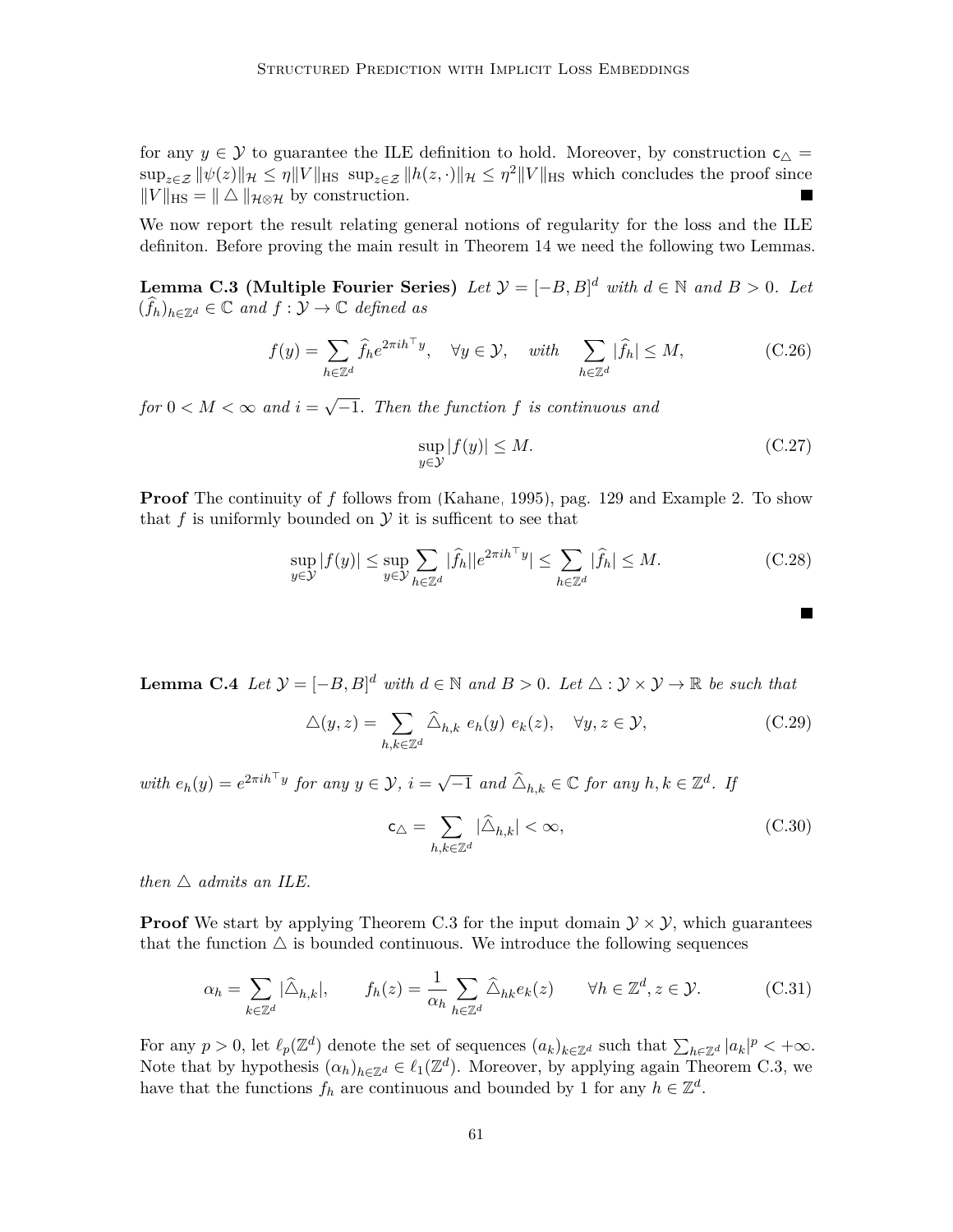Denote  $A^2 = ||(\alpha_h)_{h \in \mathbb{Z}^d}||_{\ell_1(\mathbb{Z}^d)} = \sum_{h,k \in \mathbb{Z}^d} |\widehat{\triangle}_{h,k}|$ . Let  $\mathcal{H} = \ell_2(\mathbb{Z}^d)$  and let  $\psi, \varphi : \mathcal{Y} \to \mathcal{H}$ be such that

$$
\psi(z) = A \left( \sqrt{\alpha_h} f_h(z) \right)_{h \in \mathbb{Z}^d} \quad \text{and} \quad \varphi(y) = \frac{1}{A} \left( \sqrt{\alpha_h} e_h(y) \right)_{h \in \mathbb{Z}^d}, \tag{C.32}
$$

for all  $z, y \in \mathcal{Y}$ . By construction, we have

$$
\langle \psi(z), \varphi(y) \rangle_{\mathcal{H}} = \sum_{h \in \mathbb{Z}^d} \alpha_h \ e_h(y) \ f_h(z) = \sum_{h,k \in \mathbb{Z}^d} \widehat{\Delta}_{h,k} \ e_h(y) \ e_h(z) = \Delta(y, z). \tag{C.33}
$$

Moreover, by construction we also have  $\|\varphi(y)\|_{\mathcal{H}} \leq 1$  and  $\mathsf{c}_{\triangle} = \sup_{z \in \mathcal{Z}} \|\psi(z)\| \leq A^2$ .

To conclude the proof, we need to show that the two feature maps are continuous. Define  $\zeta_1(y, z) = \langle \varphi(y), \varphi(z) \rangle_{\mathcal{H}}$  and  $\zeta_2(y, z) = \langle \psi(y), \psi(z) \rangle_{\mathcal{H}_0}$  for all  $y, z \in \mathcal{Y}$ . We have

$$
\zeta_1(y,z) = \sum_{h \in \mathbb{Z}^d} \alpha_h \overline{e_h(y)} e_h(z),\tag{C.34}
$$

$$
\zeta_2(y, z) = \sum_{h \in \mathbb{Z}^d} \alpha_h \overline{f_h(y)} f_h(z) = \sum_{k,l \in \mathbb{Z}^d} \beta_{k,l} \overline{e_k(y)} e_l(z)
$$
(C.35)

with  $\beta_{k,l} = \sum_{h \in \mathbb{Z}^d} \frac{\Delta_{h,k} \Delta_{h,l}}{\alpha_h}$ , for  $k, l \in \mathbb{Z}^d$ , therefore  $\zeta_1, \zeta_2$  are bounded and continuous by [Theorem C.3,](#page-60-0) since  $\sum_{h \in \mathbb{Z}^d} \alpha_h < \infty$  and  $\sum_{k,l \in \mathbb{Z}^d} |\beta_{k,l}| < \infty$ . Note that  $\psi$  and  $\varphi$  are bounded, since  $\zeta_1$  and  $\zeta_2$  are. Moreover for any  $y, z \in \mathcal{Y}$ , we have

$$
\|\varphi(y) - \varphi(z)\|_{\mathcal{H}}^2 = \langle \varphi(z), \varphi(z) \rangle_{\mathcal{H}} + \langle \varphi(y), \varphi(y) \rangle_{\mathcal{H}} - 2 \langle \varphi(z), \varphi(y) \rangle_{\mathcal{H}}
$$
(C.36)

$$
= \zeta_1(z, z) + \zeta_1(y, y) - 2\zeta_1(z, y) \tag{C.37}
$$

$$
\leq |\zeta_1(z, z) - \zeta_1(z, y)| + |\zeta_1(z, y) - \zeta_1(y, y)|,\tag{C.38}
$$

and the same holds for  $\psi$  with respect to  $\zeta_2$ . Thus the continuity of  $\varphi$  is ensured by the continuity of  $\zeta_1$  and the same for  $\psi$  with respect to  $\zeta_2$ .

We are ready to prove the following result.

**Theorem 14 (ILE & Regularity)** Let  $\mathcal{Z} = \mathcal{Y} = [-B, B]^d$ ,  $B > 0$ . A function  $\Delta$ :  $\mathcal{Y} \times \mathcal{Y} \rightarrow \mathbb{R}$  *admits an ILE when at least one of the following conditions hold:* 

- *(a)*  $d = 1$  *and*  $\triangle$  *is*  $\alpha$ -Hölder continuous with  $\alpha > 1/2$  or it is of bounded variation and  $\alpha$ *-Hölder continuous with*  $\alpha > 0$ *.*
- *(b)*  $\Delta(z, y) = v(z y)$ *, where v is a function such that*  $c_{\Delta} = \int |\hat{v}(\omega)| d\omega < \infty$  *and*  $\hat{v}$  *is the Fourier transform of v.*
- *(c)* The mixed partial derivative  $\Delta_{y_1,\dots,y_d} : \mathcal{Y} \to \mathbb{R}$  of  $\Delta$  exists almost everywhere and  $\triangle_{y_1,\dots,y_d} \in L^p(\mathcal{Y})$  *with*  $p > 1$ *.*

**Proof** (a-b). Either hypotheses in (*a*) or (*b*) are sufficient to guarantee that the Fourier expansion of  $\triangle$  is absolutely summable (see Theorem 5' and Theorem 6' pag. 291 of [Móricz](#page-32-13) [and Veres, 2007\)](#page-32-13). By [Theorem C.4](#page-60-1) we can conclude that  $\triangle$  admits an ILE.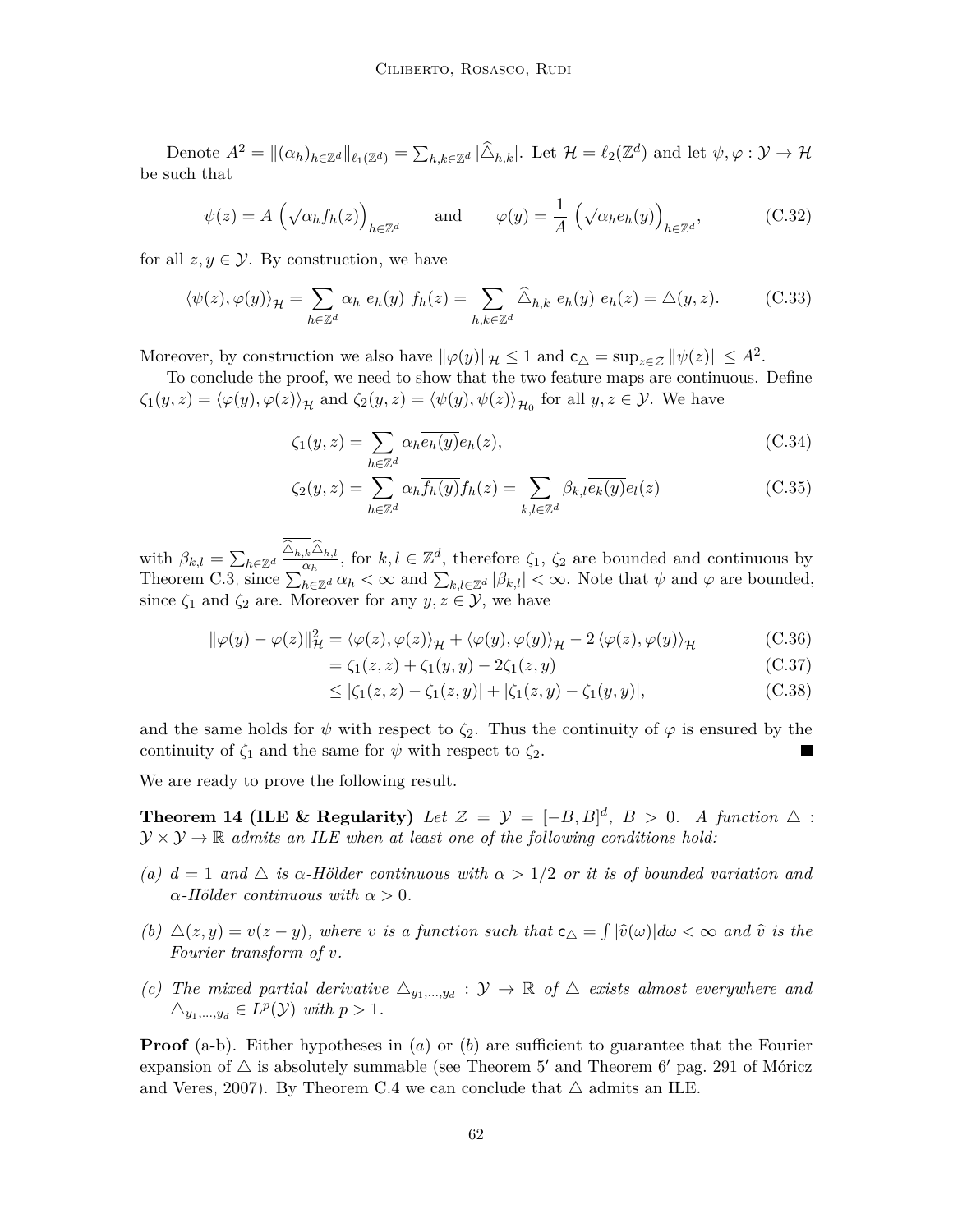(c). Let  $\gamma^2 = \int_{-\infty}^{+\infty} |\hat{v}(\omega)| < +\infty$  we have that for any  $z, y \in \mathcal{Y}$ , the anti-Fouier transform of  $\hat{v}(\omega)$  in  $z - y$  is

$$
v(z - y) = \int_{-\infty}^{+\infty} \widehat{v}(\omega) e^{i\langle \omega, z - y \rangle} d\omega = \int_{-\infty}^{+\infty} \widehat{v}(\omega) e^{i\langle \omega, z \rangle} e^{-i\langle \omega, y \rangle} d\omega.
$$
 (C.39)

Let now  $\mathcal{H} = L^2(\mathbb{R}, \mathbb{C})$  the space of square integrable functions from  $\mathbb{R}$  to  $\mathbb{C}$  with respect to the Lebesgue measure and let  $\psi, \varphi : \mathcal{Y} \to \mathcal{H}$  be such that

$$
\psi(z) = \gamma \sqrt{\widehat{v}(\cdot)} e^{i\langle \cdot, z \rangle} \quad \text{and} \quad \varphi(y) = \frac{1}{\gamma} \sqrt{\widehat{v}(\cdot)} e^{-i\langle \cdot, y \rangle}.
$$
 (C.40)

By the anti-Fourier transform we have

$$
\langle \psi(z), \varphi(y) \rangle_{\mathcal{H}} = v(z - y) = \Delta(z, y)
$$
\n(C.41)

for every  $z, y \in \mathcal{Y}$ . Moreover, by construction  $\|\varphi(y)\|_{\mathcal{H}} = 1$  and  $\mathsf{c}_{\triangle} = \sup_{z \in \mathcal{Z}} \|\psi(z)\|_{\mathcal{H}} = \gamma^2$ as required.

#### **C.5. Composition Rules for ILE**

We conclude with the result characterizing composition rules for the ILE property.

**Theorem 15** Let Z and Y be compact sets. Then  $\triangle : \mathcal{Z} \times \mathcal{Y} \rightarrow \mathbb{R}$  admits an ILE if one of *the following holds:*

*(a)* (Restriction) *There exist two sets*  $\overline{Z} \supseteq Z$ ,  $\overline{Y} \supseteq Y$  and  $\overline{\triangle} : \overline{Z} \times \overline{Y} \to \mathbb{R}$  *such that*  $\overline{\triangle}$ *admits an ILE and its restriction to*  $Z \times Y$  *corresponds to*  $\triangle$ *, namely* 

$$
\Delta = \bar{\Delta}|_{\mathcal{Z}\times\mathcal{Y}}.\tag{54}
$$

*In this case*  $c_{\triangle} \leq c_{\overline{\triangle}}$ .

*(b)* (Right Composition) *There exits*  $\overline{Z}$ ,  $\overline{Y}$  *and a ILE*  $\overline{\triangle}$  :  $\overline{Z} \times \overline{Y} \to \mathbb{R}$ *, such that* 

$$
\Delta(z, y) = \alpha(z)\bar{\Delta}(A(z), B(y))\beta(y),\tag{55}
$$

*with*  $A: \mathcal{Z} \to \overline{\mathcal{Z}}, B: \mathcal{Y} \to \overline{\mathcal{Y}}, \alpha: \mathcal{Z} \to \mathbb{R}$  and  $\beta: \mathcal{Y} \to \mathbb{R}$  continuous function, with  $\sup_{z \in \mathcal{Z}} |\alpha(z)| \leq \bar{\alpha} \text{ and } \sup_{y \in \mathcal{Y}} |\beta(y)| \leq \bar{\beta} \text{ with } \bar{\alpha}, \bar{\beta} \in \mathbb{R}$ . Then  $c_{\Delta} \leq \bar{\alpha} \bar{\beta} c_{\bar{\Delta}}$ .

*(c)* (Left Composition) *There exist*  $P \in \mathbb{N}$ *, spaces*  $(\mathcal{Z}_p)_{p=1}^P$ *,*  $(\mathcal{Y}_p)_{p=1}^P$  *and corresponding ILE*  $\Delta_p : \mathcal{Z}_p \times \mathcal{Y}_p \to \mathbb{R}$  such that  $\mathcal{Z} = \mathcal{Z}_1 \times \cdots \times \mathcal{Z}_P$ ,  $\mathcal{Y} = \mathcal{Y}_1 \times \cdots \times \mathcal{Y}_P$  and

$$
\Delta(z, y) = \Gamma(\Delta_1(z_1, y_1), \dots, \Delta_P(z_P, y_P)), \tag{56}
$$

*for any*  $z = (z_1, \ldots, z_P) \in \mathcal{Z}$  *and*  $y = (y_1, \ldots, y_P) \in \mathcal{Y}$ *, where*  $\Gamma : \mathbb{R}^P \to \mathbb{R}$  *is an analytic function (e.g. a polynomial).*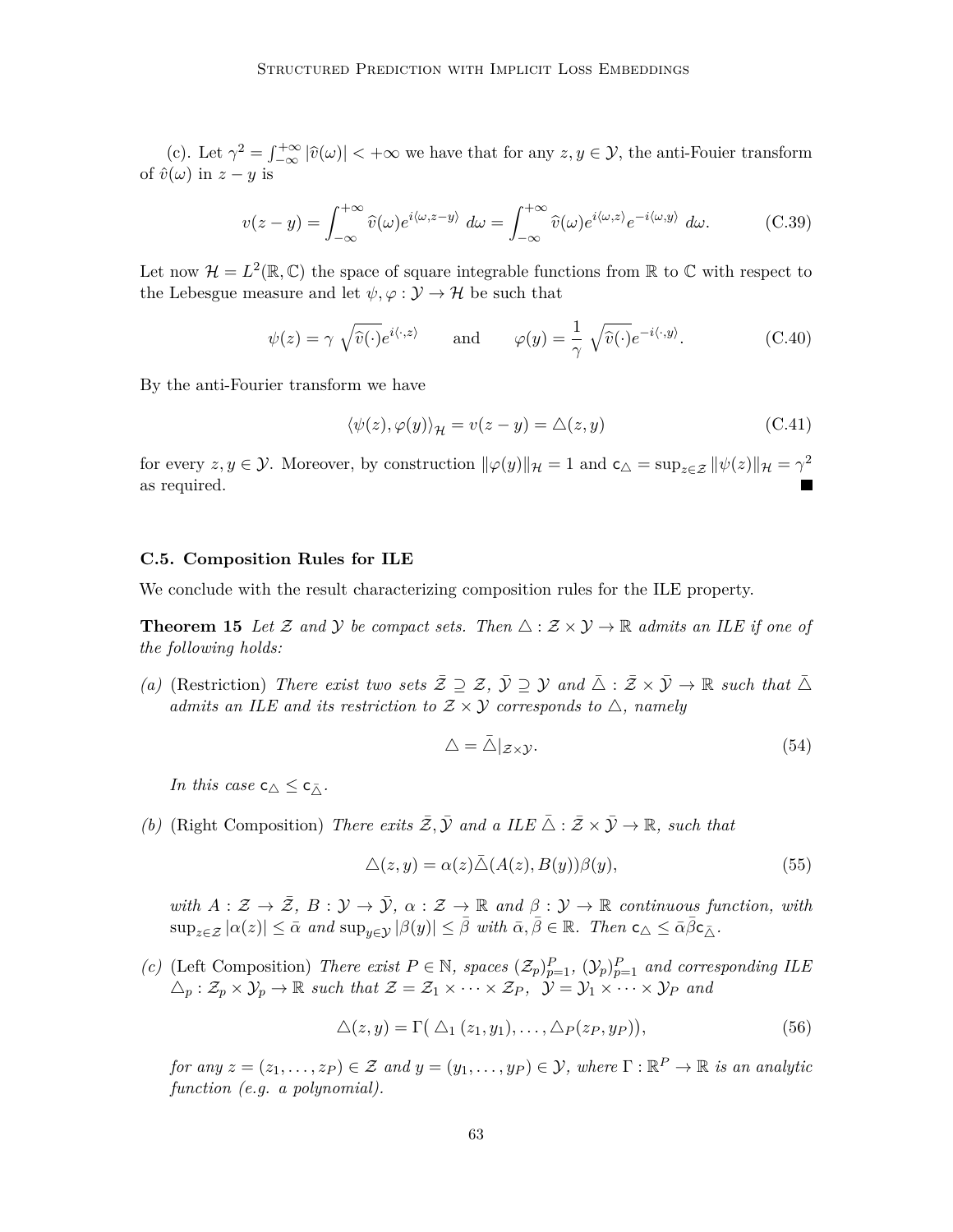**Proof** (a). Let  $\overline{\triangle}$  admit an ILE with H separable Hilbert space and feature maps  $\overline{\psi} : \overline{\mathcal{Z}} \to \mathcal{H}$ and  $\overline{\varphi}$  :  $\overline{\mathcal{Y}}$   $\rightarrow$  *H*. Clearly, for any  $\mathcal{Y} \subseteq \overline{\mathcal{Y}}, \mathcal{Z} \subseteq \overline{\mathcal{Z}}$ , we have that the restriction of the feature maps  $\psi = \overline{\psi}|_{\mathcal{Z}}$  and  $\varphi = \overline{\varphi}|_{\mathcal{Y}}$  are such that

$$
\langle \psi(z), \varphi(y) \rangle_{\mathcal{H}} = \langle \overline{\psi}(z), \overline{\varphi}(y) \rangle_{\mathcal{H}} = \overline{\Delta}(z, y) = \overline{\Delta}|_{\overline{\mathcal{Z}} \times \overline{\mathcal{Y}}} = \Delta(z, y), \tag{C.42}
$$

for any  $z \in \mathcal{Z}$  and  $y \in \mathcal{Y}$ . The proof is concluded by observing that  $\sup_{y \in \mathcal{Y}} ||\overline{\varphi}(y)||_{\mathcal{H}} \leq$  $\sup_{y \in \overline{\mathcal{Y}}} \|\overline{\varphi}(y)\|_{\mathcal{H}} \leq 1$  and  $\mathsf{c}_{\triangle} = \sup_{z \in \mathcal{Z}} \|\psi(z)\|_{\mathcal{H}} \leq \sup_{z \in \overline{\mathcal{Z}}} \|\psi(y)\|_{\mathcal{H}} = \mathsf{c}_{\overline{\triangle}}.$ 

(b). Let  $\overline{\triangle}$  admit an ILE with H separable Hilbert space and feature maps  $\overline{\psi} : \overline{\mathcal{Z}} \to \mathcal{H}$ and  $\overline{\varphi}: \overline{\mathcal{Y}} \to \mathcal{H}$ . Let  $\overline{\beta} = \sup_{y \in \mathcal{Y}} |\beta(y)|$ . We consider the feature maps  $\psi: \mathcal{Z} \to \mathcal{H}$  and  $\varphi : \mathcal{Y} \to \mathcal{H}$  such that

$$
\psi(z) = \bar{\beta} \alpha(z) \overline{\psi}(A(z)) \quad \text{and} \quad \varphi(y) = \frac{\beta(z)}{\bar{\beta}} \overline{\psi}(B(z)), \quad (C.43)
$$

for all  $z \in \mathcal{Z}$  and  $y \in \mathcal{Y}$ . By construction we have

$$
\langle \psi(z), \varphi(y) \rangle = \alpha(z) \langle \bar{\psi}(A(z)), \bar{\varphi}(B(y)) \rangle \beta(y) = \alpha(z) \overline{\Delta}(A(z), B(y)) \beta(y). \tag{C.44}
$$

 $\mathbb{M}$ oreover, we have  $\sup_{y \in \mathcal{Y}} \|\varphi(y)\|_{\mathcal{H}} = \frac{1}{\beta} \sup_{y \in \mathcal{Y}} \beta(y) \|\bar{\varphi}(y)\|_{\mathcal{H}} \leq 1$  and  $\mathsf{c}_{\triangle} = \sup_{z \in \mathcal{Z}} \|\psi(z)\|_{\mathcal{H}} = 1$  $\bar{\beta}$  sup<sub>z∈Z</sub>  $\alpha(z)$ || $\bar{\psi}(z)$ || $\mathcal{H} \leq \bar{\alpha}\bar{\beta}c_{\bar{\wedge}}$  as required.

(c). By definition of analytic functions, we have that  $\Gamma$  has form

$$
\Gamma(r_1, \dots, r_P) = \sum_{t \in \mathbb{N}^P} \alpha_t \prod_{p=1}^P r_p^{t_p} \qquad \forall r = (r_1, \dots, r_P)^\top \in \mathbb{R}^P,
$$
\n(C.45)

for some scalar weights  $\alpha_t$  with  $t \in \mathbb{N}^P$ . Therefore, for any  $z = (z_1, \ldots, z_P) \in \mathcal{Z}$  and  $y = (y_1, \ldots, y_P) \in \mathcal{Y}$ , we have

$$
\Delta(z,y) = \Gamma\big(\Delta_1(z_1,y_1),\ldots,\Delta_P(z_P,y_P)\big) = \sum_{t \in \mathbb{N}^P} \alpha_t \prod_{p=1}^P \Delta_p(z_p,y_p)^{t_p}.
$$
 (C.46)

Recall that for any to Hilbert spaces H and H', by definiton of direct sum  $\mathcal{H} \oplus \mathcal{H}'$  and tensor product  $\mathcal{H} \otimes \mathcal{H}'$ , we have

$$
\langle h_1 \oplus h'_1, h_2 \oplus h'_2 \rangle_{\mathcal{H} \oplus \mathcal{H}'} = \langle h_1, h_2 \rangle_{\mathcal{H}} + \langle h'_1, h'_2 \rangle_{\mathcal{H}'},
$$
\n(C.47)

$$
\langle h_1 \otimes h_1', h_2 \otimes h_2' \rangle_{\mathcal{H} \otimes \mathcal{H}'} = \langle h_1, h_2 \rangle_{\mathcal{H}} \cdot \langle h_1', h_2' \rangle_{\mathcal{H}'}
$$
\n(C.48)

for any  $h_1, h_2 \in \mathcal{H}$  and  $h'_1, h'_2 \in \mathcal{H}'$ . Moreover, for any  $p \in \mathbb{N}$ , we denote  $\mathcal{H}^{\otimes p}$  the tensor product of H with itself p times (with  $\mathcal{H}^{\otimes 0} = \mathbb{R}$ ) and denote  $h^{\otimes p} \in \mathcal{H}^{\otimes p}$  the tensor product of *h* with itself *p* times, for any  $h \in \mathcal{H}$  (with  $h^{\otimes 0} = 1$ ). This implies in particular that for any  $t \in \mathbb{N}^P$  we have

$$
\prod_{p=1}^{P} \Delta_p(z_p, y_p)^{t_p} = \left\langle \bigotimes_{p=1}^{P} \psi_p(z_p)^{\otimes t_p}, \bigotimes_{p=1}^{P} \varphi_p(y_p)^{\otimes t_p} \right\rangle_{\overline{\mathcal{H}}_t},
$$
\n(C.49)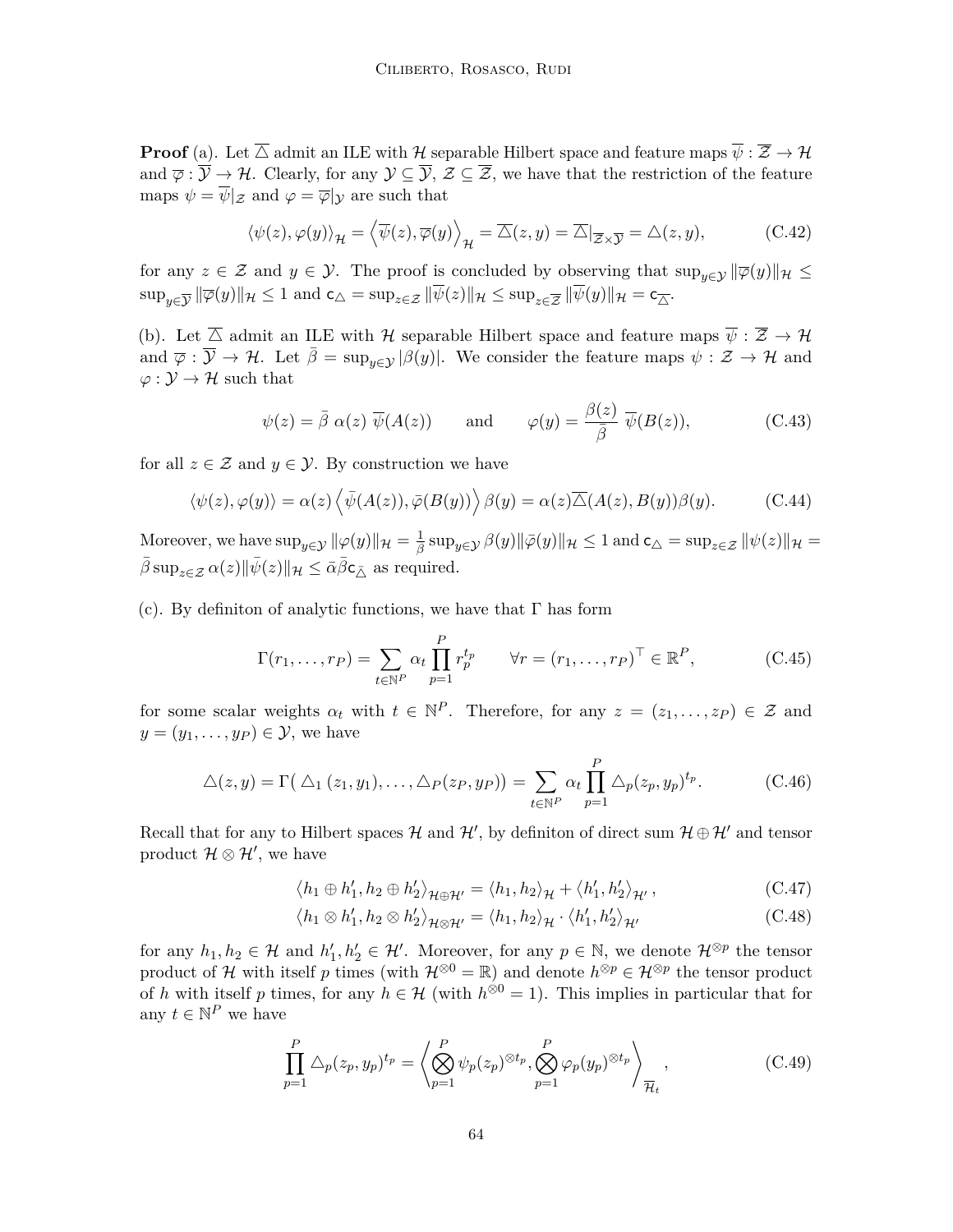$\mathcal{H}_t = \bigotimes_{p=1}^P \mathcal{H}_p^{\otimes t_p}$  and we have denoted with  $\psi_p(z_p)^{\otimes t_p}$  the tensor product of  $\psi_p(z_p)$  with itself *t<sup>p</sup>* times.

For any  $t \in \mathbb{N}^P$ , let  $\beta_t = \text{sign}(\alpha_t) \sqrt{|\alpha_t|}$  and  $\gamma_t = \sqrt{|\alpha_t|}$ . Then, we have

$$
\sum_{t \in \mathbb{N}^P} \alpha_t \prod_{p=1}^P \Delta_p(z_p, y_p)^{t_p} = \sum_{t \in \mathbb{N}^P} \alpha_t \left\langle \bigotimes_{p=1}^P \psi_p(z_p)^{\otimes t_p}, \bigotimes_{p=1}^P \varphi_p(y_p)^{\otimes t_p} \right\rangle_{\overline{\mathcal{H}}_t}
$$
(C.50)

$$
= \left\langle \bigoplus_{t \in \mathbb{N}^P} \beta_t \left[ \bigotimes_{p=1}^P \psi_p(z_p)^{\otimes t_p} \right], \bigoplus_{t \in \mathbb{N}^P} \gamma_t \left[ \bigotimes_{p=1}^P \varphi_p(y_p)^{\otimes t_p} \right] \right\rangle_{\mathcal{H}} \qquad (C.51)
$$

$$
= \langle \psi(z), \varphi(y) \rangle_{\mathcal{H}}. \tag{C.52}
$$

where  $\mathcal{H} = \bigoplus_{t \in \mathbb{N}^P} \mathcal{H}_t$  and we  $\psi : \mathcal{Z} \to \mathcal{H}$  and  $\varphi : \mathcal{Y} \to \mathcal{H}$  are feature maps such that

$$
\psi(z) = \bigoplus_{t \in \mathbb{N}^P} \beta_t \left[ \bigotimes_{p=1}^P \psi_p(z_p)^{\otimes t_p} \right] \quad \text{and} \quad \varphi(y) = \bigoplus_{t \in \mathbb{N}^P} \gamma_t \left[ \bigotimes_{p=1}^P \varphi_p(y_p)^{\otimes t_p} \right], \quad (C.53)
$$

for any  $z = (z_1, \ldots, z_P) \in \mathcal{Z}$  and  $y = (y_1, \ldots, y_P) \in \mathcal{Y}$ . First note that such feature maps are well defined, namely that they indeed take value in  $H$ . In particular, we have

$$
\|\varphi(y)\|_{\mathcal{H}} = \left\|\bigoplus_{t \in \mathbb{N}^P} \gamma_t \left[\bigotimes_{p=1}^P \varphi_p(y_p)^{\otimes t_p}\right]\right\|_{\overline{\mathcal{H}}}^2
$$
\n(C.54)

$$
= \sum_{t \in \mathbb{N}^P} |\alpha_t| \left\| \bigotimes_{p=1}^P \varphi_p(y_p)^{\otimes t_p} \right\|_{\overline{\mathcal{H}}_t}^2 \tag{C.55}
$$

$$
= \sum_{t \in \mathbb{N}^P} |\alpha_t| \prod_{p=1}^P (||\varphi_p(y_p)||_{\mathcal{H}_p}^2)^{t_p} . \tag{C.56}
$$

To show that the above series is finite, recall that the power series defining  $\Gamma$  is absolutely convergent for any  $r = (r_1, \ldots, r_P) \in \mathbb{R}^P$ . Indeed, let  $\bar{r} = (\bar{r}_1, \ldots, \bar{r}_P) \in \mathbb{R}^P$  such that  $|r_p| < |r_p|$  for any  $p = 1, ..., P$ . Since  $\Gamma$  is analytic also in  $\bar{r}$ , the associated power series is convergent and therefore, for  $||t|| \to +\infty$  we have  $a_t \prod_{p=1}^P \overline{r}_p^{t_p} \to 0$ . This implies that there exists  $Q > 0$  such that, for any  $t \in \mathbb{N}^P$  with  $||t|| > Q$ ,

$$
|\alpha_t| \prod_{p=1}^P |\bar{r}_p|^{t_p} \le 1. \tag{C.57}
$$

By multiplying both sides of the inequality above by  $\prod_{p=1}^{P} |r_p/\bar{r}_p|^{t_p}$ , we have

$$
|\alpha_t| \prod_{p=1}^P |r_p|^{t_p} < \prod_{p=1}^P \left| \frac{r_p}{\bar{r}_p} \right|^{t_p} . \tag{C.58}
$$

Since  $|r_p/\bar{r}_p|$  < 1 for  $p = 1, ..., P$  by construction, we can conclude that

$$
\sum_{t \in \mathbb{N}^P} \left| \alpha_t \prod_{p=1}^P r_p^{t_p} \right| < +\infty. \tag{C.59}
$$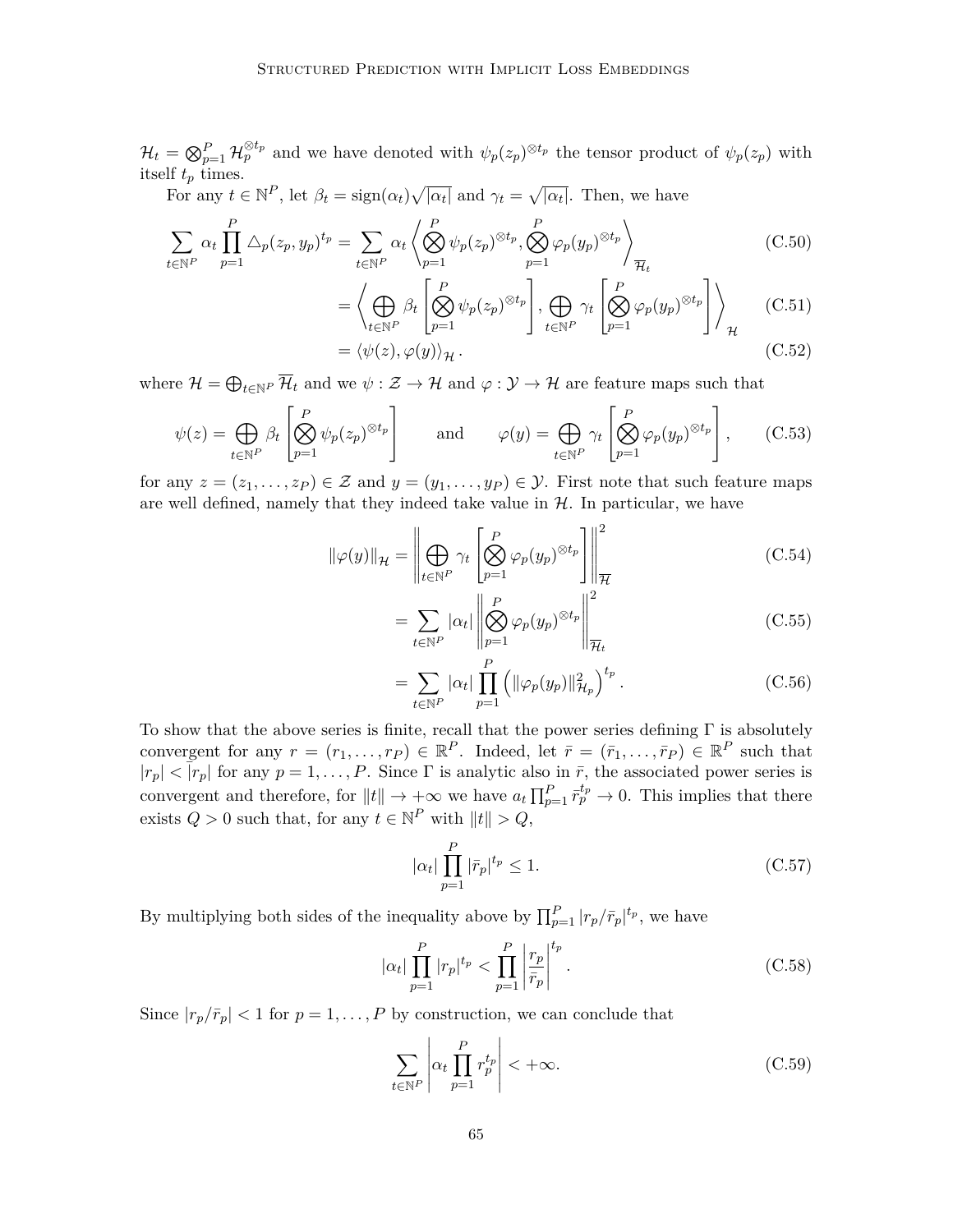In particular, we have that the domain of the function  $\overline{\Gamma}: \mathbb{R}^P \to \mathbb{R}$ , such that

$$
\overline{\Gamma}(r_1,\ldots,r_P) = \sum_{t \in \mathbb{N}^P} \left| \alpha_t \prod_{p=1}^P r_p^{t_p} \right| \tag{C.60}
$$

corresponds to  $\mathbb{R}^P$ , namely  $\overline{\Gamma}(r_1,\ldots,r_P) < +\infty$  for any  $r = (r_1,\ldots,r_P)^\top \in \mathbb{R}^P$ .

Therefore, using the fact that  $\sup_{y_p \in \mathcal{Y}_p} ||\varphi_p(y_p)|| \leq 1$  for any  $p = 1, \ldots, P$ , we have

$$
\|\varphi(y)\|_{\mathcal{H}} \le \sqrt{\overline{\Gamma}(1,\ldots,1)} < +\infty,
$$
\n(C.61)

for any  $y = (y_1, \ldots, y_P) \in \mathcal{Y}$ . By following an analogous reasoning for  $\psi$ , we have

$$
\|\psi(z)\|_{\mathcal{H}} \le \sqrt{\overline{\Gamma}(c_{\triangle_1}^2, \dots, c_{\triangle_P}^2)} < +\infty,
$$
\n(C.62)

for any  $z = (z_1, \ldots, z_P) \in \mathcal{Z}$ .

We need to show that the maps  $\psi$  and  $\varphi$  are continuous. To see this it is sufficient to prove that they are the uniform limit of continuous functions. In particular for any  $Q \in \mathbb{R}$ , let  $\varphi^{(Q)}: \mathcal{Y} \to \mathcal{H}$  be such that

$$
\varphi^{(Q)}(y) = \left(\bigoplus_{t \in \mathbb{N}^P, ||t|| \le Q} \gamma_t \left[\bigotimes_{p=1}^P \varphi_p(y_p)^{\otimes t_p}\right]\right) \oplus \left(\bigoplus_{t \in \mathbb{N}^P, ||t|| > Q} 0\right),\tag{C.63}
$$

for any  $y = (y_1, \ldots, y_P) \in \mathcal{Y}$ . Note that  $\varphi^{(Q)}(y) \in \mathcal{H}$ , since by construction  $\mathcal{H} =$  $L(\bigoplus_{\|t\|\leq Q}\mathcal{H}_t) \oplus (\bigoplus_{\|t\|>Q}\mathcal{H}_t)$ . Moreover,  $\varphi^{(Q)}: \mathcal{Y} \to \mathcal{H}$  is continuous for any  $Q \in \mathbb{R}$ since it is the direct sum of a finite number of continuous functions.

Therefore, for any  $y \in \mathcal{Y}$ , we have

$$
\left\|\varphi(y) - \varphi^{(Q)}(y)\right\|_{\mathcal{H}}^{2} = \left\|\bigoplus_{t \in \mathbb{N}^{P}, \|t\| > Q} \gamma_{t} \left[\bigotimes_{p=1}^{P} \varphi_{p}(y_{p})^{\otimes t_{p}}\right]\right\|^{2}
$$
(C.64)

$$
= \sum_{t \in \mathbb{N}^P, ||t|| > Q} |\alpha_t| \prod_{p=1}^P (||\varphi_p(y_p)||_{\mathcal{H}_p}^2)^{t_p}
$$
 (C.65)

$$
\leq \sum_{t \in \mathbb{N}^P, ||t|| > Q} |\alpha_t|,\tag{C.66}
$$

where we have made use of the fact that  $\sup_{y_p \in \mathcal{Y}_p} ||\varphi_p(y_p)||_{\mathcal{H}_p} \leq 1$  for any  $p = 1, \ldots, P$ . Since  $\sum_{t \in \mathbb{N}^P, \|t\| \in \mathbb{N}^P} |\alpha_t| < +\infty$ , we have that for  $Q \to +\infty$ , the residual  $\sum_{t \in \mathbb{N}^P, \|t\| > Q} |\alpha_t|$ will tend to zero. We conclude that

$$
\lim_{Q \to +\infty} \left\| \varphi(y) - \varphi^{(Q)}(y) \right\|_{\mathcal{H}} \to 0, \tag{C.67}
$$

showing that  $\varphi$  is uniform limit of continuous functions and hence continuous itself, as desired. The exact same argument holds for  $\psi : \mathcal{Z} \to \mathcal{H}$ .

Clearly,  $\varphi$  is not necessarily taking values in the ball of radius 1 in H. To this end we can invoke [Theorem C.2](#page-56-0) by replacing  $\varphi(y)$  with  $\overline{\varphi}(y) = \varphi(y)/\sqrt{\overline{\Gamma}(1,\ldots,1)}$  and  $\psi(z)$  with